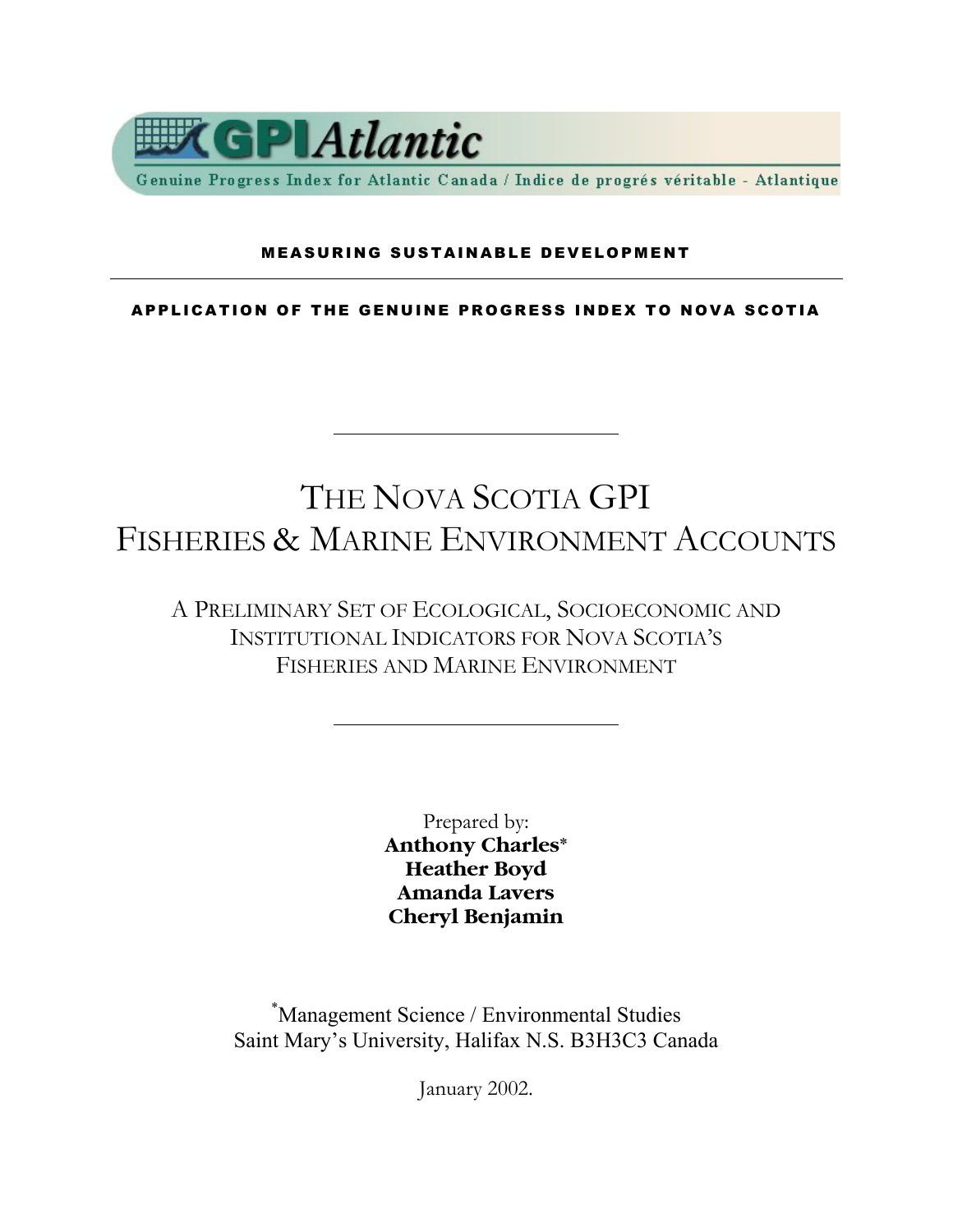

## EXECUTIVE SUMMARY

*"The sea was swarming with fish, which could be taken not only with the net but in baskets let down with a stone, so that it sinks in the water." – John Cabot's crew off the Atlantic coast in 1497* 

### **Why We Need New Indicators**

In the late 1980s, Nova Scotia's fishery for cod and other groundfish seemed to be booming. The media reported steady catches, high exports, and strong contributions of the fishery to the province's Gross Domestic Product (GDP), the conventional measuring stick of the economy.

A few years later, many fisheries were collapsing and the fabric of many coastal communities began to unravel. Our conventional economic measuring sticks – such as catches, exports and GDP – did not warn of the impending disaster. While catches were kept high, the decline of the groundfish stocks remained hidden from public view, as we focused excessively on a narrow set of economic measures that failed to incorporate all that we value in the fishery – notably healthy fish stocks within a healthy ecosystem, supporting strong fishing communities and a sustainable fishing economy.

Another example of failing to measure what we value may be found in the marine oil spills that have occurred in the ocean ecosystems of Nova Scotia and beyond. Every such oil spill is good news for the economy, because cleaning up the mess causes money to be spent, producing an overall positive effect on our conventional economic indicators such as GDP. Yet, as with the collapse of fish stocks, oil spills clearly represent a decline in well-being and sustainability and not an increase in prosperity as our conventional measures of progress imply.

If the protection of the marine environment is important to us, we clearly need a set of measures that better reflect the reality of what we value and that assess the well-being of the fishery and the marine environment more accurately. Unlike the confusing signals sent by our economic growth statistics, genuine indicators of fisheries and marine environment health would move in a positive direction to reflect positive outcomes, and decline in response to declining fish stocks, oil spills and other liabilities. Such declining indicators can also send early warning signals to policy makers that could potentially avoid disasters like the collapse of the groundfish stocks.

Such indicators would enable us to track over time the state of Nova Scotia's fish stocks, the fishery's contribution to our economy, the quality of the marine environment, the well-being of the communities that depend on the ocean for their livelihood, and the effectiveness of the institutions that govern fishing activities and ocean use. Developing such a comprehensive, accurate and meaningful overall assessment of the state of the fishery and the marine environment is a crucial challenge for society, particularly in a region like Atlantic Canada whose well-being has historically depended on the ocean.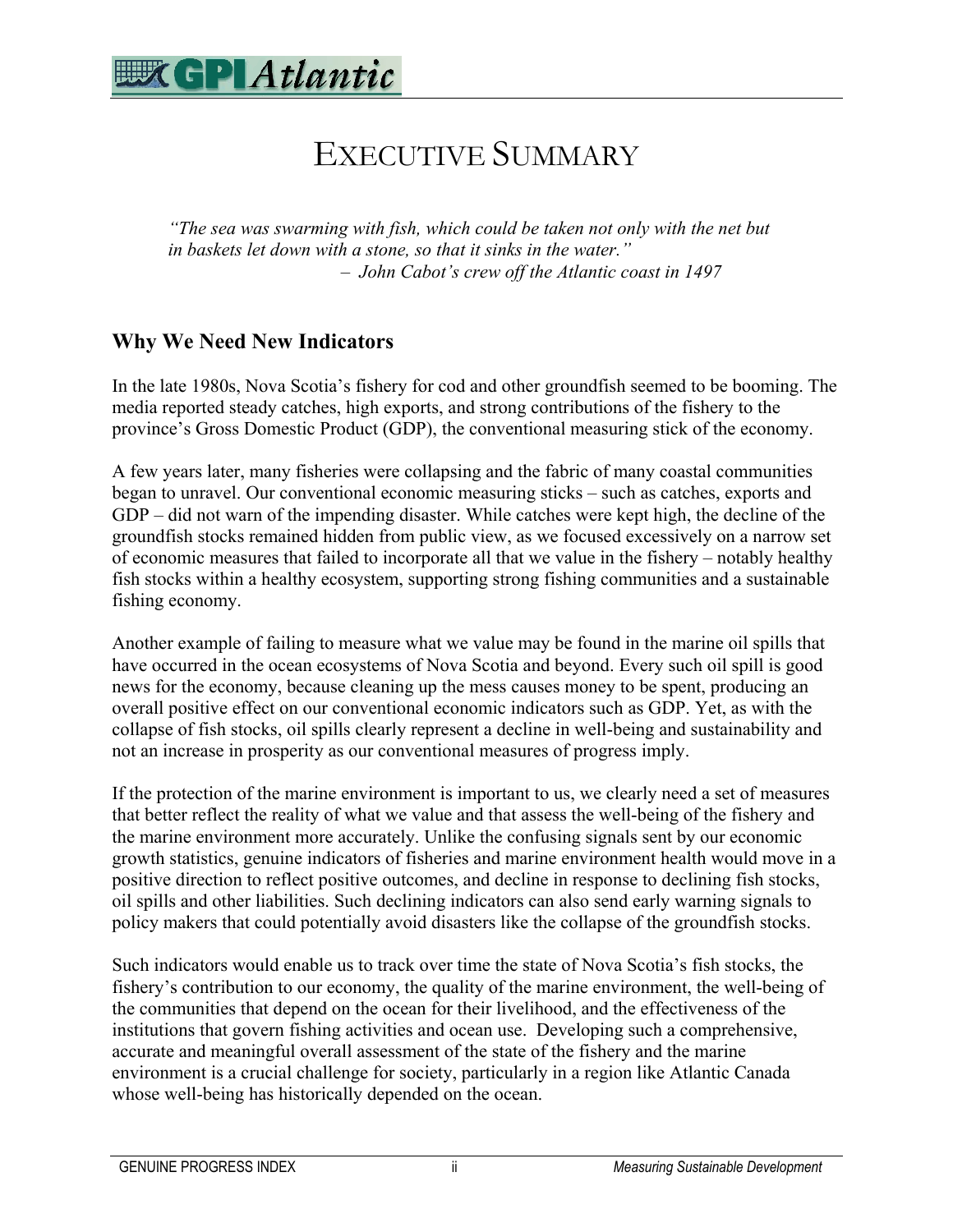### **Framework of the GPI Fisheries and Marine Environment Accounts**

The *GPI Fisheries and Marine Environment Accounts* for Nova Scotia represent an initial response to this challenge, through the creation of a framework of indicators that can be monitored and applied on a regular basis to evaluate the well-being and sustainability of the fisheries and the marine environment.

Remarkably, this is among the first, if not *the* first, such effort to appear anywhere in the world. The report has been prepared as one of the components of Nova Scotia's Genuine Progress Index (GPI), a comprehensive set of measures that enable us to assess our social, economic and environmental well-being more accurately. The GPI includes a full set of natural resource accounts that value our *natural* and *social* wealth just as our conventional accounts value our produced or manufactured wealth.

Each indicator in the *GPI Fisheries and Marine Environment Accounts* measures one particular aspect of the marine system, dealing with the ecosystem, socioeconomic progress, the well-being of coastal communities, and the institutional integrity of fishery and ocean management. The indicators are therefore organized into major categories, reflecting the fundamental components of well-being and sustainability that must be simultaneously achieved within a process of sustainable development:

- *Ecological Indicators*
- *Socioeconomic and Community Indicators*
- *Institutional Indicators*.

The first of these categories includes aspects specific to fish stocks, as well as those pertaining to the marine ecosystem more broadly. The second category includes the conventional economic indicators, as well as those describing the current state and sustainability of the social, economic and community aspects of the fishery and other ocean use sectors. The third category concerns matters of financial, administrative and organizational capability, including the manageability and enforceability of resource use regulations, and organizational integrity in ocean management.

Within these three categories, a very wide-ranging set of indicators has been examined in this report. These indicators, listed at the end of this Executive Summary, were selected primarily on the basis of perceived importance and data availability.

### **Some Results of the GPI Fisheries and Marine Environment Accounts**

• Many fish species, especially many groundfish species, declined in recent decades, while others, notably shellfish, did not. Shrimp, for example, appears to have increased in biomass since 1995 and the lobster biomass (as reflected in catch levels) appears to have been relatively constant since 1990.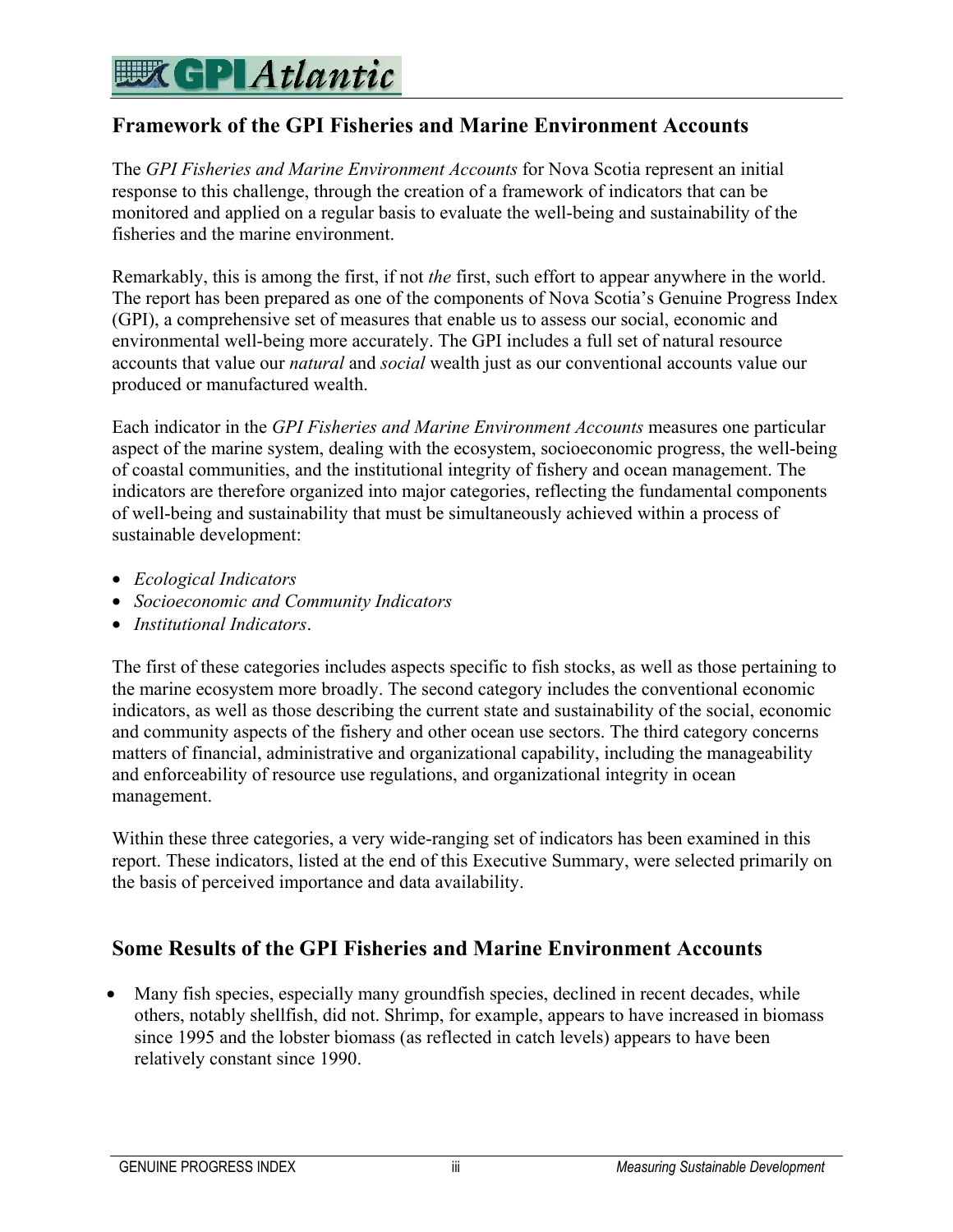- While there was no overall trend in the size (at specific ages) of herring or cod between the early 1970s and late 1990s, the average size of pollock decreased considerably, suggesting significant changes in that stock.
- Many non-target species are poorly understood compared to commercially important species such as cod, herring and shrimp, even though the health of these non-target species may be important for commercial species and for the marine ecosystem as a whole. Studies of nontarget fish species are very rare. One recent study drew attention to the plight of the barndoor skate, a species that has been severely depleted through unmonitored and uncontrolled capture in Atlantic Canadian trawl nets. Further in-depth study is needed of the health of non-target species, as part of the emerging ecosystem approach to fishery management.
- High levels of bycatch, discarding and dumping of fish can be a serious problem for the health of the fisheries and marine ecosystem. Even though it is very important to understand both the level of bycatch, discarding and dumping of fish and also the trends in these activities, it is not presently possible to track progress in reducing bycatch and discard amounts. This is a serious data gap and a challenging task. Major research efforts are needed to monitor these important indicators of sustainability in fisheries more effectively.
- Population trends of North Atlantic right whales are subject to uncertainty, but there is general agreement that the current population now (just under 300) is above what it was at its lowest level, but far below levels that existed prior to exploitation.
- Ocean gear can adversely affect the ocean bottom, which provides shelter, spawning, nursery grounds and feeding for many fish species. It is therefore important to monitor the human impact on the ocean bottom far more effectively than at present, particularly through studies of fishing grounds impacted by trawling. One estimate suggests that on the American side of George's Bank, an area two to four times the size of the bank was trawled *each year* between 1976 and 1991. Since this location is adjacent to Canadian fishing grounds, these results may provide insights into potential trawl impacts in Nova Scotian waters.
- Concentrations in seabird eggs of PCBs, DDE, HCB and dieldrin chemical contaminants present in the marine environment surrounding Nova Scotia – all declined overall between 1972 and 1996, suggesting some 'genuine progress' in this aspect of marine environmental quality.
- Government data indicate that Nova Scotia accounts for about 47% of the total number of locations closed to shellfish harvesting in Atlantic Canada. It has been estimated that area closures have increased by an average of 34 square kilometres per year for every year since 1975, and by 264 sq. km. since 1995 alone, a 38% increase in less than five years.
- The value (adjusted for inflation) of fish landed by Nova Scotians increased steadily from 1961, the first year for which data are available, to reach a peak of \$701 million in 1987 and the declining to a value of \$482 million in 1997. Despite this drop, landed values in 1997 were double what they were in 1970. This can be explained by the increased effort in harvesting species such as lobster that command a high market value. Meanwhile, the fishery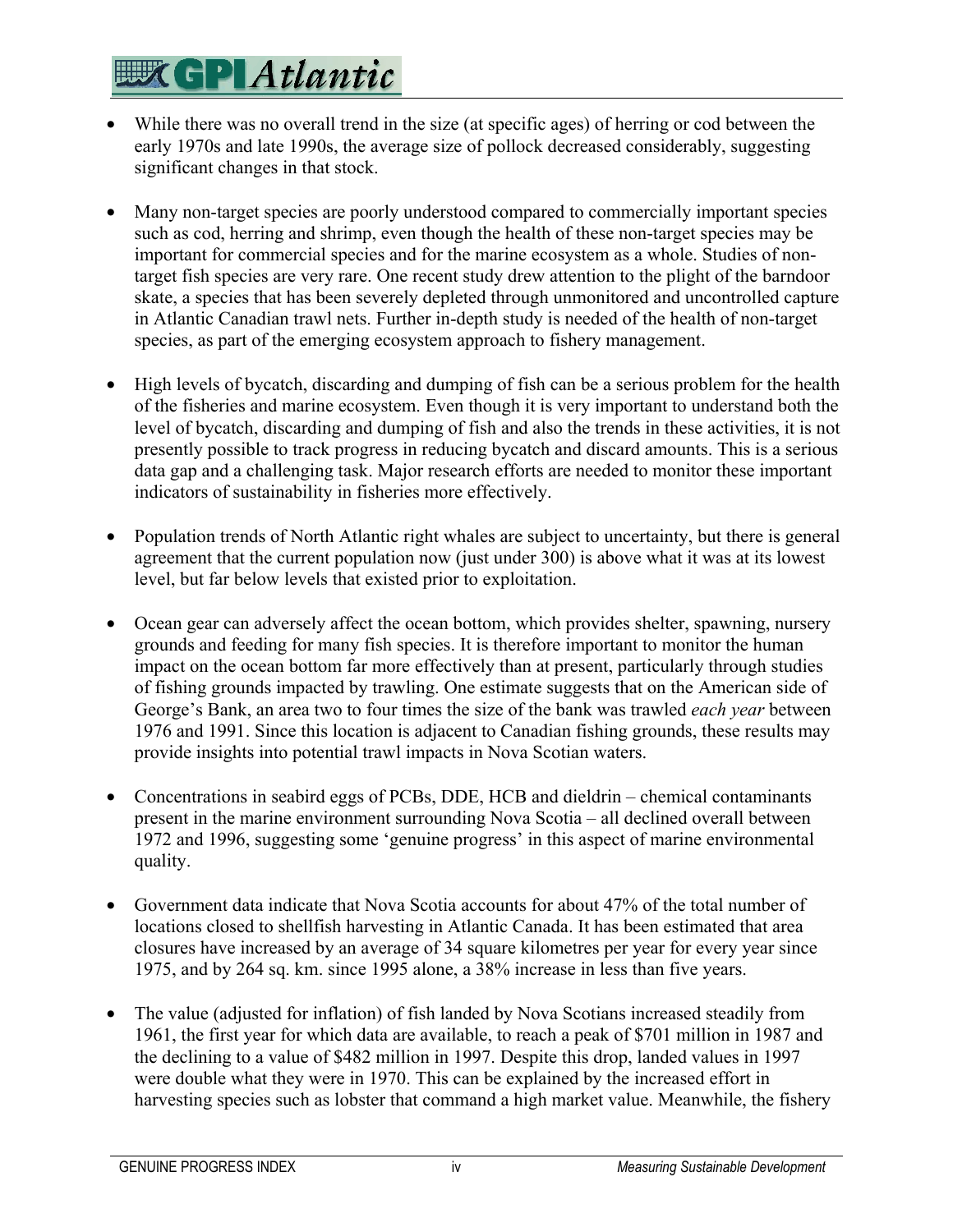GDP has declined by about one-third in the last decade, and its *percentage* contribution to provincial GDP has declined even more as total provincial GDP has continued to grow.

- Employment 'per fish' taken from the sea can be measured as the number of people employed in Nova Scotia's fishing industry *per unit of harvest* (i.e. per tonne of fish caught), or *per unit of landed value* (i.e. per million dollars in landed value). The first of these indicators has been increasing fairly steadily since the mid-1980s, due largely to the decline in total landings by weight, while the employment per unit of landed value declined in the late 1980s and early 1990s, and then began to increase in the late 1990s.
- Natural capital includes the value of fish stocks remaining in the ocean. In 1997, the natural capital in Nova Scotia's cod stocks was about \$74 million lower than in 1982. In 1997, Nova Scotia's haddock stocks had depreciated by about \$53 million compared to the level in the early 1980s. The measured 'depreciation' of cod stocks around Nova Scotia since 1990 appears minimal, but caution is needed in interpreting natural capital calculations, since serious resource declines are masked by price rises when natural capital values are assessed according to changing market prices.
- The annual value of ecosystem services for the oceans off Nova Scotia is calculated very roughly as \$US119 billion (1997 dollars). The enormity of this figure highlights the fact that the total value of ecosystem services provided by Nova Scotia's marine environment is clearly not captured in the fishery's GDP. Indeed the value estimated here is more than 340 times greater than Nova Scotia's fishery GDP has ever reached.
- Distribution of access to fisheries, and of the benefits produced by the fisheries, is an important part of a GPI account. DFO data show that in one part of the fishery, the ITQmanaged Scotia-Fundy mobile gear groundfish fishery, ownership of 'quota' (representing effective access to the fishery) became concentrated in fewer hands between 1990 and 1998. This arose through a decline in the total fleet size, from roughly 350 vessels to under 150, and a less even distribution of the catches among existing boats. By contrast, the distribution of catches in the *lobster* fishery, while not entirely even, shows no trend over time, remaining roughly constant. However, in terms of *access* to the fishery, there is apparently a recent trend toward the buying up of control over lobster licenses, increasing effective ownership concentration.
- The dependence of Nova Scotian fishers on the various marine species has varied over the years. There is some evidence of a reduced reliance on single fisheries, and thus a more diverse set of fishery livelihood options, over the course of the past century. This may imply greater resilience within fishing communities, a positive trend. On the other hand, the steadily increasing dependence on the shellfish fishery following the groundfish collapse in the early 1990s may be a danger signal of reduced resilience in the future if the shellfish fishery should be threatened for ecological reasons.
- When fishers hold licenses to fish multiple species, this can enhance resilience in the fishery and in coastal communities.There was little change between 1985 and 1993 in the proportions of fishers holding single, double or multiple species licenses, but there has been a gradual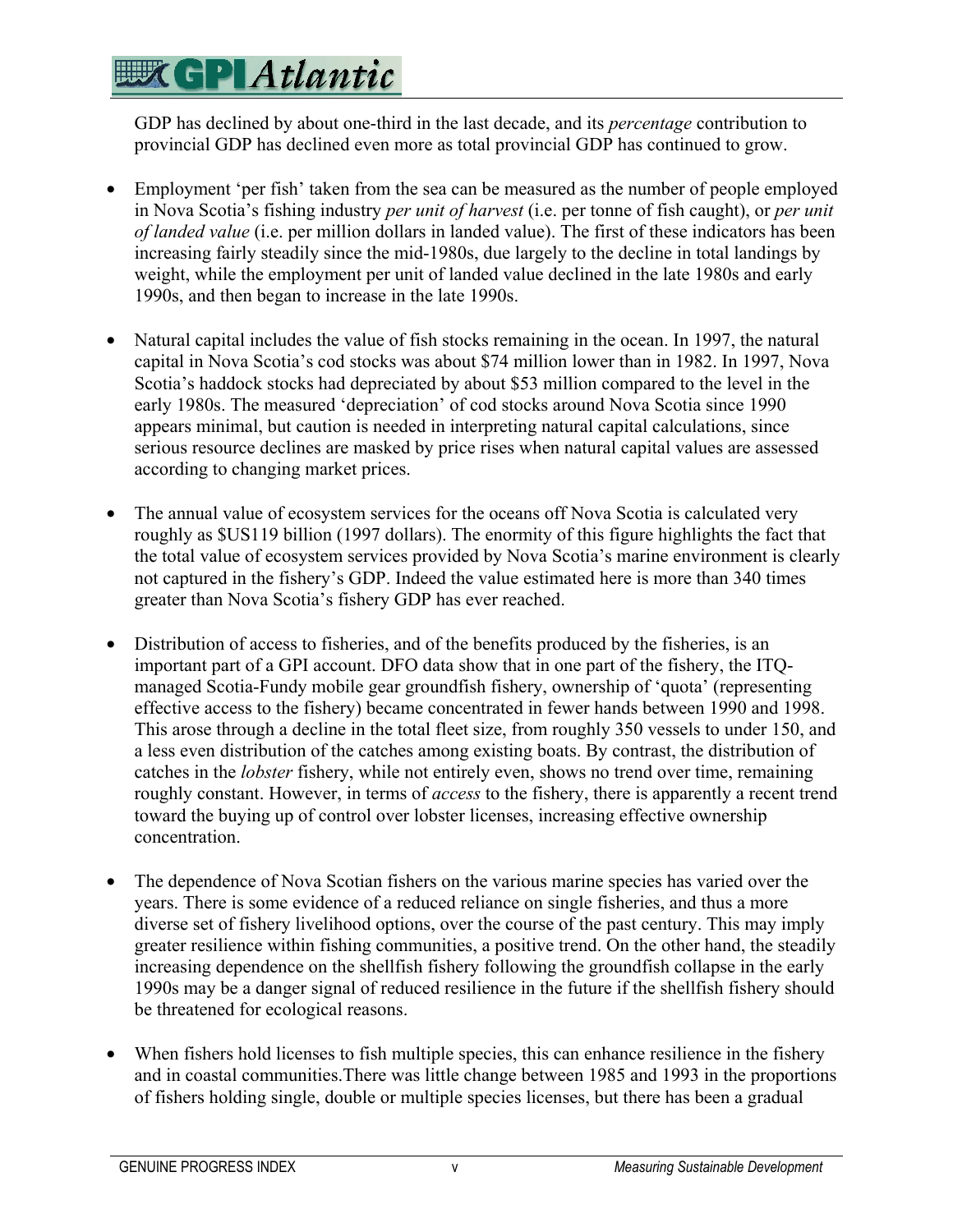positive trend towards greater multi-species licensing between 1993 and 2000. In 2000 more than 86% of fishers held licenses for at least 2 species, up from fewer than 76% in 1993..

- Between 1931 and 1990 in Nova Scotia, there have been decreases of approximately 5% in both the proportion of young fishers (15-24 years) and the proportion of older fishers (45-65 years) while the proportion of middle-aged fishers (25-44 years) increased by roughly 10%.
- In the aquaculture sector, there have been upward trends in the produced value of each component of aquaculture (shellfish, finfish, and 'other'), as well as in the generation of fulltime employment. Finfish, notably salmon, dominate in value terms, but shellfish production generates an important source of employment in many parts of the province. More research is needed on the potential impact of aquaculture both on the ocean habitat (through pollution, disease transfer, etc.) and on fisheries (through habitat impacts, market interactions, etc.)
- There is no consistent trend suggesting that the Nova Scotia fisheries are becoming more or less safe overall for fishers, but the current average of 50 accident claims per year for every 1,000 fishers employed (a 5% rate) remains high.
- Available data suggest that in the three years leading up to the early 1990s groundfish collapse, DFO expenditures decreased significantly on basic scientific work (such as ecosystem and ocean science studies), and on surveillance and enforcement of fishery regulations. Assessing the sufficiency of institutional resources is an important part of a GPI analysis, and requires more extensive development of institutional indicators.

### **Key Themes in the GPI Fisheries and Marine Environment Accounts**

• *The Big Picture*. In the past, there has been a tendency to look at the fishery separate from other ocean uses, and to look at a given fishery, or the harvesting of a particular species or set of species, as separate from other fisheries, ignoring connections among them. In other words, there has been too much compartmentalization.

The picture that emerges from this report is an integrated one that recognizes the complex interconnections within the marine ecosystem, and among the humans reliant on that ecosystem. The set of indicators explored here reflects some of the breadth needed to monitor and assess our fisheries and the marine environment more fully and comprehensively than has been the case to date.

• *No Simple Answers*. It does not seem possible to draw a simple conclusion about the current state of Nova Scotia's fisheries and marine environment. The results present a sense of the complexity within the marine environment: There are major problems, reflecting in part the set of crises experienced in Atlantic fisheries in recent years, with some indicators at low levels. On the other hand, other indicators are stronger, and many show no clear trend at all.

This reinforces the need to use multiple indicators, and to look at each indicator individually, to understand its particular nuances, rather than merely adding up the results. Indeed, this is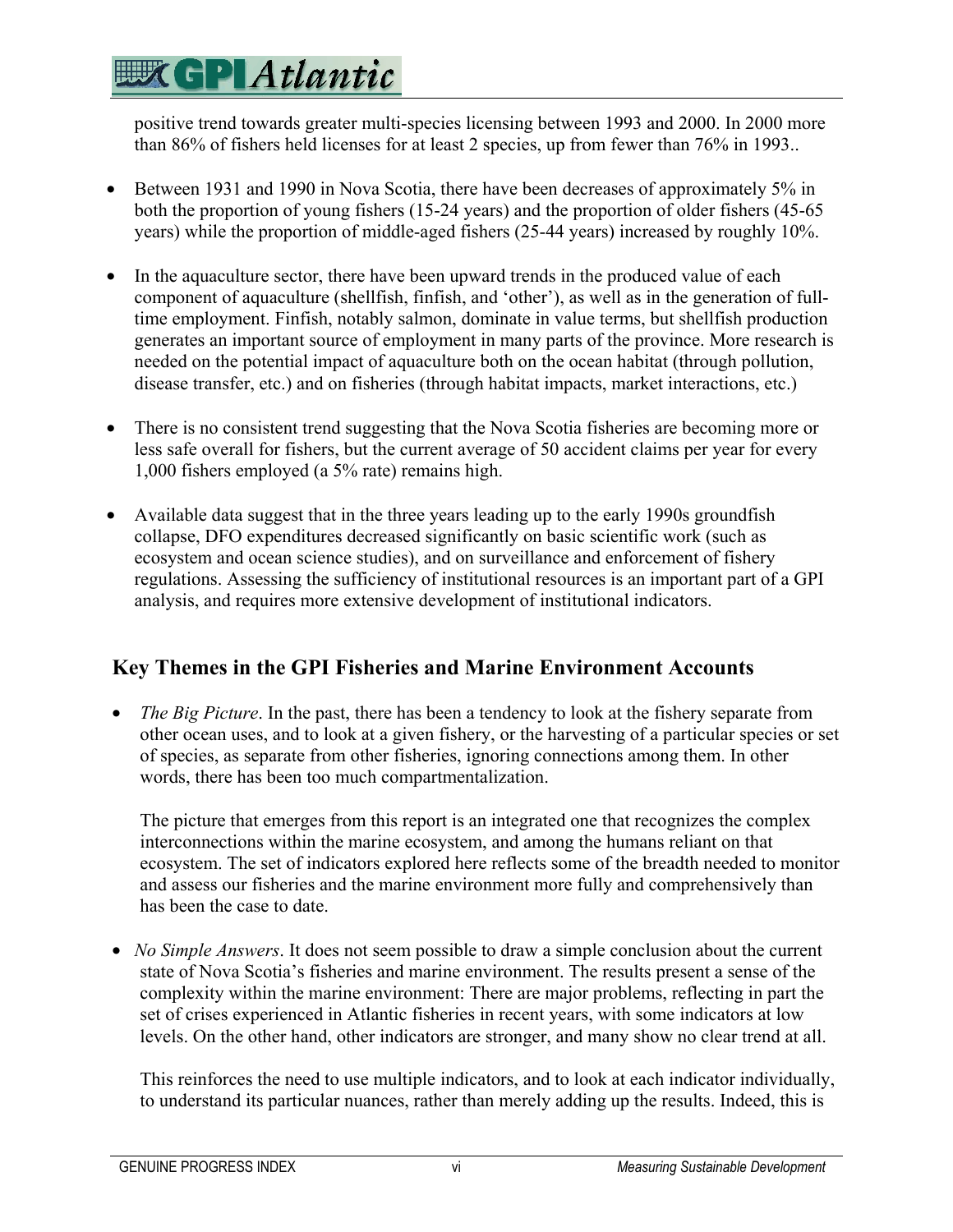the major reason that **GPI***Atlantic* has avoided a 'bottom line' composite Genuine Progress Index, but is slowly constructing each component of the index as a separate entity.

• *A Focus on Resilience*. Resilience is a crucial requirement of sustainability, reflecting the ability of an ecosystem or a human system to 'bounce back' from shocks and to maintain its integrity. For ecosystems, genuine progress is assessed by the capacity to maintain the ecosystem's health over time, in response to human-induced or environmental stresses. Possible determinants of ecosystem resilience include biodiversity and the 'integrity' or wellbeing of the ocean habitat.

On the human side, the socioeconomic system and coastal communities must be able to 'bounce back' from dramatic changes in the natural resource base or in the overall economic system. Socioeconomic and community resilience may require attention to such indicators as debt levels, diversification of total fishery landings across multiple species, access of individual fishers to multiple fisheries, diverse age structure among fishers, economic diversification within the fishery, and community-level economic development initiatives that expand diversity and reduce reliance on a single industry.

• *The Ocean's Natural Capital*. To account fully for the 'benefits' of a given harvest, measures of catches and exports must be accompanied both by a measure of the value of the fish remaining in the ocean after the fishery has taken place, and by a measure of ecosystem health. Together, these measures reflect the values of '*natural capital*', the natural assets that include not only the fish in the sea, but also the quality of the water, the ocean bottom habitat, and other elements of the marine environment.

Some of the benefits that natural capital provides are obvious (like fish to eat), while others, such as the value of habitat provided for non-commercial species, may not be directly apparent to humans. Given the interdependence of all components of the marine ecosystem, it is prudent to recognize *all* benefits, since all have significant and real value. For example, the less visible benthic (ocean-bottom) environment keeps commercial fisheries functioning, among other roles. It is therefore important to monitor the full range of natural capital services if we are to assess accurately the economic health of the fishing industry and other components of the marine economy.

This report provides an initial, and admittedly overly-simple, effort to assess the state of natural capital over time. By introducing a 'balance sheet' of underlying resource health, on which the fishing industry depends, the GPI approach provides a more accurate and comprehensive measure of resource industry strength and health than conventional accounting systems.

• *The Need for Natural Resource Accounts*. Among the key messages of this report is the importance of publicly accessible natural resource accounts. Had fisheries accounts been included in our core measures of progress in Atlantic Canada in the 1980s, information would have been available to policy makers and the general public to encourage conservation actions *before* the collapse of the cod and other groundfish stocks and the economically devastating moratorium that followed. A major role of the Genuine Progress Index, and of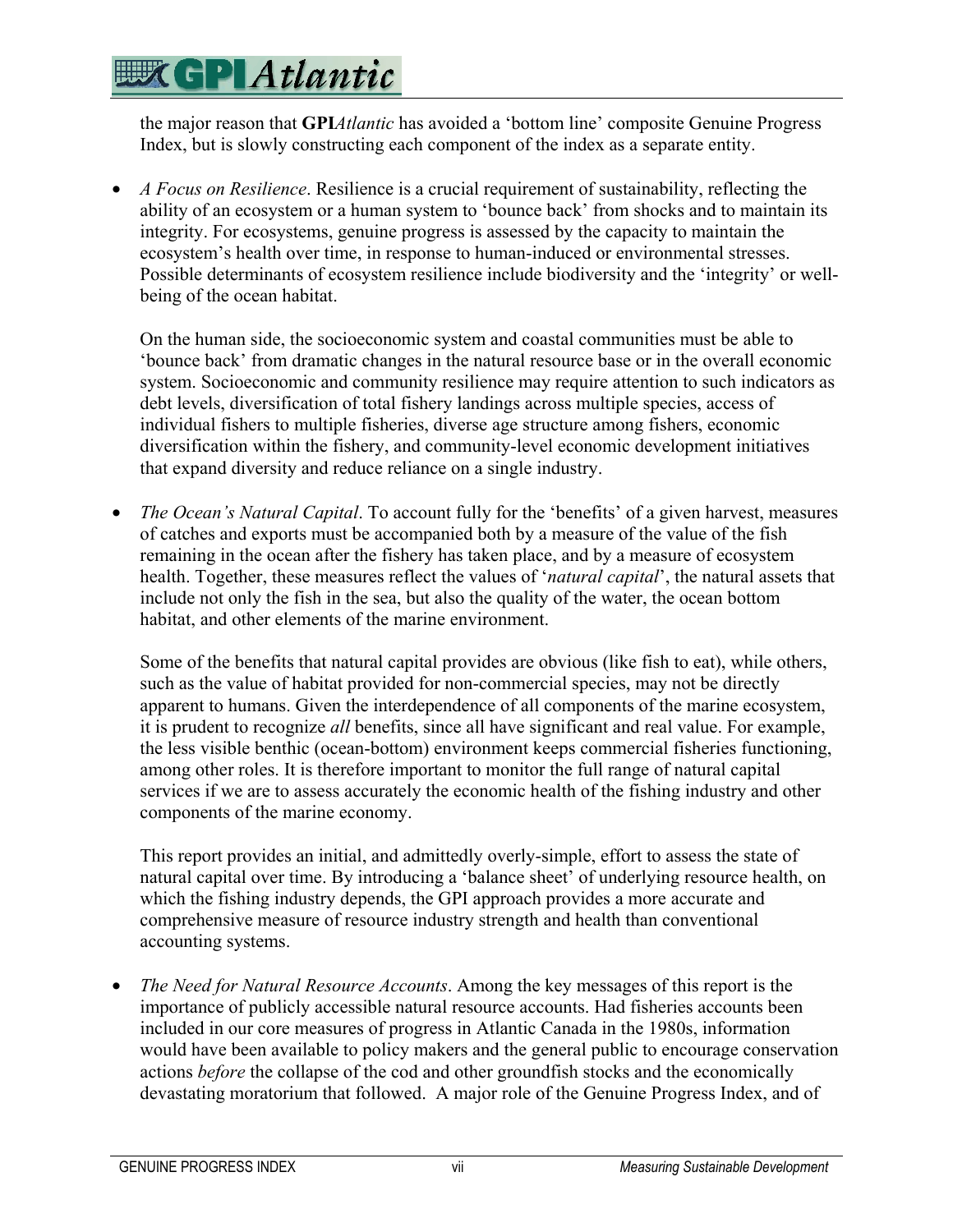

natural resource accounts in general, is to provide timely early warning signals to policy makers that will allow appropriate responses to resource depletion, to help prevent such catastrophic losses in the future.

### **Challenges in Future Development of the Accounts**

**GPI***Atlantic* believes that, quite apart from any specific results, the value of this report lies in providing a prototype for a new approach to looking at fisheries and the marine environment in the form of an integrated set of GPI indicators. However, the set of indicators in this report is by no means exhaustive. In particular, greater attention has been paid to fisheries data than to the marine environment, reflecting the relative abundance of environmental indicators already, and the consequent challenge of developing an accompanying set of fishery indicators. In future versions of these accounts, it will be important to incorporate more detail with respect to the marine environment.

There are good reasons why a set of fisheries and marine environment accounts has not been attempted previously, and these constitute major challenges for future development of these accounts. In particular, data availability is such a major issue in this area that even Statistics Canada did not include fisheries data in its new Canadian System of Environmental and Resource Accounts. A major goal of the report is therefore to highlight where gaps exist in the information base.

The indicators chosen for this report were mostly ones for which data were available to assess trends over time. Nevertheless, clear gaps in data were apparent, and a challenge for future development of these accounts lies in overcoming such data limitations. In particular, there is a need for new databases and improved data availability on community well-being and sustainability, and on institutional indicators.

Another 'data challenge' for the future lies in integrating a wider range of sources of knowledge within the database that is used to generate marine indicators. The indicators in this report are based on whatever numerical data are available, even though these data may sometimes involve relatively short time series. Such data typically omit the rich knowledge and historical accounts of fishers, other ocean users and those in coastal communities – the kind of 'data' that do not fit easily into graphs but which are no less accurate, profound and insightful than statistical data.

A reliance on relatively recent experience – for which data are more available and/or more reliable – may, for example, present a distorted picture of the health of our fish stocks. As the quotation from John Cabot's crew in 1497 (at the start of this summary) indicates, a reliance on recent statistics will lead us to forget that large healthy fish and large healthy fish populations were once standard fare! Efforts are therefore needed in the future to integrate the various sources of knowledge about fisheries and the marine environment more fully.

Discussions of data availability, and indeed of additional data sources that have yet to be utilized, highlight another major challenge for the future. The process of improving the *Fisheries and Marine Environment Accounts* must be an ongoing one, requiring a participatory approach that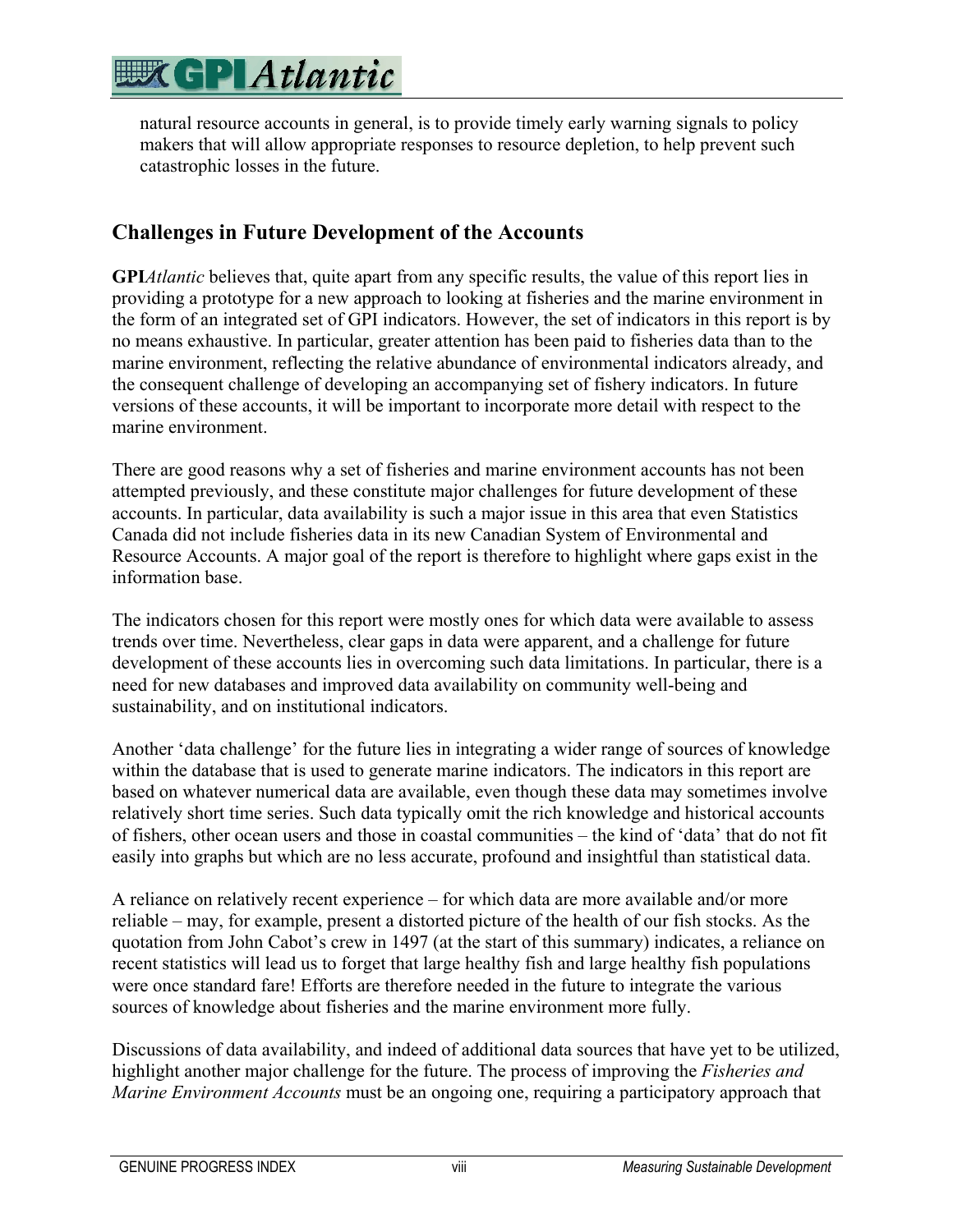## **EXCPLAtlantic**

involves government departments, academic institutions, non-government organizations, the many users of the ocean environment, and others.

It is hoped that the prototype presented here can be further developed through such a process, and implemented on a regular basis. To this end, **GPI***Atlantic* invites feedback to improve methodologies, data sources and indicator selection.

### **A Closing Comment**

A carefully formulated GPI analysis can assist greatly in providing the information needed for informed decision-making. It can also assist our society and Nova Scotia as a whole to achieve a key policy goal – ensuring that our natural resources are used in a sustainable manner that benefits citizens, communities, and the natural environment both now and in the future. The GPI *Fisheries and Marine Environment Accounts* are intended as a starting point in that endeavour and as a contribution to that process. The diverse set of indicators discussed here need future refinement, but they already go beyond conventional measures, and are ready to be used and applied by policy makers, fishers and other ocean users, coastal communities, and indeed everyone concerned about the health of our fisheries and the marine environment.

### **Indicators Included in the GPI Fisheries and Marine Environment Accounts**

#### **Ecological Indicators**

Primary Commercial Species

- Fishable Biomass
- Catch Levels
- Size at Age
- Condition Factor
- Age Structure

Non-Target Species

- Discard Rates
- Right Whales: Population and Reproduction

Resilience and Biodiversity

- Shannon-Weiner Index
- Area of Bottom Habitat Impacted
- Marine Environmental Quality
	- Organochlorine Contaminants in Seabird Eggs
	- Contaminants in Mussels
	- Area of Shellfish Closures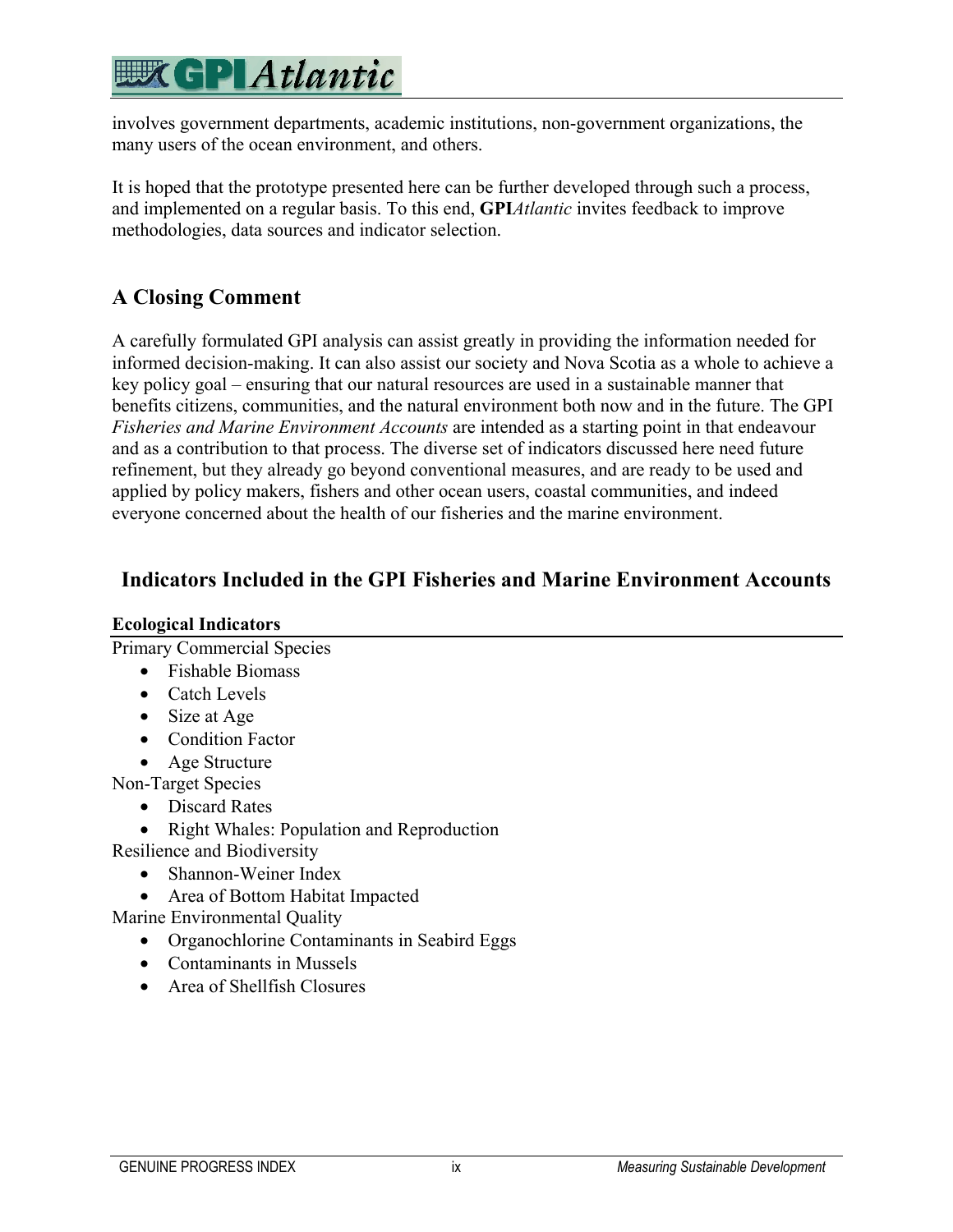

#### **Socio-Economic / Community Indicators**

Economic Valuation of Fishery Resources and the Marine Environment

- Total Landed Value
- Fishery Gross Domestic Product (GDP)
- Value of Fishery Exports
- Employment per unit of Landed Weight
- Employment per unit of Landed Value
- Market Price
- Natural Capital (Fish Stock Value)
- Annual Depreciation (or Appreciation) in Natural Capital
- Value of Marine Ecosystem Services

Distributional Indicators

- Distribution of Access and Catch among Fishers within a Fleet Sector
- Distribution of Catch among Fishers within a Fishery
- Distribution of Landed Value by Vessel Length

Resilience

- Debt Levels among Fishers
- Reported Bankruptcies
- Bankruptcy Liabilities
- Distribution of Landed Value across Species
- Proportion of Fishers with Multiple Licenses
- Age Distribution of Fishers
- Diversification of Employment Sources

Aquaculture

- Value of Aquaculture Production
- Employment in the Aquaculture Sector

Workplace Safety

- Accident Claims Registered per 1000 Fishers
- Accident Claims Compensated per 1000 Fishers

#### **Institutional Indicators**

Sufficiency of Institutional Resources

- Total Expenditures
- Distribution of Expenditures by Category

Acceptability of Institutional Expenditures

• Expenditures as a proportion of Landed Value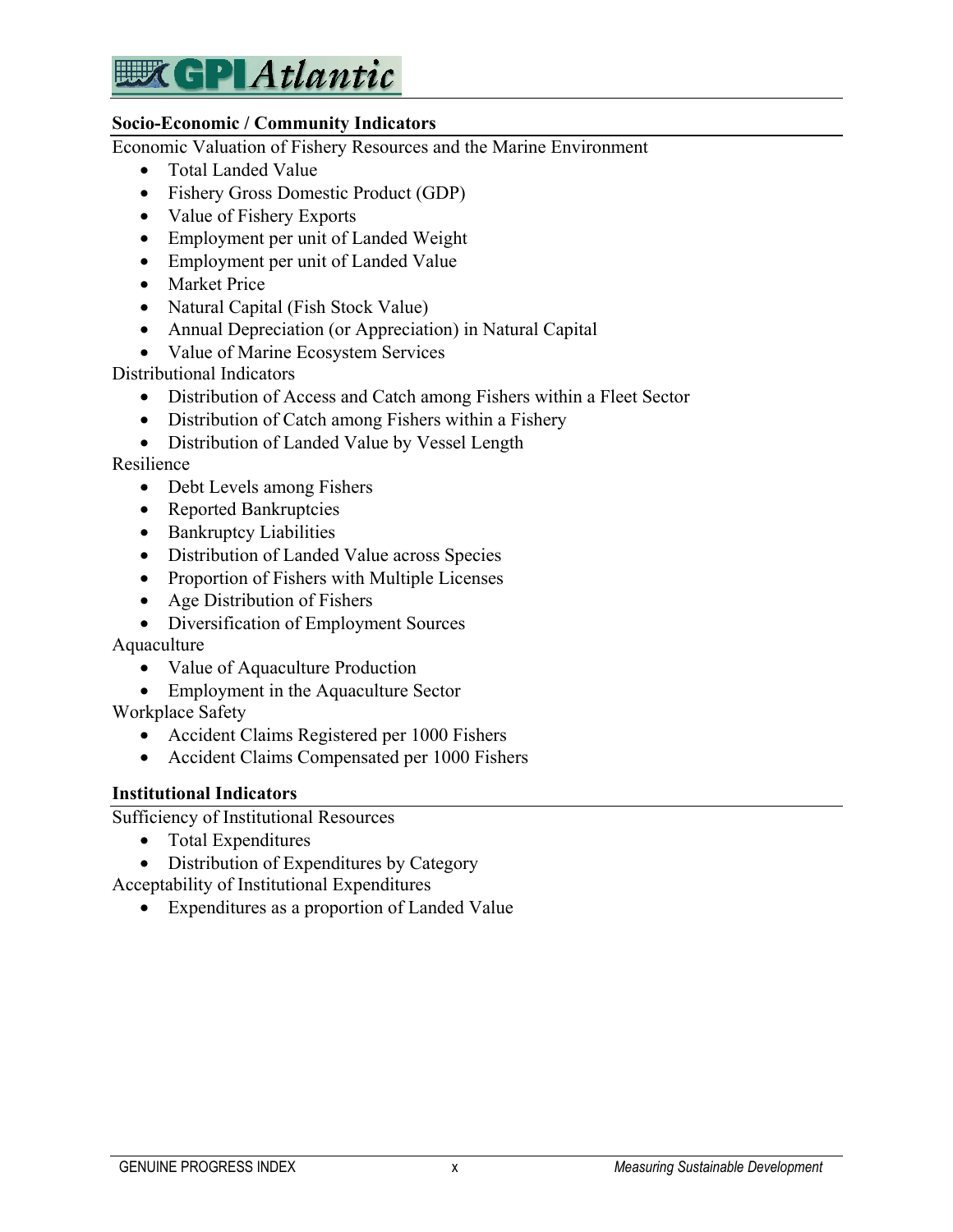### PREFACE AND ACKNOWLEDGEMENTS

This is one of a series of reports issued by **GPI***Atlantic*, a nonprofit organization working to develop a comprehensive Genuine Progress Index (GPI) for Nova Scotia and beyond. These *Fisheries and Marine Environment Accounts* form one of 22 core components of the GPI. Other reports include those on Forests, Soils and Agriculture, Greenhouse Gas Emissions, Water Quality, Sustainable Transportation, and the Nova Scotia Ecological Footprint, as well as a range of social, socioeconomic and time use analyses. Please refer to the **GPI***Atlantic* web site (www.gpiatlantic.org) for details on these reports and the organization itself.

The authors of this report are grateful to Ronald Colman, Director of **GPI***Atlantic*, for his support and inspiration along the road to preparing this report. We also thank Larry Hildebrand, Mark Butler, Arthur Bull, Glen Herbert, Janis Raymond, Ted Potter and Clarence Stevens for helpful comments on earlier versions of the report. However, any errors or misinterpretations, and all viewpoints expressed, are the sole responsibility of the authors and **GPI***Atlantic*.

Inspiration for the Nova Scotia Genuine Progress Index came from the ground-breaking work of Redefining Progress, which produced the first GPI in the United States in 1995. Though **GPI***Atlantic*'s methods differ in many ways, particularly in not aggregating index components for a single bottom line, we share with the original GPI the attempt to build a more comprehensive and accurate measure of well-being than can be provided by market statistics alone. **GPI***Atlantic* also gratefully acknowledges the pioneers in the field of natural resource accounting and integrated environmental-economic accounting on whose work this study and the GPI natural resource accounts build.

*Needless to say, any errors or misinterpretations, and all viewpoints expressed, are the sole responsibility of the authors and GPIAtlantic.* 

### © **GPI***Atlantic* & ANTHONY CHARLES

Written permission from **GPI***Atlantic* is required to reproduce this report in whole or in part. Copies of this report and of other **GPI***Atlantic* publications may be ordered through the GPI web site at www.gpiatlantic.org. Membership information is also available at this web site. Members receive a 25% discount on all publications and a subscription to the *GPI News,* published eight times a year, which contains updates on **GPI***Atlantic* activities, work in progress, latest results, and useful statistics on social, environmental and economic realities.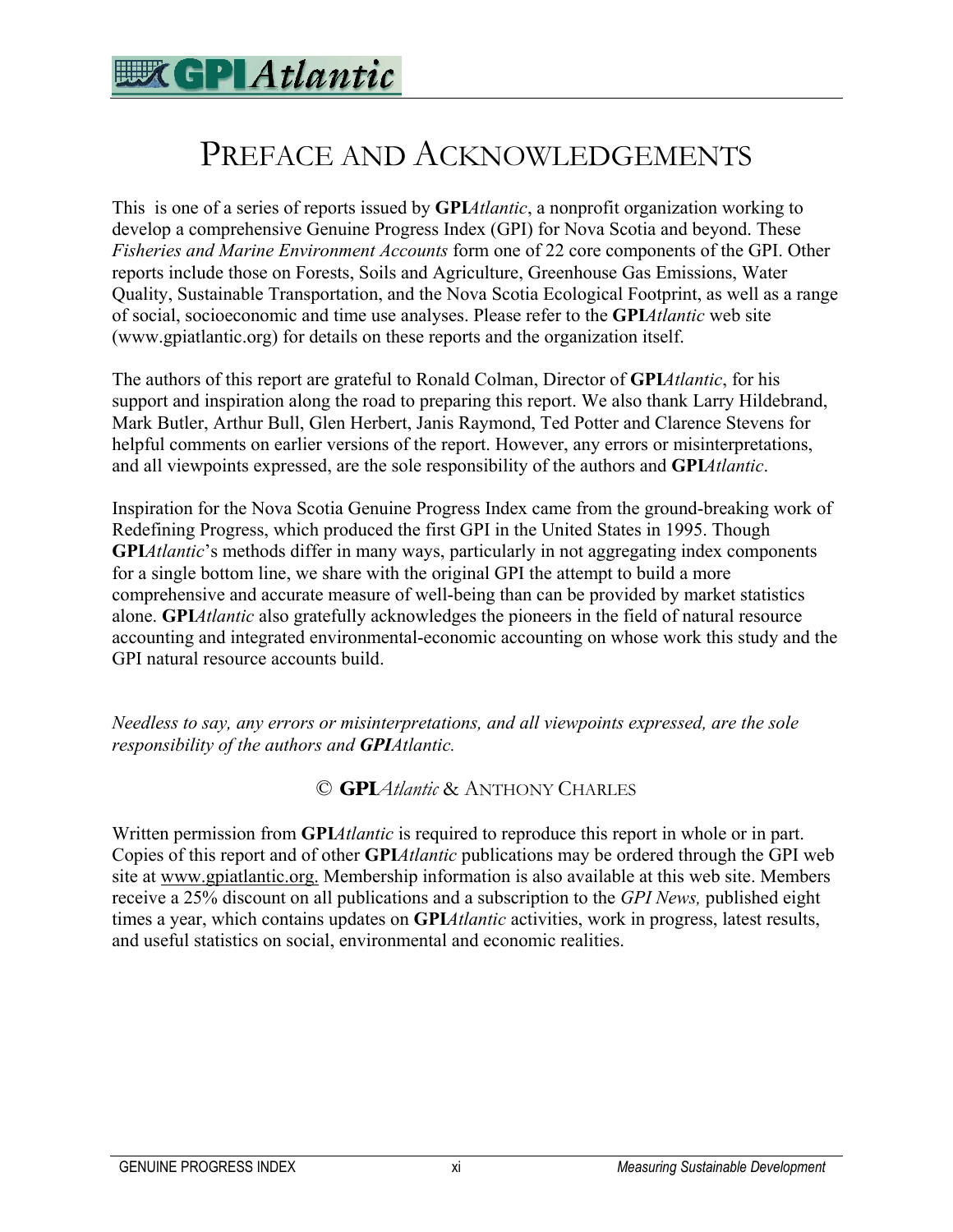

## TABLE OF CONTENTS

| 3.1. Economic Valuation of Fishery Resources and the Marine Environment 28 |    |
|----------------------------------------------------------------------------|----|
|                                                                            |    |
|                                                                            |    |
|                                                                            |    |
|                                                                            |    |
|                                                                            |    |
|                                                                            |    |
|                                                                            |    |
|                                                                            |    |
| 3.3. Resilience                                                            |    |
|                                                                            |    |
|                                                                            | 49 |
|                                                                            |    |
|                                                                            |    |
|                                                                            |    |
|                                                                            | 51 |
|                                                                            | 52 |
|                                                                            |    |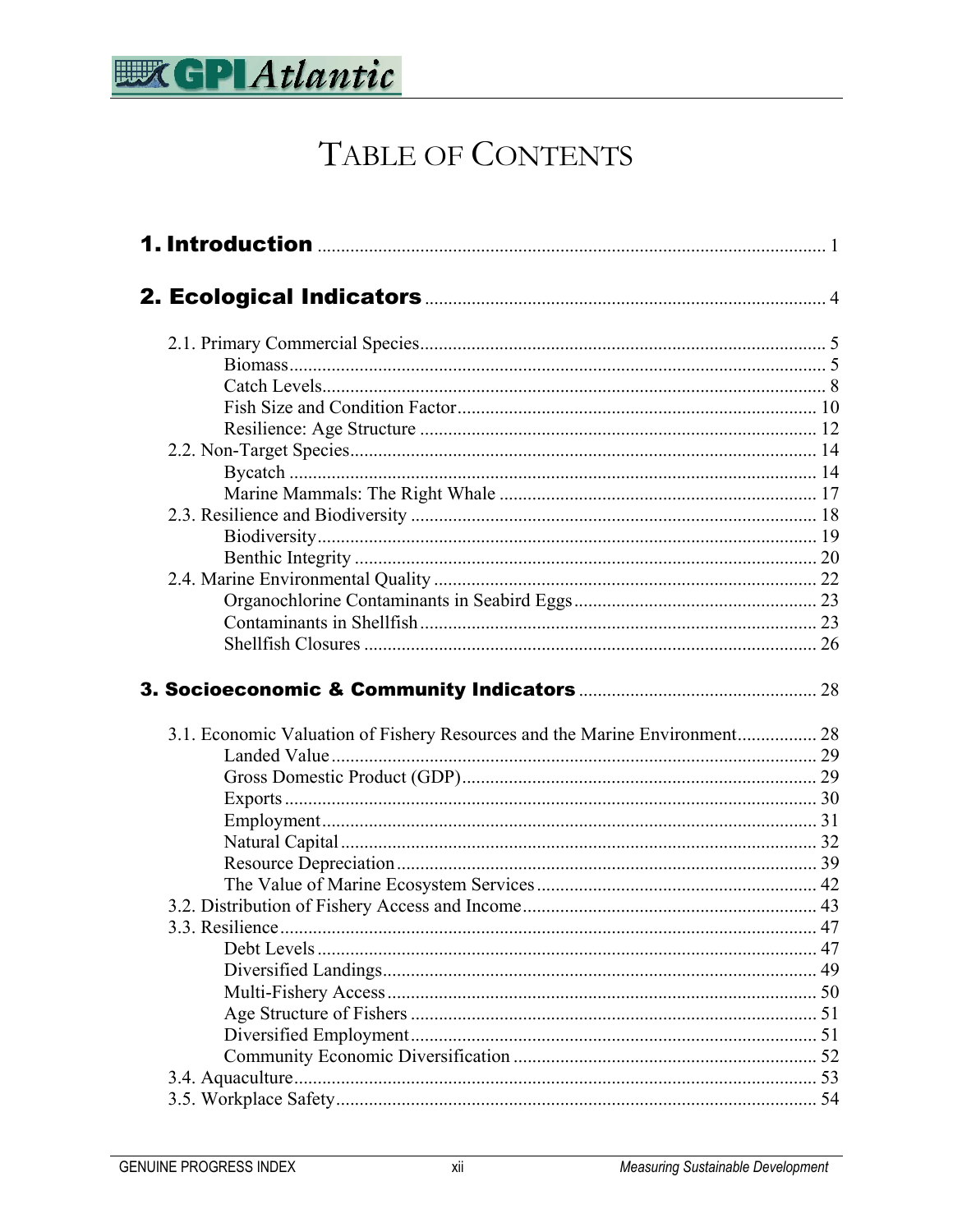# **WEP Atlantic**

| Sustainability Indicators: Background and Methodological Challenges74 |  |
|-----------------------------------------------------------------------|--|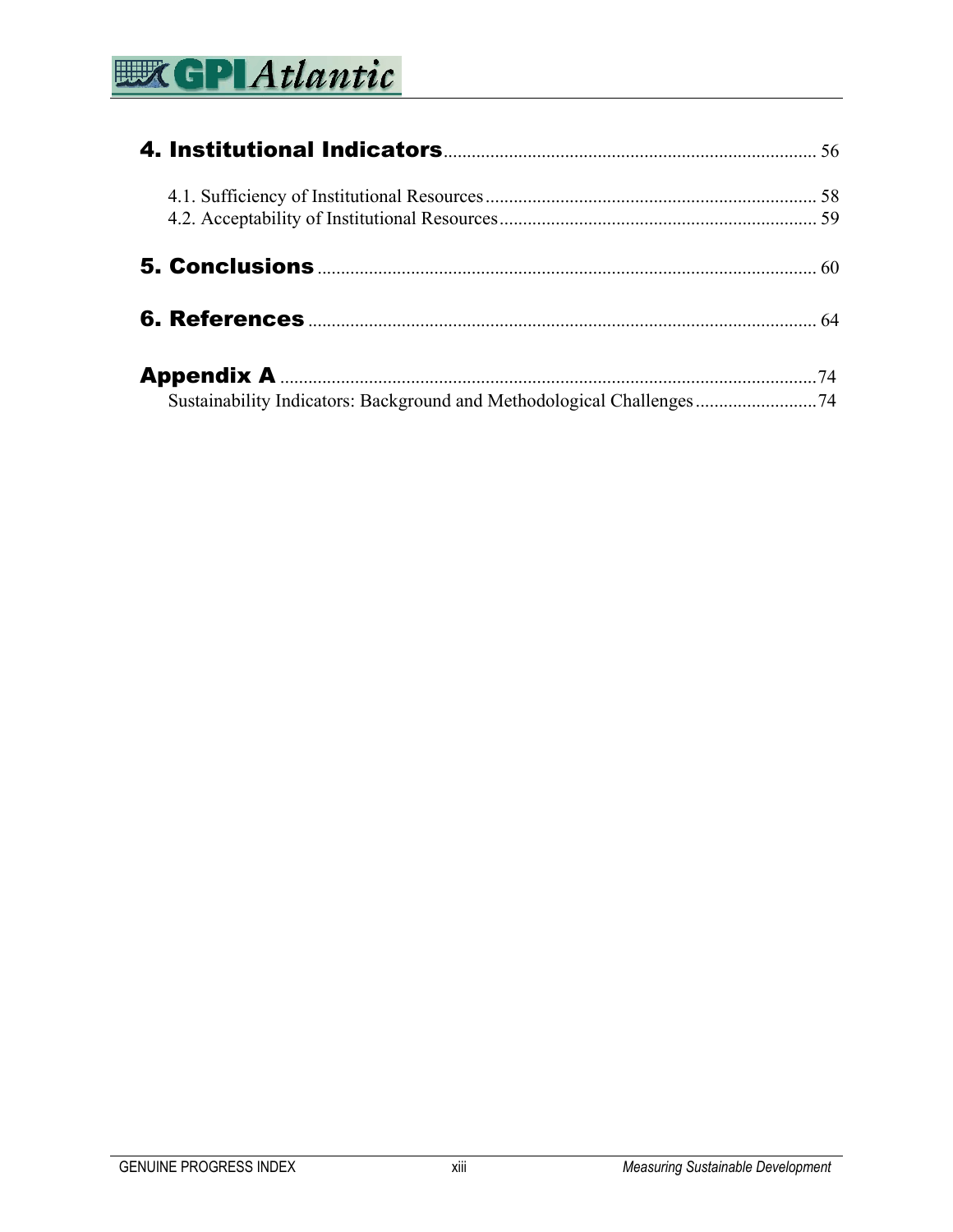

## LIST OF TABLES

| Table 2. Some studies of the extent of bottom habitat impacted by trawling and dredging 22 |  |
|--------------------------------------------------------------------------------------------|--|
|                                                                                            |  |

## LIST OF FIGURES

| Figure 1. Northwest Atlantic Fisheries Organization (NAFO) map of Canada's 200 Mile             |  |
|-------------------------------------------------------------------------------------------------|--|
| Exclusive Economic Zone, designated fishing zones, and oceanographic features 6                 |  |
| Figure 2. Trends in fishable biomass of cod (4TVWX, 5Zjm), haddock (4TWX, 5Zjm) and             |  |
|                                                                                                 |  |
|                                                                                                 |  |
|                                                                                                 |  |
| Figure 5. Size trends across cod populations in waters around Nova Scotia 11                    |  |
|                                                                                                 |  |
| Figure 7. Age structure of the herring population in NAFO divisions 4VWX 13                     |  |
|                                                                                                 |  |
| Figure 9. Estimated recent population trend in the North Atlantic right whale 18                |  |
|                                                                                                 |  |
| Figure 11. Gulfwatch monitoring concentrations of organic contaminants in mussels, Bay of       |  |
|                                                                                                 |  |
| Figure 12. Gulfwatch monitoring concentrations of selected inorganic contaminants in mussels,   |  |
|                                                                                                 |  |
|                                                                                                 |  |
|                                                                                                 |  |
|                                                                                                 |  |
|                                                                                                 |  |
| Figure 17. Number of fishers employed in Nova Scotia's fisheries per million dollars generated  |  |
|                                                                                                 |  |
|                                                                                                 |  |
|                                                                                                 |  |
|                                                                                                 |  |
|                                                                                                 |  |
|                                                                                                 |  |
|                                                                                                 |  |
| Figure 24. Annual increase in the natural capital of Nova Scotia's cod stocks 40                |  |
| Figure 25. Cumulative catch of groundfish mobile gear <65' vessels for 1990 and 1998 44         |  |
| Figure 26. The distribution of lobster landed value across all Nova Scotian lobster fishers, by |  |
|                                                                                                 |  |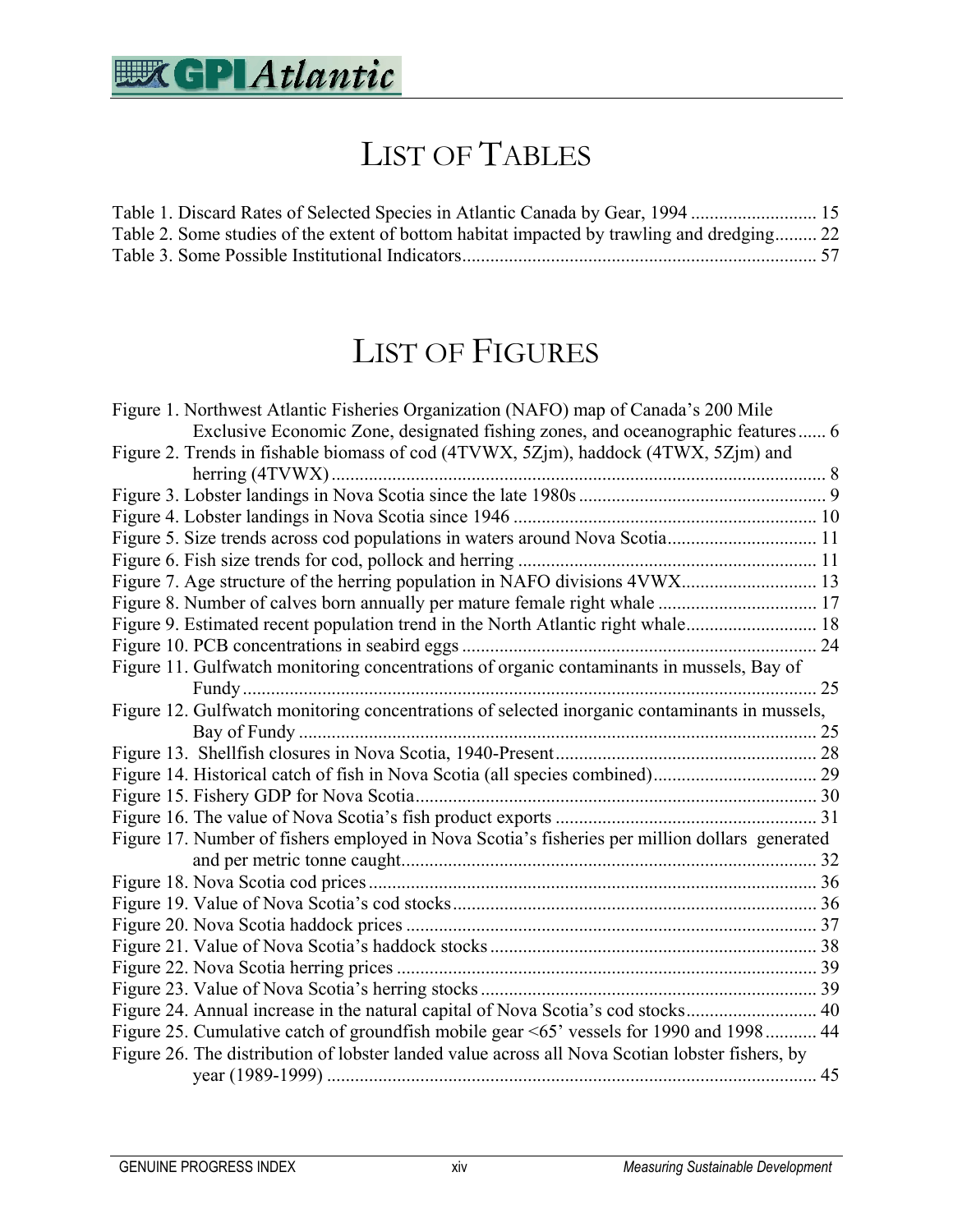# **WEP Atlantic**

| Figure 37. DFO expenditures in the Scotia-Fundy region as a proportion of the region's fishery |  |
|------------------------------------------------------------------------------------------------|--|
|                                                                                                |  |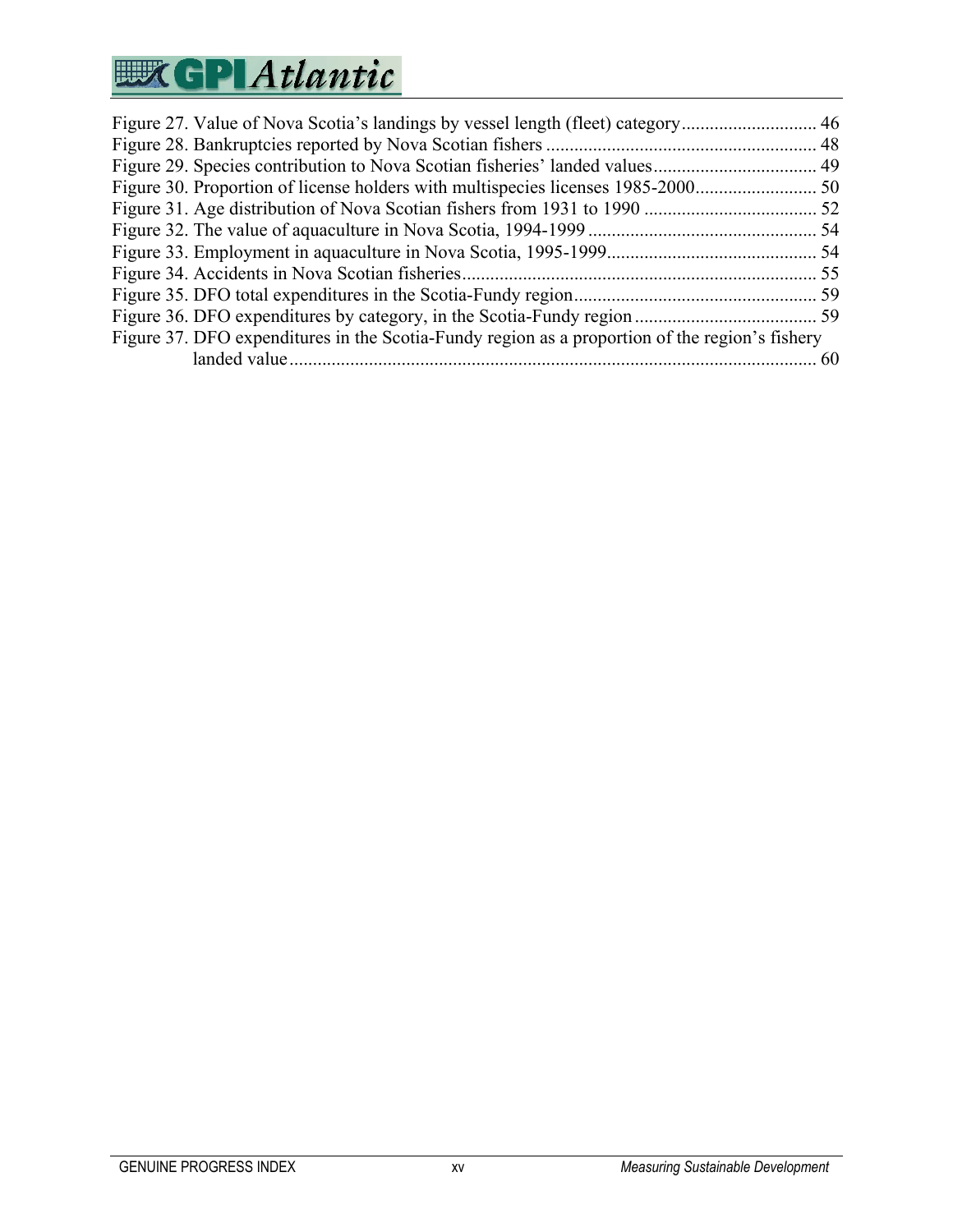

## THE NOVA SCOTIA GPI FISHERIES & MARINE ENVIRONMENT ACCOUNTS

### 1. Introduction

Nova Scotia's fishery in the late 1980s seemed to be booming. Media reports typically focused on how much fish was being caught, how much money was produced in the fishery, and how rapidly fish exports were growing. All of these factors contributed to a growing Gross Domestic Product (GDP), the conventional measuring stick of the economy. A few years later, however, many fisheries were collapsing and the fabric of many coastal communities began to unravel. Conventional economic measures, such as the fisheries GDP, did not warn of the impending disaster because they did not capture all we value in the fishery – a healthy marine environment and healthy fish stocks, supporting strong fishing communities and a strong fishing economy.

How should we go beyond traditional economic measures to better assess the well-being of our fishing industry, and of the marine environment around the province? We need to consider the state of the fish stocks, the fishery's contribution to our economy, the quality of the marine environment, the well-being of the communities that depend on fishing and the ocean for their livelihood, and the effectiveness of the institutional structures that govern fishing activities and ocean use, and support coastal communities. Including these elements in an overall assessment is certainly challenging, but their inclusion makes an assessment of the state of the fishery and the marine environment more meaningful, more complete and more accurate.

This report represents an initial effort to produce such an assessment, through a *Fisheries and Marine Environment Account* – a set of indicators of well-being and sustainability in the Nova Scotian context, prepared within the framework of the Genuine Progress Index. The GPI is a comprehensive approach that enables us to measure our social, economic and environmental well-being more accurately, and this report provides one of several GPI components, or 'accounts.' The key goal of this report is to initiate an approach to evaluate the well-being and sustainability of fisheries and the marine environment on a regular basis, through a 'status report' based on a set of measurable 'indicators.'

Indicators are tools to help managers, scientists, fishery participants, other ocean users, and the public to visualize the state of the marine environment and the fishery, and discuss issues of common interest and concern. Indicators enable us to track the state of Nova Scotia's fisheries and marine ecosystems over time; following such trends can provide insight into where current practices may lead in the future. Each indicator in this report measures one particular aspect of the system – dealing with the ecosystem, the socioeconomic aspects (as with GDP, above), the well-being of coastal communities, the institutional integrity of fishery and ocean management, and so on. Some indicators are 'observable' and 'measurable' (such as population size or employment rate) while others are more subjective (as in a survey, in which results are merely reported on a scale from 1 to 10).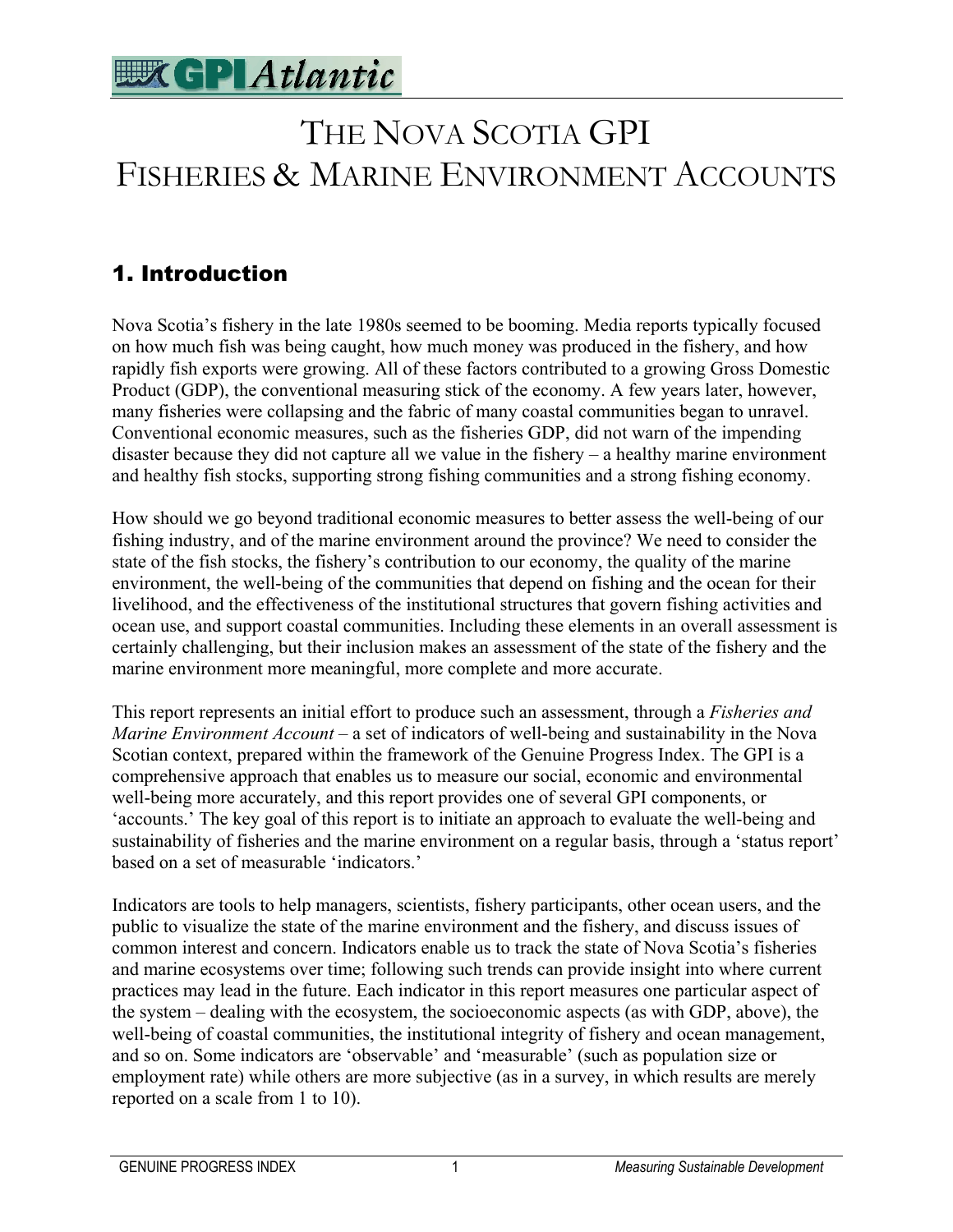Such indicators are well established for environmental aspects of marine systems, but only rarely bring together both natural and human aspects – see Charles (1997a, 1998), Chesson and Clayton (1998), and FAO (1999) for illustrations of this approach. Charles (1997b) provides a review of indicators in fisheries, coastal areas, watersheds, and beyond.

The indicators in this report are organized into major categories, reflecting the fundamental components of well-being and sustainability – ecological, socioeconomic, community and institutional – that must be simultaneously achieved within a process of sustainable development (Charles 1994). The rationale for indicators within each component is described in turn below:

- *Ecological Indicators* incorporate (a) the long-standing concern for ensuring that harvests are sustainable, in the sense of avoiding depletion of the fish stocks, (b) the broader concern of maintaining the resource base, non-commercial species and overall biodiversity at levels that do not foreclose future options, and (c) the fundamental task of maintaining or enhancing the resilience and overall health of the ecosystem.
- *Socioeconomic Indicators* focus on measuring how well we are maintaining or enhancing overall long-term socioeconomic welfare, based on a blend of relevant economic and social indicators. These indicators deal with such aspects as generation of sustainable net benefits, reasonable distribution of those benefits, and maintenance of the system's overall viability within local and global economies. Each indicator in this grouping is typically measured at the level of individuals, and aggregated across the given fishery system.
- *Community Indicators* revolve around the desirability of sustaining communities, both for their contribution to sustainability in the marine environment and the fishery system, and as valuable in their own right, as more than simple collections of individuals. Hence, indicators in this grouping focus on the maintenance or enhancement of the economic and sociocultural well-being of coastal and fishery-dependent human communities, as well as their overall cohesiveness and long-term health.
- *Institutional Indicators* measure how well we maintain suitable financial, administrative and organizational capability over the long-term, as a prerequisite for the above components of well-being and sustainability. Ideally, indicators here would measure the manageability and enforceability of resource use regulations, and of the organizations that implement management approaches – the bodies and agencies that manage the fishery and protect the marine environment, whether governmental, fisher or community, and whether formal (e.g., the legal system) or informal (fisher associations and nongovernmental organizations).

Based on these components, sets of indicators were developed in three categories: ecological, socioeconomic/community and institutional. In selecting indicators to be used for this report, a set of desired qualities was sought: the indicators had to be (a) based on scientifically valid data, (b) available on a broad geographical scale and for a sufficient time series, (c) accessible, easy to understand and relevant to those involved in Nova Scotia's fishing industry, and (d) practical in terms of monitoring (whether by government, ocean users or interested community groups). It is notable that in most cases, these qualities were not universally met. Indeed, the marine environment appears to be among the most challenging for developing indicators, due in part to the lack of 'fit' between political and ecosystem boundaries.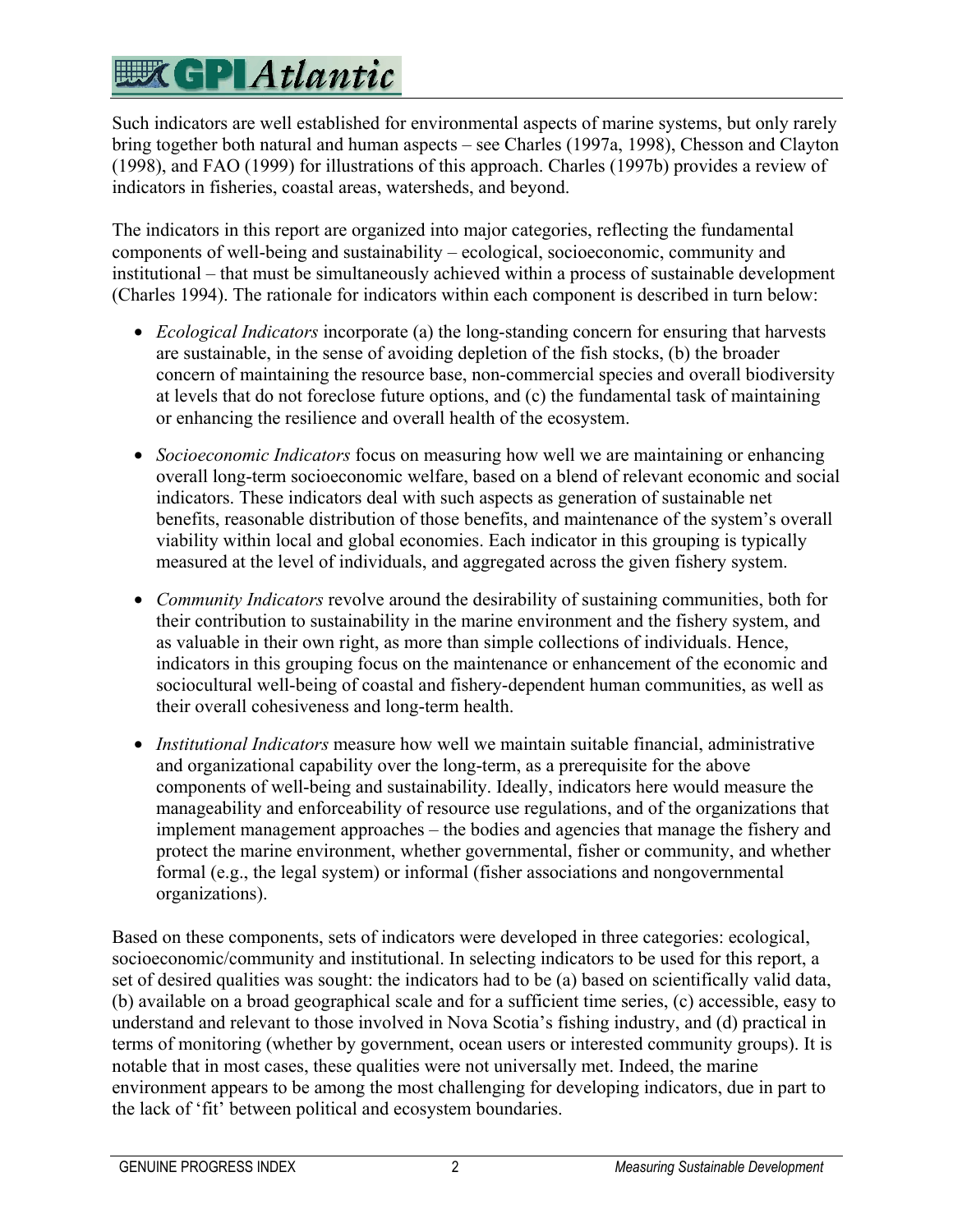

#### **Components of Well-being and Sustainability**

Ecological (*Avoid Foreclosing Future Options*)

Socioeconomic (*Sustainable and Equitable Economic and Social Benefits*)

Community (*Valuing Community as more than a Collection of Individuals*)

> Institutional (*Long-Term Capabilities / Manageability*)

A particular challenge lay in dealing with indicators that are relevant, but for which data were either totally unavailable or available only for a specific time or location. In such cases, an effort has been made to discuss the indicator qualitatively (in the absence of data) or over the time or space for which it is available.

Along these lines, a particularly troubling concern arises when the 'best' numerical data for a key indicator – such as the biomass of fish – is available only for a relatively short time series. Such a situation can distort how we perceive the state of the world around us. To illustrate this, consider the case of a depleted fish stock. Graphs showing only the relatively recent experience with the stock – for which the data is more available and/or more reliable – can mislead us into accepting an undesirable state of the world as the norm, while forgetting that large healthy fish and large healthy fish populations once were standard fare:

*"The sea was swarming with fish, which could be taken not only with the net but in baskets let down with a stone, so that it sinks in the water." – John Cabot's crew off the Atlantic coast in 1497* 

Around Nova Scotia, and Atlantic Canada more broadly, are many fishers with many decades of experience, who tell us of the great abundance of fish, and the large individual fish, that were available in the past. This 'data' does not fit easily into graphs – the kind of graphs found throughout this report – but it is exceptionally important. It tells us what is possible, what we might wish as a society to pursue in the marine environment. With efforts underway around Atlantic Canada to reconstruct, from the traditional knowledge of fishers and coastal residents, the state of fish stocks and the marine environment dating far back in time, it will be possible to include such analyses, together with the specific individual knowledge of fishers and others in Nova Scotia, in future versions of this report.

The above is but one of many aspects of this report that one hopes to improve in the future. In particular, the set of indicators presented here is by no means exhaustive, and omits many that, in theory or in practice, may be desirable. The authors are very aware that many readers will note one or more indicators that should have been included, or for which data are available that we have not accessed, or for which our analysis is in some way faulty. This is undoubtedly a hazard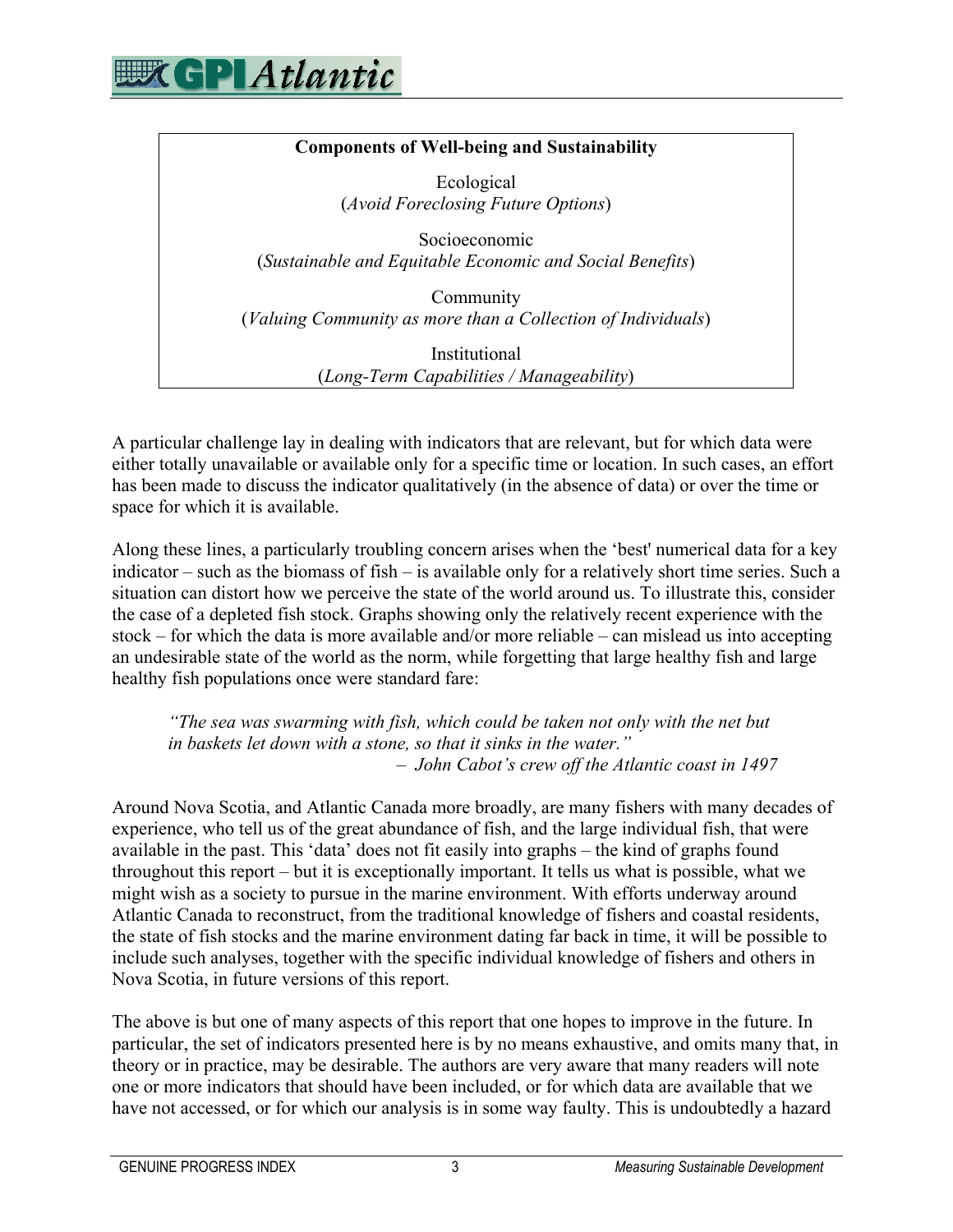involved in attempting for the first time an analysis of this type. Particular examples of limitations in this report include the following.

- Since the report focused on indicators applicable at a provincial (Nova Scotia wide) scale, and since financial and time considerations prevented obtaining specific data at a local level, aspects of community well-being and sustainability were not dealt with fully.
- Limitations on data and the time frame of the study, and an absence of suitable survey data, meant that institutional indicators were not developed as extensively as would be desirable. Even for the more quantitative ecological and socioeconomic indicators, it was not possible to locate the data needed to provide a full analysis of some indicators.
- Considerable data and analysis are already available on the marine environment of Nova Scotia. Indeed, these marine ecosystems are among the best studied in the world. On the other hand, integrated analyses of fishery systems are much rarer, and in fact, this report is among the first efforts to undertake such an analysis. Given this situation, research for the present report focused more on fisheries than on the marine environment; it is hoped that subsequent reports will incorporate the wealth of environmental indictors available.

Therefore, it must be emphasized that this report is but a prototype of an approach that may be desirable to develop and maintain into the future. Indeed, despite the limitations of this present version, there is herein a diverse set of indicators relating to Nova Scotia's fisheries and marine environment – indicators that can be used and applied by policy makers, fisher interests and coastal communities. The results are diverse as well, with a spectrum from upward to downward trends in the indicators. (Despite several resource collapses within the Nova Scotian fishery over the course of the late 20th century, the indicators are not all now moving in a negative direction.) This makes it dangerous to aggregate results; instead, indicators are reported individually, leaving it as a matter of debate to determine the balance among them, and the consequent actions required. Indeed, while for some indicators it may be clear what 'progress' represents, for others this may be the subject of debate.

Ultimately, it is up to each reader to decide what genuine progress 'should be.' In any case, it can be hoped that among the wide range of indicators herein, those that prove useful will continue to be assessed in future years, and key indicators currently missing will be added, so continued monitoring of progress in fisheries and the marine environment will be enhanced in the future.

### 2. Ecological Indicators

Any attempt to 'measure' the progress of society in the area of fisheries and the marine environment must clearly include indicators describing the state of the marine species as well as the marine ecosystems in which the fish live. Yet this requirement is difficult to achieve, because the marine environment is among the most complex and least understood on the planet. Thus, while this report explores the idea of a set of ecological indicators relevant to marine ecosystems and fisheries, limitations both in the scope of the report and in the available understanding of Nova Scotia's marine ecosystems mean that at best a prototype of a desirable set of indicators can be presented here.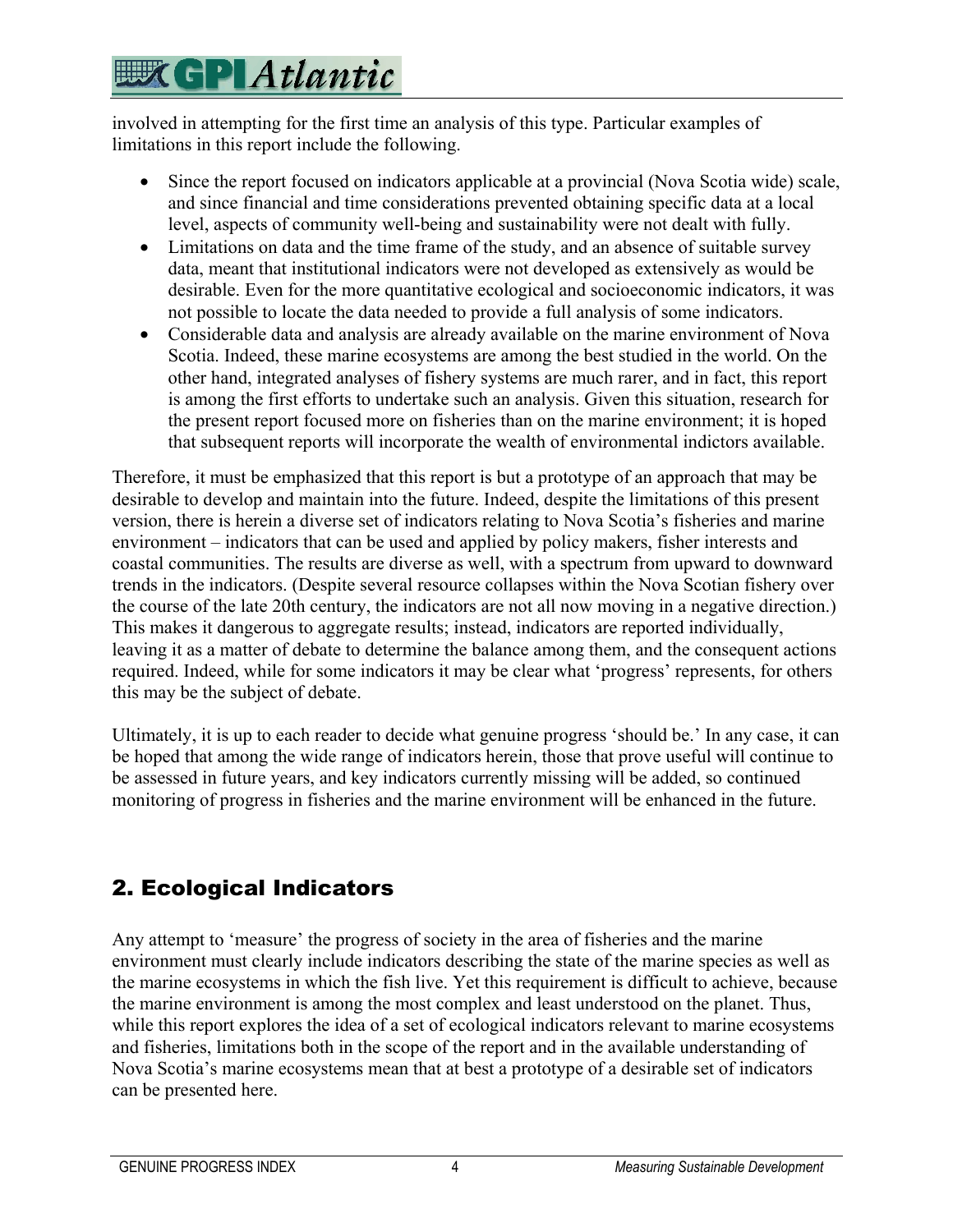For example, in the fishery context, while Nova Scotian fishers harvest a wide variety of species, this report focuses on only a few of these, to illustrate the various fishery trends. In theory, it would be desirable to focus attention on a set of ecologically-relevant 'indicator species' – those that, in their up's and down's, best reflect the state of the corresponding marine ecosystem. For some aspects of marine pollution, mussels and certain bird species are well-established as indicator species. It has been suggested that some species of crabs, as well as cod, may be suitable as well. However, the choice depends on precisely what variables one wishes to track, and the desirability of the species chosen is typically unclear. (Indeed, a useful focus for marine research may well be the determination of optimal indicator species.)

In this report, a more *ad hoc* approach is taken, with the species to be examined chosen based on their economic or ecological significance in the region, and on the availability and reliability of pertinent information. Our choice of examples may result in an unbalanced portrayal of the state of Nova Scotia's fisheries and marine ecosystems, since data are often more available for commercially-important species.

One of the most fundamental difficulties in developing a set of ecological indicators for marine ecosystems around a politically defined region – in this case, Nova Scotia – is that such regions only rarely coincide with the ecosystems themselves. For example, George's Bank, a rich fishing ground for many species including scallops and groundfish such as haddock, is located in both Canadian and American waters.

It is even more difficult to describe fishery resources as belonging to individual provinces because fishery management is under federal control and fishing zones do not correspond directly with provincial boundaries. Even if management zones did correspond directly with provincial political boundaries, ecosystem components in adjacent boundaries would still interact across the boundaries and affect each others' well-being.

Political definitions were especially problematic in the Bay of Fundy and the southern Gulf of St Lawrence. (See Figure 1 for a map of the waters around Nova Scotia and within Atlantic Canada more broadly.) In the following analysis, biomass estimates and other ecological measures are based on data that include the entire Bay of Fundy (as part of NAFO subdivision 4X) and the southern Gulf of St. Lawrence (NAFO subdivision 4T) – even though the Bay of Fundy is shared between Nova Scotia and New Brunswick and the southern Gulf of St. Lawrence is shared by Nova Scotia, New Brunswick, Prince Edward Island and Quebec. This confusion of political and fishing zone boundaries is an artifact of the form by which data is available, but may be justified based on interdependence of these inter-provincial ecosystems.

### **2.1. Primary Commercial Species**

### *Biomass*

Research vessels trawl Nova Scotia's waters every year to estimate abundances of commercially important fish species. Estimates are made according to distinct population groups called fish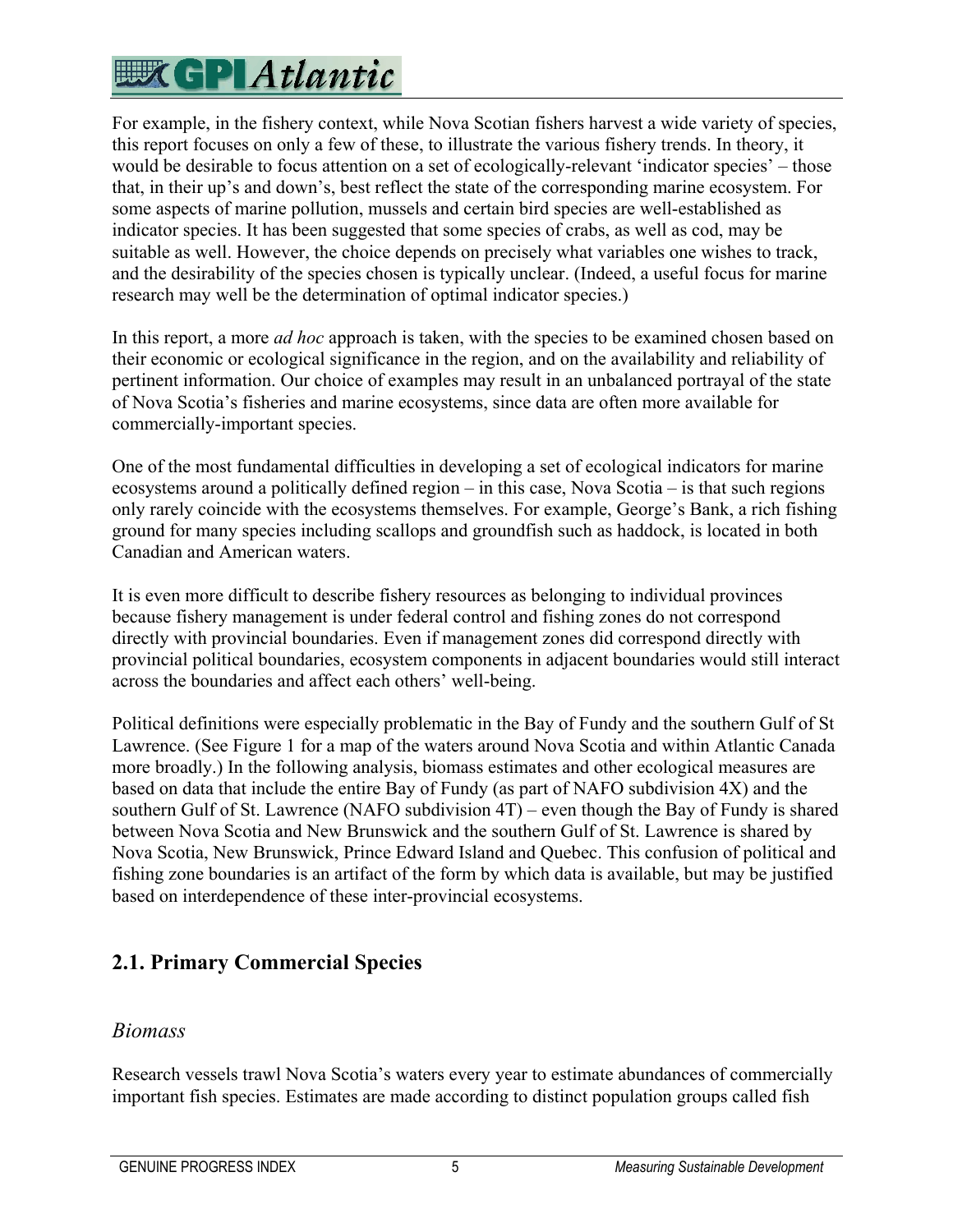## **WGPIAtlantic**

#### **Figure 1. Northwest Atlantic Fisheries Organization (NAFO) map of Canada's 200 Mile Exclusive Economic Zone, designated fishing zones, and oceanographic features**



Note: Throughout this report, indicators refer to the fishing zones shown on this map. For example, the notation 4TVWX in Figure 2 refers to fishing zones 4T, 4V, 4W and 4X on this map.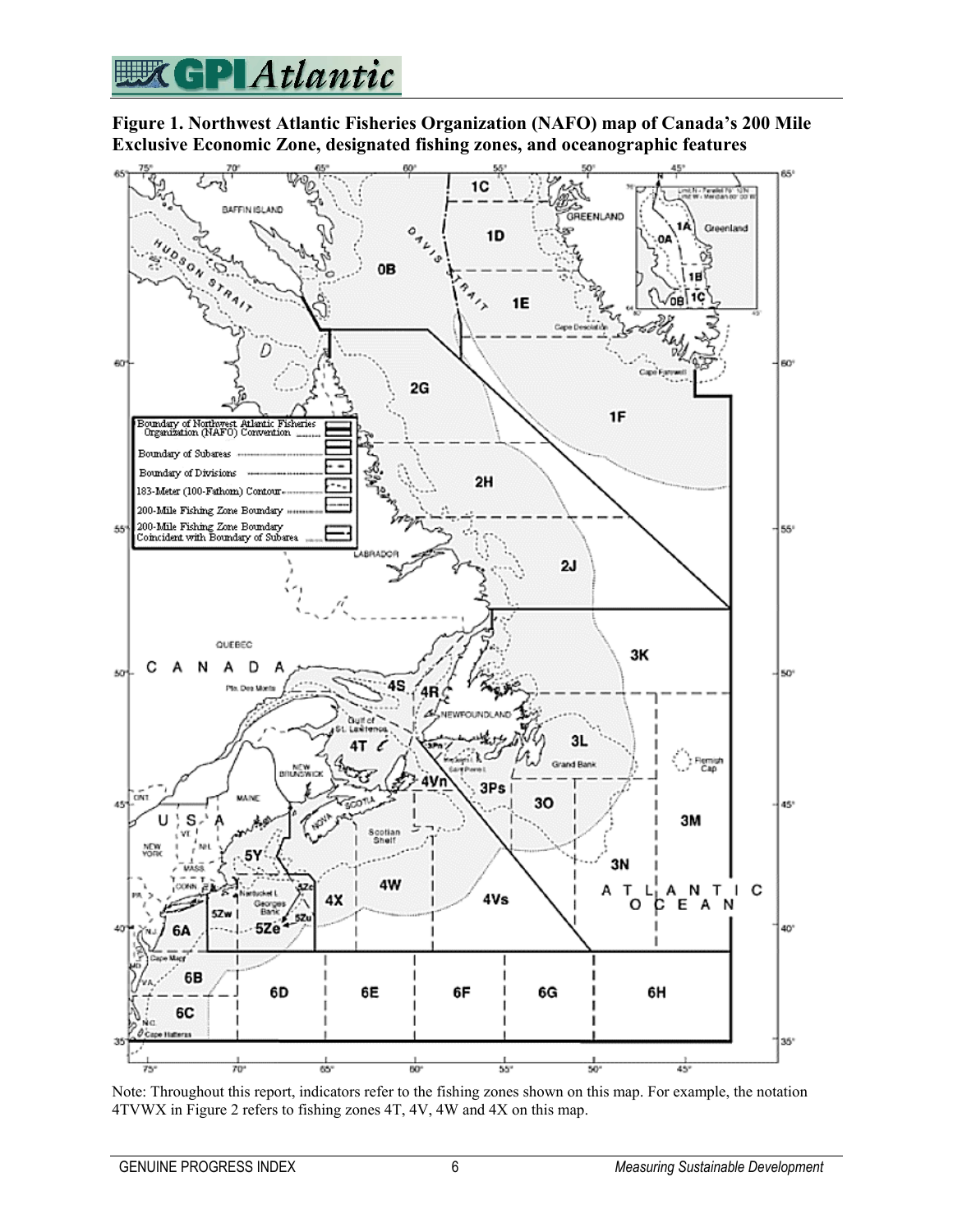# **EXCPLAtlantic**

stocks. A given stock's *total* biomass is the weight of all fish in that stock, while the *fishable* biomass is the weight of fish in the stock that is legally harvestable (according to fish size and/or age). The *spawning* biomass is the portion of the total biomass that is capable of spawning. The Department of Fisheries and Oceans annually publishes biomass estimates for many marine species in the waters surrounding Nova Scotia.

Biomass trends are reported here for only a small sample of the many species caught in Nova Scotian waters – specifically, cod, haddock and herring. These species share two key features: they are of major commercial importance, and a reasonable quality and quantity of data are available for each. Collectively, these species represent bottom-dwelling (benthic) and surface (pelagic) species, as well as both depleted and healthier stocks. The DFO Regional Advisory Process (RAP) office provided biomass estimates for these stocks to update data from stock status reports and research documents (DFO, 1999d).

It must be noted that while the accuracy of biomass estimates has presumably improved over time, reflecting advances in the study of marine ecology, in technological tools, and in sampling and estimation techniques, there remain many sources of uncertainty in the biomass estimates (deYoung *et al.*, 1999; Lassen and Halliday, 1997). These arise due both to technical problems in the estimation process, and to variability in the biomass levels themselves, which are affected by environmental factors such as food availability, water temperature, and the integrity of the bottom habitat used for spawning; by toxicological impacts on eggs, developing embryos and juveniles; and by predation pressure, including impacts of fishing by humans.

Figure 2 illustrates the declines in 'fishable biomass' (i.e., the amount of fish large enough to be caught in the fishery) for the selected finfish species – cod, haddock and herring – since the late 1980s. The fishable biomass for each species was in decline around Nova Scotia by the mid-tolate 1980s. For haddock, the fishable biomass declined in the early 1970s and then rebounded between the late 1970s and 1980, when it reached its highest level in 25 years But the stock has since been in slow decline. The biology of herring leads to greater fluctuations in the fishable biomass than is the case for haddock. This biomass peaked for herring in 1987 and has declined since, though not reaching the low levels of the late 1970s, and showing some recovery recently. The fishable biomass of cod began its decline in 1986, and at this time, the cod stocks show few signs of recovery from their collapse in the early 1990s (Thorne, 2000; Hutchings, 2000).

The latter point highlights a key message of this report. Had publicly accessible natural resource accounts been compiled across Atlantic Canada in the 1980s, as core measures of our progress, information would have been available both to policy makers and to the general public to encourage conservation actions before the actual collapse of the cod stocks and the economically devastating moratorium that followed. A major role of the Genuine Progress Index, and of natural resource accounts in general, is to provide timely early warning signals to policy makers that will allow graduated and measured responses to resource depletion that can prevent such catastrophic losses in the future.

While many fish species, especially many groundfish species, did decline during this period, many other species, especially shellfish, did not. Shrimp, for example, appear to have increased in biomass since 1995 (Koeller *et al*., 1999), and, as Figure 3 demonstrates (below), lobster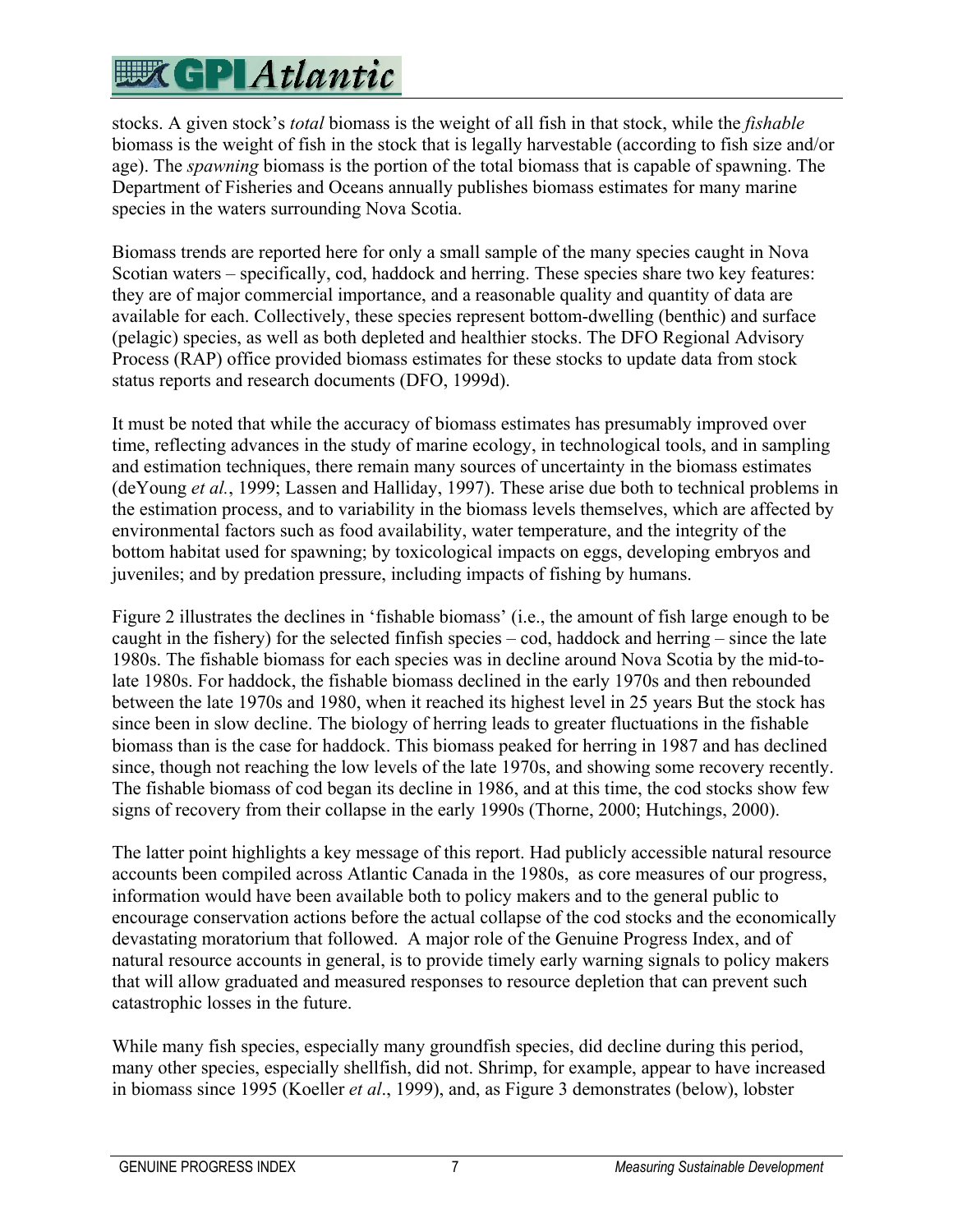

biomass from Nova Scotia as a whole appears to have been relatively constant since 1990 (DFO, 2001a).

Note that later in this report, an alternate approach to examining biomass trends is examined, from an "ecological economics" perspective, with biomass translated into monetary values, for comparison with traditional economic measures.

**Figure 2. Trends in fishable biomass of cod (4TVWX, 5Zjm), haddock (4TWX, 5Zjm) and herring (4TVWX)** 



Source: DFO (1999d).

### *Catch Levels*

The use of catch data as an ecological indicator, or an indicator of the health of a fish stock, can be dangerous. Catch levels can send misleading signals about biomass because many variables other than biomass, including fishing effort and technology, can affect landings. Indeed, there are many examples of fisheries around the world in which high catch levels were mistakenly interpreted as implying strong stocks, when in reality they merely meant that powerful fleets could seek out and catch fish even as stocks declined.

Nevertheless, with careful interpretation, catch data can be useful as an indicator of the health of some fish stocks. An important example is that of lobster stocks in the Atlantic region, for which biomass estimates are not available. Catch levels currently provide the best available approximation of lobster biomass, but this information must be interpreted within the context of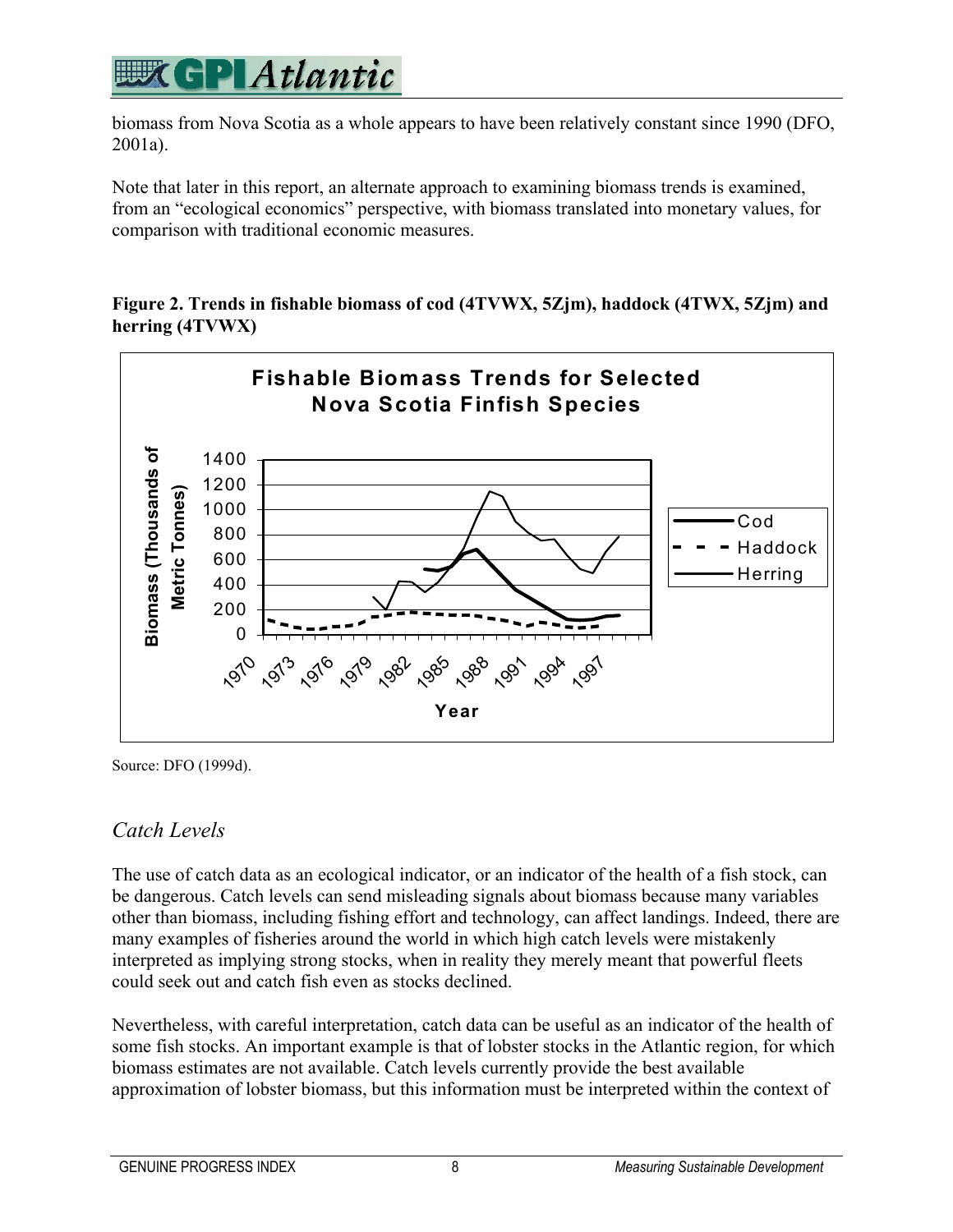## **EXCPLAtlantic**

fishing effort and of the technology used in the fishery. A time series of landings data will be affected by the changes in fishing effort and technology, and will not necessarily reflect biomass trends.

Since 1990, there has been little change in the fishing effort and technology used in Nova Scotia's lobster fisheries (Pezzack, 2001) and thus, within this time period, catch levels provide an approximation of biomass trends. Figure 3 indicates little variation in Nova Scotia's lobster landings between 1988 and 1999 (although this aggregates over a number of lobster stocks, and thus hides some variations among them). Preliminary catch levels in 2000-2001 are high, suggesting a high stock biomass, and fishers are reporting an abundance of juveniles that could contribute to a healthy fishery in the future (Medel, 2000).

Shown in Figure 4 is a second time series of lobster landings, this one extending back to 1946. This illustrates two key points. First, there was remarkable stability in catch levels over several decades prior to the 1980s. Since there seems to have been no major trend in the effort devoted to lobster fishing over that time, this can be interpreted as a case of stable stocks. Second, there was a rapid increase in catches over the course of the 1980s, which might be due to some combination of environmental conditions, predator-prey changes and/or increased effort. Since the mid-1980s, average catch levels have been about double the average levels in the previous 40 years.



### **Figure 3. Lobster landings in Nova Scotia since the late 1980s**

Source: DFO (2001a).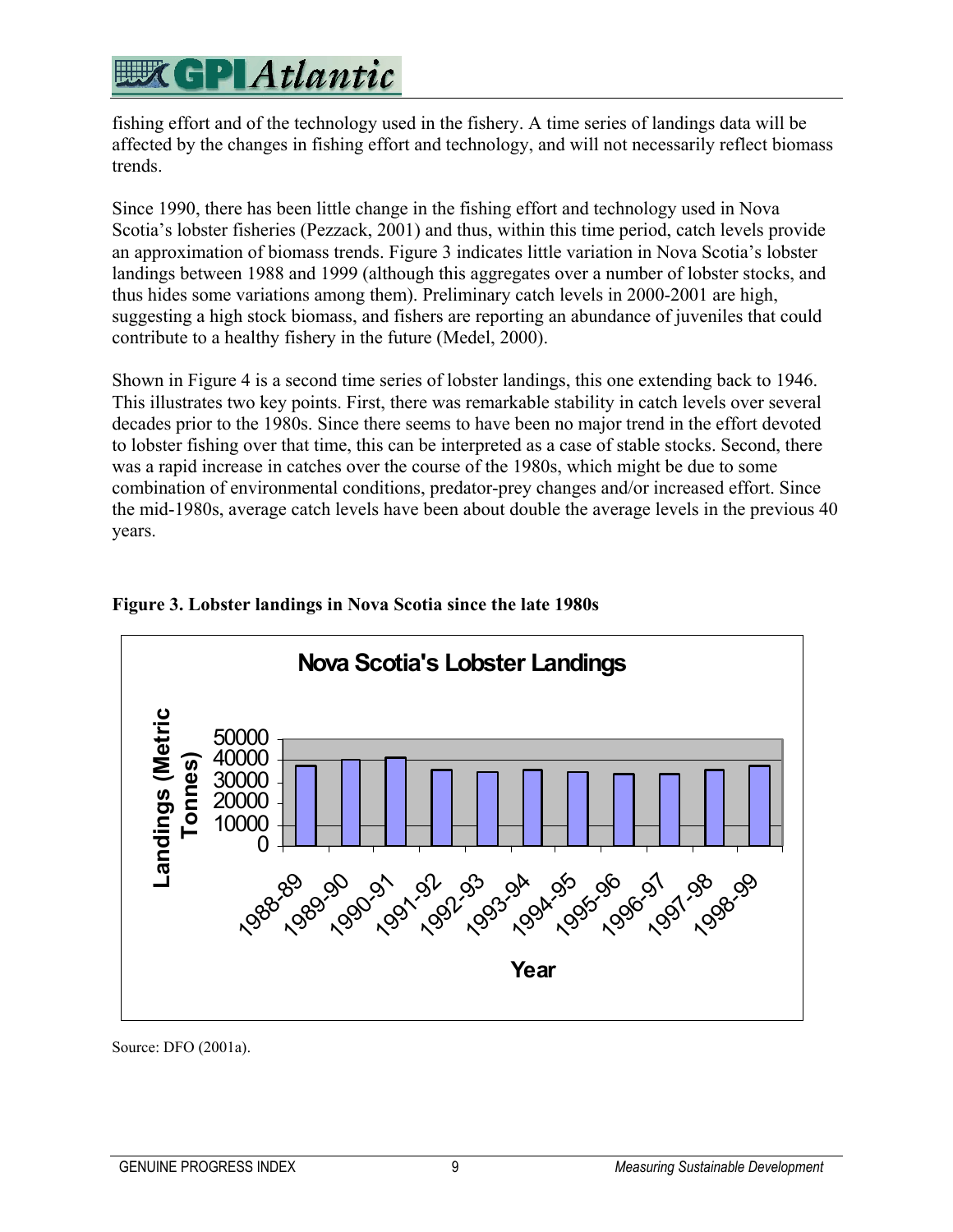





Source: DFO (2001a).

### *Fish Size and Condition Factor*

While traditionally the focus of scientific attention with respect to fish stocks has been on the total biomass, it is also important to monitor another fundamental indicator of the health of the stock – the well-being of individual fish. Two key measures of this are *size at age* (the average length or weight of a fish of a given age) and *condition factor* (which essentially tells us whether the fish are growing well; whether they are 'skinny' or 'plump'). Even if the biomass remains at a reasonable level, a declining trend in size at age or in the condition factor may indicate stress on the fish population or genetic changes in the population due to selective harvesting (Trippel, 1995), and warns of potential problems with fishery sustainability.

The health of individuals may reflect the overall health of the marine environment since fish size and condition may be influenced by factors such as pollutants and water temperature (Riget and Engelstoff, 1998). Furthermore, these indicators have economic implications, because smaller fish fetch lower prices on the market and can require more fishing effort per tonne of fish.

Figure 5 shows a time series for the weight of three-year old cod in various stocks around Nova Scotia. It is clear that geographical location affects the size of a fish at a particular age, and for a particular species, in this case cod. Not surprisingly, cod in the warmer southern waters (5Z and 4X) are larger at age 3 than cod living in the colder waters off the eastern shore (4VsW) and in the Gulf of St. Lawrence. Figure 5 also indicates relatively small changes over time in average size at age for each of the cod stocks, including a slight decrease in the Gulf and an increase in the 4X area off southwestern Nova Scotia.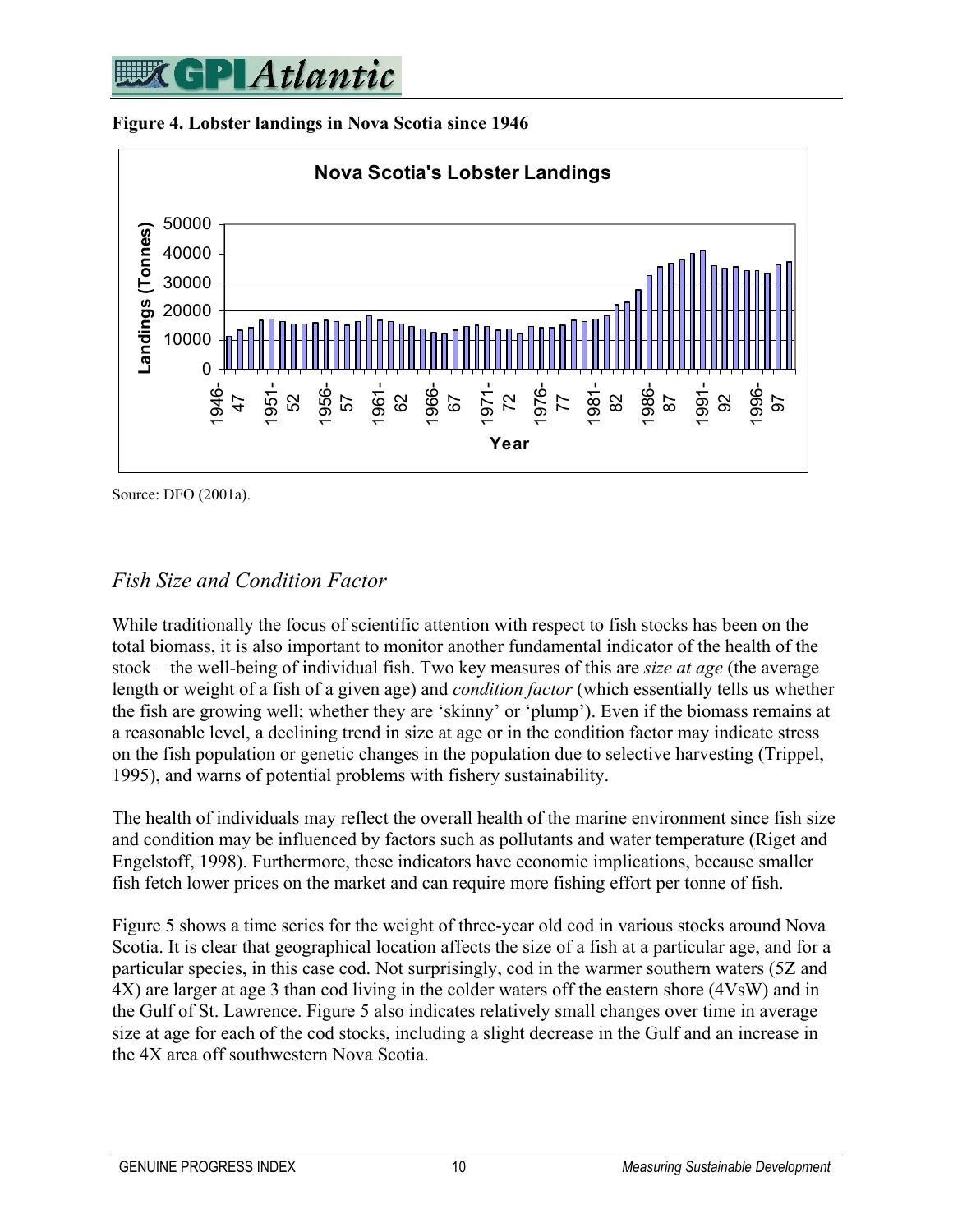



Source: Hunt and Buzeta (1997), Clark (1997), Sinclair *et al.* (1998) and Stephenson *et al.* (1998).





Sources: Neilson *et.al.* (1997), Clayton *et al.*(1997) and Stephenson *et al.*(1998).

Figure 6 considers the 'size at age' indicator from a different perspective, exploring how size at age trends vary across species. Different species living in a similar region differ both in the overall size at age and in the trends over time. While there was no overall trend in size at age for herring or cod between the early 1970s and late 1990s (despite some fluctuations up and down), the average size of pollock decreased considerably. This suggests a significant change, one that may indicate a potential decline in the value of that stock.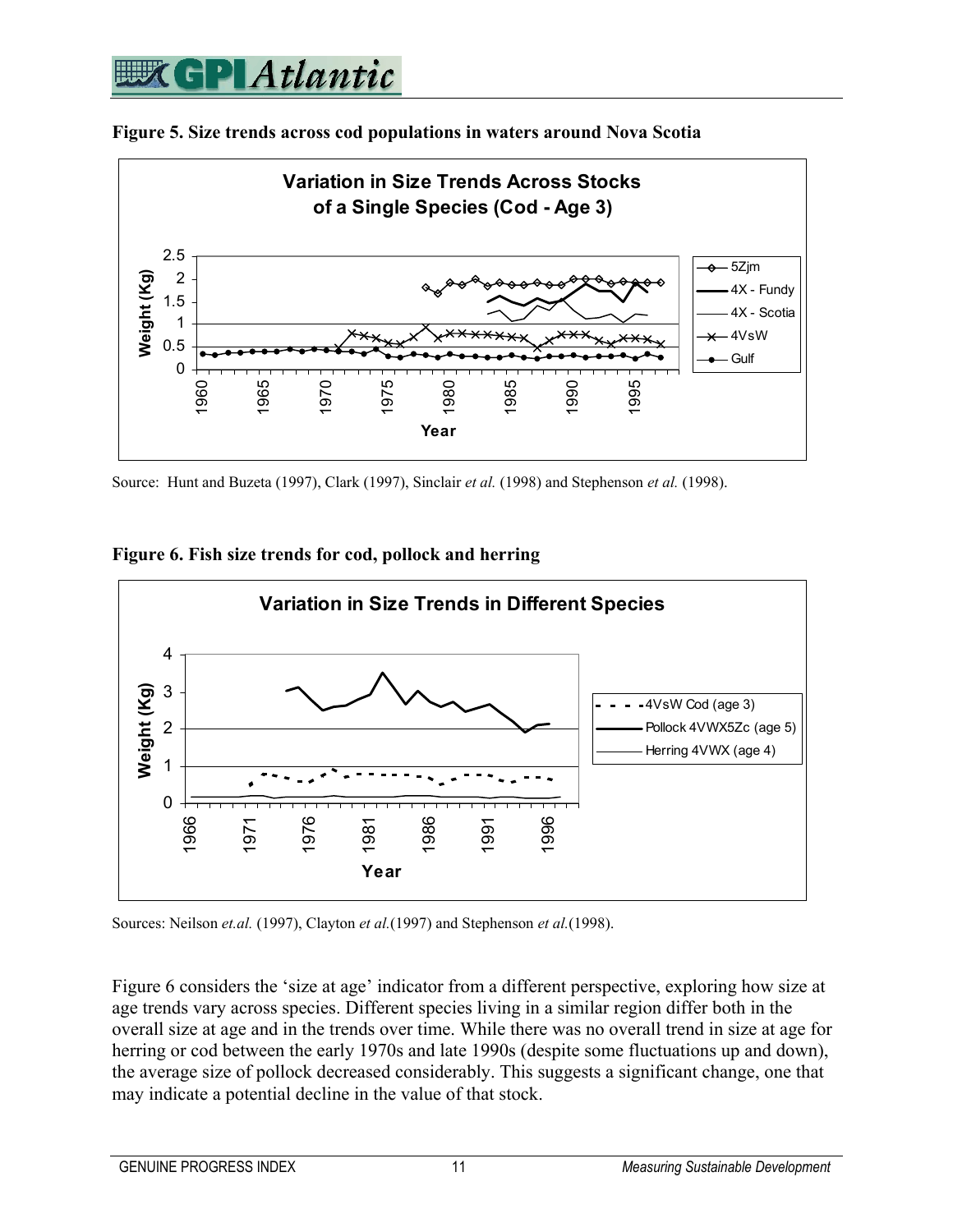#### Size and Age at Maturity

An important element in fishery management is to ensure sufficient spawning – production of eggs and resulting juveniles – to produce a healthy stock over time. One aspect of this lies in ensuring that enough fish have an opportunity to spawn before being captured. One approach to analyzing this is to compare the age (or size) at which the fish become sexually mature with the age (or size) at which they become vulnerable to the fishery. If the latter is too low relative to the former, conservation problems could arise. However, not all fish reach maturity at the same age, so one must speak of measures such as 'the age at 50% maturity,' i.e., the age at which approximately 50% of the fish in the stock reach reproductive maturity. (Similarly, entry into the fishable stock occurs over a range of ages and sizes.)

The age of maturity in a fish population may fluctuate from year to year depending on population size, on competition for food and space both internally and with other species, and on environmental conditions such as water temperature (Trippel, 1995). Indeed, age at maturity can be a useful indicator of population stress. Furthermore, analysis of the age at maturity provides an indicator of the biomass of fish that will reproduce in a given year (the spawning stock biomass) which can help managers predict roughly the number of fish that will enter the fishable stock in subsequent years (the recruitment). This can aid in fishery planning. While this information would be useful in a variety of ways, it requires extensive monitoring and is not available for all species (Trippel *et al.*, 1997). Further elaboration of indicators in this area will be important for future development of the fisheries and marine environment accounts.

### *Resilience: Age Structure*

A fish stock that contains a reasonable number of individuals within each age class, from juveniles to very old individuals, will be better able to withstand a range of negative environmental impacts that have different impacts on different stages of the life cycle. In other words, such a fish stock will be more resilient. It is not necessary or even desirable to have each age equally represented in a populationIt is natural for fish to be more abundant at younger ages, and it is also common to observe very high recruitment of young fish from time to time, leading to 'waves' of abundance.

Determining a desirable age structure – the actual levels of young and older fish that are wanted in the fishery – is a challenge that is not only complex, but indeed as yet unsolved. Nevertheless, it is clearly desirable to have a substantial fishable stock (for a strong fishery today), a healthy number of juvenile fish (for good fishing in the immediate future), a strong sexually-mature spawning stock (for subsequent recruitment) and within the latter stock, a reasonable level of older fish.

In some species, older fish are more prolific spawners and their offspring have greater chances of survival than those of young spawning fish. In the case of cod, older fish may be critical to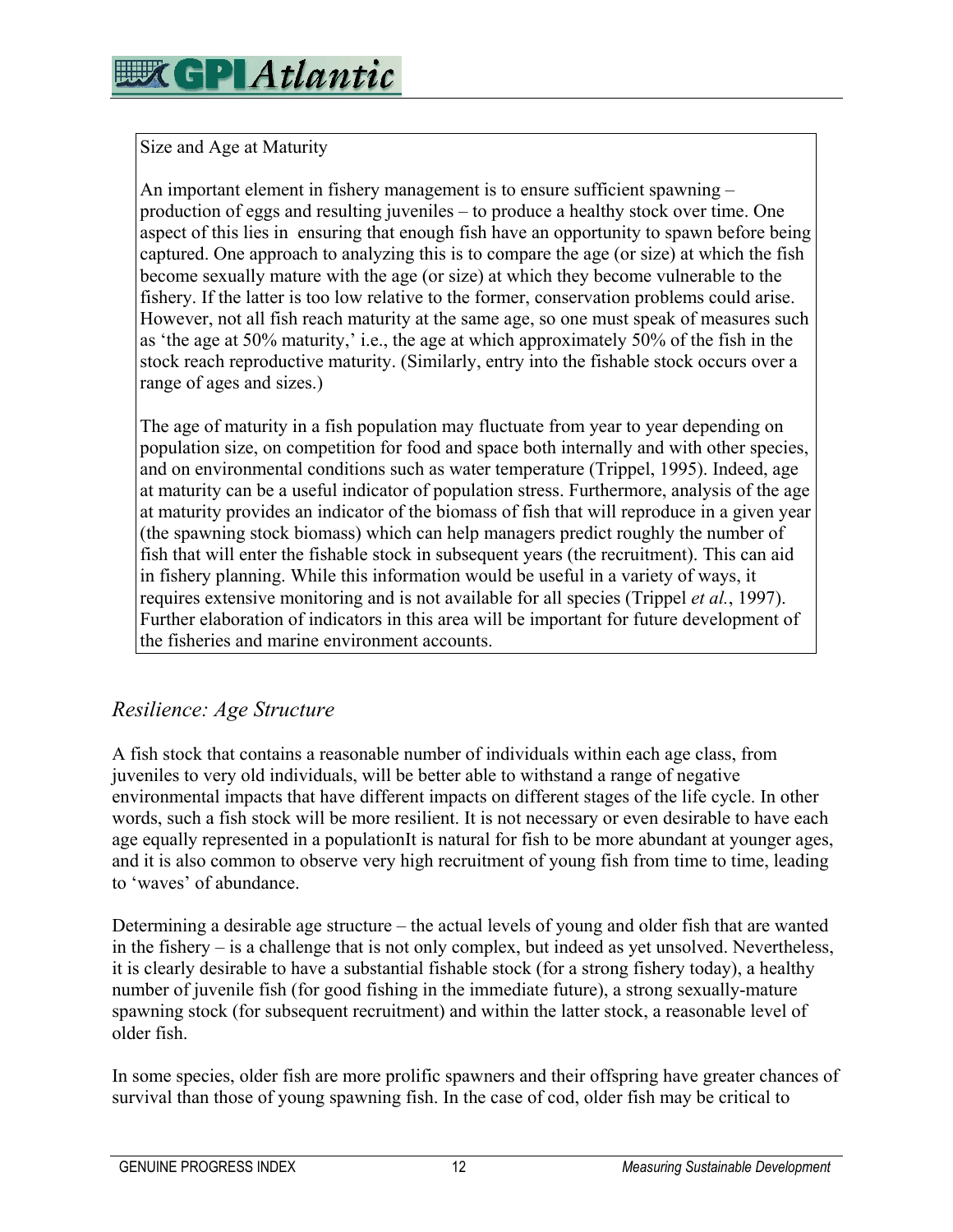## **EXCPLAtlantic**

reproductive success of the population (Trippel, 1995). Thus, the likelihood of maintaining or rebuilding a healthy fish stock is improved not only by allowing enough fish to reach reproductive maturity and reproduce before they are harvested, but also by allowing enough fish to mature to an older age, at which they will lay a greater number of eggs, each with a greater chance of survival. It is therefore of considerable concern that in many fish stocks, notably cod, very large individuals (known in Newfoundland as 'mother fish') are now almost absent, reflecting a severe loss of age structure from historical levels.

Age structure may be assessed either directly, through aging of fish samples, or in the case of species that are difficult to age accurately, it is possible to infer trends in age structure by size (if there is a reasonable correlation between size and age). For example, the average size of shellfish can be a useful indicator of the age distribution of that species. Declines in this average size through time may indicate that there are relatively fewer old fish.

Figure 7 provides an example of trends in age structure, in this case for the 4VWX herring fishery. Herring, which are aged according to the number of rings appearing on their otolith (a bone used for detecting sounds and vibrations), vary widely in abundance. This figure shows how 'cohorts' of fish (those born in the same year) move through the fishery over time. Unlike the disturbing trends that have occurred in many cod stocks, Figure 7 does not indicate a major problem with age structure in the herring fishery, with reasonable maintenance of older fish stocks (age 5+) over time.



**Figure 7. Age structure of the herring population in NAFO divisions 4VWX** 

Note: Ages are grouped into four categories, which, from the top, are: 1-2 years, 3-4 years, 5-7 years and 8-10 years of age.

Source: Stephenson *et al*. (1999).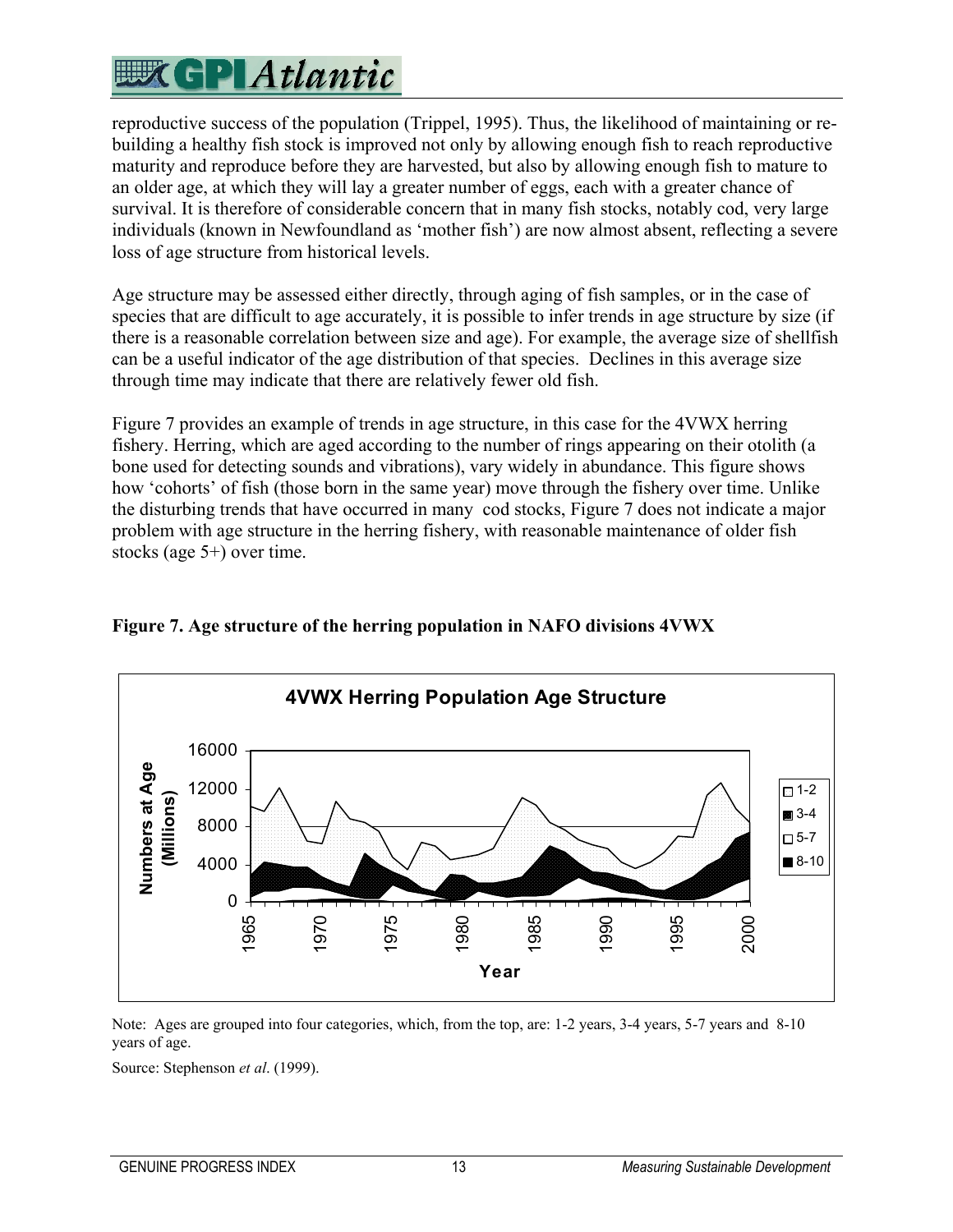## **WK GP Atlantic**

### **2.2. Non-Target Species**

Fish harvesting impacts a wide range of non-target species as well as those species actually targeted (Greenstreet and Rogers, 2000). Impacts may be direct, for example if non-target species are harvested incidentally as 'bycatch.' Impacts may also be indirect, with non-target species affected by (a) population changes among target species, through predator-prey relationships or changes to resource availability, and/or (b) impacts of the harvesting process, as is the case when the gear used modifies the habitat on which non-target fish depend. (See the discussion of benthic integrity later in this report.)

The inter-relationships among marine species are complex. Impacts on non-target species will inevitably affect the overall well-being of the marine ecosystem, including the well-being of fish stocks that are commercially important. Non-target species may be prey or predators for target species, or they may be indirectly connected through the food web. Indicators of biological trends in non-target species may therefore be vitally important to ecological sustainability.

Some non-target species such as marine mammals (see below) may be well studied, but many more are poorly understood compared to commercially important species such as cod, herring and shrimp. Studies of non-target fish species are so rare that a recent one attracted considerable attention by examining the plight of a species, the barndoor skate, that has been severely depleted through uncontrolled capture in Atlantic Canadian trawl nets (Casey and Myers 1998). **GPI***Atlantic* strongly recommends further in-depth study of the health of non-target species, as part of the emerging ecosystem approach to fishery management.

### *Bycatch*

Perhaps the only aspect of non-target fish species that has been relatively well-studied is the matter of bycatch – the fish that are caught incidentally ( notably in trawl nets) but are not the primary targets of the fishing effort (Clucas, 1997a). Some bycatch, while incidental, may in fact be valuable, and in some cases even the less valuable bycatch can be processed and sold. Still other forms of bycatch can be returned to the ocean relatively unaffected. However, the unfortunate reality around the world is that most bycatch is discarded either dead or in poor condition (Clucas, 1997b).

Fishers may discard bycatch if it contains prohibited or undesirable sizes, sex or species of fish, or if it was obtained from prohibited areas, during prohibited seasons or with prohibited gear. Discarding may also reflect market influences and preferences when less valuable fish are discarded to make room for more valuable fish within a limited quota, a practice referred to as "high grading" (Breeze, 1998). Fish may also be discarded if the catch size exceeds the vessel's remaining holding capacity (Hall *et al*, 2000).

Discarding is problematic both ecologically and economically. It is often unmonitored and therefore reduces the biomass of fish stocks to an unknown extent. Discards themselves cause imbalance in species composition and ecosystem function as they become a food source for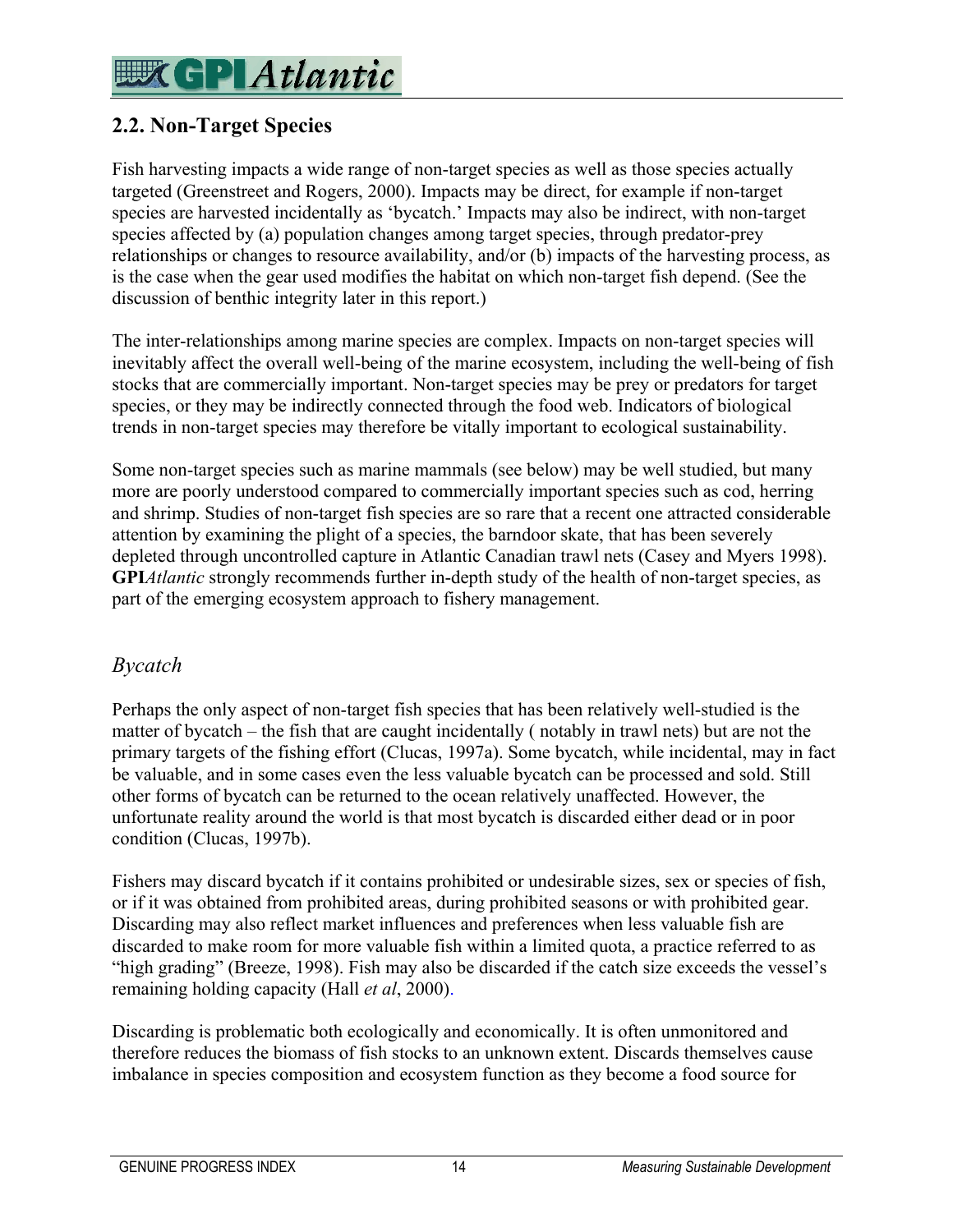## **EXCPLAtlantic**

scavengers and other organisms at lower trophic levels (Chesson and Clayton, 1998), possibly leading to eutrophication and oxygen depletion.

Undocumented discarding hinders fishery management efforts, to the detriment of both fish stocks and fish harvesters, since unreported discards are not accurately accounted for in harvest statistics and therefore lead to inaccurate stock assessments. Discards also represent an economic cost, since time, energy and labour spent harvesting and dumping fish could be used more productively in other ways. Some non-target species are valuable to other fishers. By discarding these fish, they often die and are lost to that fishery. Similarly, discarding juveniles, that are then unable to survive, can have a negative impact on future stocks (Diamond *et al*, 2000) and thus on the value of future harvests.

To measure progress toward sustainability, it is useful to have some quantitative measures both of the 'efficiency' of harvesting, with respect to avoiding bycatch, and of estimated discards. For example, Hall (2000) refers to two measures of harvesting efficiency, each measuring the physical output of the fishery relative to the total 'kill' of fish (catch plus bycatch). The *target utilization efficiency* is the ratio of target species yield to the total catch plus bycatch, where the yield includes *only* target species. Similarly, the *biomass transfer efficiency* is the ratio of total 'useful' yield to total catch plus bycatch, with yield including the 'useful' landings of all species combined. The higher each of these ratios, the less 'waste' is occurring.

Clearly, to determine these measures, one must have an accurate estimate of bycatch. However, with respect to discarding, it is difficult to obtain accurate estimates, since discarding is illegal in most cases. There have been some attempts to estimate discard rates in Canadian waters over the past decade (Alverson *et al.*, 1994; Duthie, 1997), sometimes using onboard observer and dockside monitoring information, and in some cases comparing Canadian estimates with estimates in nearby fisheries (i.e., in the Northwest Atlantic).

For example, Table 1 – from Duthie (1997) – shows a set of estimated discard rates, with the highest indicating a 57% discard rate for capelin harvested with seine nets or fish traps. The latter arises because males are undesirable and are discarded after onshore sorting. The table also indicates that groundfish bottom trawl fisheries have the next highest bycatch rates, followed by Greenland Halibut (turbot) caught by sunk gillnets.

|                             | <b>Bottom Trawl</b> | <b>Setnet/Gillnet</b> | Other |
|-----------------------------|---------------------|-----------------------|-------|
| Cod                         | 0.35                | 0.2                   | 0.15  |
| Greenland Halibut           | 0.10                | 0.30                  |       |
| Pollock                     | 0.35                | 0.20                  | 0.15  |
| Haddock                     | 0.35                | 0.20                  | 0.15  |
| Sea Scallop                 | 0.25                |                       |       |
| Capelin                     |                     |                       | 0.57  |
| Other (especially flatfish) | 0.25                |                       | 0.10  |

|  |  |  | Table 1. Discard Rates of Selected Species in Atlantic Canada by Gear, 1994 |  |
|--|--|--|-----------------------------------------------------------------------------|--|
|  |  |  |                                                                             |  |

Source: Duthie (1997).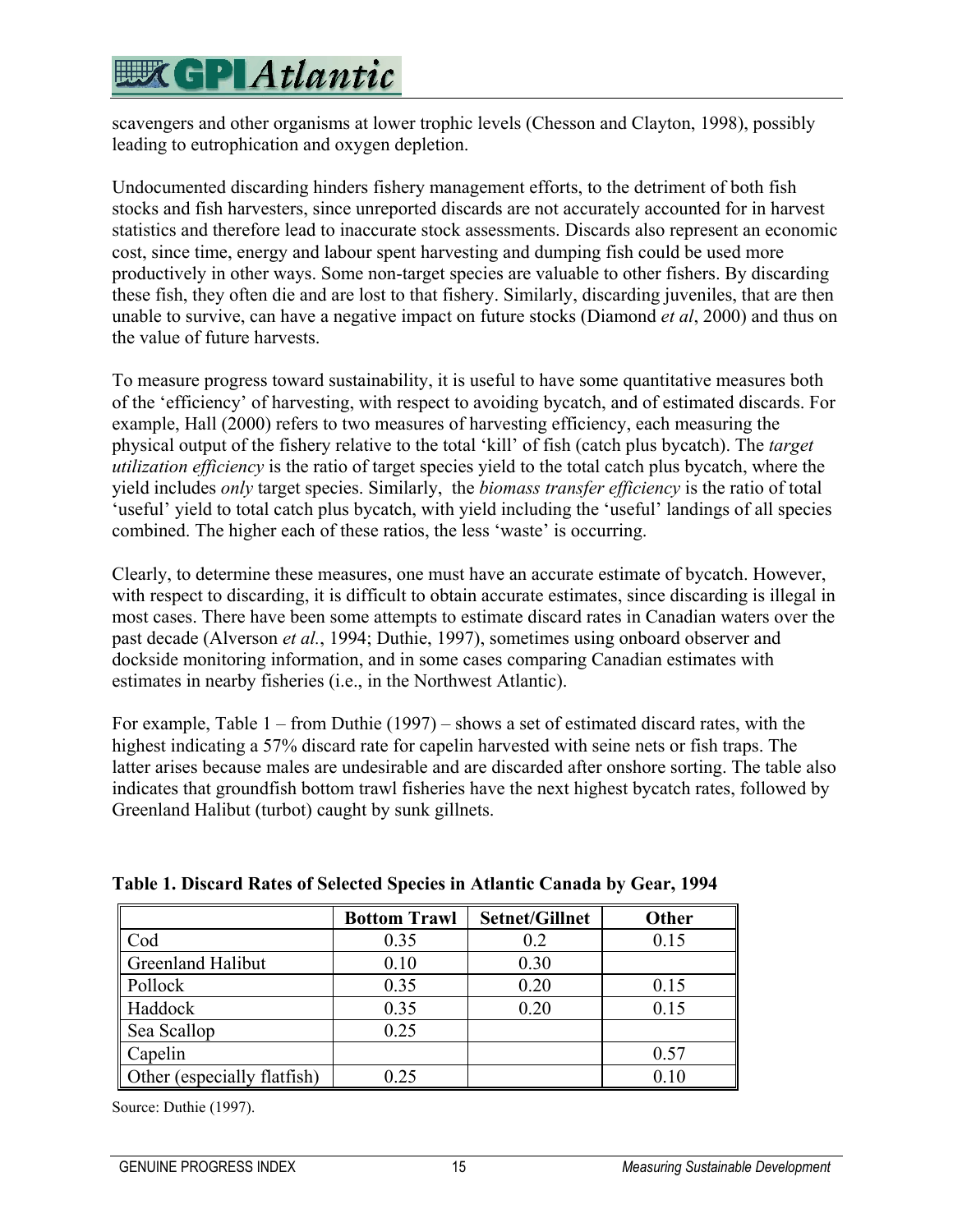It is important to note that the high bycatch rate for scallops includes small scallops that often survive the harvesting and subsequent return to the water. Indeed, one must be careful in general with reported discard rates for shellfish. These may appear high – e.g., around 30% (Duthie, 1997) – but for fisheries like that of lobster in Nova Scotia, 'discarding' is in fact part of the fishery's conservation practices, allowing juveniles to return alive to the sea to grow further, with most surviving the relatively less traumatic harvesting and ocean return process. For this reason, results for these other shellfish species are not included here.

It is important to attempt to understand not only the level of bycatch, discarding, dumping and so on, but also the trends in these activities. However, there is little if any time series data on discarding rates in Atlantic Canada and thus it does not seem possible to track *quantitatively* any progress in reducing bycatch and discard amounts. **GPI***Atlantic* recommends research efforts to monitor these important indicators of sustainability in fisheries.

Even qualitatively, determining such trends is not entirely straightforward. Consider, for example, the challenge of assessing the impact and success of specific measures that have been taken to reduce bycatch and discards. Duthie (1997) compiled such qualitative measures, under the headings (a) gear selectivity improvements, (b) area closures and restrictions, (c) monitoring and (d) use of bycatch. Gear selectivity measures include the required use of Nordmøre grates on vessels in the shrimp fishery, to reduce bycatch of groundfish, and regulated large cod-end mesh size in many gadoid trawl fisheries. Area closures and restrictions noted by Duthie include 'small fish protocols' for many fisheries, in the form of temporary (10 day) area closures if 15% or more of the fish caught are below regulation size, annual closure of some spawning and nursery areas, and restriction of the silver hake fishery to areas that reduce bycatch of other species. Monitoring measures include 100% onboard observer coverage on all large groundfish and shrimp vessels, and dockside monitoring for most fisheries. Bycatch use measures include a 'zero discard' rule requiring landing of 100% of all groundfish catches and discards, and bycatch allowances specified in groundfish quota allocations to permit minimal landings of valuable nontarget species.

Unfortunately, while these measures demonstrate that some efforts have been made to reduce bycatch and discards, their existence alone does not prove their effectiveness. Conservationists continue to express concerns about bycatch and discarding related to many of the above measures. They suggest, for example, that:(a) Nordmore grates do not solve the problem of catches of juvenile fish, such as redfish and turbot, (b) cod-end mesh size regulations in gadoid fisheries clearly do not deal with non-gadoid fisheries, (c) '100% observer coverage' may imply that every vessel has an observer, but not that the observer is able to monitor activities 24 hours a day, and (d) the 'zero discards' rule for bycatch cannot be fully enforced and thus is just a rule that does not reflect reality.

Whatever the validity of these concerns, it is clearly the case that, despite efforts to reduce bycatch and discarding, these remain important issues. In particular, Duthie (1997) notes that there may still be unreported high-grading and dumping of groundfish. There have been very few independent studies of such practices. One such effort is an Ecology Action Centre report (Breeze, 1998), based on interviews with fish harvesters, that found that over a million pounds of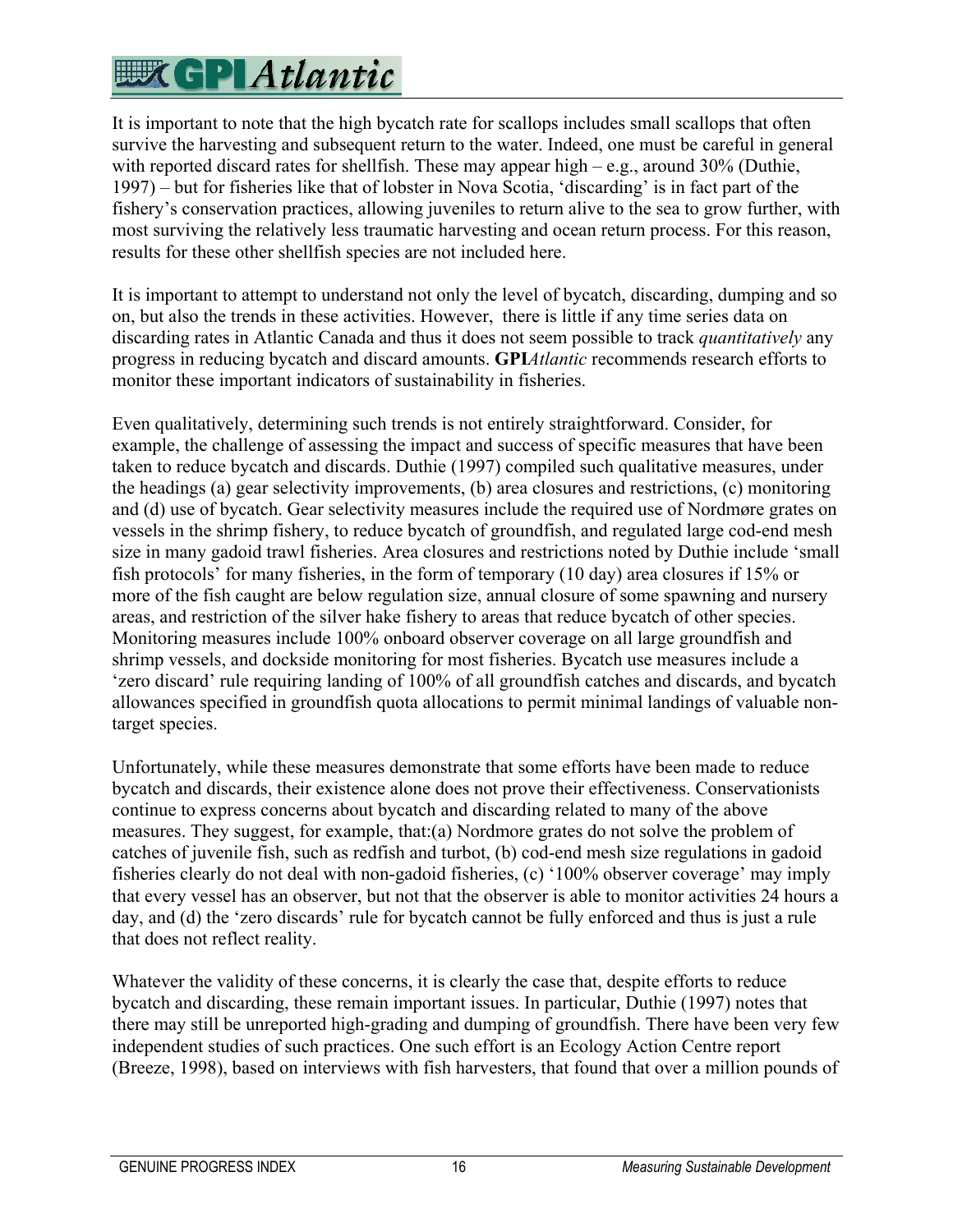groundfish may have been dumped (discarded) in just one location – George's Bank – in a single year (1998).

A further Ecology Action Centre report noted a high rate of discarding in Nova Scotia's swordfish longline fishery, based on DFO observer reports (Fitzgerald, 2000). While swordfish harpooning produces significantly less bycatch, longlining represented 90% of the Canadian swordfish quota in 1998. It seems that various species of shark are the primary bycatch, but over twenty different bycatch species have been identified (Butler, 1998).

In summary, then, it appears that efforts have been made in this area, but that their effectiveness is unclear Serious concerns about discarding, dumping and high-grading remain in a variety of fisheries. Development of reliable measures for this important indicator is clearly important to any set of Fisheries and Marine Environment Accounts.

### *Marine Mammals: The Right Whale*

A group of 'non-target species' of critical importance in Nova Scotian waters are the various species of marine mammals. Perhaps none is more closely monitored at present than the North Atlantic Right Whale, thereby providing substantial time series data for trend analysis that can serve as a useful indicator of success in marine conservation efforts. The North Atlantic Right Whale is among the most depleted species of whales world-wide. This is due in part to a lack of reproductive success (Figure 8) although current information suggests that 2001 may be a particularly good year for the birth of young right whales.



**Figure 8. Number of calves born annually per mature female right whale** 

Source: Kraus *et al*. (2000).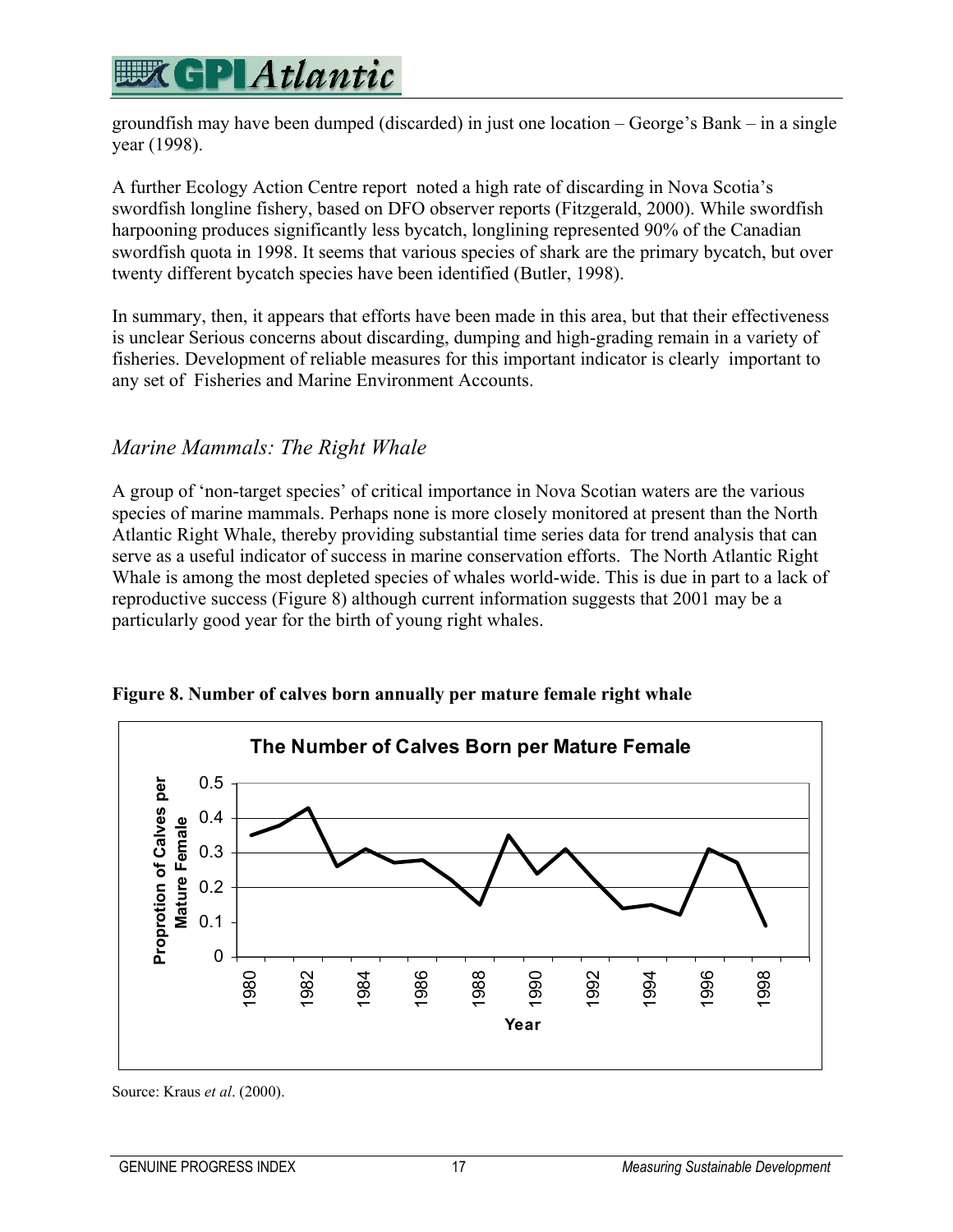

Population trends of North Atlantic right whales are not universally agreed upon, particularly when one looks far back in time. Only very rough estimates are available for the level of the population in pre-exploitation times; Reeves *et al*. (1992) have estimated this level at perhaps somewhat over 1,000 right whales, but place many caveats on this number. They also estimate that the population may have fallen to less than 100 when the right whale became protected in 1935 (Office of Protected Resources, 2000). Brown *et al*. (1994) have determined that the right whale population did not increase significantly from that low level during the initial 50 years of protection. This is reinforced by the analysis of Kraus *et al*. (2000) – see Figure 9 – indicating that the population was of the order of 100 in 1980, rose to some extent since then, but seems to have leveled off recently, with the estimate of current population size being at just under 300. In summary, then, despite the uncertainties involved, there is general agreement that population size is now above what it was at its lowest, but far below levels present prior to exploitation.



**Figure 9. Estimated recent population trend in the North Atlantic right whale** 

Source: Kraus *et al*. (2000).

### **2.3. Resilience and Biodiversity**

The resilience of an ecosystem is its ability to recover from or adapt to 'shocks', which may be due to harvesting or to environmental stresses. In this section, two of many possible determinants of resilience are explored: (1) biodiversity and (2) benthic integrity, the 'integrity' or well-being of the ocean bottom. It should be noted that in neither case is a definitive indicator described here. Resilience is a challenge to measure, and these are but two possible approaches.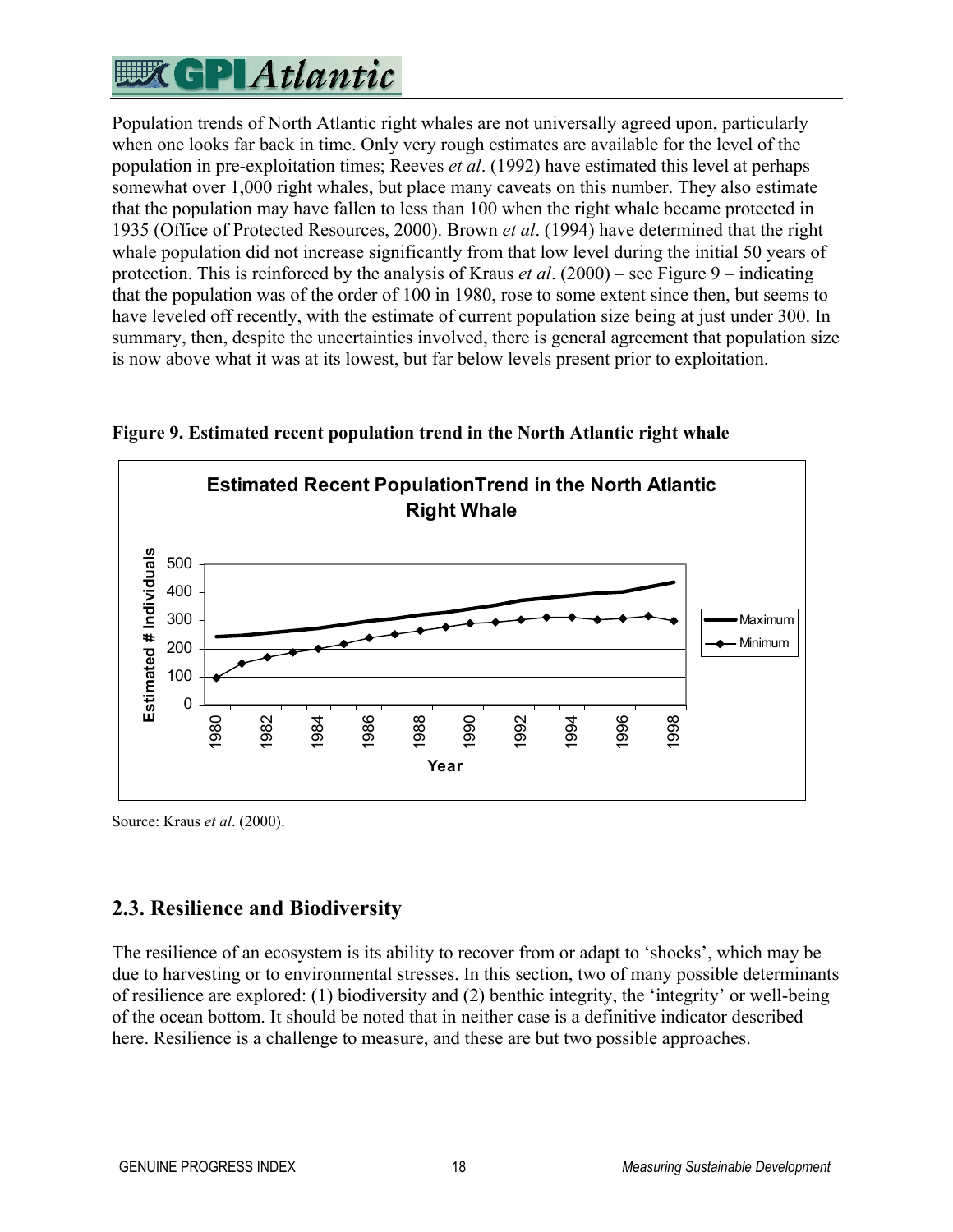## **WKGP** Atlantic

### *Biodiversity*

Biodiversity – including such elements as genetic diversity, species richness, functional diversity and landscape diversity – is widely acknowledged as critical to maintaining healthy, resilient ecosystems (deYoung *et al*, 1999; Stachowicz *et al.*, 1999), and to reducing negative impacts of disturbances and changes. Furthermore, while diversity within a given ecosystem is important, diversity among ecosystems also contributes to overall biodiversity (Hammer *et al,* 1993). While it is thus crucial to incorporate measures of biodiversity as indicators of ecological sustainability, marine biodiversity is very difficult to measure. For example, a common tool for measuring species abundance and spatial and temporal occurrence – the trawl survey – is affected by a wide variety of variables (Walsh, 1996).

Estimates of biodiversity often incorporate more than one measure of diversity. Popular diversity indices are described by Magurran (1988), Clarke and Warwick (1994), and Kaiser and deGroot (2000), among others. One such index is the Shannon-Weiner index, which measures species 'richness' and equitability, and is the most common measure of terrestrial diversity. Other indices include both simple measures (including a variety of approaches to counting the number of species), and more complex measures of richness, evenness, 'dominance,' and 'taxonomic diversity' (Kaiser and deGroot, 2000). These indices are used to measure a variety of aspects of diversity (see, e.g., Jennings and Reynolds, 2000).

On the Scotian Shelf, Bianchi *et al*. (2000) estimated species diversity among groundfish using the Shannon-Weiner index and concluded that there was no evidence to suggest that fishing has reduced species diversity. Indeed there was an increase in the number of species identified on the Scotian Shelf between 1970 and 1998. However, it is unclear whether this increase was due to an increase in species diversity, an increase in the abundance of formerly rare species (which could be interpreted as increased evenness of species abundance), or improvements in sampling methods (Bianchi *et al*., 2000).

In addition to overall diversity indicators, there is a need to develop a suitable indicator to assess the extent to which Nova Scotian fisheries are following the global trend of "fishing down the food web," whereby the prey of traditionally harvested species comes under greater and greater harvest pressure, as species higher in the food chain (such as cod) become depleted (Pauly *et al.*, 2000).

For example, following the collapse of Atlantic Canadian groundfish stocks, a fishery for krill (a pelagic zooplankton) was proposed for the Scotian Shelf in 1995. Such initiatives are likely to continue, although in the case of krill, the proposal was never implemented in large part due to its controversial nature (Nicol and Endo, 1997). It was unknown what effect the harvest would have on the krill stock itself or on its many predator species within the Scotian Shelf ecosystem, and it was feared that larvae and juveniles of commercially important species could be harvested as bycatch (Nicol and Endo, 1997).

Related to this is the need for an indicator of endangered or threatened species. Casey and Myers (1998) have shown that there is risk of a reduction in biodiversity in Nova Scotia's waters through inadvertent depletion or even extinction of species. They have suggested that the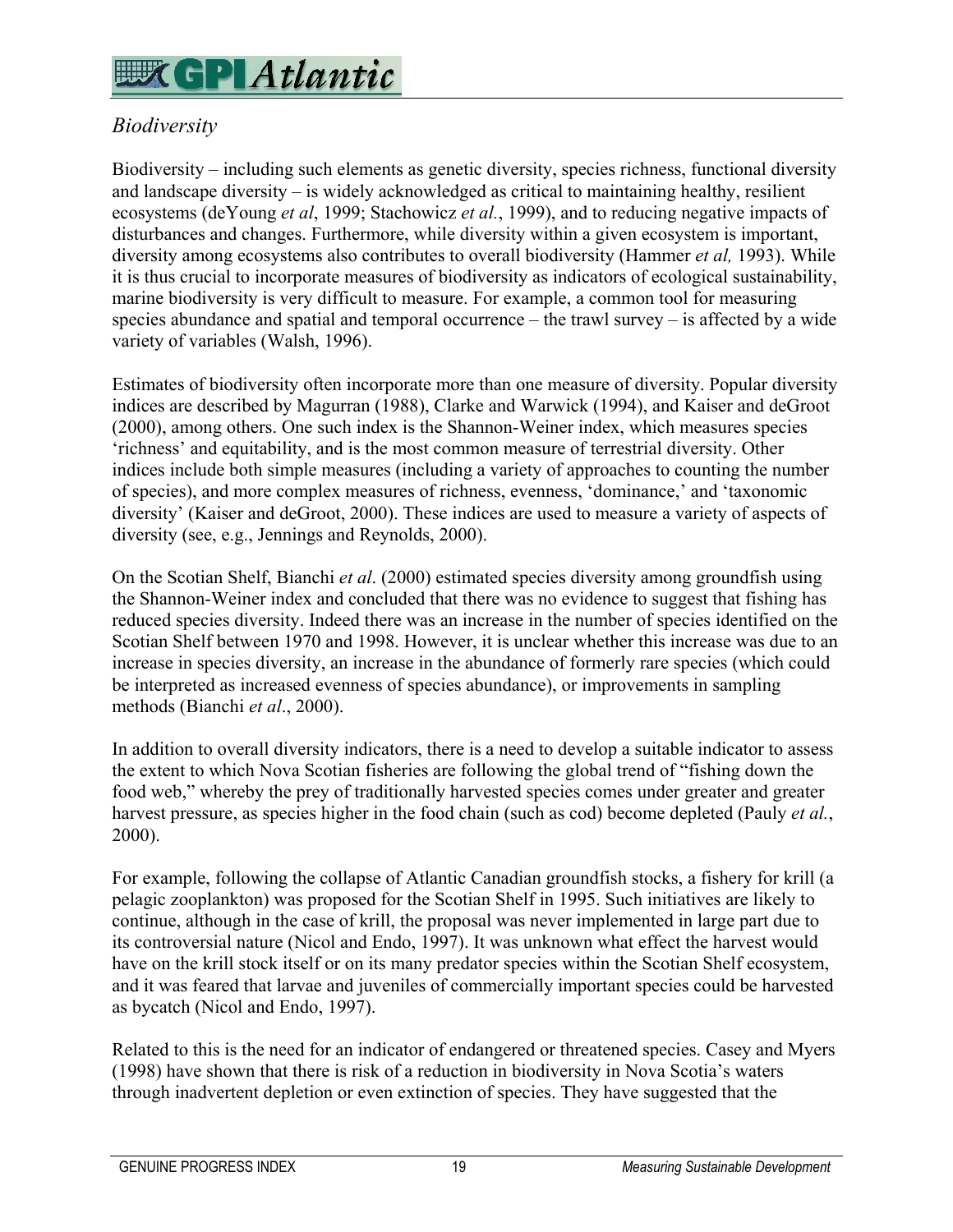barndoor skate (*Raja laevis*) has reached a point of near extinction essentially without anyone noticing. This discovery emphasizes the limitations to our current appreciation for biodiversity in Nova Scotia's marine waters.

Another biodiversity issue concerns the possibility that over-fishing can provide an opportunity for foreign or native species to invade and take advantage of newly available habitat (Pimm and Hyman, 1987, Stachowicz *et al.*, 1999). Foreign species have been known to compete with native species in the Northwest Atlantic. While this may not produce a net reduction in local diversity, competition could lead to a reduction of *native biodiversity* and thus reduce biodiversity globally (Stachowicz *et al.*, 1999). This further illustrates the difficulty of measuring ecosystem health according to political boundaries alone.

Finally, while the above discussion has focused on species diversity, equally important is the matter of genetic diversity within a species. The existence of such sub-populations has been clearly established for salmon, cod and other species, and indeed there is increasing evidence of a loss of genetically distinct sub-populations in the Maritimes.

Overall, our knowledge about the diversity of marine life in Nova Scotia, and globally, is still very limited. There are currently no comprehensive data on biodiversity in Nova Scotia's marine areas, and, as noted earlier, scientific surveys have typically focused on commercially important species (Bianchi *et al*., 2000). On the positive side, however, DFO's current attempts to develop an ecosystem-based approach to management, using tools such as the Traffic Light Method (Jamieson, 2001), hold promise for the development of suitable biodiversity indicators and for accompanying efforts to undertake comprehensive biodiversity studies.

### *Benthic Integrity*

The suitability of ecosystem habitat to sustain various species depends on both the structure of the habitat and its integrity (Turner *et al*., 1999). Physical habitat structure influences water flow and provides shelter for organisms. Habitat substrate and structure determine what vegetation can grow, which in turn influences habitat suitability for fish and other mobile organisms (Auster, 1998). Specific habitat features are good for shelter, spawning, nursery grounds and feeding. The heterogeneity of habitat types influences community structure (Turner *et al.*, 1999).

Fishing gear can alter the complexity of the benthic (bottom) habitat – an integral component of marine ecosystems – by removing sedimentary structure, sedentary plants and animals on the ocean bottom (Watling and Norse, 1998), and also by removing mobile species that enhance habitat complexity by burrowing and otherwise building benthic structures (Auster *et al*, 1996). Reduced complexity can increase predation rates and thus reduce survival rates of some fish. For example, the survival rates of young cod increase with habitat complexity, which suggests that at low population levels, habitat complexity becomes crucial (Auster, *et al* 1996). (For this reason, the reduction in habitat complexity due to bottom trawling – dragging – is considered by some to be a factor in the failure of cod and other groundfish stocks to recover from their depleted state.) Scallops are also adversely affected by reductions in habitat complexity. For example, seagrass destruction can hinder scallop settlement, production and growth rates (Auster *et al.*, 1996).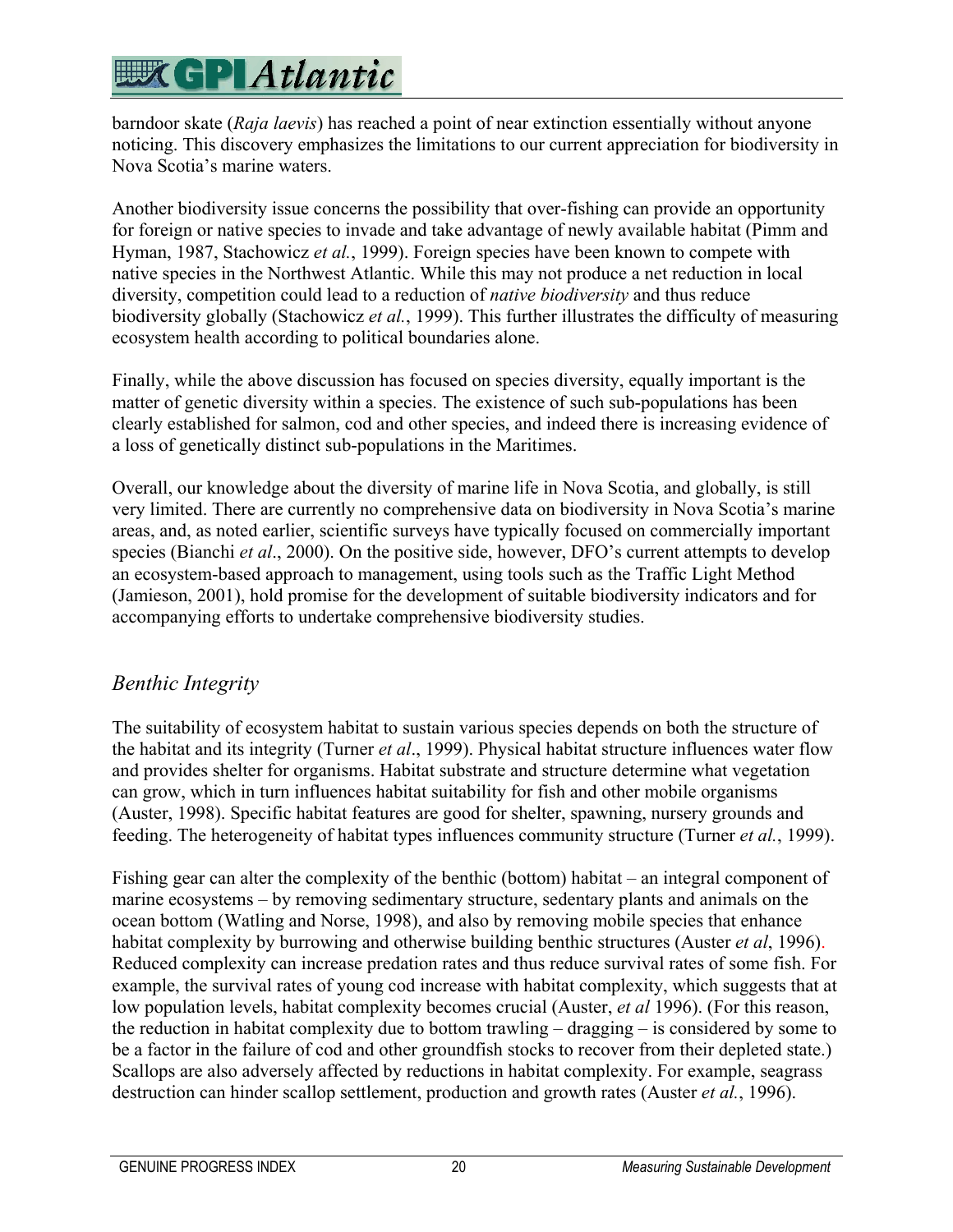Fishing gear can also affect non-target organisms directly – especially organisms that live in burrows or on the ocean floor itself. While not the only gear affecting the ocean bottom, trawl gear is widely seen as having the greatest impact. Such impacts can include reductions in average size of individuals, in the biomass of populations, and in species diversity within communities (Ball *et al*, 2000). Timing and frequency of trawling over a fishing ground can affect the community's ability to endure the stress, with some organisms better able to cope than others (Auster, 1998).

Species with short life cycles, of one year or less, are better adapted to re-colonizing a fishing ground that is frequently disturbed by fishing. Organisms with longer life spans are unable to reestablish their populations if their habitat is continually disturbed (Auster, 1998; Walters and Bonfil, 1999). Several species with long life spans are found in Nova Scotia's waters and are therefore particularly vulnerable to habitat disturbance that can produce potentially irreversible consequences for the marine environment. For example, deep sea coral forests found in Nova Scotian waters provide important habitat for many species (Breeze *et al.*, 1997) Small colonies of the gorgonian coral *Primnoa reseda* have existed on George's and Brown's Banks for approximately 500 years (Watling and Norse, 1998).

All this points to the importance of carefully monitoring indicators of benthic integrity. Such measures might be direct, in the form of actual measurements of the state of the benthos, or indirect, such as measurements of the level of use of trawling and other gear on the ocean floor (both the area impacted and the frequency of impacts). For example, one global estimate suggests that every few years an area equivalent to the world's continental shelf is swept by trawlers (Watling and Norse 1998: p.1190).

Table 2 summarizes some previous specific estimates of fishing grounds impacted by trawling both locally and throughout the world. Five cases are shown, three in waters near Nova Scotia and two of a global nature. For each case, the description of the area is given, along with the ocean area involved (in the local cases), the years covered by the study (if known), the percentage of the area that is trawled annually, and the corresponding reference. For example, a conservative estimate suggests that on the American side of George's Bank, an area two to four times the size of the bank was trawled each year between 1976 and 1991 (Auster *et al*., 1996). Since this location, lying adjacent to Canadian fishing grounds, has the closest physical proxmity to Nova Scotia results obtained for this area may provide some insight into potential trawl impacts in Nova Scotian waters.

Interpretation of impacts of fishing on the ocean bottom are complicated by the fact that some locations within a fishing area will be impacted repeatedly while others may not be impacted at all. Therefore an estimate of "percentage of area trawled annually" applied only to the areas actually impacted, will be even greater than estimates applied to the total area of the fishing zone itself (as in the George's Bank case above). A simultaneous estimate of the frequency of impacts would help to distinguish between areas that are more or less severely impacted by fishing gear.

A desirable indicator of impact might be based on two steps. First, the area of ocean bottom habitat impacted would be calculated as the product of (a) total time fishing (with gear in the water), (b) average speed, and (c) the width of the trawl or dredge. This calculation would be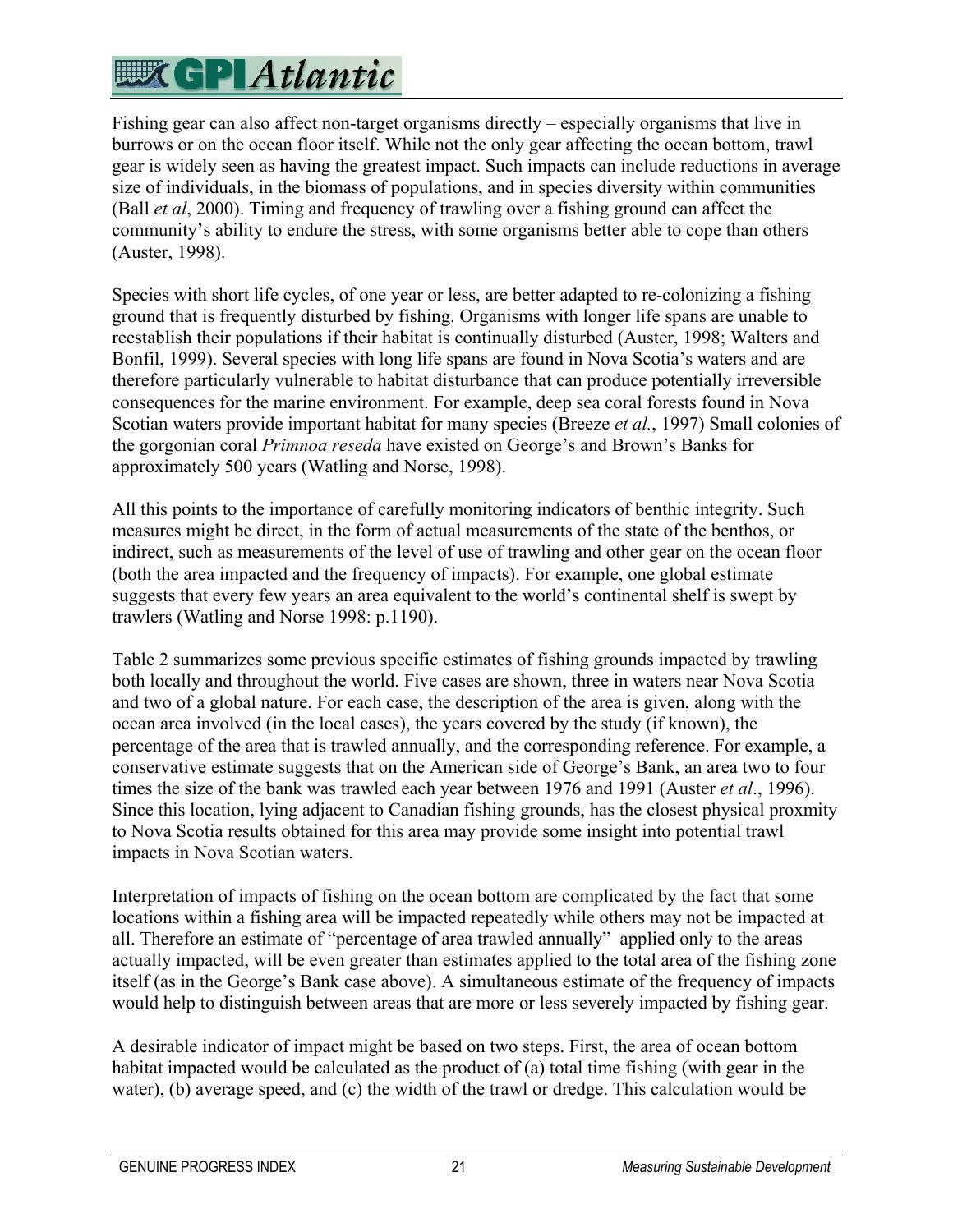made on a gear-by-gear basis due to differences in impacts from different gear types on the ocean floor, and could also take into account differences in habitat types and in oceanographic conditions. These differences indicate that different levels of impacts will result from the same amount of fishing activity according to the sensitivity of particular areas. Second, the frequency of fishing gear impacts would be assessed through an interview process.

| Area                                    | Year      | % trawled<br>annually | Reference                    |
|-----------------------------------------|-----------|-----------------------|------------------------------|
| George's Bank $(37,000 \text{km}^2)$    | 1970      | 21                    | Caddy 1973                   |
| US George's Bank $(40,806 \text{km}^2)$ | 1976-1991 | 200-400               | Auster et al. 1996           |
| Gulf of Maine $(650, 130 \text{km}^2)$  | 1976-1991 | 100                   | Auster et al. 1996           |
| World's continental shelves             |           | $5.6 - 53*$           | McAllister 1995; Slavin 1981 |

| Table 2. Some studies of the extent of bottom habitat impacted by trawling and dredging |  |  |
|-----------------------------------------------------------------------------------------|--|--|
|-----------------------------------------------------------------------------------------|--|--|

\* Lower figure, for 1978, excludes impact of trawlers under 100 tonnes; Upper figure is extrapolated to estimate total effect of trawling from the impact determined for shrimp trawling.

The resulting indicator would be useful for regular production as an important component of a set of fisheries and the marine environment indicators. As noted earlier, these initial GPI Fisheries and Marine Environment Accounts are severely constrained by limited data availability in several vital areas. One of the primary tasks at this early developmental stage is therefore to identify data gaps and data requirements for key indicators of fisheries and marine environment health that should be included in future development of these accounts. In that context, the impact of fishing on the health of the benthic environment is clearly a vital indicator that requires regular and systematic monitoring.

### **2.4. Marine Environmental Quality**

Environmental quality and levels of pollution are important indicators for all the natural resource accounts in the Genuine Progress Index. Not only are suitable indicators of environmental quality essential to assess the state of marine ecosystems in their own right, but the health and abundance of fish are also greatly determined by the quality of their habitat. Many marine contaminants can directly affect the integrity of an organism's genes, its normal physiological functions, its development, and its ability to remain healthy.

Air quality, freshwater quality, and soil quality are commonly monitored, but there is relatively little systematic assessment of the quality of the marine environment. Several monitoring projects have been initiated in Atlantic Canada in the last 30 years to address this problem, but there are still few cases of long-term monitoring of marine environmental quality.

While there are many possible indicators relevant to marine water quality, this report discusses only a small sample of three such indicators: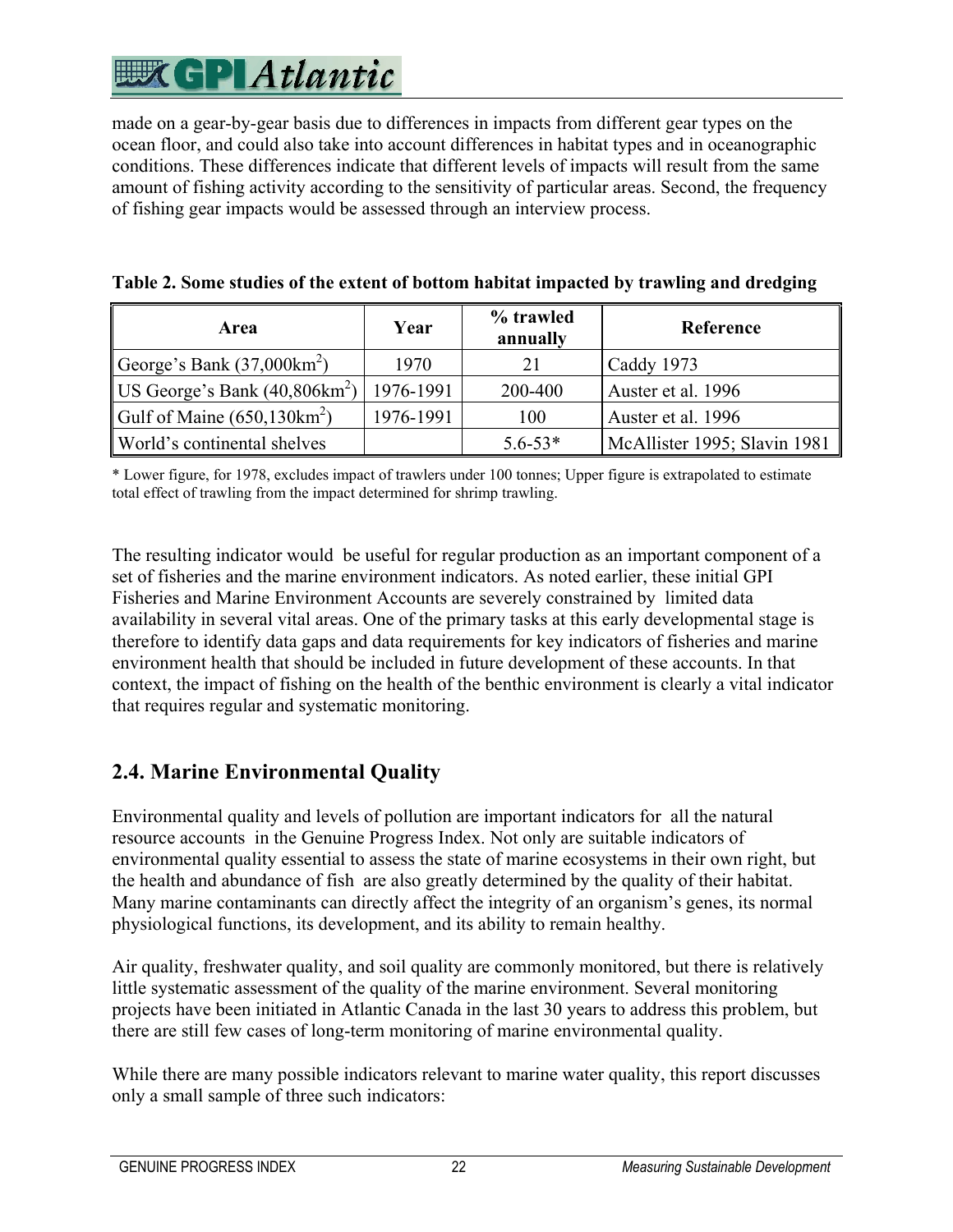- 1. organochlorine contamination in seabird eggs;
- 2. contamination levels in mussels (based on Gulfwatch data); and
- 3. the prevalence of shellfish closures.

These were chosen as examples of measures that may be useful within the context of this report, not necessarily because they are the 'best' indicators of overall marine environmental quality, but simply because data are currently available for these indicators and because they are directly linked to specific aspects of ocean use. Indeed, many environmental indicators exist in the literature, and no attempt is made here to paint a comprehensive portrait of marine environmental quality. Future development of these accounts will hopefully include a more comprehensive set of marine environmental quality indicators.

#### *Organochlorine Contaminants in Seabird Eggs*

Long-term data on levels of contamination in seabird eggs have been collected by Environment Canada in the Bay of Fundy. This monitoring program is especially interesting because it considers three different species of seabirds, each with very different feeding strategies. Cormorants feed on benthic and pelagic fish below the water surface inshore, petrels feed on plankton and surface fish offshore, and puffins feed on pelagic fish below the water surface offshore. Comparing levels of contaminants in these different seabirds therefore allows us to identify the parts of the ocean that are most contaminated and the fish most likely affected by that contamination.

PCBs, DDE, HCB and dieldrin are all chemical contaminants present in the marine environment surrounding Nova Scotia (Pearce *et al*, 1989). Concentrations of each of these chemicals in eggs declined overall in all species sampled between 1972 and 1996. The most significant fluctuations during this period were an increase in HCB concentrations in Atlantic Puffin eggs between 1972 and 1976 and a peak PCB concentration in cormorant eggs in 1980 (Figure 10). Overall, the trend lines both for PCB concentrations in seabird eggs in Figure 10, and for the other measured contaminants not graphically illustrated here, provide relevant indicators of genuine progress in this aspect of marine environmental quality.

#### *Contaminants in Shellfish*

The Gulf of Maine Council on the Marine Environment initiated a monitoring project called Gulfwatch in 1991 to monitor contaminants in blue mussels in the Gulf of Maine and Bay of Fundy. This monitoring project compares differences in contaminant levels between locations and over time at benchmark sample sites in the Gulf of Maine. Digby is the benchmark site in Nova Scotia, monitored on an annual basis, while other sites are monitored on a three-year rotation (Jones *et al*, 1998).

Blue mussels (*Mytilus edulis*) are recognized internationally as a good species to indicate local levels of contamination (Jones *et al*., 1998). They filter tremendous quantities of water as they feed and accumulate many of the contaminants contained in that water. These contaminants may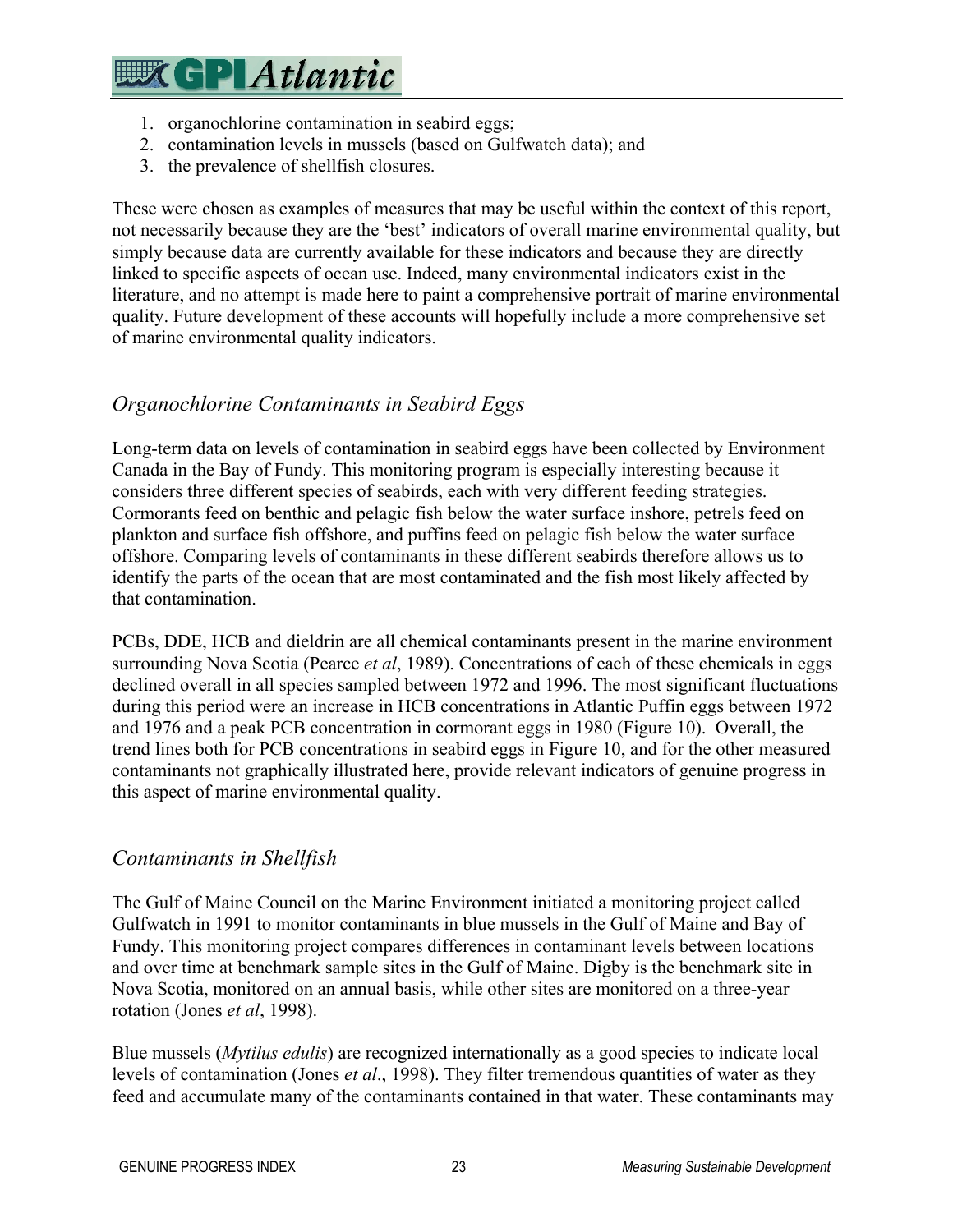occur naturally in the marine environment or they may come from land-based sources such as sewage or industrial effluents.

This report presents contamination data for Digby because it is currently the only location for which a significant time series is available. Contamination is often localized due to particular point sources and therefore the Digby information is not necessarily representative of contamination trends throughout the province.

Gulfwatch data provide valuable information on contaminant concentrations near Digby. The data demonstrate significant increases in carcinogenic PAHs, and fluctuations in concentration levels of PCBs and DDT (Figure 11). Iron, lead and mercury concentrations decreased somewhat between 1993 and 1997 , while other heavy metal concentrations appear to be relatively stable or changing only slightly [Figures 12(a) and 12(b)].

Given that cases of "sick, heavily contaminated fish have been documented in the region's coastal waters" (Scarratt, 1987), detailed contaminant information, such as the Gulfwatch data, can help to identify potential health risks for both local fish and human populations. Unfortunately, similar data are not available for the rest of the province. This is clearly a field in which expanded monitoring programs are required.



#### **Figure 10. PCB concentrations in seabird eggs**

Source: Canadian Wildlife Service (1999).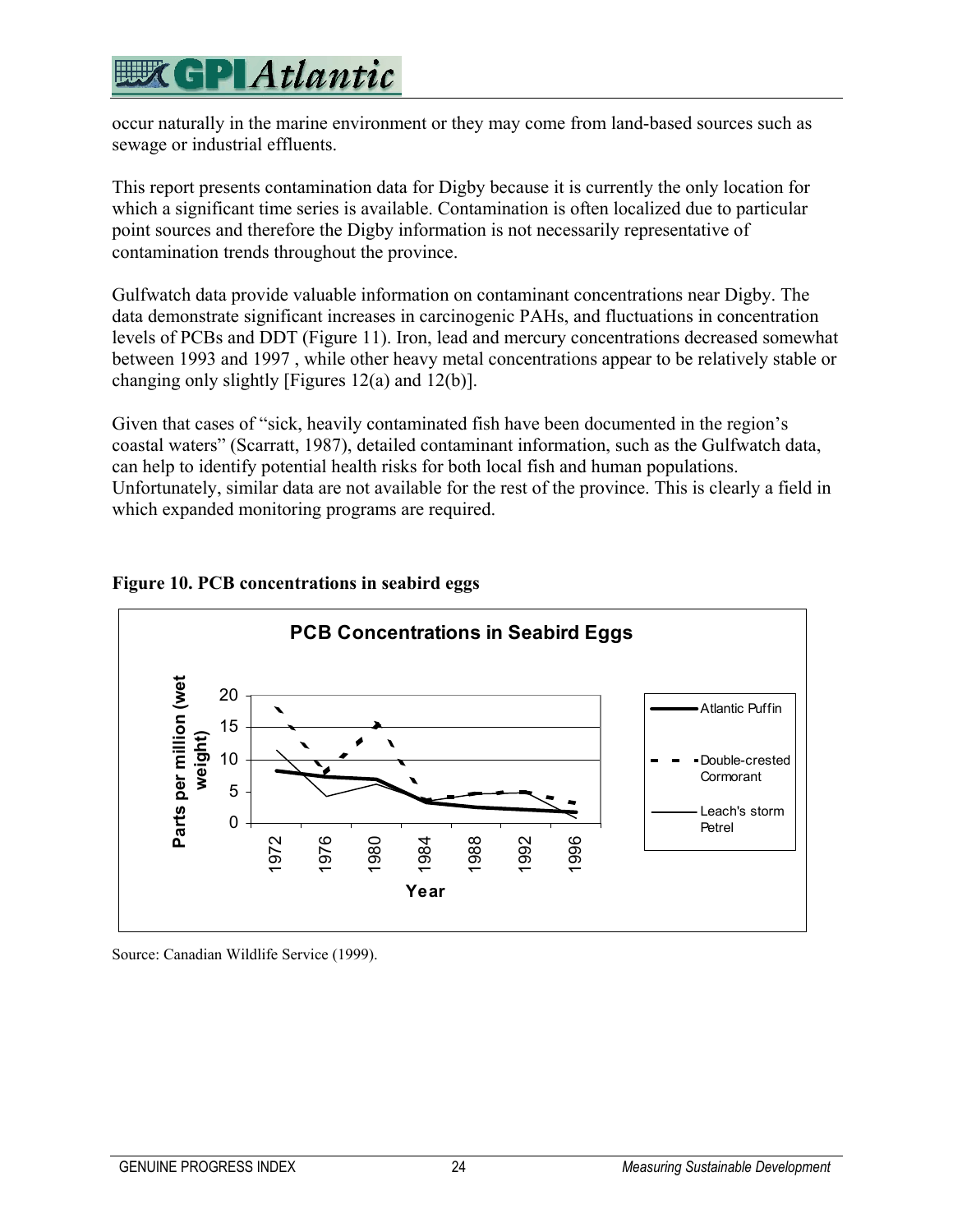### **WEGPIAtlantic**

**Figure 11. Gulfwatch monitoring concentrations of organic contaminants in mussels, Bay of Fundy** 



Sources: Chase *et al*., 1998, 1999; Jones *et al*, 1998

#### **Figure 12. Gulfwatch monitoring concentrations of selected inorganic contaminants in mussels, Bay of Fundy**



**(a) Iron (Fe), aluminum (Al) and zinc (Zn) concentrations**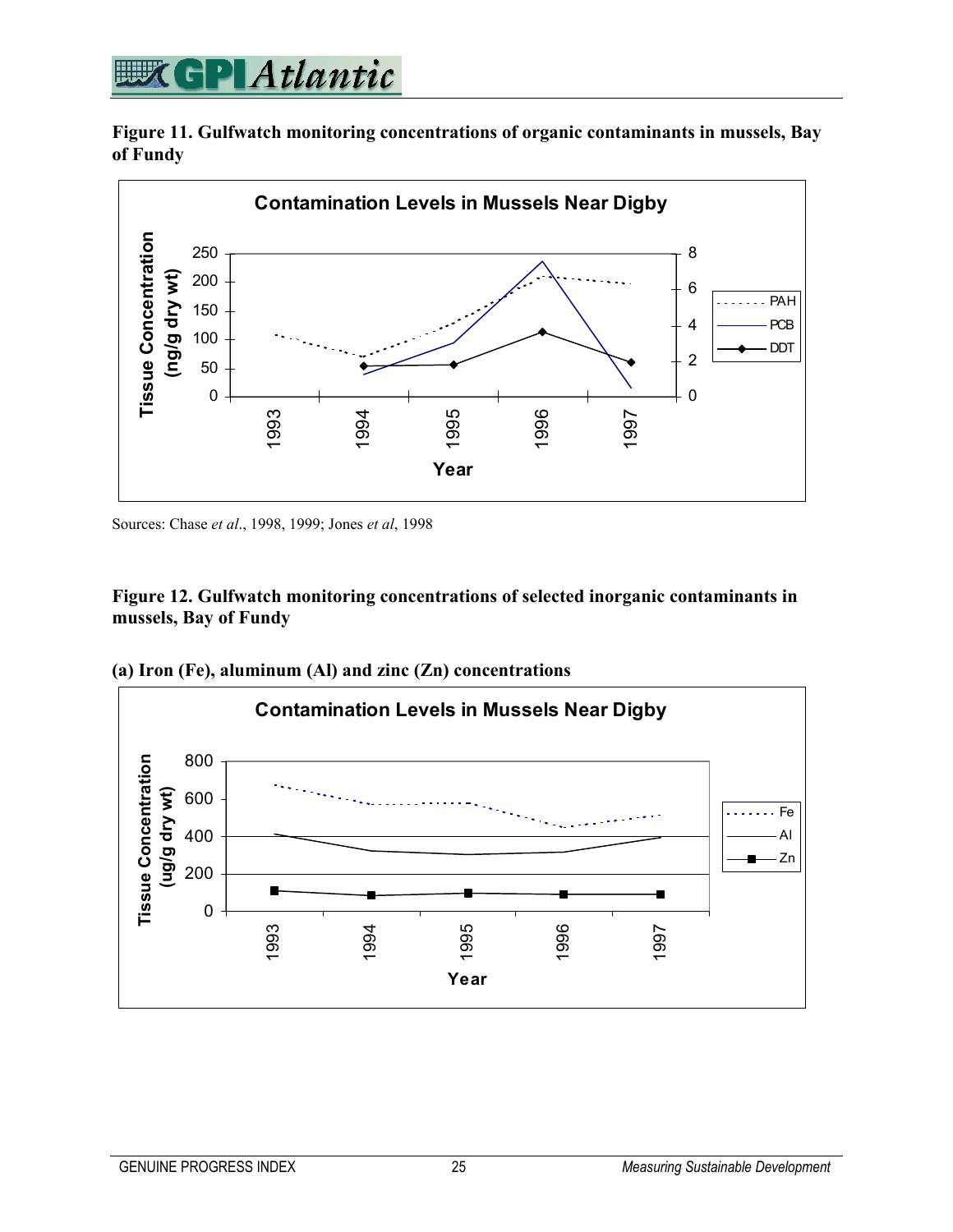

**(b) Silver (Ag), cadmium (Cd), chromium (Cr), copper (Cu), lead (Pb), mercury (Hg) and nickel (Ni) concentrations** 



Sources: Chase *et al*., 1998, 1999; Jones *et al*, 1998.

#### *Shellfish Closures*

Filter feeding organisms like oysters, mussels and soft shell clams live within provincial estuaries and mud flats. If the surrounding waters are contaminated, the shellfish tissue itself becomes contaminated. Consumption of shellfish from contaminated areas can cause serious illness, generating public health issues. Thus, in such cases, coastal areas are closed to shellfish harvesting.

While this situation can occur from natural causes, land-based agricultural or municipal run-off often causes the closures by adding nutrients to the water. With these additional nutrients, algae thrive, causing an algal bloom. Algal blooms may also be induced when marine contaminants toxic to algal grazers (such as zooplankton) enter the water and reduce the amount of algae that is grazed. Some algae produce toxins as a natural defense against grazing predators. Algal blooms can have a variety of impacts. For example, they can lead to die-off of eel grass beds, which are valuable fish habitat.

Closures due to toxins and bacterial contamination are good indicators of environmental quality, and often indicate the extent of land-based contamination. Closures directly affect the health of the shellfishery – the loss of market, recreational and subsistence harvests creates serious negative impacts and costs to the environment, the community, and the economy – and may also signal problems in the marine ecosystem as a whole.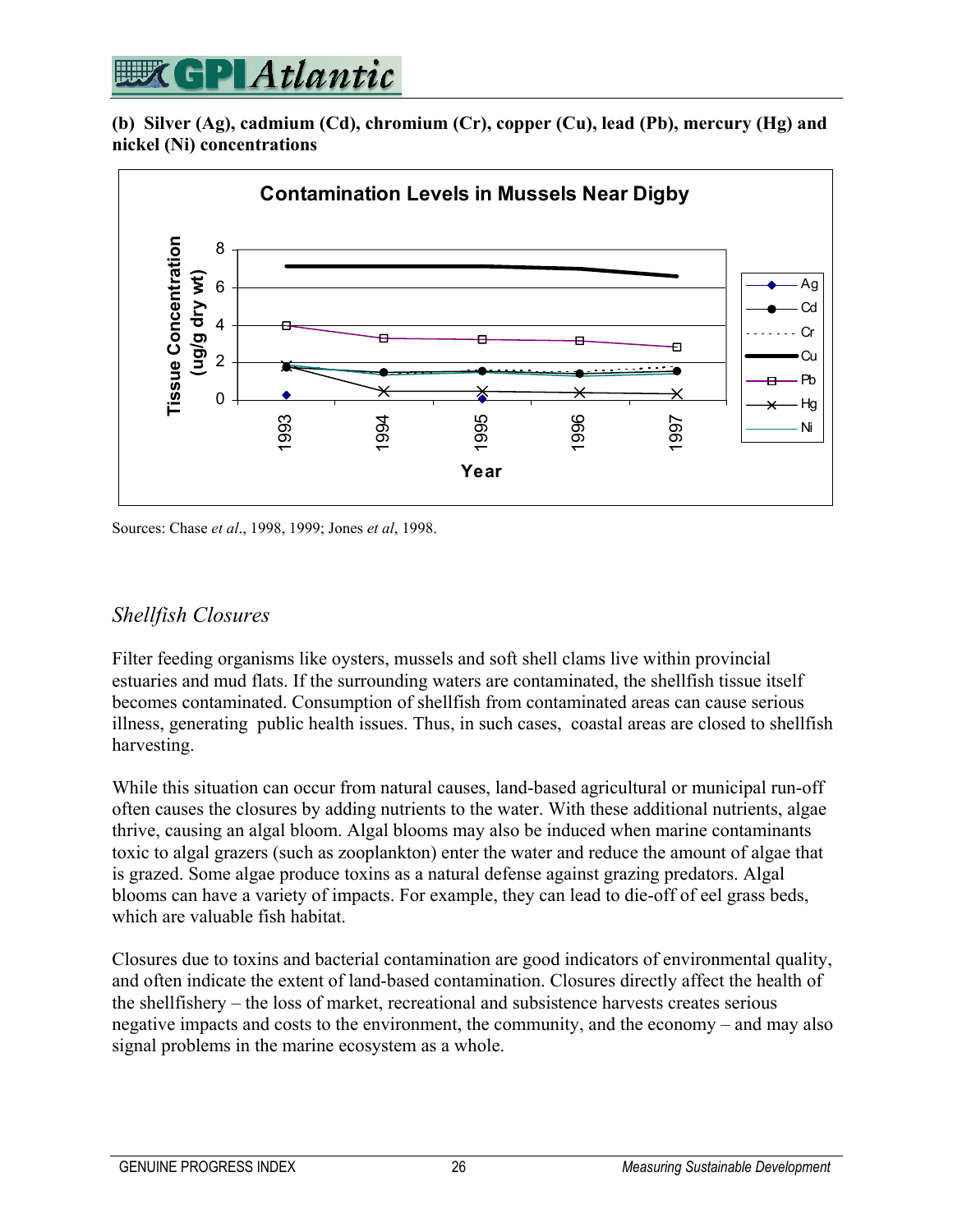### **WGP Atlantic**

For these reasons, analysis of shellfish closures is useful in Fisheries and Marine Environment accounts. The following analysis is taken from a recent **GPI***Atlantic* report, *The GPI Water Quality Accounts* (2000) by Sara Wilson:<sup>1</sup>

*The State of the Nova Scotia Environment Report (1998) shows that Nova Scotia has the highest number of closed shellfishing areas in the Atlantic provinces, accounting for about half the region's total. However, the report does not record the relative size of the closures. The most recent data collected by Environment Canada (1999) assess the total size of shellfish beds closed annually to shellfishing. From the perspective of sustainable development, the indicator "goal" is zero closed areas, the same as the "pre-impact" condition of the resource.* 

*According to the Nova Scotia Department of Environment, the number of areas closed to shellfish harvesting has increased steadily since the 1940s* [Figure 13]. *The number of shellfish closures has more than doubled in the last 15 years alone. In addition, the number of closures has increased since 1995, from 276 closures to 299 in 1999. In the most recent data, Nova Scotia still has the highest percentage of Atlantic Canada shellfish closures.* 

*Currently, Nova Scotia accounts for about 47% of the total number of closed areas in Atlantic Canada. The State of the Nova Scotia Environment (1998) reported that 700 sq. km. were closed to shellfish harvesting in 1995. It has been estimated that area closures have increased by approximately 34 sq km/year since 1975 (Menon, 1999). According to Environment Canada, this area has increased by 264 sq. km. (1999) over the past 4 years alone, a 38% increase in a very short period of time. This indicates that although the number of closures has not changed dramatically, the actual area closed (sq. km) has significantly increased. An increasing trend in closures signifies a decline in water quality in estuaries and coastal areas.* 

*This is an example of how the depreciation of natural capital can produce direct economic losses. Unfortunately, our conventional economic accounting system cannot elucidate this connection because the value of natural capital is not acknowledged and its depreciation, therefore, remains invisible. Even as a potential contribution to GDP, foregone revenues from shellfish harvesting are not recognized because our conventional accounts contain no benchmarks of sustainable resource use that allow current harvest levels to be assessed against original or potential stock levels. Integrated environmental-economic accounting, as proposed in the Genuine Progress Index, is essential if policymakers are to understand the intimate connection between natural wealth and economic wealth, and to act wisely to protect and enhance both.* 

 $\overline{a}$ 

<sup>&</sup>lt;sup>1</sup> Wilson, Sara (2000) *The GPI Water Quality Accounts*, **GPI***Atlantic*, Halifax, section 7.1, pages 101-103. Data on shellfish closures were provided to **GPI***Atlantic* by Environment Canada. 1999. Environmental Protection Branch, *Shellfish Monitoring Program*, Environment Canada Atlantic Region Office, Amar Menon.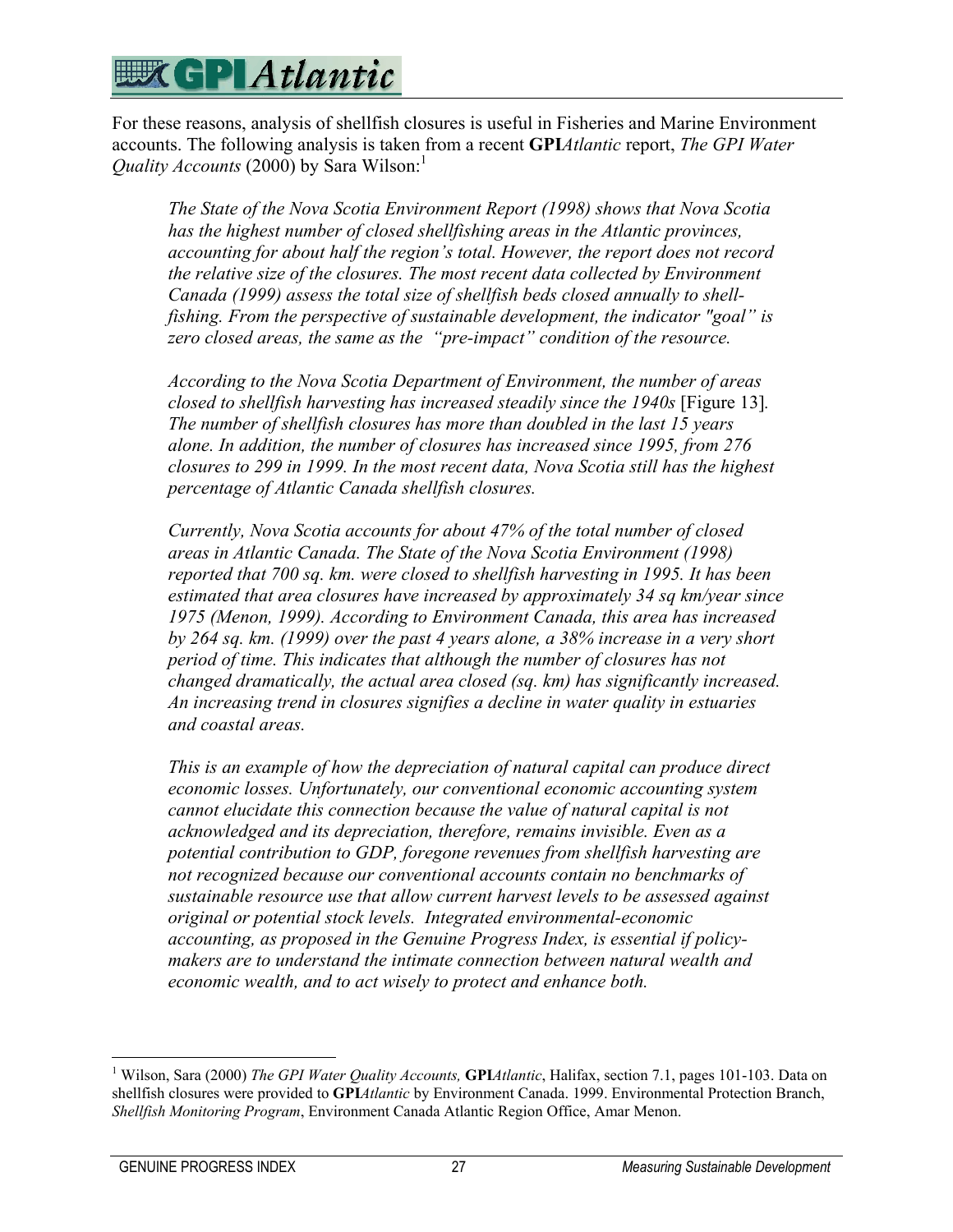

**Figure 13. Shellfish closures in Nova Scotia, 1940-Present** 

Sources: **Figure**: Adapted from Wilson (2000); **Data**: Environment Canada.

Environment Canada is currently documenting areas of marine closures over the past decade; with new results expected to become available in December, 2001. This will allow more accurate updating of the data presented in this section.

However, it must be noted here that any time series showing the area of closures may also be affected by our ability to detect these events and by an increase or intensification in our use of shellfish resources (Craig, 2001). Strictly speaking, herefore, an uncorrected time series of closures may not properly reflect environmental quality. Until such corrections are made, the data given above should be regarded as provisional – although using these data is surely preferable to omitting consideration of lost shellfish values altogether. With appropriate formulation and further refinement, the indicator presented here will gradually become an ever more reliable component of a marine environmental quality assessment.

### 3. Socioeconomic & Community Indicators

#### **3.1. Economic Valuation of Fishery Resources and the Marine Environment**

A wide variety of approaches can be used to measure the economic value of natural resources and their use. Some of these are conventional measures: in the fishery, these include the *landed value* (the gross income obtained by fishers from the sale of the fish), the *gross domestic product* (GDP – the total monetary value of the fish production), the level of *exports* (and the corresponding foreign exchange earnings), and the level of *employment* in the fishery. Recently,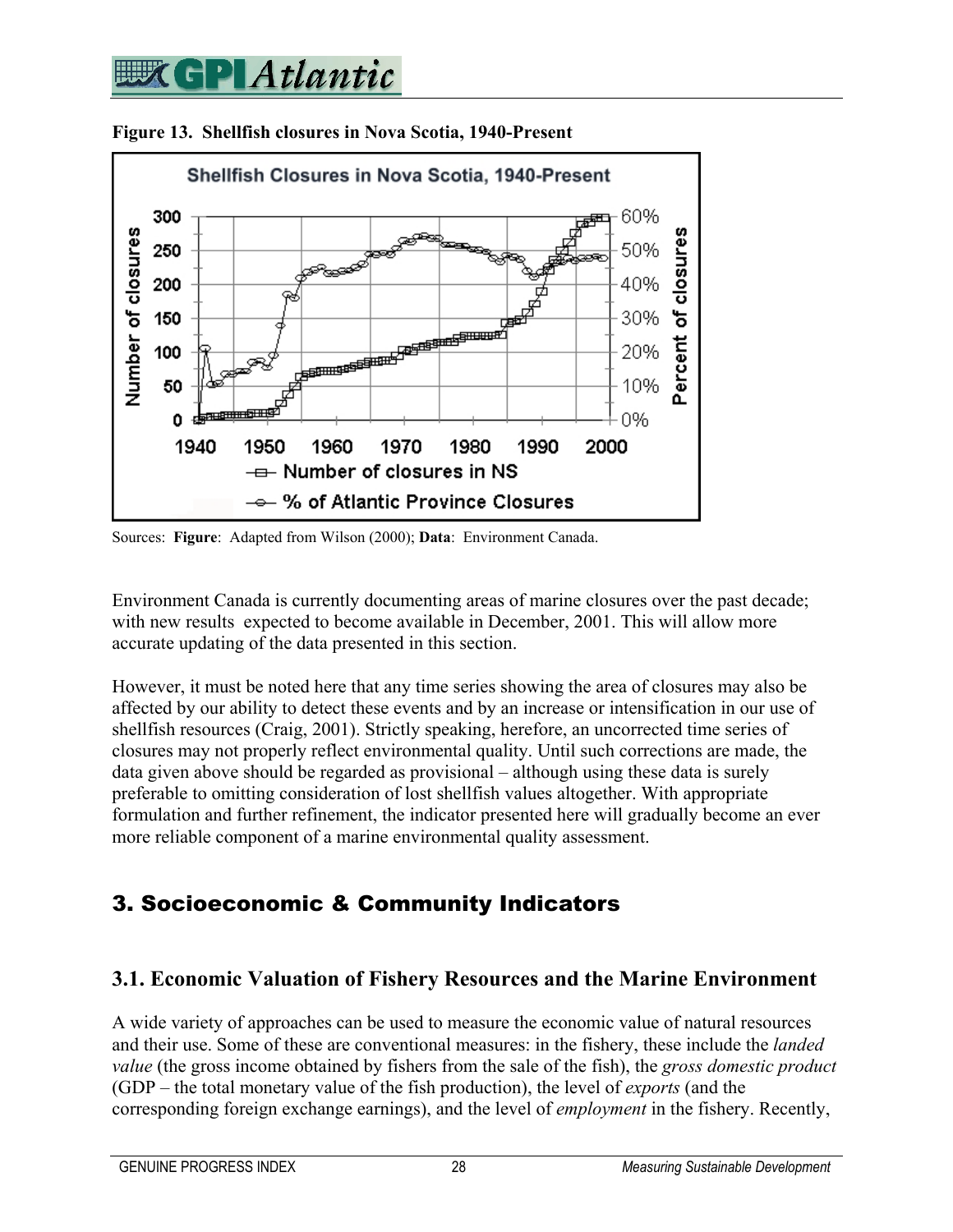other valuation approaches have been proposed that relate particularly to the level of *natural capital* in the fishery system (e.g., Costanza, 1997). The latter are discussed later in this section.

### *Landed Value*

The total weight of the catches obtained by Nova Scotian fishers increased through most of this century, peaking in 1988 at 522,000 metric tonnes (Figure 14). A notable decrease in total landings (by weight) occurred through the 1990s, reflecting the collapse of cod and other groundfish stocks. By 1997 the total weight of fish caught, 270 000 MT, was roughly half of what it had been in 1991 (DFO, 1999b).

The value of fish landed by Nova Scotians increased from the initial year for which data were available, 1961, through to its peak in 1987 at \$701 million – even after adjusting for inflation (DFO, 1999a). Since 1987, however, the landed value of fish has decreased (though not nearly as dramatically as declines in the weight of landings) to a value of \$482 million in 1997. Despite this drop, landed values in 1997 were double what they were in 1970. This can be explained by the increased effort in harvesting species, such as lobster, that command a high market value.



**Figure 14. Historical catch of fish in Nova Scotia (all species combined)** 

Sources: DFO (1999a, 1999b).

### *Gross Domestic Product (GDP)*

Media reports on the "State of Nova Scotia's Fishery" traditionally focus on the annual quantity of fish caught, the total fishery revenue, and the level of fish exports. All of these factors are included in the fishery's contribution to the Gross Domestic Product (GDP), the conventional measuring stick of economic progress and prosperity. Between 1984 and 1991, the fishery GDP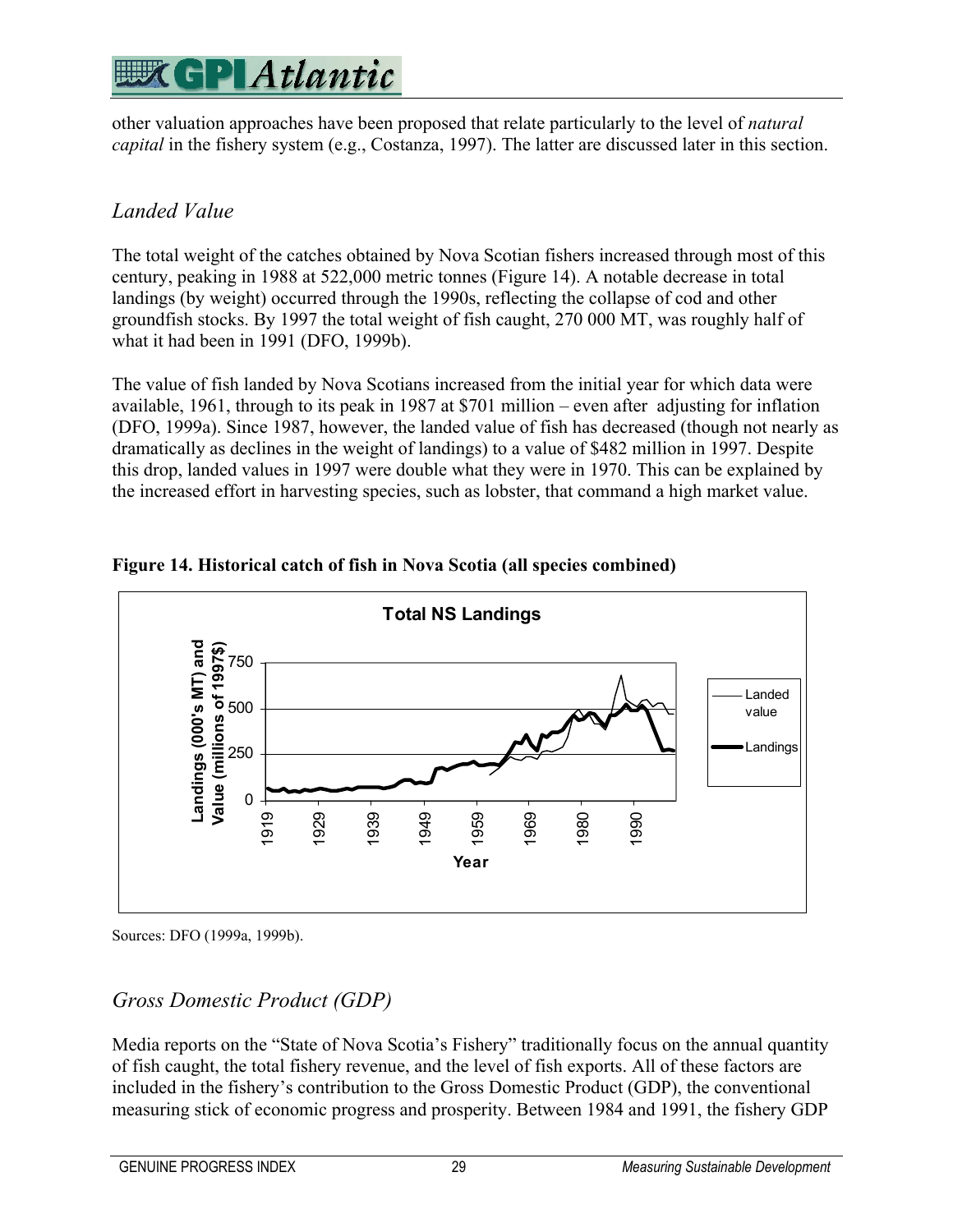fluctuated between \$285 and \$356 million (in 1997 dollars) (NS Department of Finance, 2001). The fishery GDP declined during the early 1990s, to less than \$200 million in 1995, but has since levelled outreaching about \$210 million in 1999 (Figure 15).

Overall, therefore, the fishery GDP has declined by about one-third in the last decade, and its percentage contribution to provincial GDP has declined even more as total provincial GDP continued to grow. Note that these GDP figures are affected by the overall landings in the fishery, the species mix in that catch, and the prices involved.

These GDP values do not include the many non-market services that Nova Scotia's marine environment provides. For example, the essential value of nutrient cycling is not captured in the GDP and related economic growth statistics, even though each fish that we harvest relies on nutrient cycling for its development. Similarly, habitat structure and quality strongly influence the value of Nova Scotia's fisheries but are not incorporated into the GDP. Later in this section, these factors are considered in more detail. For the present, it is noteworthy that GDP and economic growth depend on non-market services and aspects of ecosystem health that are not explicit within their own statistics and accounting mechanisms.



### **Figure 15. Fishery GDP for Nova Scotia**

Source: NS Department of Finance (2001).

#### *Exports*

Exports have greatly increased since 1967 when they totalled about \$317 million (Figure 16). Consistent data are available on Nova Scotian fish exports since 1980 (NS Voluntary Planning Board, Series), showing that the value of exports increased dramatically between 1984 and 1988, at which time the value peaked at \$950 million. Nova Scotia's fish exports in 1997 amounted to \$821 million, almost triple what they were in 1970.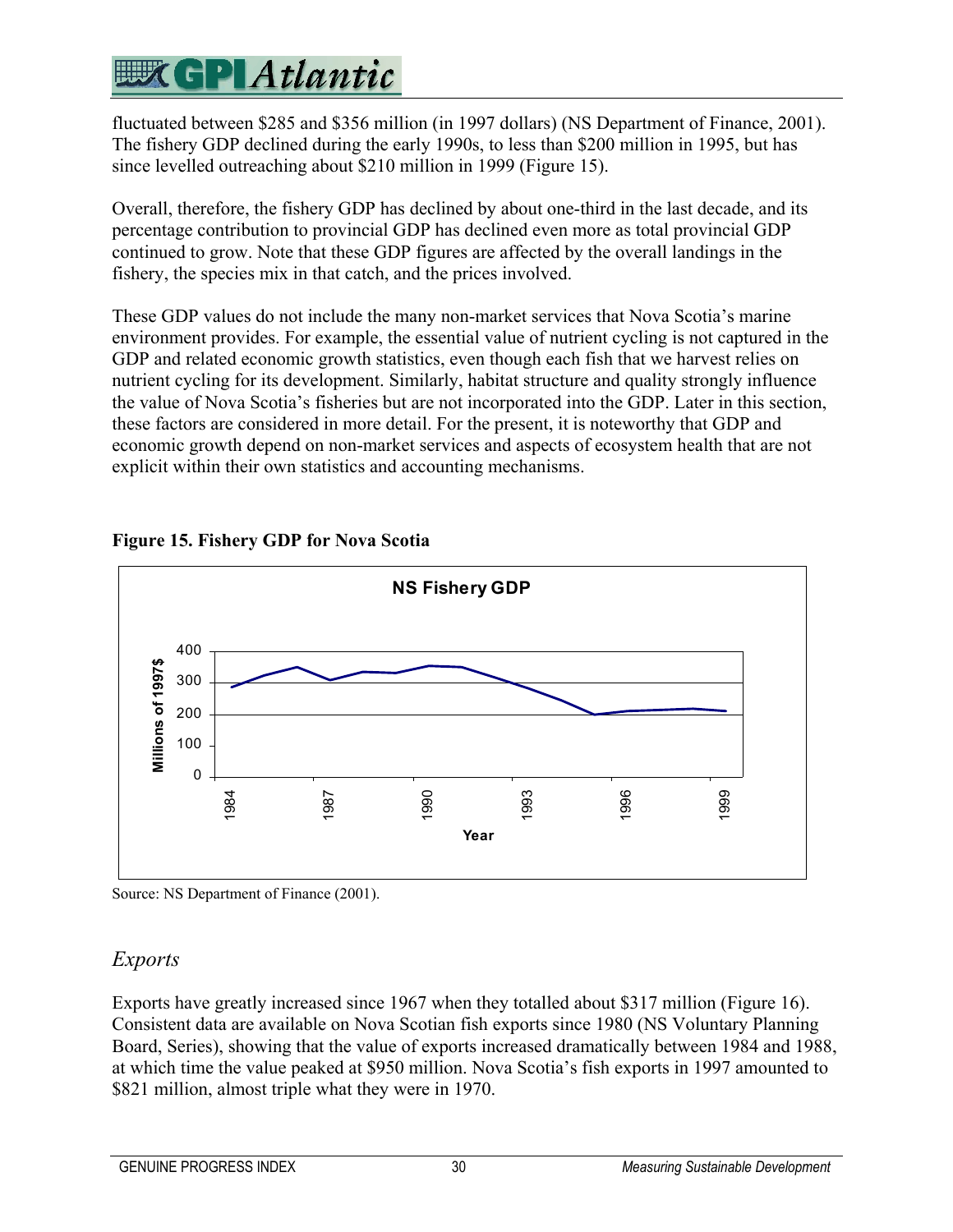An increase in exports is typically interpreted as a positive sign of progress because it represents an increased flow of foreign money into Nova Scotia's economy. Such an increase in export value is indeed a positive development if it comes from improved quality, perhaps due to careful harvesting techniques or from "value added" during processing.

However, increased exports may well reflect a simple increase in the volume of fish exported, in which case the *net benefits* of the higher exports depend on the impact such an increase has on the natural resource base. A greater flow of money into the economy today from exports may be at the expense of declining fish stocks and a loss of the stock of *natural capital* (see below) needed to support the fishery in the future.

The confusion as to whether increased exports signify an improved economy or a loss of natural wealth arises because we depend totally on a 'current accounting' mechanism that excludes capital assessments. By way of analogy, the owners of a factory may improve their temporary cash flow if they sell off their machinery, but obviously, if they do so, they will be unable to sustain the production of goods and services into the future.



#### **Figure 16. The value of Nova Scotia's fish product exports**

Source: Nova Scotia Voluntary Planning Board.

### *Employment*

Employment can be measured as the number of people employed in Nova Scotia's fishing industry per unit of harvest (i.e. per metric tonne of fish caught), or per unit of landed value (i.e. per million dollars in landed value) (see Figure 17). These indicators assess the benefits obtained 'per fish' taken from the sea. The first of these has been increasing fairly steadily since the mid-1980s due largely to the decline in total landings by weight (figure 14 above), while the employment per unit of landed value declined in the late 1980s and early 1990s, and then began to increase in the late 1990s. This recent trend seems to reflect, in part, a shift toward lowervolume but higher value fishery products.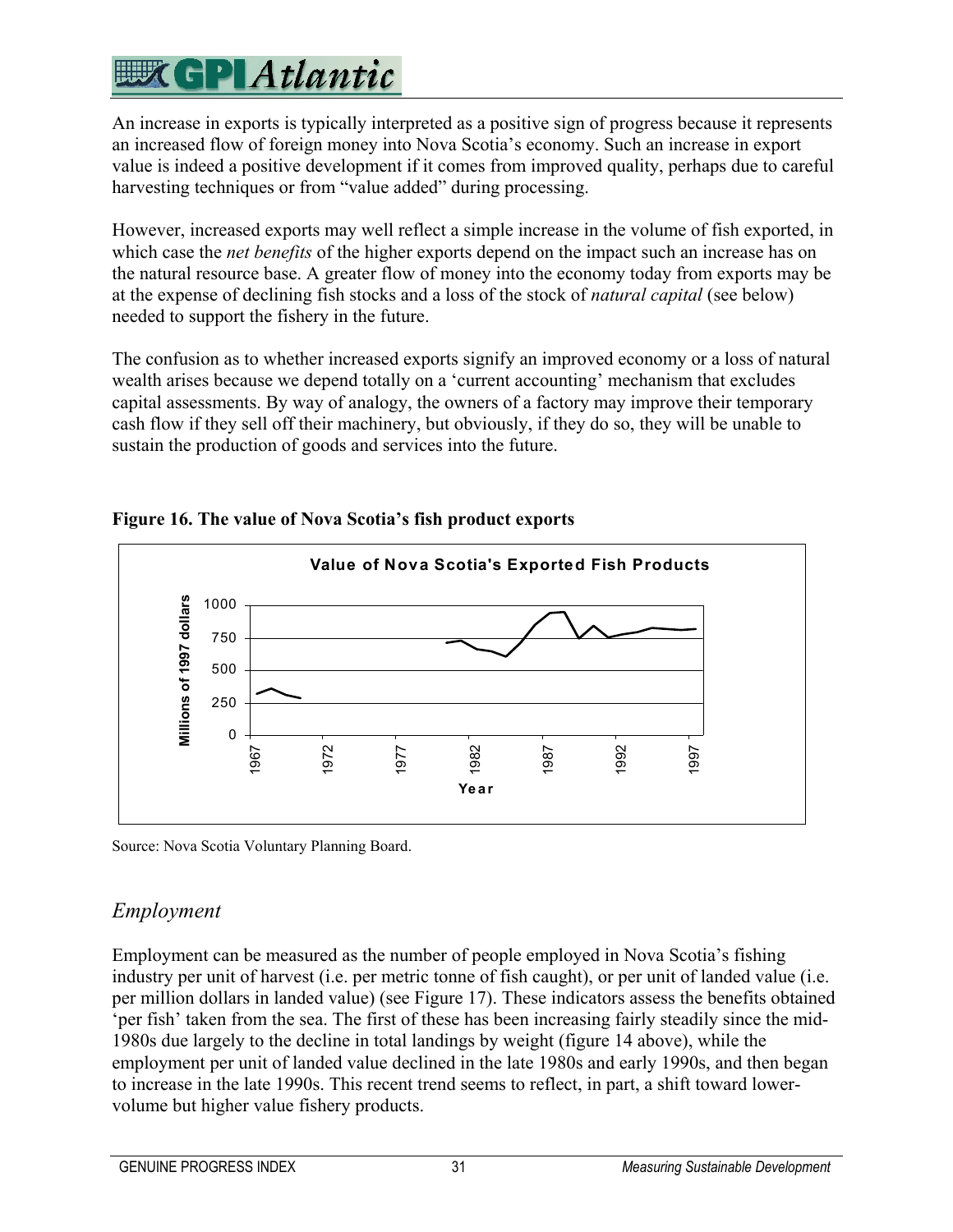

**Figure 17. Number of fishers employed in Nova Scotia's fisheries per million dollars generated and per metric tonne caught.** 



Sources: NS Dept. Finance (2001), DFO (1999a, 1999b).

#### *Natural Capital*

The traditional measures of economic performance in a fishery – the landed value of the catch (gross revenue), the fishery GDP, and the level of exports – increase as more fish are harvested (measuring, as it were, the 'flow' of money out of the sea). Growing catches, growing fishery GDP and growing exports are translated as "progress" in these conventional accounting mechanisms.

Yet we have seen in Nova Scotia that a high landed value can be accompanied by, and indeed can be an indicator of, declining fish stocks. Monetary indicators can appear positive even if the harvests are not sustainable. Positive signals based only on fishery output can give a highly misleading sense of security and optimism if they are mis-used as indicators of progress and sustainability.

To fully account for the 'benefits' of a given harvest, measures of catches, landed value and exports must be accompanied by a measure of the change in value of the fish *remaining in the ocean* after the fishery has taken place. This latter indicator increases if there is growth in the value of the fish 'assets' and if there is a positive 'flow' of value into the resource stock.

This approach and understanding reflect the concept of *natural capital*, the natural assets that include not only the fish in the sea, but also the quality of the water, the ocean bottom habitat, and other elements of the marine environment. Some of the benefits that natural capital provides, for example the fish species that are harvested, are obvious, while others, such as the habitat provided for non-target species, may not be directly apparent to humans. Given the interdependence of all components of the marine ecosystem, it is prudent to recognize the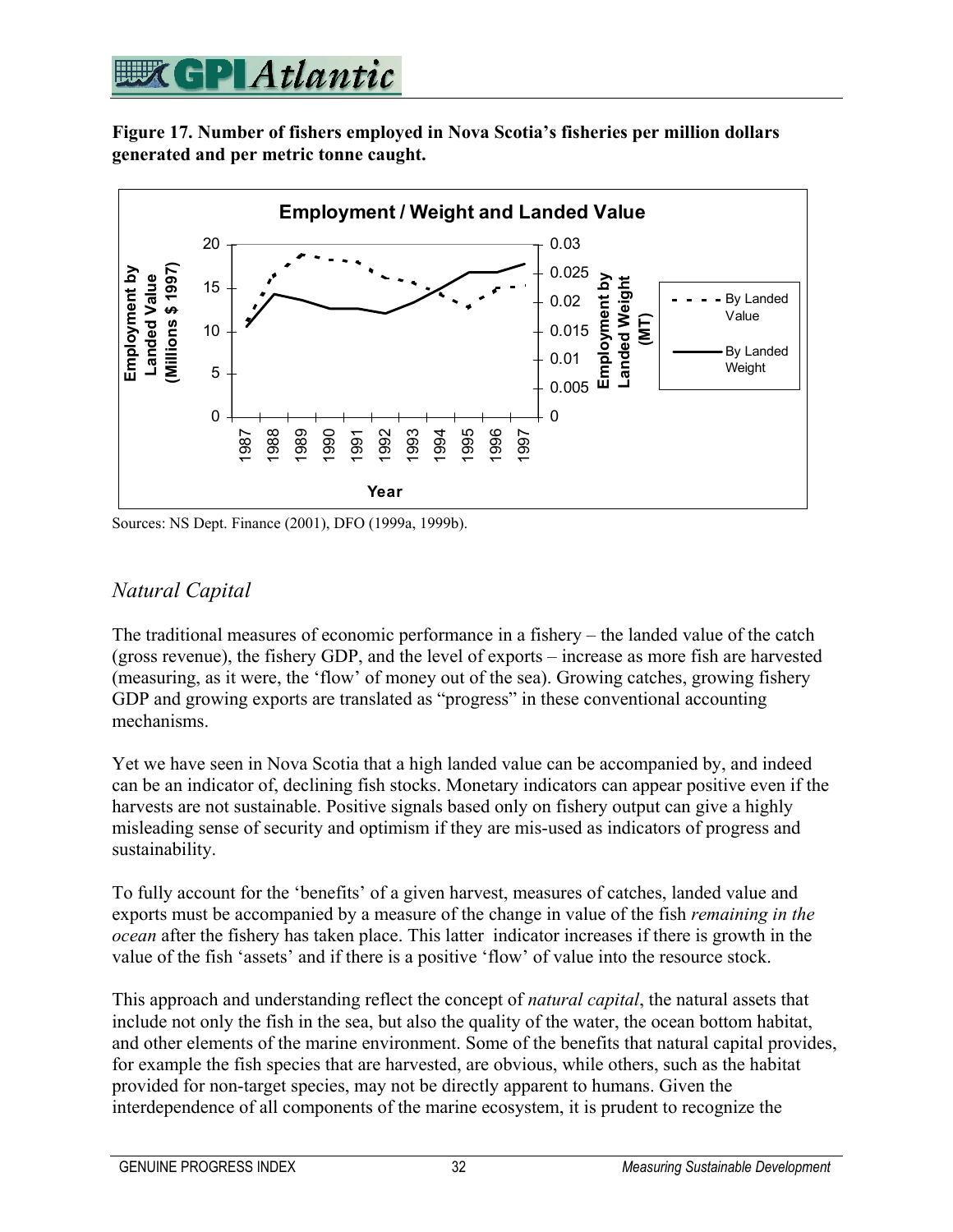## **EXCPLAtlantic**

indirect benefits as well. All of these assets clearly have significant and real value – they keep the fishery functioning, among other roles – and it is important to monitor changes to them if we are to assess accurately the actual economic health of the fishing industry.

It is noteworthy that the valuation of natural capital described here is a core feature of the Genuine Progress Index system of accounts. Just as the provision of fish is one service among many provided by the marine environment (the natural capital base of the fishery), so timber, for example, is one of many services provided by forests. Just as the marine environment provides many other services, such as nutrient cycling, on which the health of the fishery depends, so forests provide a wide range of services, including climate regulation, carbon sequestration and protection of watersheds, soils, and habitat, which in turn support timber productivity.

By valuing both the quantity and quality of a natural resource stock, the GPI can provide a far more accurate and comprehensive measure of resource industry strength and health than a current-income accounting system that mistakenly measures the depletion of the resource as economic gain. The GPI natural capital accounts in effect introduce a balance sheet of resource health into the accounting system – in a manner analogous to that used by all businesses to assess depreciation in capital value and to signal the need for re-investment.

Since renewable natural capital stocks have the capacity for natural regeneration, such reinvestment generally takes the form of conservation whenever stock declines are apparent. To that end, natural capital accounts can send early warning signals of resource decline or degradation to policy makers that allow conservation measures to be implemented before a catastrophic resource collapse occurs. By contrast, the signals received by policy makers from our current accounting system may signify maximum industry health on the very verge of a resource collapse, as occurred with the record fish landings that preceded the collapse of the Atlantic ground fishery.

To understand these concepts, it is helpful to compare natural capital with financial capital, which any economic activity needs to operate, and to physical capital, in the form of buildings, computers and equipment. Businesses must pay attention to the state of their physical capital, or their productivity will be threatened. These businesses have standard accounting procedures to keep track of both financial and physical capital. On the other hand, because the fishery sector does not pay for natural capital directly, natural capital has traditionally been regarded as "free" and has not received the accounting attention paid by other businesses to their capital assets.

We have now learned from hard experience in Atlantic Canada that if the extraction of natural capital in the form of fish catches is excessive, the value of the entire system may decline. Thus fishery management is needed in order to regulate resource harvesting and to maximize social benefits while ensuring that the productivity of the natural capital base of the industry is not compromised. Put in financial terms, the challenge is to maintain the value of the natural capital base (healthy fish stocks and a healthy marine environment) while living off the 'interest' (sustainable harvest levels). Furthermore, if levels of landings in a fishery indeed reflect 'living off the interest,' then any over-fishing, non-reporting, discarding and high-grading activities actually reflect a reduction in (and waste of) natural capital and show up in the resource accounts as a loss of value.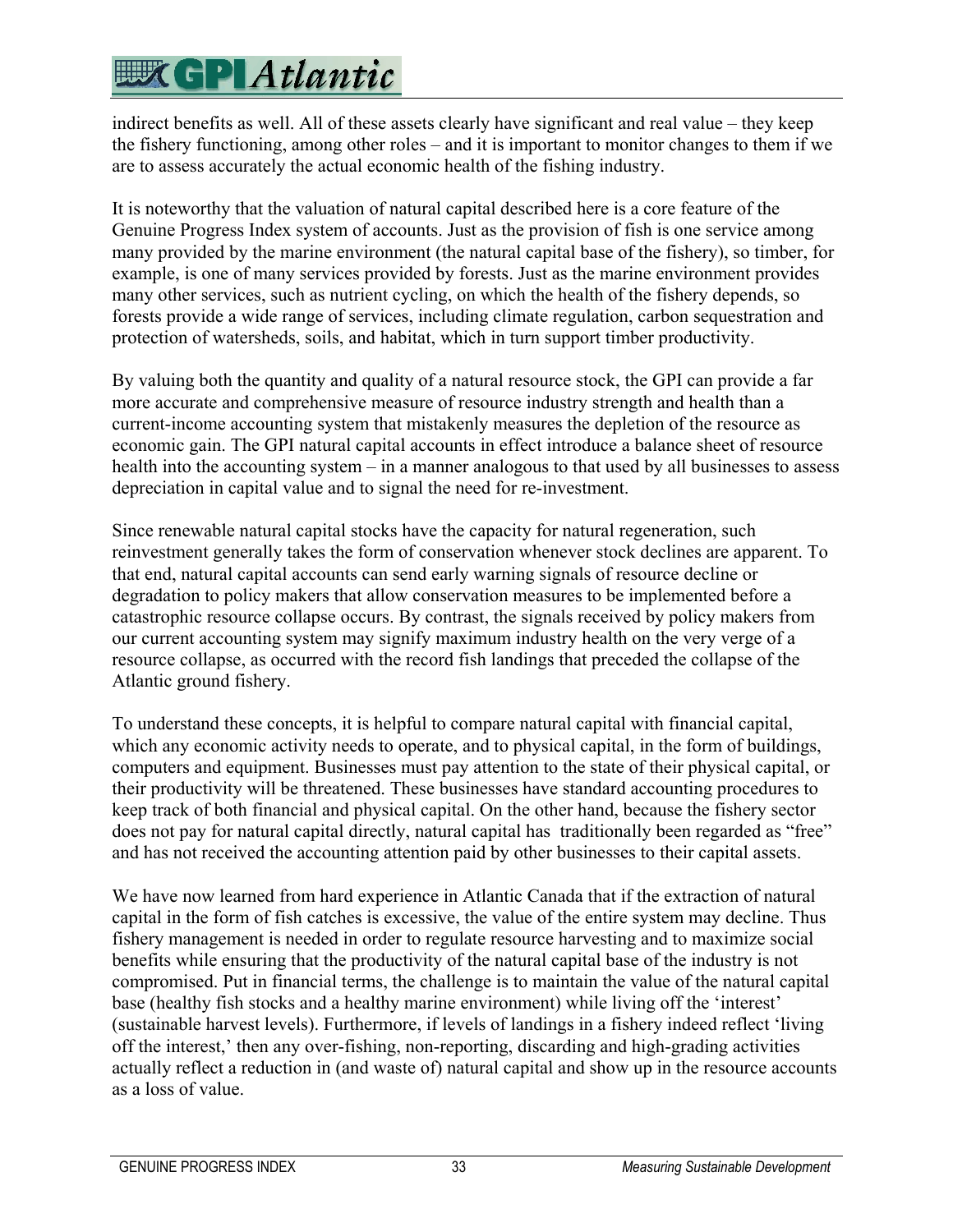## **EXCPLAtlantic**

The above highlights the importance of taking natural capital into account, but leads logically to the next key issue: determining how to measure natural capital. To be complete, an assessment of natural capital should include a range of ecological assets, from fish stock biomass to habitat integrity and environmental quality. However, there is no general agreement on how to measure these assets, and indeed some natural assets are truly 'invaluable' and irreplaceable, and thus not conducive to 'valuation'.<sup>2</sup> These problems exist for valuation in physical or qualitative terms, but are even greater when one seeks to place *monetary* values on natural capital: a reliance on monetary measures is clearly inadequate to fully assess natural capital.

Nevertheless, the policy arena is so dominated by budgetary considerations that economic valuation is an essential strategic tool to ensure that the preservation of natural wealth receives the attention it needs when policies are being shaped so as to protect overall economic health. In other words, it is better to attempt some economic measurement of natural capital than to have changes in these assets ignored, as has been done in the past. Therefore, particularly to enable us to compare changes in natural capital with the dollar values of landings taken from the fishery, it is helpful to measure natural capital in monetary terms.

This being said, a comprehensive assessment of natural capital in Nova Scotia's oceans is beyond the scope of this preliminary report. The discussion in this section seeks to illustrate the idea of natural capital valuation by focusing solely on the natural capital within particular fish stocks. Of course, such stocks form only a limited part of the ecosystem, and the production of fish is only one function performed by the marine environment. For example, the oceans provide a critical service to human society by sequestering carbon from the atmosphere and thereby stabilizing the climate and slowing global warming. They also provide direct economic benefits to human society through waste absorption, transportation, recreation and other services. Therefore, a valuation of individual fish stocks as natural capital assets merely provides some elements of an overall assessment, which would also include vital ecosystem services that are not susceptible to direct economic valuation. With this crucial caveat in mind, we proceed with the valuation of fish stocks as marine natural capital, in order to illustrate the approach. (See section 2.1.7 below for an approach to assessing aggregate natural capital – in the form of ecosystem services within Nova Scotia's marine environment.)

Even the task of assessing natural capital within specific fish stocks is difficult, because there is no universally accepted methodology for quantifying the value of fish stocks in the ocean. The goal of such an analysis is to determine the total value of these natural 'assets' in the sea, and ideally this will take into account that an adult fish living today will, through reproduction, contribute to fish stocks into the future. Unfortunately, measuring this future contribution is difficult due to uncertainties about the dynamics of reproduction. For this reason, another major simplification is made here: the monetary value for the natural capital within a given stock in a given year is assumed to be given as the product:

Value of natural capital = (estimate of fish biomass)  $\cdot$  (price of fish, in constant dollars).

 $\overline{a}$ 2 For a discussion of the limitations of monetary valuation in natural resource accounting, see Walker et. al., *The Nova Scotia Greenhouse Gas Accounts for the Genuine Progress Index*, pp106-108.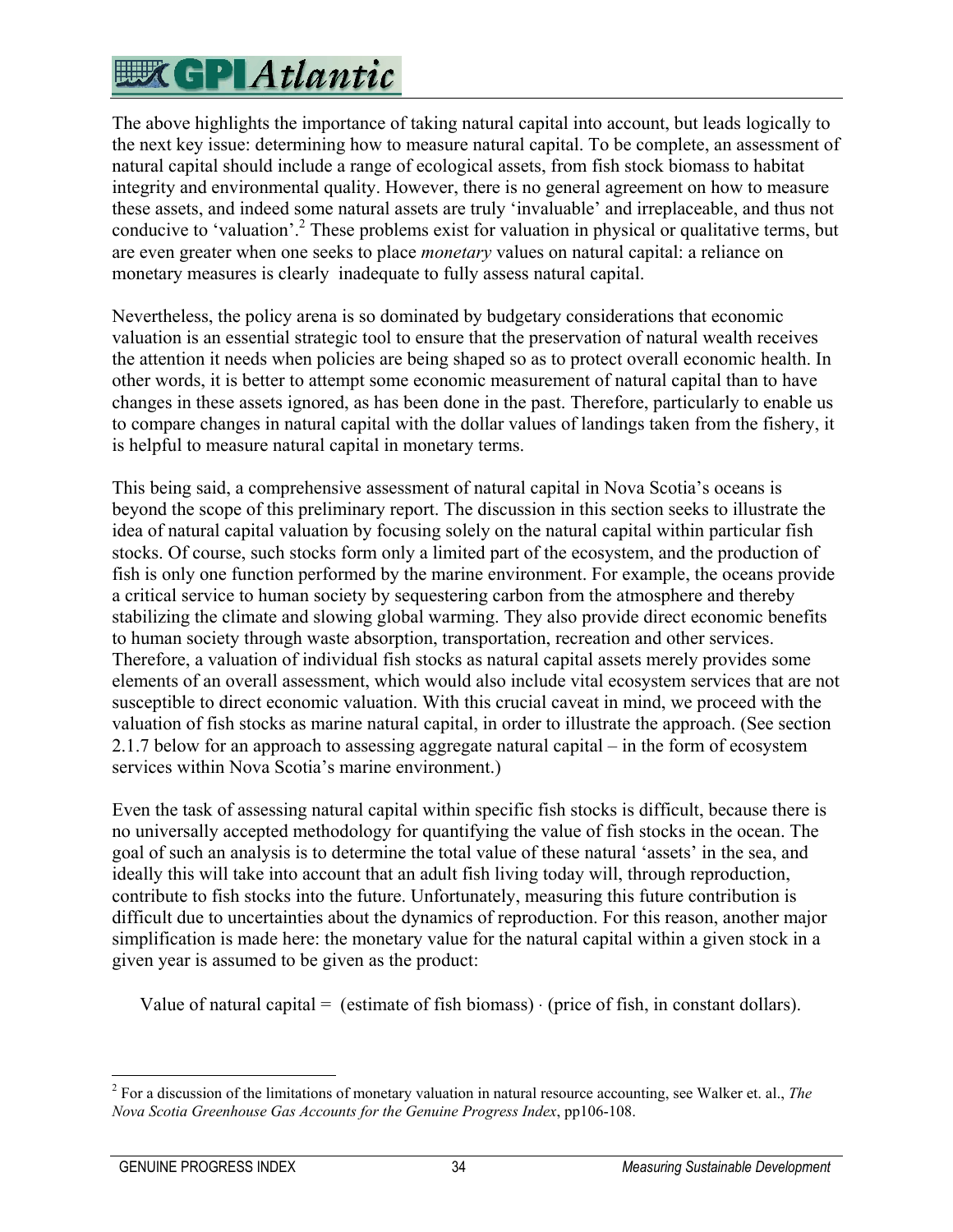Thus the proxy for natural capital used here is the current market value of fish in the sea – the total revenue that could theoretically be obtained if every fish were caught and sold that year. On the one hand, this over-estimates the market value of those fish to society, since the *costs* of catching the fish are not deducted. (The 'quota value' of the fish has been suggested as a better way to measure this.) On the other hand, as noted above, the above calculation also tends to under-estimate natural capital, in that it does not account for a fish stock's contribution to ecosystem services, nor its ability to reproduce and produce a flow of benefits over time.

If market prices do not change and if the biomass is maintained from one year to the next, a similar level of natural capital (as measured here) can be expected each year. Conversely, natural capital will decline if either of these components decreases. In general, natural capital will vary over time in response to variations in biomass and fish price, each of which is influenced by many factors. For example, biomass is affected by physical and chemical factors in the marine environment, by natural predation and by fishery harvesting. Market value can be influenced by factors such as the condition and size of the fish and by local and export market demands.

The following section attempts to illustrate some of the changes in natural capital (adjusted to 1997 dollars to account for inflation) for three Nova Scotia fish stocks, and to present some of the factors that influenced these changes.

*Note that the discussion of natural capital here must be accompanied by simultaneous examination of the biomass itself, as an independent indicator, since an increasing or stable level of natural capital does not in itself demonstrate a positive ecological situation. It could reflect increasing prices that mask serious declines in biomass levels. Indeed, scarcity itself may raise prices, thereby maintaining the apparent economic value of the fish stock while the stock itself declines. In other words, each part of the equation (biomass and prices) must be examined in its own right, aside from the product of the two.* 

#### Cod

The biomass of cod stocks off the coasts of Nova Scotia rose steadily in the years leading up to the mid-1980s, then dropped precipitously for almost a decade (as depicted for the case of the 'fishable' biomass in Figure 2). Meanwhile, the price of cod (adjusted for inflation) remained essentially constant through the 1970s until around 1985, rose to a peak in 1987, then dropped temporarily before resuming a steady increase, to reach its highest recorded levels in the mid-1990s (Figure 18). Cod prices in the mid-1990s were more than twice as high as those in the early 1980s.

The product of these indicators, price and biomass, produces a measure of the natural capital embodied in Nova Scotia's cod stocks (Figure 19). The value of this natural capital increased between 1985 and 1988, but then exhibited a steady decline in value from 1988 to 1994, as the collapse of the cod stocks led to a historic low level of natural capital in 1994. Perhaps the most dramatic aspect of this is that the decline in natural capital occurred *despite* a considerable price increase.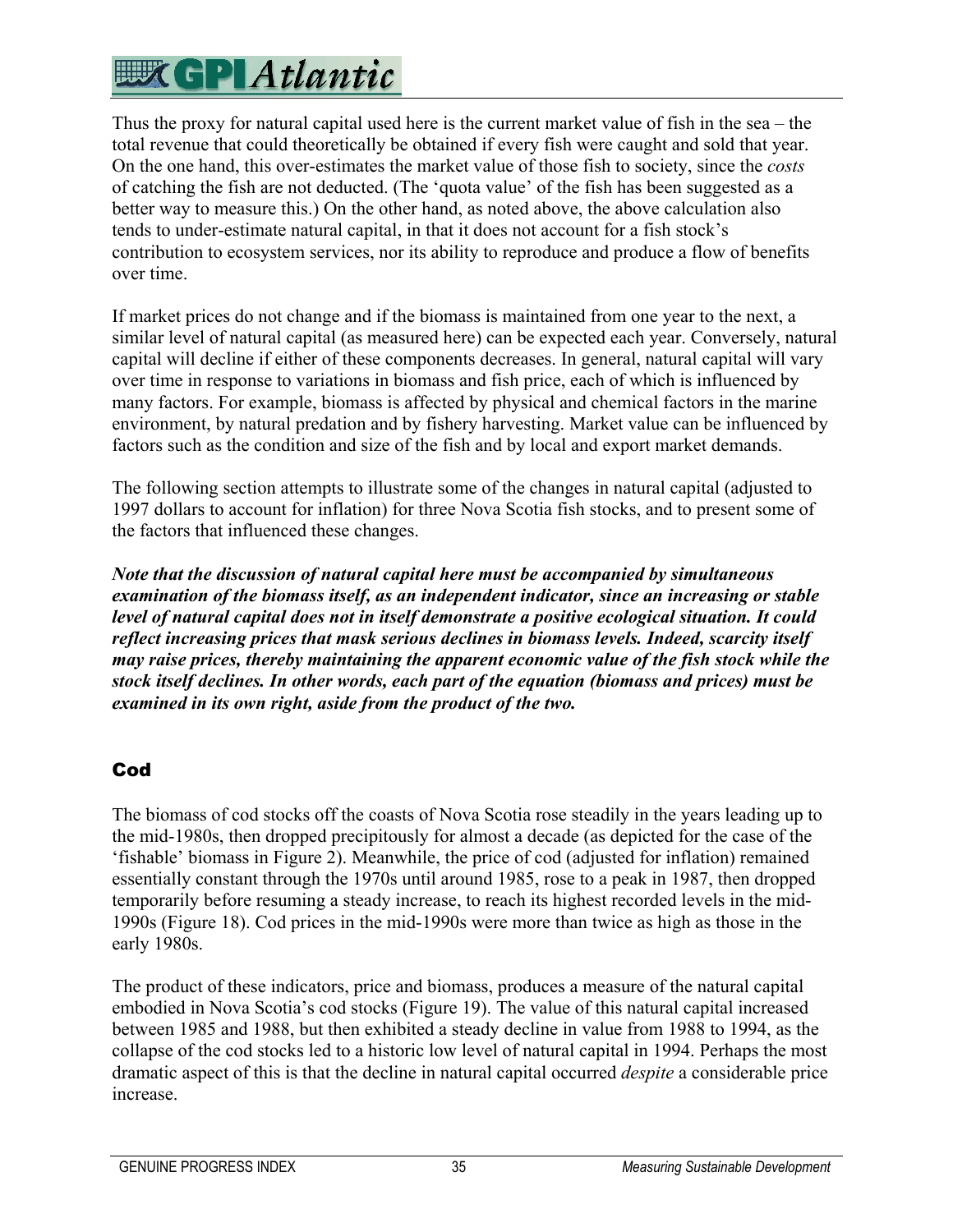

#### **Figure 18. Nova Scotia cod prices**



**Figure 19. Value of Nova Scotia's cod stocks** 



Sources: DFO (1999a, 1999b).

Since 1994, the value of Nova Scotian cod stocks has stabilized, because both price and biomass are slightly higher in 1997 than they were in 1993. Nevertheless, in 1997, the natural assets embodied in the cod stocks were about \$74 million lower than they were in 1982. The landed value of cod has steadily declined since 1987 as catch levels have adjusted to the reality of a groundfish collapse. The future of the cod fishery is uncertain, with no assurance that the cod stocks will regain the abundance or value that they once had (Sinclair cited in Auld, 2000; Hutchings, 2000).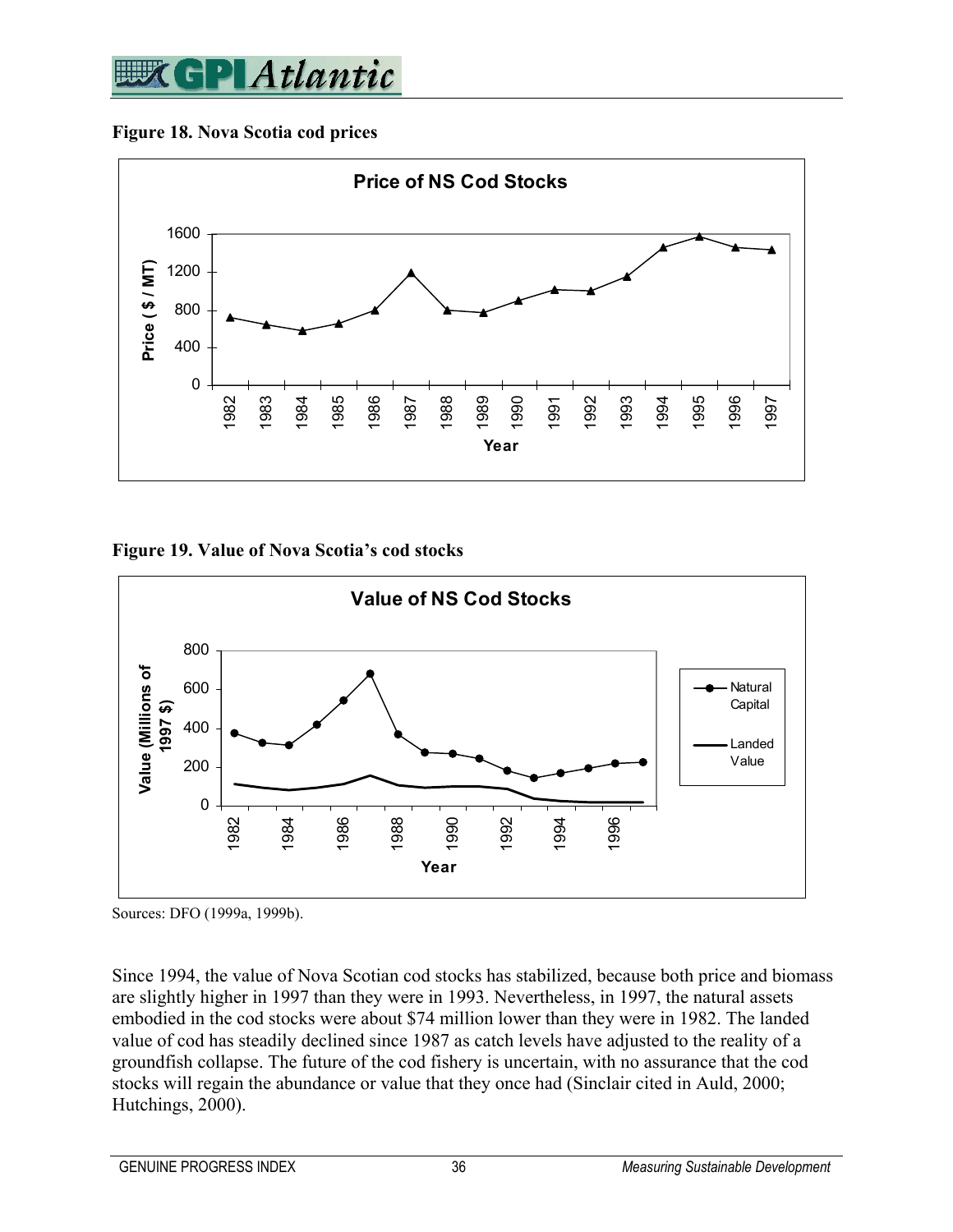Had a publicly accessible set of natural resource accounts been available to policy makers as part of our core measures of progress in the 1980s, then timely conservation measures might have been taken to re-invest in our natural capital within the cod fishery before their collapse and before the closure of fisheries in the early 1990s became necessary. The sharp decline in stock value indicated in Figure 19 could have elicited a policy response to rebuild those stocks similar to that which we expect from policy makers when physical infrastructure like bridges or schools depreciates to the point of danger and requires rebuilding.

### Haddock

The biomass of haddock increased from the mid-1970s through to the early 1980s, peaked in 1981, then declined until the mid-1990s (Figure 20). In contrast, over the period during which the biomass decreased, prices increased fairly steadily from a low in 1982 to considerably higher levels in the mid-1990s (with an exceptional peak in the late 1980s).

#### **Figure 20. Nova Scotia haddock prices**



For most of the 1970s and 1980s the increasing price more than compensated for a declining biomass, so that Nova Scotia's haddock stocks appreciated in value between 1972 and 1988 (Figure 21). This natural capital fell rather dramatically in the late 1980s and early 1990s, and despite price increases between 1989-1994 has not yet recovered to the high levels of the 1980s.

In 1997, Nova Scotia's haddock stocks had depreciated by about \$53 million compared to the level in the early 1980s. The landed value of haddock catches did not respond immediately to the drop in natural capital in the late 1980s and early 1990s. The drop came several years later, reflecting a lack of timely response by management to major changes in the fish stocks. As in the cod fishery, if natural capital accounts had been available in the haddock fishery, their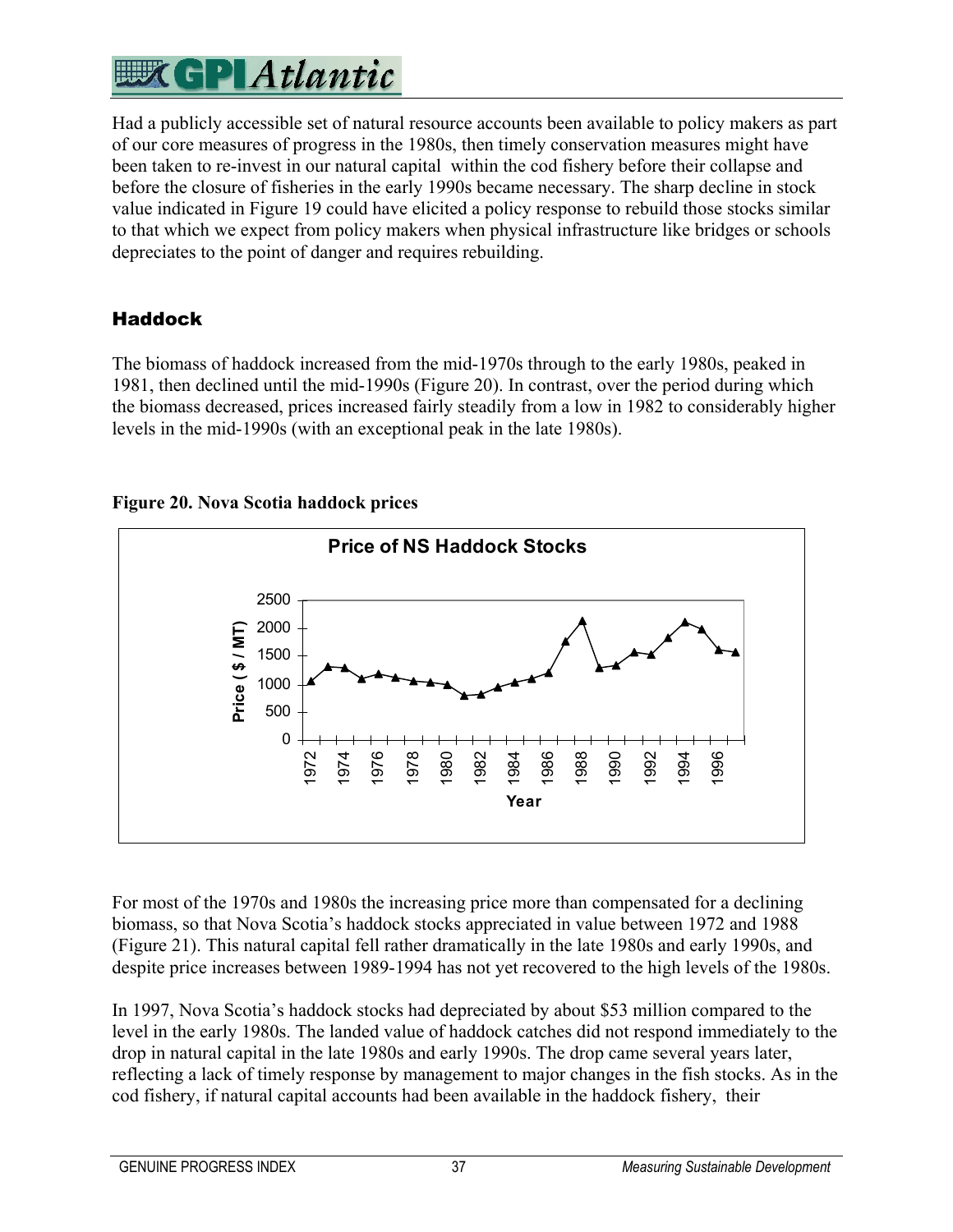precipitous decline in value in the late 1980s could have sounded alarm bells in the policy arena earlier than occurred and possibly allowed remedial action that could have saved thousands of jobs.





Sources: DFO (1999a, 1999b).

#### **Herring**

The value of Nova Scotia's herring stocks, the natural capital, has peaked twice over the last two decades (Figure 23). The first peak, in 1980, was greatly influenced by the high price herring fetched in that year. The price of herring has declined quite steadily since then. The natural capital reached its maximum value in 1987, largely due to a high biomass level. Note that, in contrast to the case of cod, this increase in natural capital in the herring stocks came *despite* a declining price. A drop in both price and biomass between 1987 and 1995 contributed to a decline in the stock's natural capital over that period. A small rebuilding in natural capital levels occurred from 1994 to1996, apparently reflecting an increase in the price.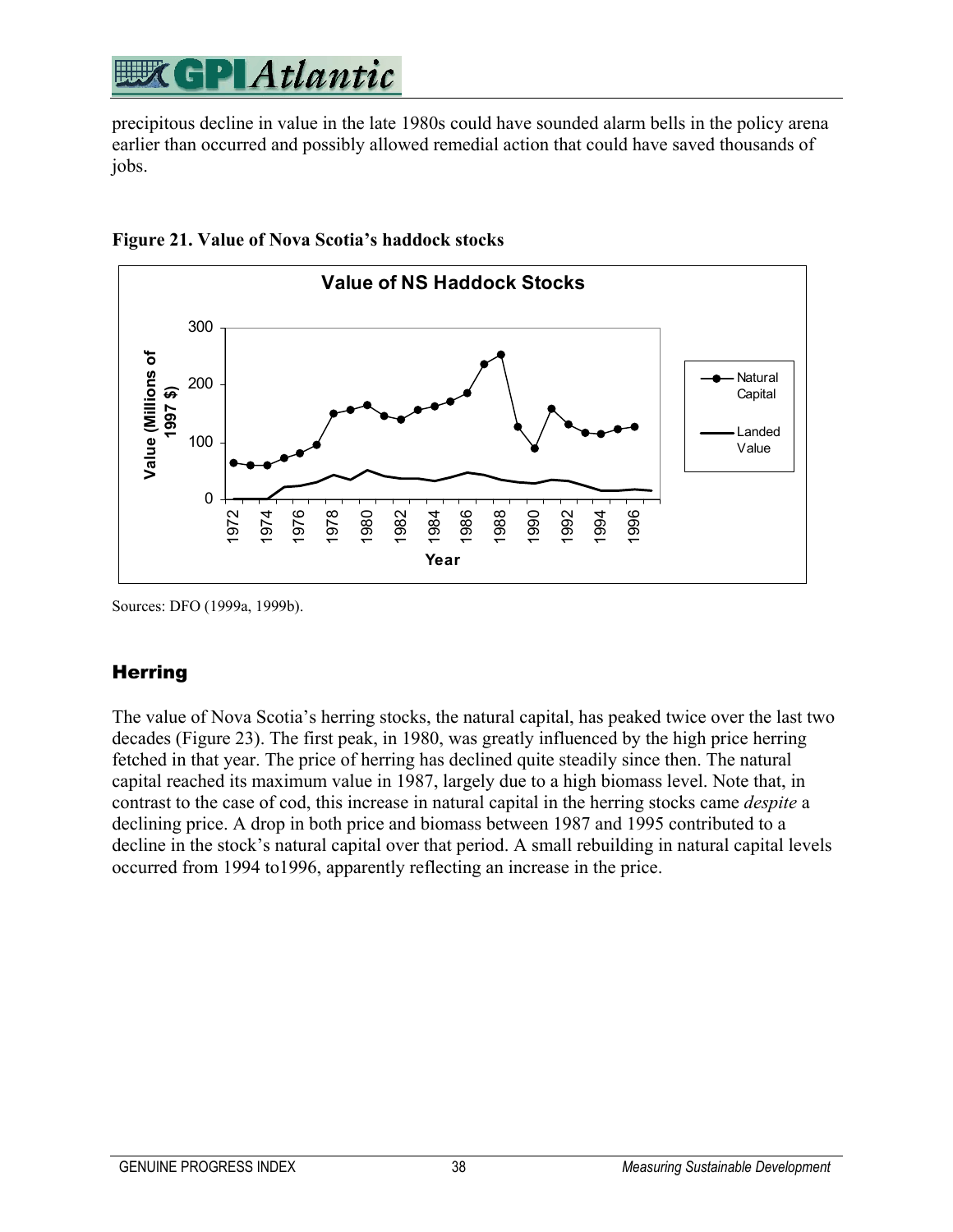

**Figure 22. Nova Scotia herring prices** 



**Figure 23. Value of Nova Scotia's herring stocks** 



Sources: DFO (1999a, 1999b).

#### *Resource Depreciation*

Changes in natural capital are referred to as *resource depreciation* (for decreases in value) or *appreciation* (for increases). Over-harvesting leads to resource depreciation (loss of economic value) just as over-use of equipment without maintenance and replacement will lead to declines in the capital stock of a business (factories, equipment) over time. In contrast to machinery, however, fish stocks, being renewable, can naturally appreciate (grow) in economic value over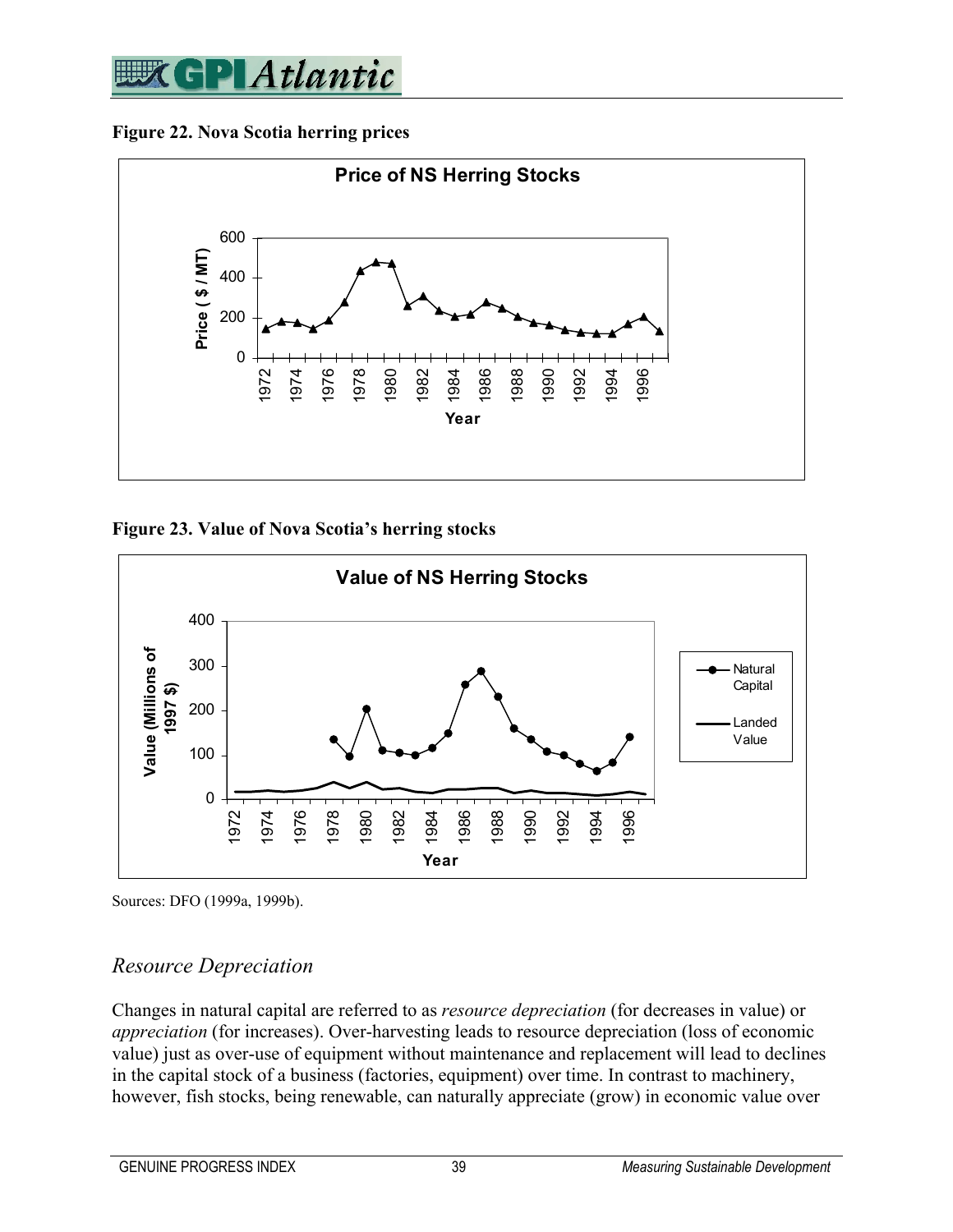time and regenerate of their own accord when harvested sustainably. A resource depreciation indicator permits the measuring of harvests and revenues in relation to changes in fish stock values over time.

Figure 24 provides an example of resource depreciation for Nova Scotia's cod stocks. (Similar graphs could be constructed for other species.) The horizontal line at 0 represents stability in the natural capital, so in any given year, if the graph lies above this line, this indicates appreciation (an increase) in the value of natural capital, while a point below 0 indicates depreciation of the fish stock value. Note that as with the measure of natural capital above, the indicator of resource depreciation here is based simply on the product of market price and stock biomass, each for the given year; this therefore does not completely capture all aspects of natural capital (again failing to account, for example, for future benefits that the resource can potentially provide). However, these estimates do help us to understand changes in the value of the resource.

Perhaps the key point in Figure 24 is in 1988-89, when depreciation of the stocks is evident. This depreciation – which occurred simultaneously with annual reports of fishery 'growth,' in terms of high catches, profits and exports – is analogous to the running down of physical capital in a manufacturing industry. Since that time, there has been relative stability in the natural capital stock, as depicted by points lying roughly along the zero level. Referring to Figures 18 and 19, it is apparent that any stability in natural capital is a result of price increases offsetting biomass declines.



**Figure 24. Annual increase in the natural capital of Nova Scotia's cod stocks** 

Sources: DFO (1999b).

The above point, and more generally the appearance of Figure 24, is cause for some reflections on the approach used here to measure natural capital. Because resource declines happened to coincide with rising world prices, the monetary valuations of natural capital shown here are at odds with biomass levels. In other words, due to distortions created by market price changes, our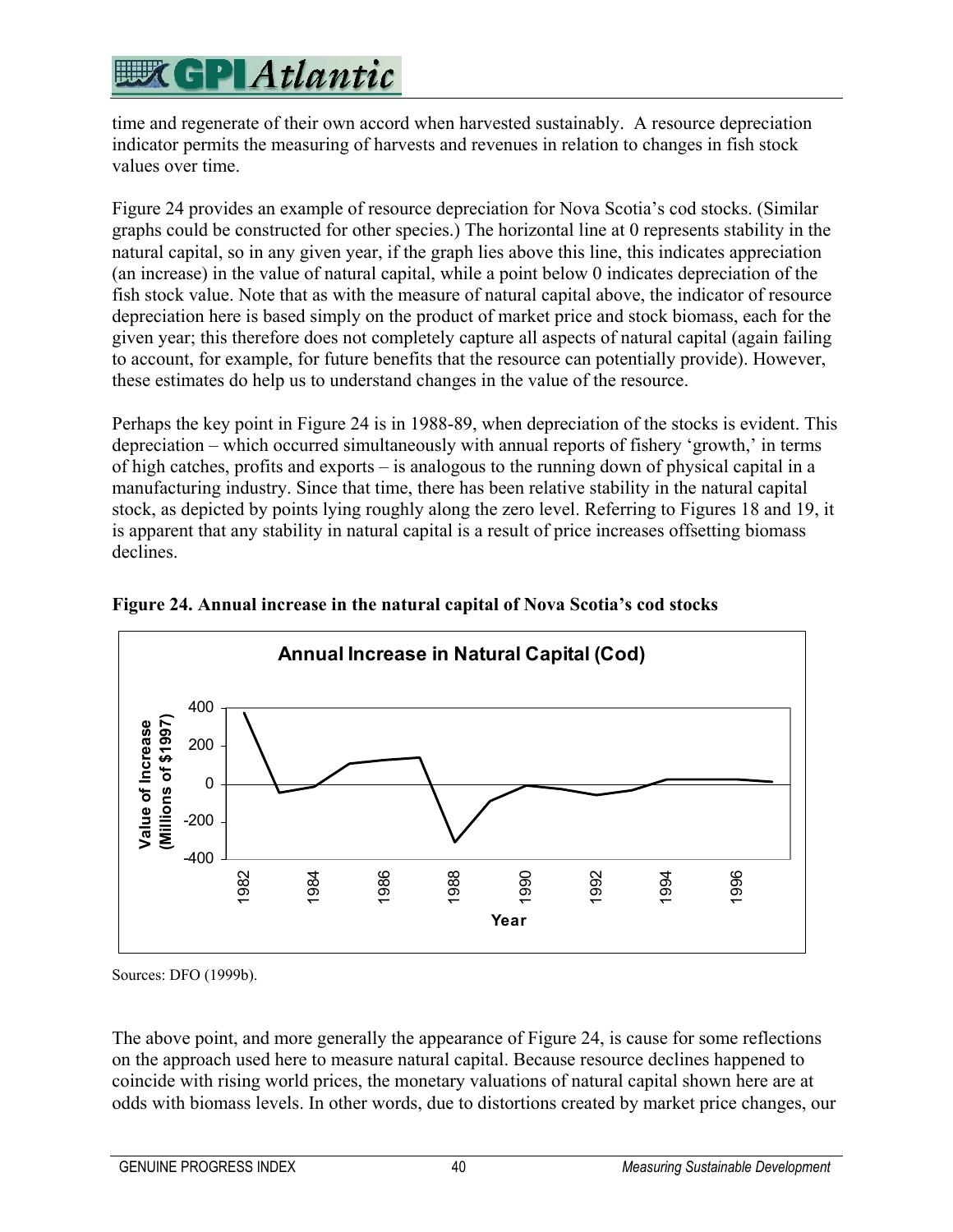measure of *economic* resource depreciation fails to show the dramatic nature of *physical* resource depreciation (biomass decline). This highlights the limitations of monetary measures in valuing natural resources and ecosystem services. Indeed, Figure 24 clearly shows that monetary valuations of natural capital cannot be relied on to signal *physical* resource depreciation. On the contrary, they may send completely misleading signals to policy makers.

Why, then, would monetary measures be used? First, as noted in the previous section, budgetary considerations so dominate policy discussions that *lack* of monetary valuation virtually guarantees that ecosystem services and physical resource values will not get the attention they deserve, thereby blunting essential conservation measures. Second, monetary valuation is useful in demonstrating the vital links between natural resource health and economic prosperity. The physical collapse of the ground fishery produced a massive loss of jobs and direct economic losses that *were* counted in monetary terms.

In other words, un-harvested natural resource stocks *do* have an economic value (albeit hidden in our current accounting systems), just as those that are harvested *are* currently given a value in the GDP and related statistics. Future jobs depend on the health of the un-harvested stocks as surely as present jobs depend on those that are harvested. Given the complete dependence of harvests on un-harvested stocks, the challenge is how to make the latter as explicit as the former currently are in our core economic accounts without producing the distortions evident in Figure 24 and in earlier charts.

Therefore, there are strong reasons to explore monetary measures. There is also a rationale for the method used here, based on fluctuating annual prices, since this does provide an indicator of the actual natural capital *as seen in a given year* (based on that year's biomass and fish price). In other words, the values shown indicate what would be *perceived* to be the natural capital (and the corresponding resource depreciation) in any given year.

However, the fact that the results shown above do not reflect fundamental changes in the resource base lead us to question the preliminary approach to economic valuation used here, and to invite further experimentation. It may be useful in future versions of these accounts to explore the possibility of using a constant price of fish, rather than one that varies with the marketplace. Such a constant price might, for example, be based on an average of market prices over the time period under consideration. A depreciation chart based on such a constant price, rather than on fluctuating annual prices, would produce trend lines identical to biomass levels, but simply with a dollar value attached. This would therefore provide a more accurate gauge of actual physical stock levels than our current valuation method. With such an approach, assessments of natural capital in a given year would be less closely tied to the economic situation in that year, which may better reflect the fact that un-harvested stocks have *future* monetary value rather than present market value.

Analysts will undoubtedly suggest other possible valuation methods, including the use of discount rates to assess the net present value of future marine resource benefits, also a highly controversial issue when choice of discount rates is considered.<sup>3</sup> In short, the necessity for

 $\overline{a}$ 3 Discounting is discussed at length and used for valuations in other **GPI***Atlantic* publications, including the *GPI Water Quality Accounts* (2000) and the *GPI Greenhouse Gas Accounts* (2001). In these valuations, **GPI***Atlantic* has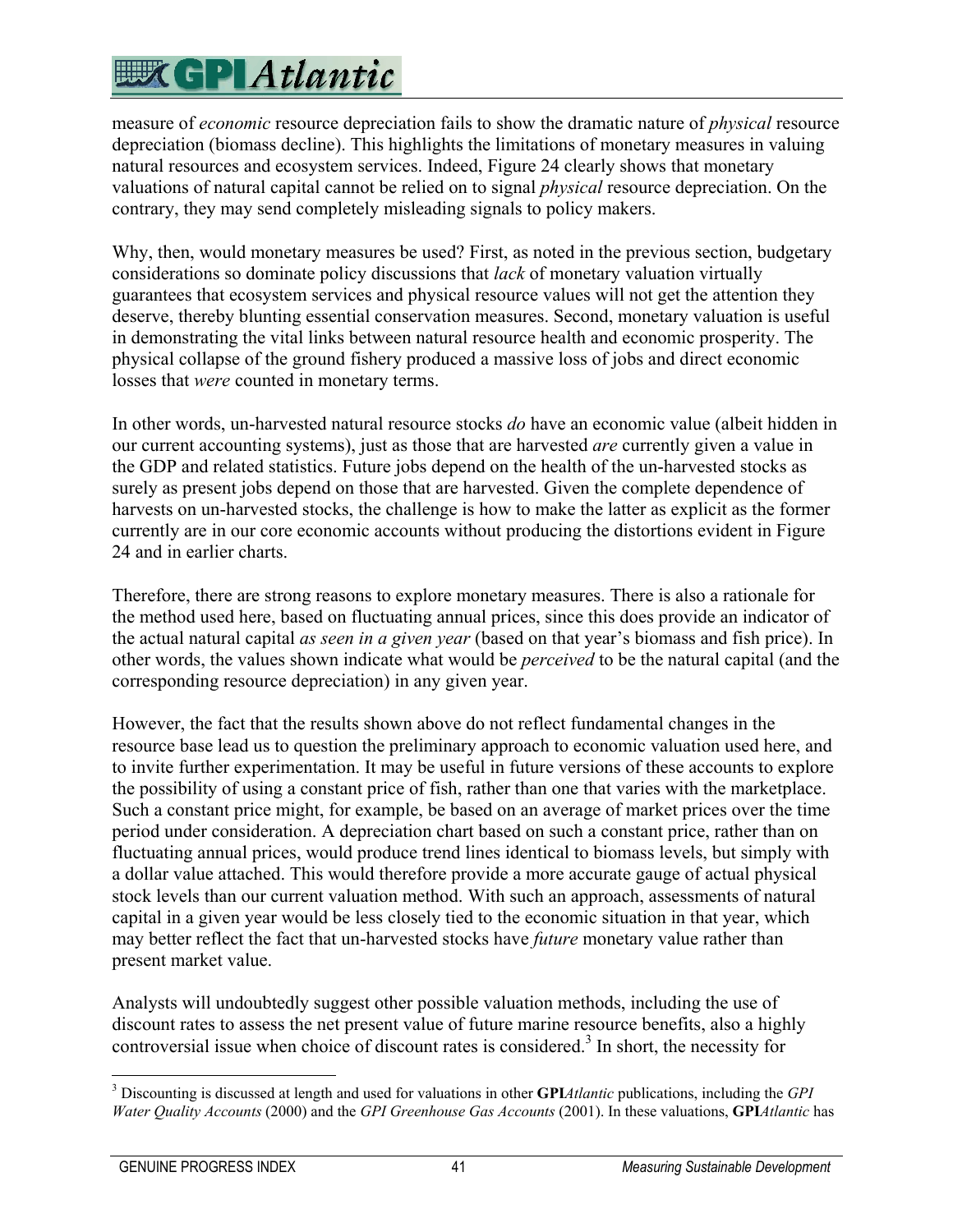natural resource accounts and valuations of natural capital and resource depreciation is not in doubt, but the choice of valuation methodology is wide open.

Ultimately, it is clearly desirable to transcend monetary valuation altogether, but that will only be possible when environmental quality and natural resource health are automatically taken into account in their own right in all policy decisions. The native tradition of assigning a representative of the seventh generation hence to participate in policy deliberations may point a way forward towards this ultimate objective that goes beyond the monetary valuations currently required.

### *The Value of Marine Ecosystem Services*

Nova Scotia's marine environment is invaluable. Our oceans provide recreational and cultural value as well as essential transportation and communication links, and the waters provide a multitude of services for our coastal communities. One of the ocean's most valuable roles is its contribution as a storage and processing centre for the nutrient cycles that form the basis of all biological processes. The ocean provides services and habitat for many organisms on which we rely and, of course, many of these organisms themselves, primarily our fish stocks, are important food sources (Costanza *et al.*, 1997).

Is it possible to place a monetary value on the 'invaluable' and essentially irreplaceable benefits of Nova Scotia's marine environment, and particularly on the services provided year after year by our marine ecosystems? On an international scale, this was the challenge undertaken – not without controversy, given its philosophical implications – by a team headed by ecologist Robert Costanza (Costanza *et al.*, 1997).

Drawing on a variety of ecological studies, and a variety of assumptions about monetary values of ecosystem services, this team produced estimates of the average annual value of such ecosystem services per square kilometre, for each of a series of ecosystem types. The team estimated, for example, what it would cost to replace such services through human engineering and other means. In particular, within the marine context, they calculated that, on average, the value of ecosystem services from open ocean (relatively far from the coast) is  $$25,200/km^2/yr$ while the value of ecosystem services from coastal areas is  $$405,200/km<sup>2</sup>/yr$  (both in 1994 US dollars).

Note that these figures are global averages(calculated on a planetary basis) and that they are for a particular point in time. No trends can be deduced from the calculations to assess the maintenance or degradation of ecosystem services over time, or the appreciation or depletion of resource stocks. Nevertheless, assuming that the valuations apply reasonably well to the Nova Scotian situation, the value of marine ecosystem services is determined simply by multiplying each figure in the Costanza study by the total ocean area of the corresponding type, and summing up.

experimented with a wide range of discount rates and assessed the conceptual implications and results of different discount rate choices.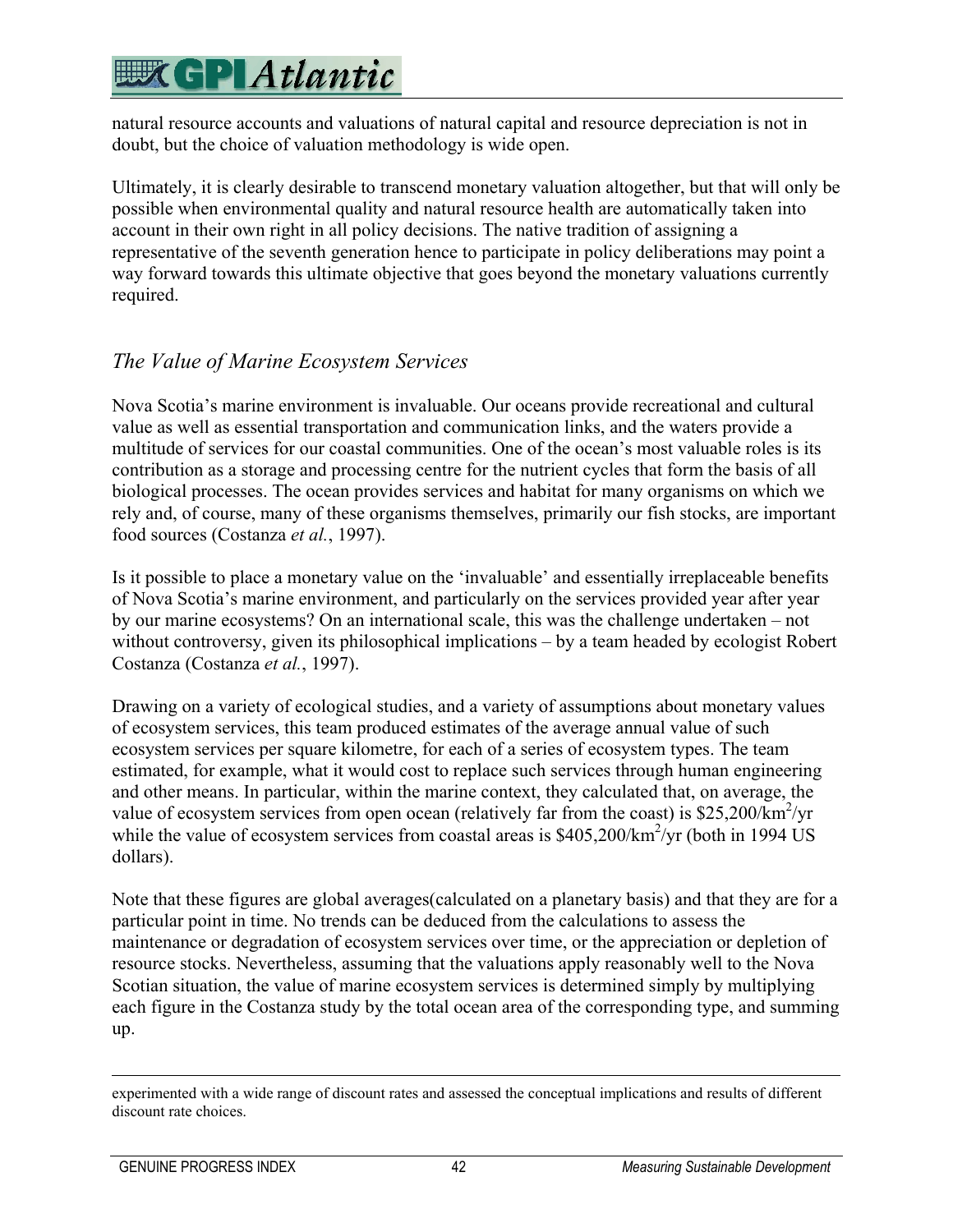For the purpose of this calculation, the marine system included was restricted to the Scotia-Fundy management region, which extends from Bay St. Lawrence to the American border in the Gulf of Maine and includes the Bay of Fundy and all waters extending to the 200 mile Economic Exclusion Zone (including NAFO sub areas 4VWX within the 200 mile EEZ and the Canadian jurisdiction within sub areas 5Zej and 5Zem) (Whynot, 2001; DFO, 2001b). The approximate ocean area involved within this system is a total of  $432,950$  Km<sup>2</sup>.

If we assume that this area is 3/5 coastal and 2/5 open ocean (DFO, 2001b), the resulting annual value of ecosystem services is calculated as:

 $(3/5)(432,950 \text{ km}^2)(405,200 \text{ US\$/km}^2/\text{yr}) + (2/5)(432,950 \text{ km}^2)(25,200 \text{ US\$/km}^2/\text{yr})$ 

 $= $119,200,000,000$  per year (in  $SUS 1997$ ) – i.e. 119 billion US dollars per year.

While this is clearly a very approximate figure, its magnitude does highlight that the total value of ecosystem services provided by Nova Scotia's marine environment is clearly not captured in the fishery GDP. Indeed this total value, as calculated here, is more than 340 times the peak value of the fishery GDP given earlier in this report. The magnitude of this estimation, however approximate, suggests that it is vitally important to monitor trends in the contribution of Nova Scotia's marine environment to essential life-supporting ecosystem services.

### **3.2. Distribution of Fishery Access and Income**

A fishery, and indeed any other part of society, is not likely to make "genuine progress" unless the benefits generated in that sector are equitably distributed (for example, among the fishers and the different fleets or gear sectors in the fishery, and between the harvesting and processing sectors). Indeed equity both within the present generation and between generations is part of the Brundtland Commission's core definition of "sustainable development" (WCED 1987.) Equity can be considered in terms of *access* to the fishery (a matter of who is allowed to fish) and in terms of the outputs (catches and income) obtained from fishing.

Fishing licences allow us to measure *access* to the fishery. Access is equitable if licenses are widely distributed among fishermen and across fishing communities. Such access to the fishery can become less equitably distributed if licenses, as they are bought and sold among fishers, are eventually bought up (or otherwise controlled) by a smaller number of individuals or companies. Such an increased level of concentration in access to the fishery would imply that fewer people have the opportunity to share in the wealth from the natural resource. This situation is widely understood to be evolving in parts of the lobster fishery, although this is apparently not yet documented.

Some information is available, however, for access to fisheries managed through individual transferable quotas (ITQs). These personal fishing quotas, which are bought, sold and 'owned' by individuals (and companies), provide the right to catch a certain proportion of the Total Allowable Catch (TAC). Theoretical studies of ITQs suggest that, relative to fisheries with other management approaches, an ITQ system leads to concentration of fishery access, as quotas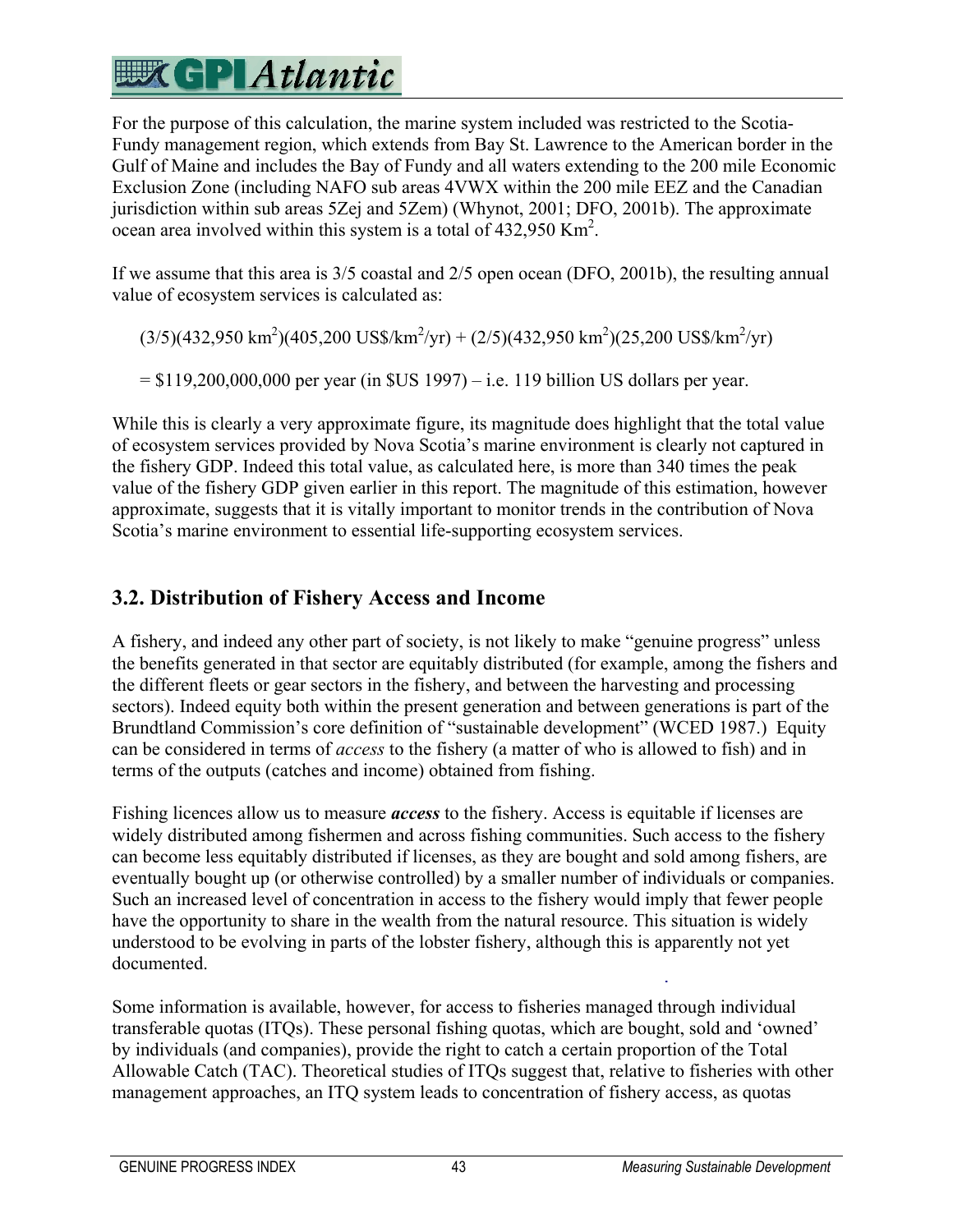accumulate in fewer hands. Experiences with ITQs in Canada and other countries have verified this tendency in practice, as fishers or companies with the capability to do so (perhaps in the form of wealth or financial backing) are able to buy quota from other fishers.

For example, in the ITQ-managed fleet in the Scotia-Fundy inshore mobile gear groundfish fishery, ownership of quota holdings – representing effective access to the fishery – became concentrated in fewer and fewer hands between 1990 and 1998. This was due to two factors. First, as shown in Figure 25, the total fleet size declined from roughly 350 vessels to under 150 over that period – so that fewer vessels are sharing the total catch. Second, within the fleet sector, the distribution of the catches became less even. In 1990, about 45% of the fleet (somewhat over 150 of 350 vessels) shared three-quarters of the catch, while by 1998, that proportion of the catch was controlled by only 35% of the fleet (just over 50 of around 150 vessels). Overall, these changes mean that a smaller fraction of a smaller fleet now controls the catch quota; 50 vessels now catch a proportion of the harvest that had been shared among 150 vessels previously.



**Figure 25. Cumulative catch of groundfish mobile gear <65' vessels for 1990 and 1998** 

Source: Liew (1999).

This result has led to widespread discussion of concentration in ITQ-managed fisheries (cf. Liew, 1999; Burke, 1994; Annala, 1996.) Indeed, depending on one's perspective, the increased concentration is either seen as an advantage (reducing the number of participants in the fishery) or a disadvantage (reducing equity in the fishery and harming communities.)

While the groundfishery is subject to regulations meant to limit concentration – a limit of 2% quota per quota holder (Burke, 1994) – the use of legal individual contracts has enabled a small number of companies to accumulate quota to bypass this regulation. Apostle *et al*. (1997) estimate that 60-70% of the 'licenses with quota' in the mobile gear ITQ groundfishery are 'processor-owned or –controlled.' Landings in this ITQ fleet were also concentrated within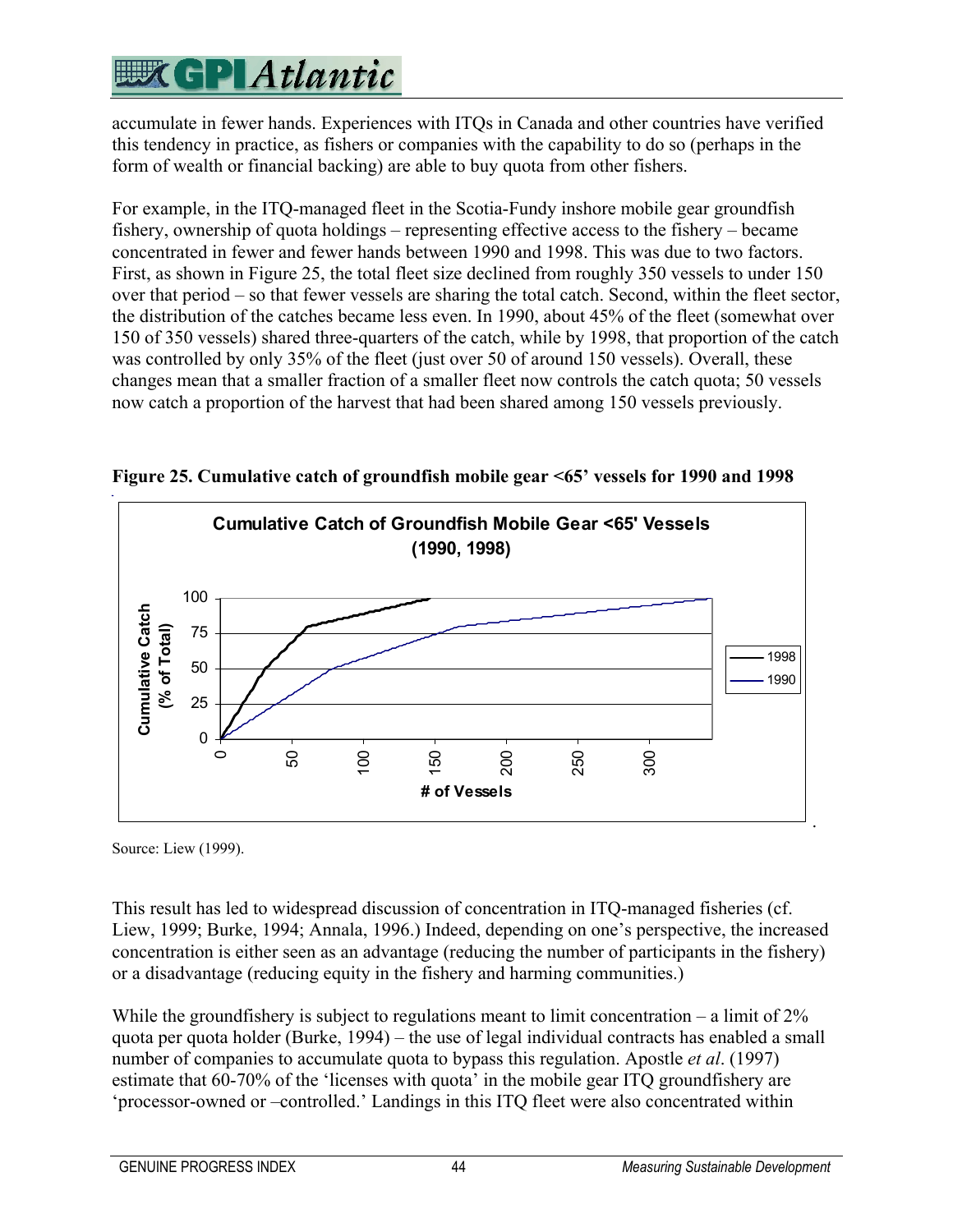### **EXCPLAtlantic**

fewer and fewer ports between 1990 and 1998 (Liew, 1999), a move that may also be detrimental to the well-being and sustainability of coastal communities.

Consider now the distribution of the *results* of fishing activity – catches and incomes – as illustrated by the Nova Scotia lobster fishery. Figure 26 shows a set of curves, each depicting for a specific year the distribution of landed value across all lobster fishers. If the curves were in fact straight lines, this would indicate perfect equity with 50% of fishers receiving 50% of the landed value, 75% receiving 75% of the value, and so on. On the other hand, the steeper the curves at the start (left-hand side), the greater a proportion of the value goes to a small number of fishers.

Figure 26 indicates that benefits from the lobster fishery are not distributed entirely equitably, but the key point concerns the trend, or lack thereof, in the results over time. Because the curves lie close to one another in Figure 26, the picture has not been further complicated with labels showing the corresponding years, but in fact there is no pattern over time. We can conclude from this that the distribution of benefits from the lobster fishery has remained roughly constant over time.

It is important to note, however, that this does not capture the point noted earlier concerning *access* to the fishery, namely that there is apparently a recent trend toward the buying up of control over lobster licenses by processors, through legal contracts. This results in an increase in effective ownership concentration, which – over time – is likely to affect the catch distribution shown in Figure 26.



**Figure 26. The distribution of lobster landed value across all Nova Scotian lobster fishers, by year (1989-1999)**

Source: Based on data from DFO Scotia-Fundy, Economics Branch (personal communication, Jim Nelson, 2001).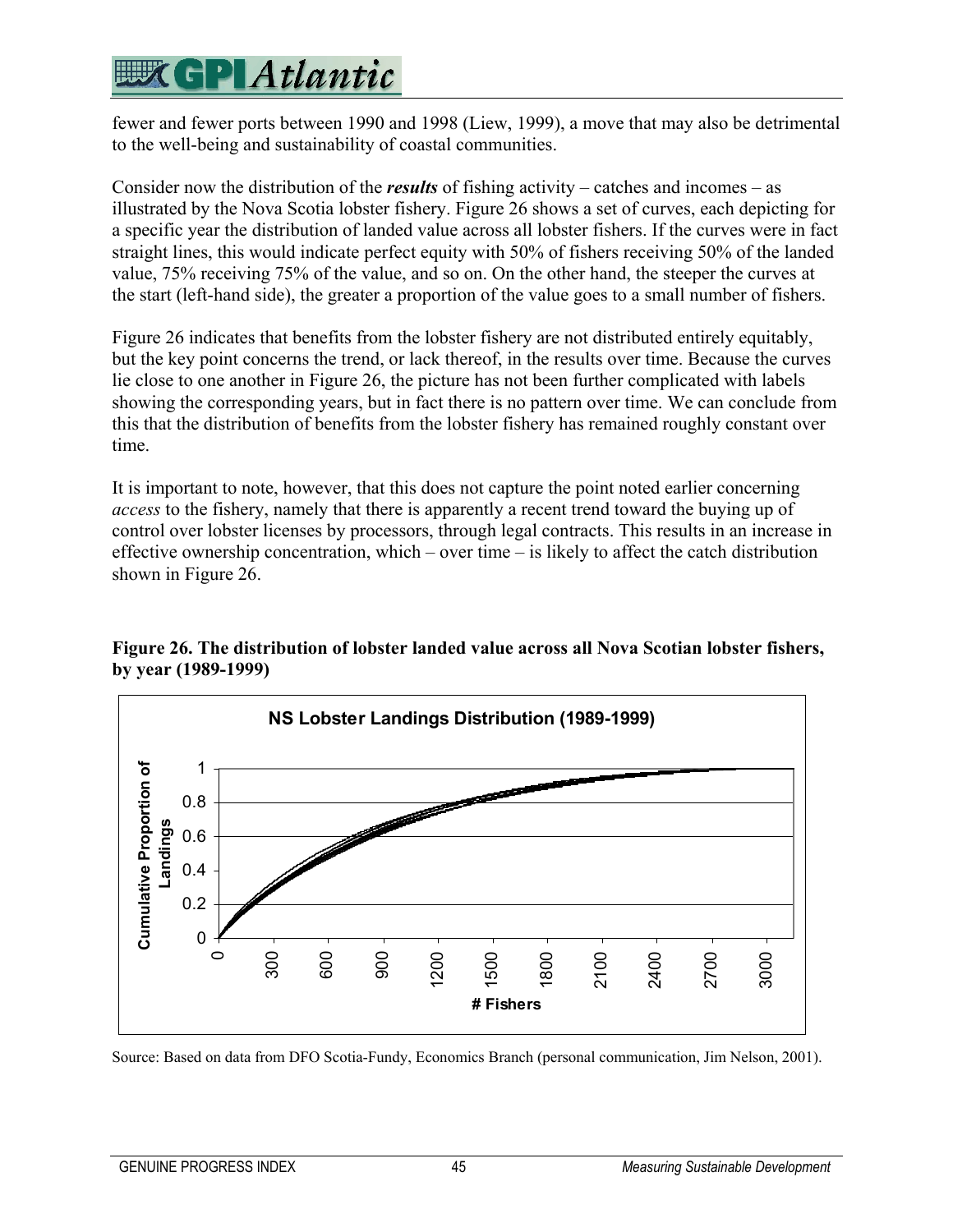The distribution of income among fishers is another indicator of equity and well-being in Nova Scotia's fisheries. Ideally, such a measure would assess the distribution of *net earnings* on an *individual* level. However, data on the income of individuals in Nova Scotia's fishing industry were not available for this study, nor were data on *net* income (profits, or taxable income from fishing) at either an individual or group level. Therefore, in lieu of a more appropriate measure, data detailing the gross income of groups of fishers were used. Concentration of incomes can be analyzed relative to various classification schemes including vessel length, gear sector, fishery, or region. As illustrations, this report describes concentrations of the landed value of fish caught by different fleets.

Figure 27 illustrates the trends in each fleet's contribution to Nova Scotia's total landed value from fishing over time. The contribution by offshore vessels (>100 feet) has declined slowly, by 11% since 1981. The nearshore fleet (65-100 feet) contributed less than 10% to Nova Scotia's landed value 20 years ago and this contribution decreased quite steadily until 1997 when it comprised roughly 3% of the landed value. The inshore fleet (under 65 feet, including midshore vessels 45-65 feet) contribute the most to the landed value and this contribution has increased, proportionally, over the past twenty years. A recent focus on more lucrative fisheries, such as the shellfish fisheries, may be contributing to the trend. In any case, since the vast majority of Nova Scotian fishers work on boats that are less than 45 feet in length (the 'true inshore'), this trend may be seen as positive from a distributional perspective.



#### **Figure 27. Value of Nova Scotia's landings by vessel length (fleet) category**

Sources: DFO (1999c), DFO (1999f).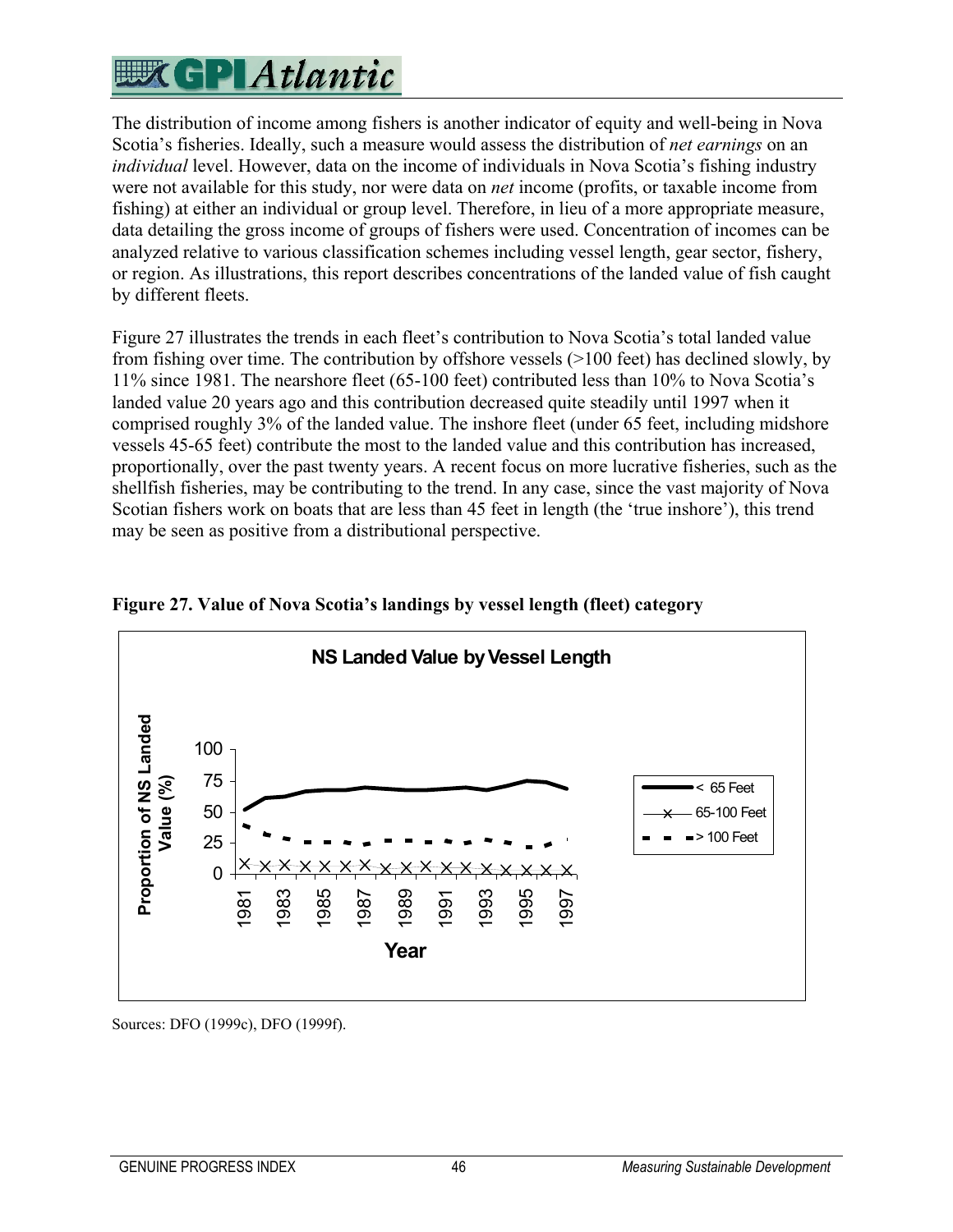### **WK GP Atlantic**

### **3.3. Resilience**

As noted in the previous section on ecological indicators, resilience is a key concept and a highly desirable attribute in natural systems. Resilience reflects the ability of a system to 'bounce back' from shocks and to maintain its integrity. This applies both to ecological systems, in which genuine progress is assessed by the capacity of an ecosystem to maintain its 'health' over time, and to human systems in which socioeconomic structures and communities are able to 'bounce back' from dramatic changes in the natural resource base or in the overall economic system.

What is required of a fishery to make it resilient is by no means clear, but in this section, some factors that may contribute to socioeconomic and community resilience are explored. These include: debt levels (a negative indicator), diversification of total fishery landings across multiple species, access of individual fishers to multiple fisheries (rather than a specialization in just one fishery), diverse age structure of the fishers, economic (livelihood) diversification among fishers, and the extent of community economic development initiatives (all positive indicators.) Just as biodiversity is recognized as a key indicator of ecosystem resilience, so diversity is also clearly a key to resilience in human communities. Each of these indicators is explored briefly here.

#### *Debt Levels*

If fishers face excessive levels of debt, and consequently particularly high annual payments on that debt, this is likely to reduce the fishers' capability to adapt to changing circumstances. This is not to suggest that debt is necessarily negative, but rather that a useful indicator of economic resilience may be that of *excessive* debt levels (or excessive reliance on governmental subsidies, employment insurance or other transfer payments).<sup>4</sup> Indeed, from a relative perspective, the burden of debt is assessed according to capacity to make payments, while the ultimate problem with debt is that of bankruptcy.

Debt among Nova Scotian fishers can arise both from capital spending (e.g. boat-building) and from purchase of individual licenses and individual quota (e.g. ITQs). There is no systematic tracking of debt levels, so any measure is but a rough estimate. The only sources available for this study are ones based on data sources solely for capital spending and only for a time period ending in the early 1990s. These indicators cannot therefore be considered to reflect current reality, but are presented here as examples of the type of information that, if more comprehensive and up-to-date, could be of considerable use in a set of fisheries accounts.

The first measure considered here is the total amount outstanding to the provincial Fisheries Loan Board. The Loan Board has historically been an important source of financial support for Nova Scotian fishers, providing 60-80% of money borrowed by fishers for capital spending between 1984 and 1994. Thus debt owed to the Loan Board might be a useful indicator, subject to the above caveats and to the fact that the relative role of the Loan Board versus other financing approaches such as banks is unknown. The analysis indicates that debt owed to the Loan Board

 $\overline{a}$ 

<sup>4</sup> For analogous indicators in the *GPI Soils and Agriculture Accounts,* see Scott (2001), "*Farm Viability and Economic Capacity in Nova Scotia,*" **GPI***Atlantic*, Halifax, April, 2001.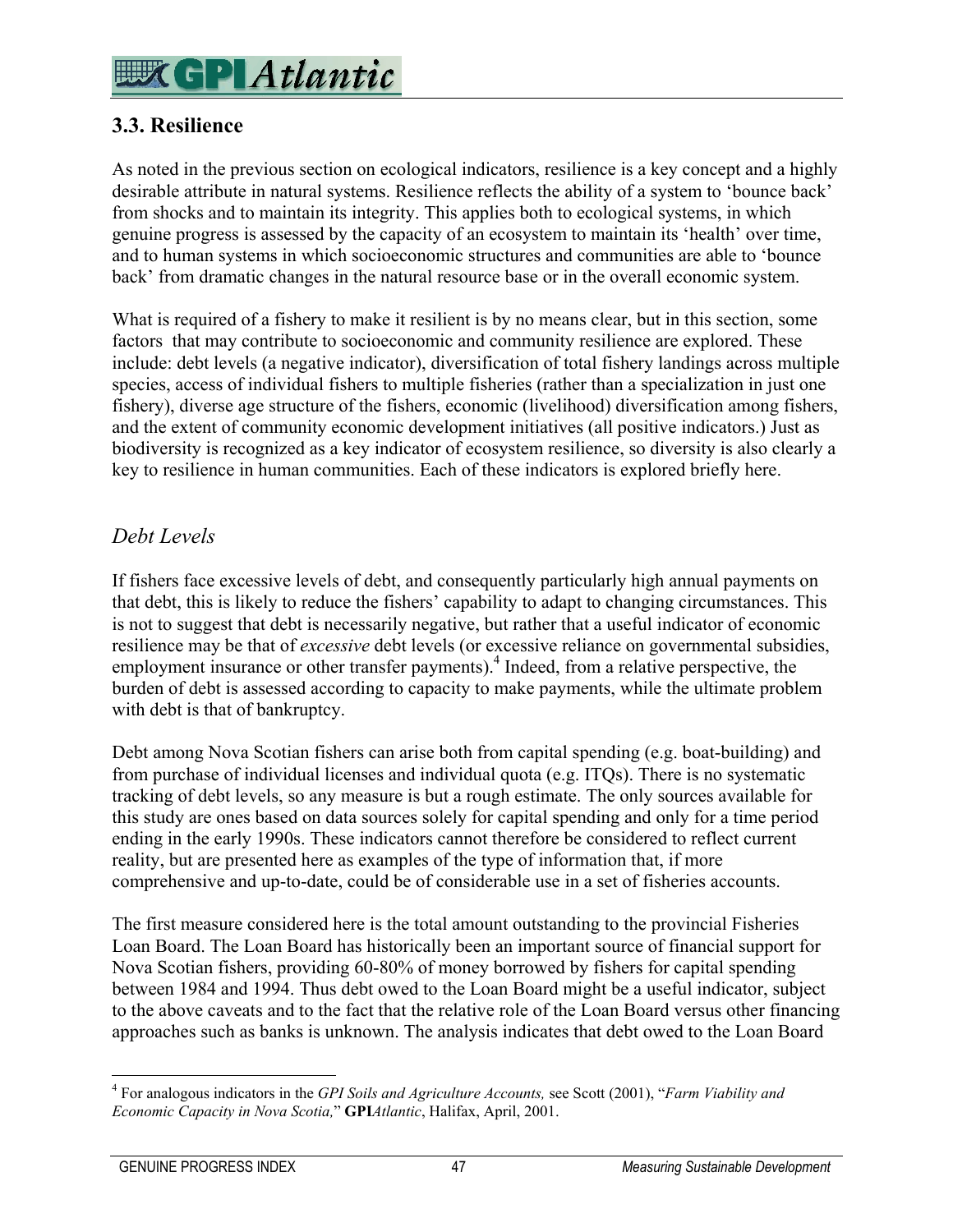## **EXCPLAtlantic**

increased in the early 1980s but is currently at the lowest levels since that time. Specifically, by 1996, the average amount owed per loan and the total amount owed to the Fisheries Loan Board had both decreased to approximately half of 1985 levels.

A second measure on debt is based on the set of DFO Scotia-Fundy 'cost and earnings' studies, published by the economic analysis division, each of which surveyed a specific sector of the fishery. Overall, there was considerable variability in the debt load of fishers across sectors, with debt loads in the groundfishery increasing by 50% between 1988 and 1991, while other fisheries were experiencing a decline in debt. Following 1991, however, the groundfishery experienced a significant decrease in new debt, falling into line with the apparent trend to decreasing debt in more recent years within all the fisheries studied.

Turning to bankruptcies (Figure 28), data are available since 1991, indicating that the time leading up to the groundfish collapse in the early 1990s (1991-92) produced the peak in total bankruptcies. Given that levels are surprisingly low in 1993, when many groundfisheries were cut back severely, it is possible that this indicator played the role of a predictor of the groundfish crisis: – its peak occurred before the cod collapse attracted attention in 1993. While both the number and financial liability of bankruptcies increased between 1994 and 1996, these levels did not reach those of 1991 or 1992. The number of reported bankruptcies dropped between 1996 and 1997 but during the same period, the total amount of liabilities continued to increase. Overall, then, there seems to be a declining trend in the number of bankruptcies but an increasing trend, since 1993, in the financial magnitude of those bankruptcies.



**Figure 28. Bankruptcies reported by Nova Scotian fishers** 

Source: NS Voluntary Planning Board.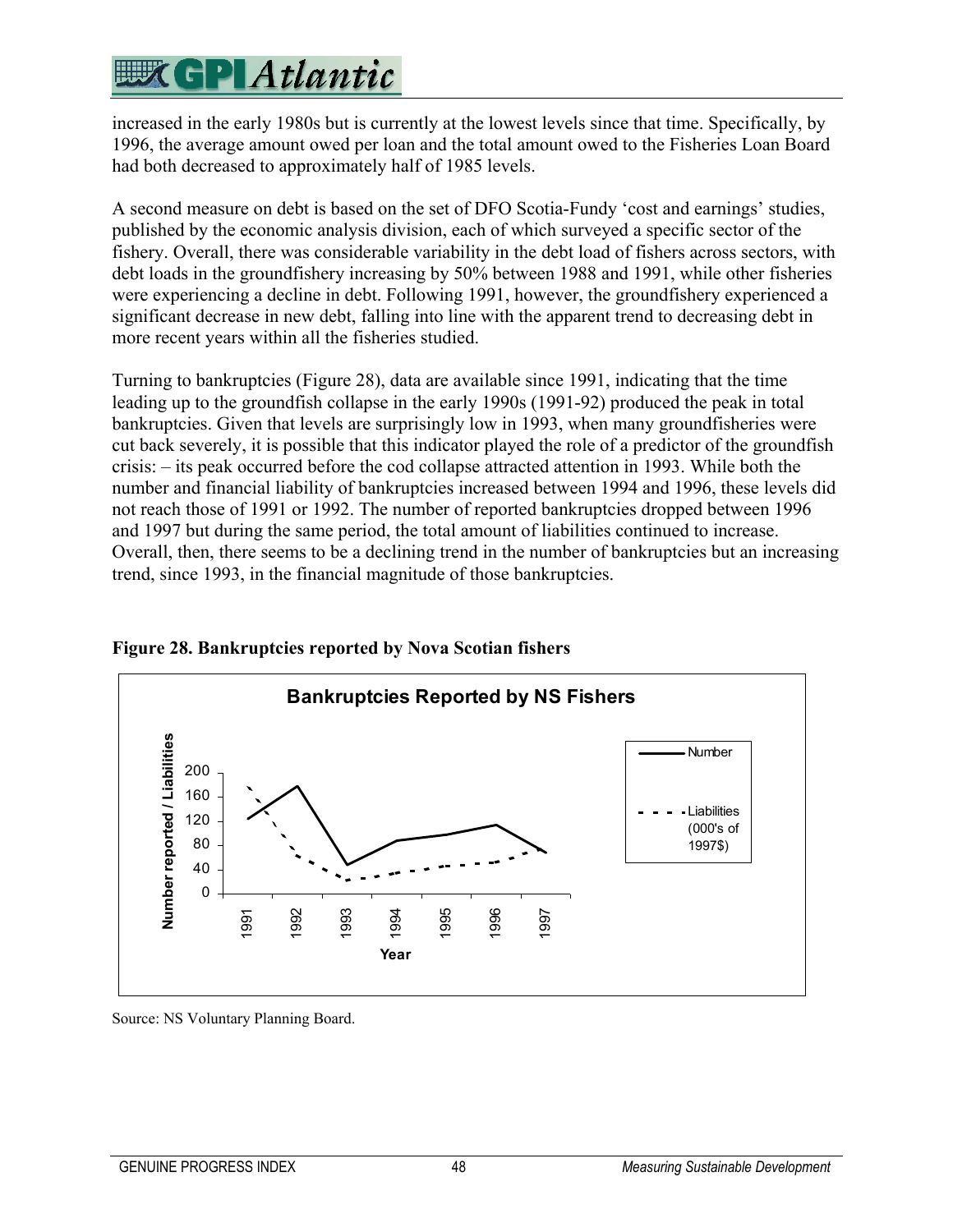## **WGP** Atlantic

### *Diversified Landings*

Figure 29 shows that the dependence of Nova Scotian fishers on the various sets of marine species has varied over the years. Examination of a longer time series of data (not shown here) suggests that the Nova Scotian fishery has reduced its reliance on single fisheries over the past century. From the human perspective in the fishery, this suggests that fishing communities may now have a more diverse set of fishery livelihood options than historically, and therefore greater resilience.

On the other hand, the steadily increasing dependence on the shellfish fishery following the groundfish collapse in the early 1990s (Figure 29) may be a danger signal of reduced resilience in the future. Should the shellfish fishery be threatened for ecological reasons, it is hard to see what fishers would rely on in the absence of a significant groundfish recovery.



**Figure 29. Species contribution to Nova Scotian fisheries' landed values** 

Source: DFO (1999a).

It must be noted, however, that while a diversity of landings in a fishery system would seem to be beneficial, in terms of economic and community resilience and as a mechanism to reduce fishing pressure on healthy stocks, diversification may have negative ecological repercussions if it is pursued carelessly. Complex interactions between various species in an ecosystem make it difficult to predict the impact that fishing a new species can have on traditional target species.

Some scientists are concerned, for example, about a possible global trend in which fishers are harvesting species lower and lower on the food chain, because the traditional target species populations have already been over-fished (Pauly *et al*., 2000). Certainly in recent years, since the groundfish collapse of the early 1990s, there has been considerable attention placed on diversifying fishing activity into 'previously under-utilized' species – which may well be lower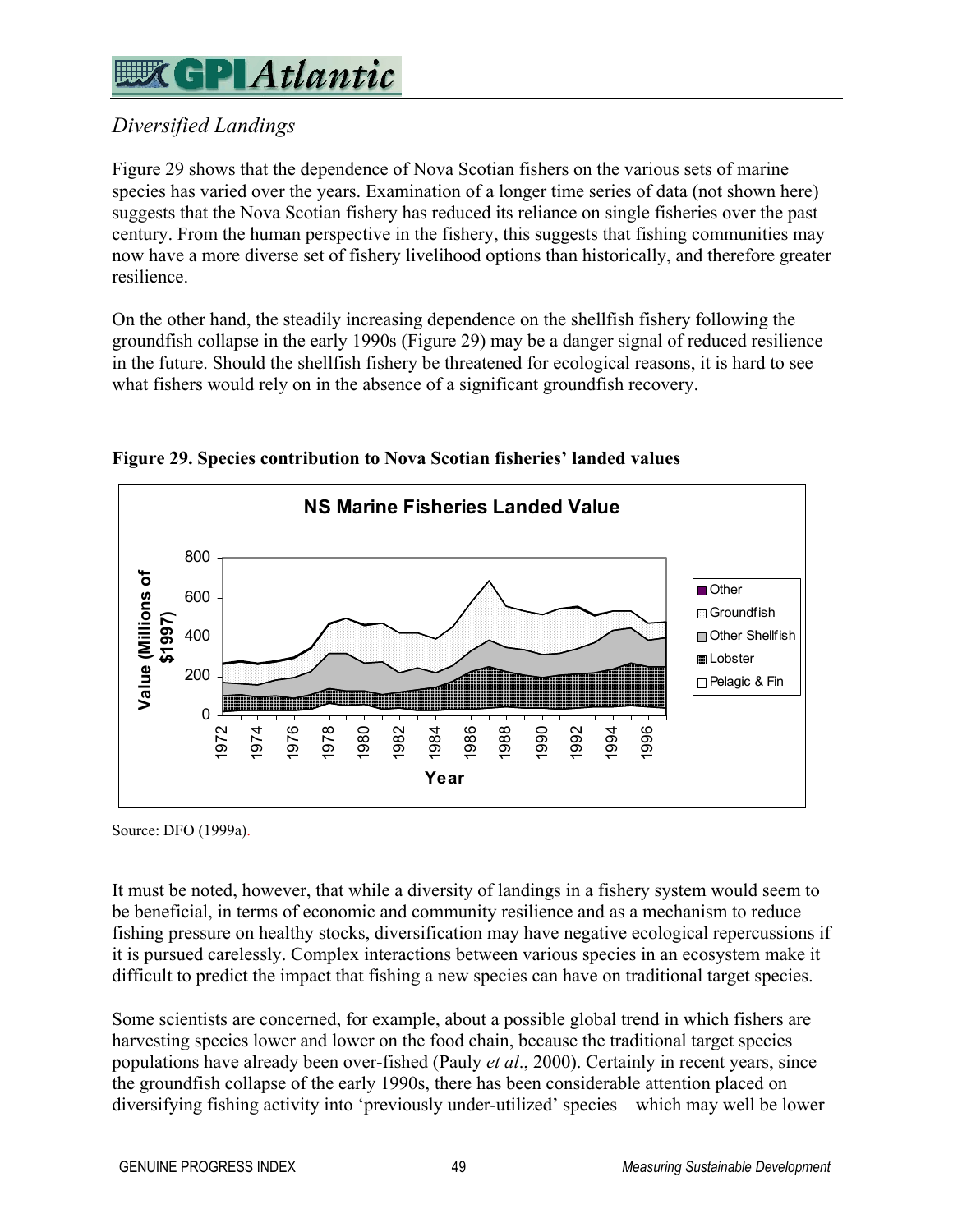on the food chain. In short, even apparently positive trends like increased diversification of landings, must be carefully examined to assess their qualitative impacts on other key indicators.

#### *Multi-Fishery Access*

Fishers holding more than one species license are able to switch between fisheries in response to changing abundances and profitability. In particular, fishers can redirect toward other fisheries when faced with a collapse of one fishery (as was the case with cod), and can thereby maintain their livelihood from fishing. From both an individual and a community perspective, multifishery access enhances the resilience of the overall fishery situation – as long as redirection of fishing is not such as to serially deplete fish stocks. Thus, the extent to which fishers hold multiple licenses to harvest a range of species is an indicator of socioeconomic and community resilience.

In Nova Scotia, most fishers have legal access to harvest fish from more than one fishery. There was little change in the proportions of fishers holding single, double or multiple species licenses between 1985 and 1993 (Figure 30). However, there appears to be a gradual positive trend towards greater multi-species licensing between 1993 and 2000, with the proportion of fishers holding licenses for at least 2 species rising from below 76% in 1993 to above 86% in 2000. This increase in the proportion of multiple species license holders may be due to an increased interest in harvesting a greater diversity of species, but it could also occur if more of Nova Scotia's single species license holders were leaving the fishery than were multi-species license holders.



**Figure 30. Proportion of license holders with multispecies licenses 1985-2000** 

Sources: DFO (1999e), DFO (2001c).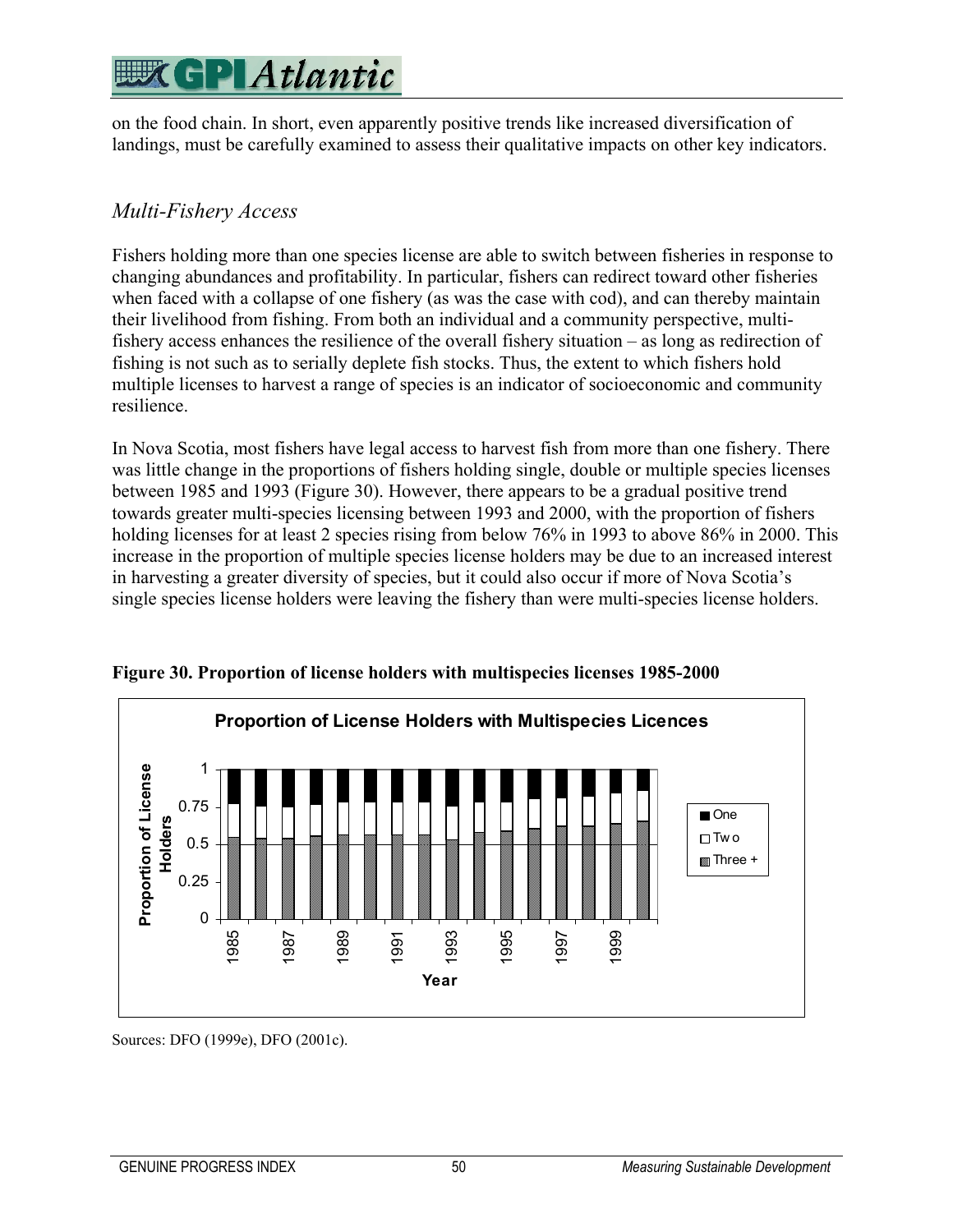Many fishers maintain licenses even though they are not utilizing them. This may have been partly as a result of DFO efforts to encourage specialization in the fishery. As a result, the proportion of fishers with multiple licenses should be interpreted here as an indicator of *potential* resilience, while *actual* resilience depends on the fishers' capability to use their licenses at some point in the future. Other factors, such as appropriate gear and physical health, may affect fishers' ability to make use of their licenses for access to the fishery. Nevertheless, it is widely accepted that when the groundfisheries declined dramatically, the fact that many fishers held and were able to return to using lobster licenses provided a crucial fall-back position in the fishery sector.

### *Age Structure of Fishers*

It is well accepted in ecology that age structure can be an important factor in the health and resilience of fish stocks as in other natural resource stocks.<sup>5</sup> A fish stock should have a broad age spectrum that is relatively evenly distributed, rather than containing fish of only a narrow age range. Resilience on the human side might be considered similarly. A well-distributed age spectrum among fishers is desirable both from a human perspective – for example, to ensure a range of social interactions within the fishery and continuity within fishing communities – and from a management perspective, perhaps to avoid abrupt increases or decreases in harvesting capacity over time. Of course, as with fish populations, this is not to suggest that all ages must always be equally represented.

Figure 31 shows that between 1931 and 1990 in Nova Scotia, there have been decreases of approximately 5% in both the proportion of young fishers (15-24 years) and the proportion of older fishers (45-65 years), while the proportion of middle-aged fishers (25-44 years) has increased by roughly 10 %. Since the latter is historically the major age group, it could be argued that the spread in age structure among fishers has diminished. However, the significance of this trend is unclear. For example, it may simply reflect a trend over time to a lower participation rate in the fishery among the particularly young and perhaps the earlier retirement of older fishers.

#### *Diversified Employment*

The incomes of Nova Scotian fishers tend to be more variable from year to year than those of their non-fishing counterparts (Cashin, 1993). Between 1981 and 1990, self-employed fish harvesters' incomes were twice as variable as the incomes of people working outside of the fishing industry. This highlights the importance of economic diversification for enhancing resilience in fishing communities (see below), and illustrates the fishing industry's vulnerability to economic difficulties.

On the positive side, individual fishers in Nova Scotia are more diversified in their own employment than the average Nova Scotian. In both 1981 and 1990, an average fisher earned approximately 18% of his or her employment income outside the fishing industry while an

 5 For example, age structure is also a key indicator of forest health and resilience in the *GPI Forest Accounts* (2001).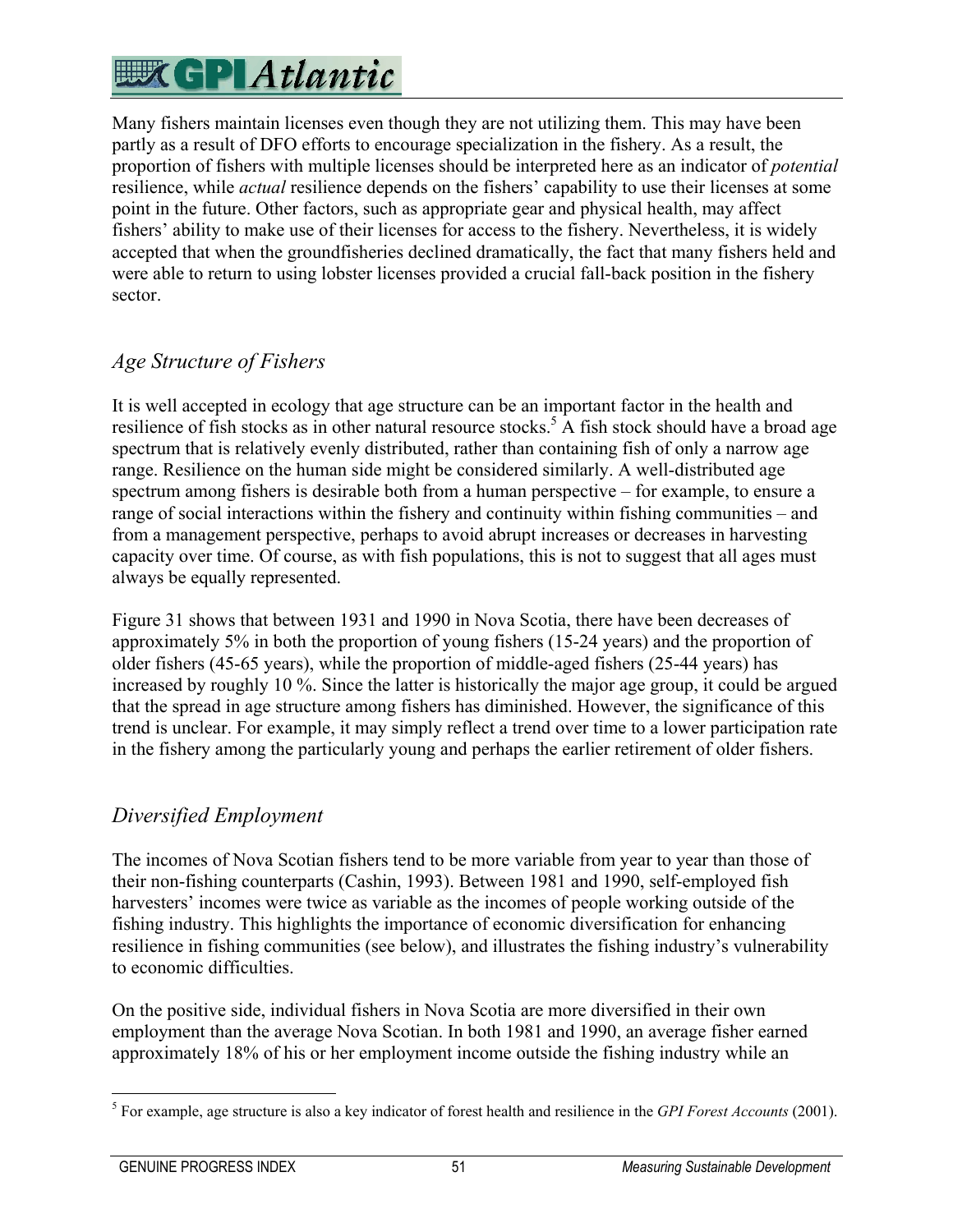## **WGPI Atlantic**

average Nova Scotian earned only 3% of employment income through secondary employment (Cashin, 1993).

By comparing income levels it appears that an average fisher may have a greater economic incentive to diversify his or her income because the average income from fishing is well below the provincial average income outside the fishing industry. (For example, the analysis in Cashin, 1993, indicates that for the year 1990, the average fishing income for self-employed fishers in Nova Scotia was \$14,900 while the average income across all economic sectors was \$20,200.) Extra income and/or work time may also be important to increase the prospect of eligibility for employment insurance during economic downturns. For all these reasons, a greater level of livelihood diversification may increase overall fishery resilience.



**Figure 31. Age distribution of Nova Scotian fishers from 1931 to 1990** 

Source: Statistics Canada, Census (multiple years).

### *Community Economic Diversification*

A resilient fishing community is one that can continue even during very difficult times and 'bounce back' from disruptions. Many components of a community's structure, including economic and age structure, can contribute to its level of resilience. In particular, a diversified economy increases community resilience. Communities with diversified economies are less vulnerable to variability and market fluctuations within a single industry, because other industries within the community are able to provide some economic stability. On the other hand, communities that primarily rely on a single industry are economically vulnerable and will be affected by the variable success and difficulties within that industry (Lamson, 1986).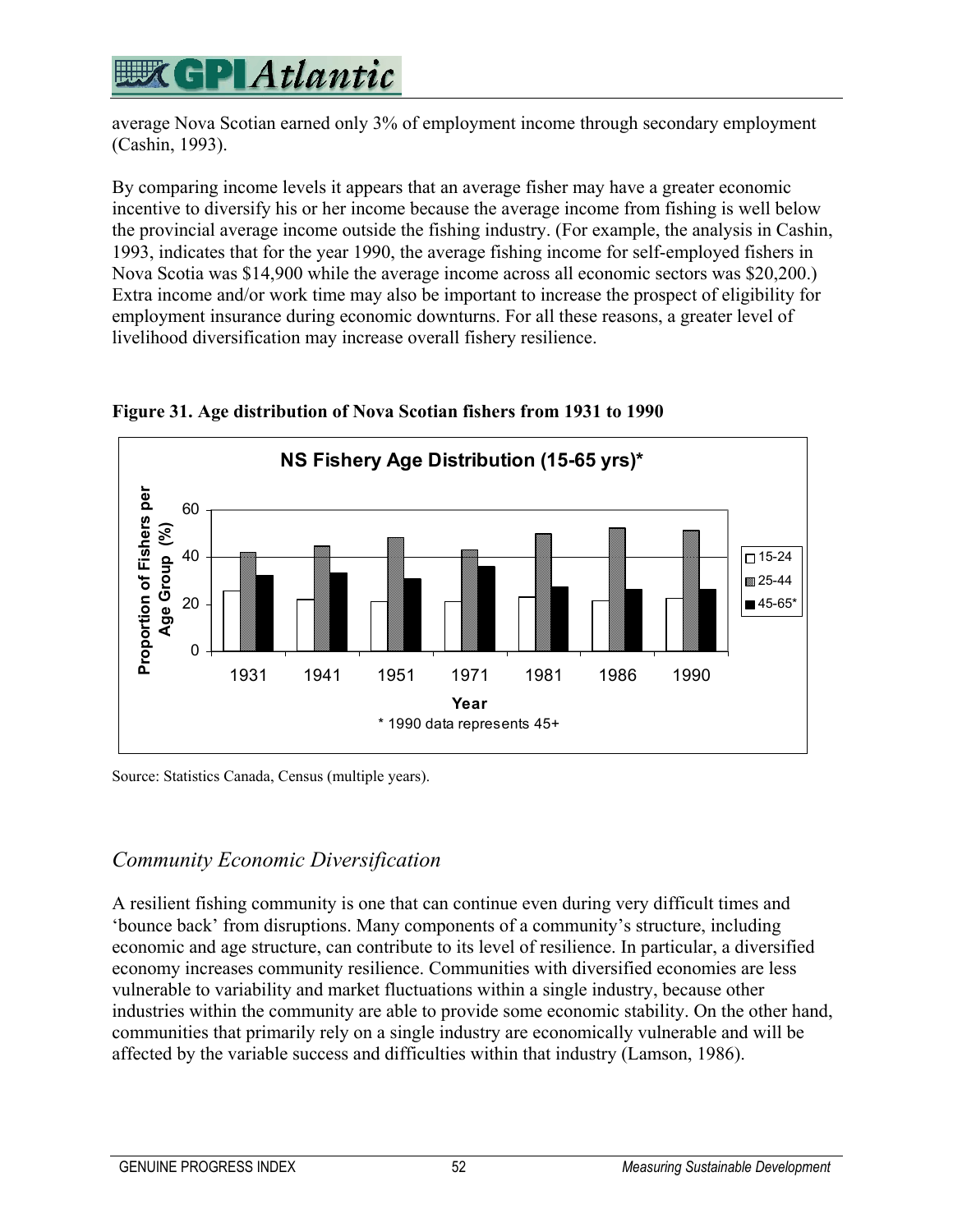The importance of economic diversification in human communities is not unlike the importance of biodiversity in marine ecosystems. Resilience, in both cases, results when more than one component of the system can perform similar critical functions within that system (Lamson, 1986). An apt analogy might be carrying a spare tire in one's car – if one component is not functioning in a way that supports the system, there are other components that can support the system until it has time to regain its former status or to adjust to the new situation. Thus fishing communities increase their resilience by participating in economic activities that are not directly related to the fishing industry. On the other hand, they can endanger resilience if there is great reliance on few, large vessels compared to more smaller ones – since large capital-intensive vessels are less able to respond to "dynamic variability" within fish stocks and fish markets (Lamson, 1986).

The issue of community resilience in fishing communities was very apparent in the early 1990s with the collapse of many groundfisheries. The groundfishery was the focal point of the economy in many Nova Scotian fishing communities. Communities that had a more diversified economy, whether this involved the fishing of multiple species by local fishers or engagement in economic activities outside the fishing industry, were better able to manage in the face of the groundfish-related difficulties.

Several Nova Scotian fishing communities were able to diversify their economies to ease the impact of the groundfish collapse. For example, Isle Madame, an island community in Richmond County, is known for its efforts to diversify its economy into tourism and aquaculture. Tourist attractions, such as whale watching tours, have helped the economy in Digby Neck. Shelburne, among other communities, initiated a program for coastal resource mapping to identify options that region may have for economic diversification. Diversification carried out within the fishing industry has helped other communities, with economic diversity enhanced by increasing the variety of fish the fishers harvest while decreasing the emphasis on any particular fishery.

### **3.4. Aquaculture**

While this report focuses principally on capture fisheries and the marine environment, the growing importance of aquaculture in Nova Scotia must be noted here, both in terms of its particular socioeconomic effects, and the impact it has on fisheries and marine ecosystems. With respect to socioeconomic effects, Figures 32 and 33 depict recent trends in the value of aquaculture production and the employment created in the aquaculture sector. There have been upward trends in the produced value of each component of aquaculture (shellfish, finfish, and other), as well as in the generation of full-time employment. It is clear from Figure 33 that finfish – notably salmon – dominate in value terms, although it must be noted that shellfish production generates an important source of employment in many parts of the province.

Negative impacts of aquaculture can occur both on the ocean habitat (through pollution, disease transfer, etc.) and on fisheries, whether through habitat impacts, ocean space conflicts, or market interactions. A detailed examination of these impacts is beyond the scope of the present report, but should be included in future updates of these accounts.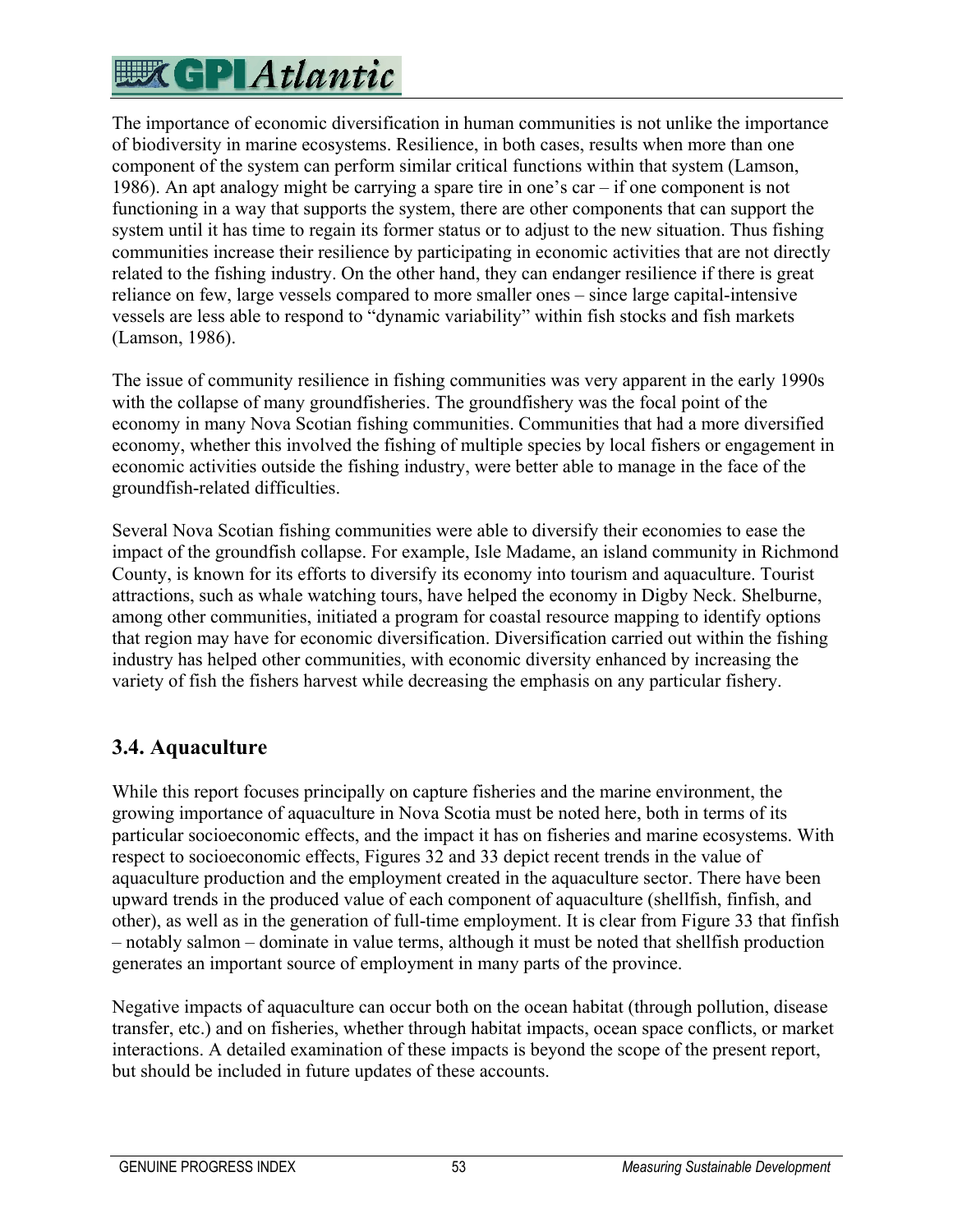## **SPIAtlantic**



**Figure 32. The value of aquaculture in Nova Scotia, 1994-1999** 

Source: NS Department of Agriculture and Fisheries (2001).



**Figure 33. Employment in aquaculture in Nova Scotia, 1995-1999** 



#### **3.5. Workplace Safety**

Safety is an important factor when considering the "progress" of an industry. As with money spent cleaning up environmental disasters, funds spent dealing with safety emergencies actually increase the GDP – a misguided sense of progress. The GPI recognizes that a safe workplace is a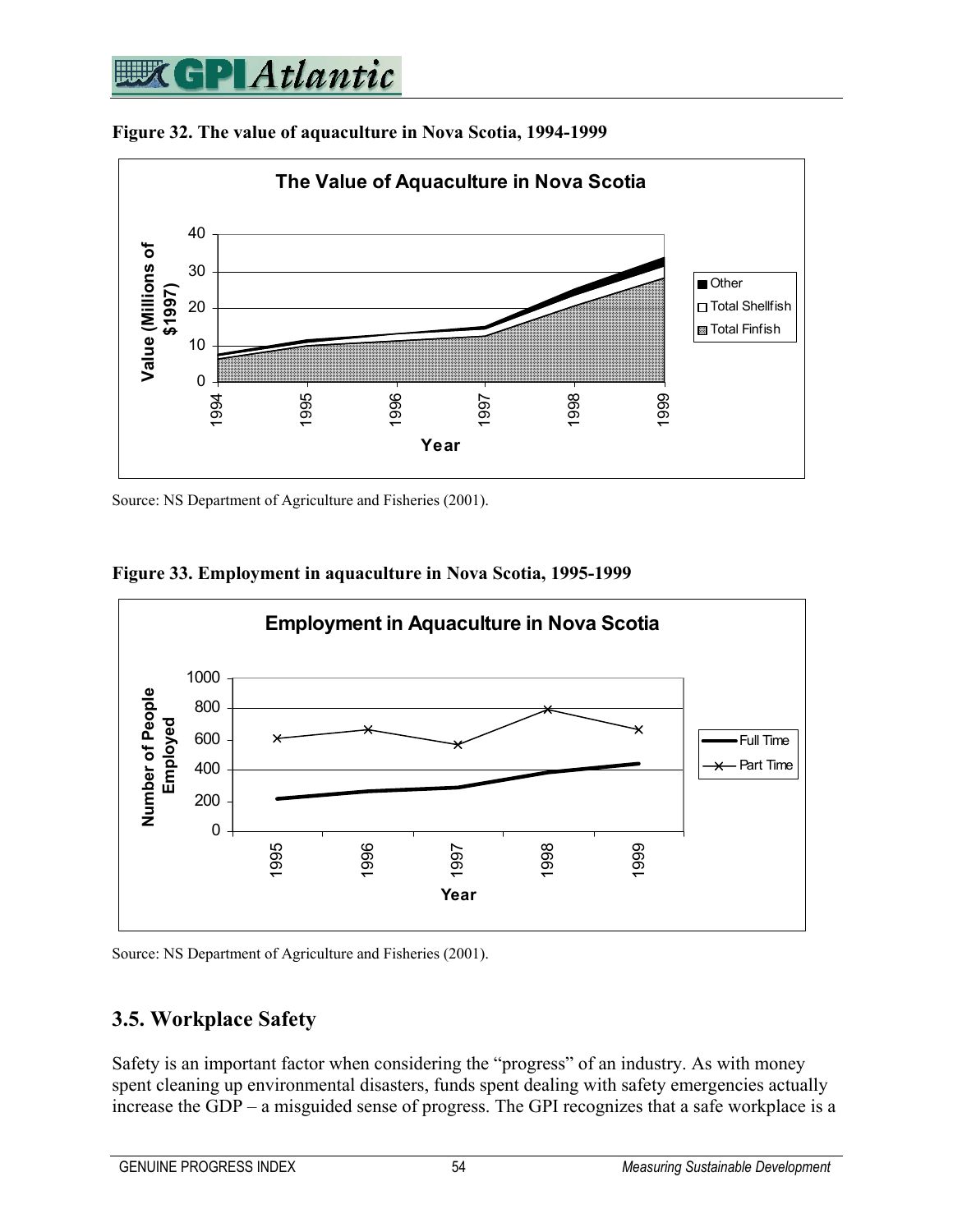measure of well-being, and that when people are healthy and secure at work, the economy as a whole can benefit. Thus the GPI accounts for accidents and safety violations as costs rather than gains to the economy.

There is no comprehensive source of information documenting the safety of fishers in Nova Scotia. As an illustration of a safety indicator, this report uses an estimate of accidents in Nova Scotia's fisheries, as measured by the proportion of marine fishers who registered claims at the Nova Scotia Workers Compensation Board (NSWCB) each year. There is no consistent trend in the data that would suggest that the Nova Scotia fisheries are becoming more or less safe overall, but the current average of 50 accident claims per year for every 1,000 fishers employed (5%) remains high. One item of interest was an increase in accidents reported in the early 1990s coinciding with the collapse of the groundfishery.

A more consistent measurement of safety could be the number of these claims that were compensated by the NSWCB. However, due to changes in the compensation regulations through the Worker's Compensation Act in 1996 (NSWCB, 2001) recent data are not comparable to older data, so data for actual claims compensated can only be shown here from 1996 onward. No particular trend was apparent since 1996, but continued monitoring of these data may prove useful for future assessments.



#### **Figure 34. Accidents in Nova Scotian fisheries**

Source: NSWCB (2001).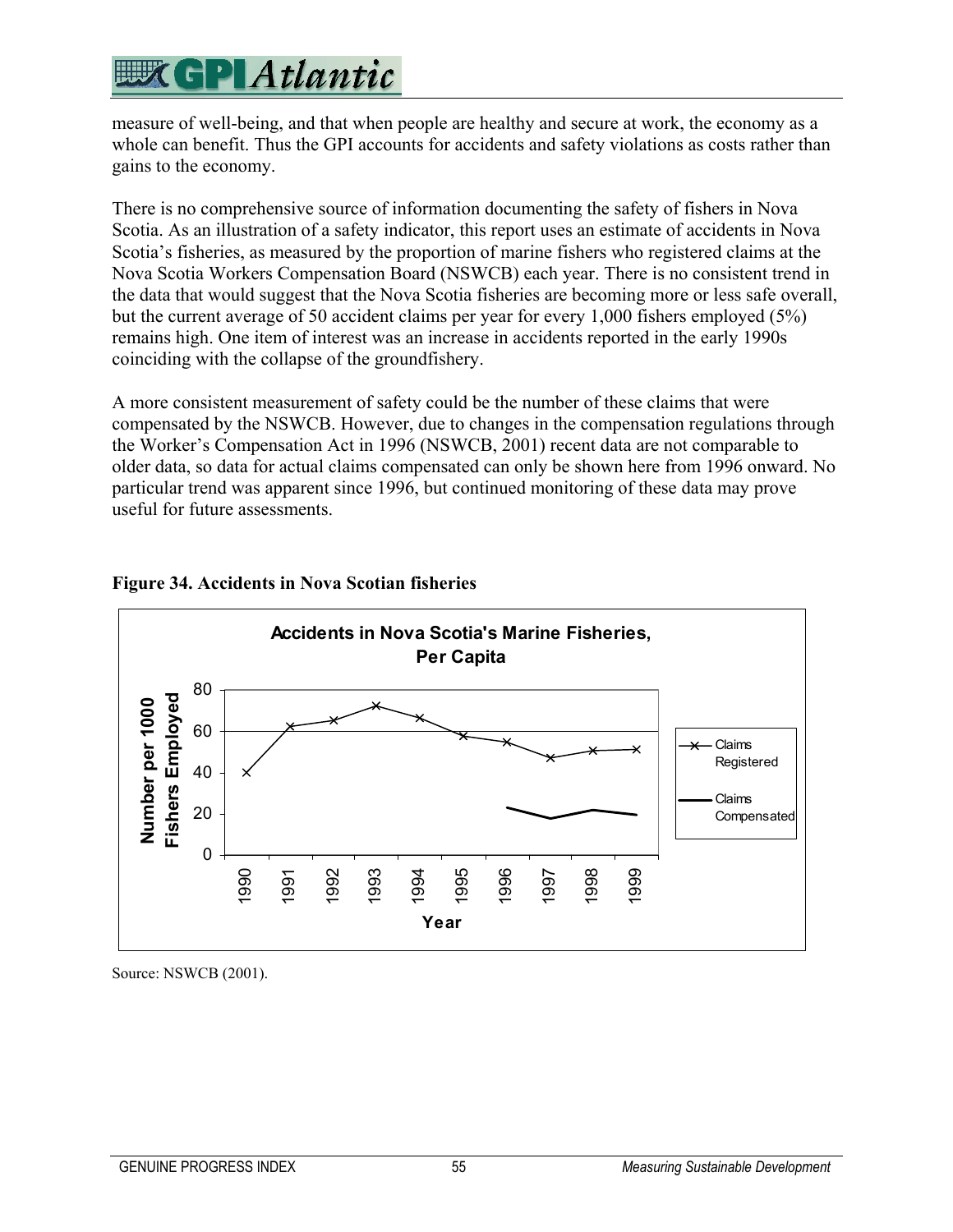### 4. Institutional Indicators

In the pursuit of sustainable development, *institutional sustainability* is an essential and generally overlooked ingredient. Efforts to enhance overall sustainability are unlikely to succeed unless sufficient attention is paid to maintaining or enhancing long-term financial, administrative and organizational capabilities – the essence of institutional sustainability. However, these aspects are often rather hidden; it is common to see sustainability discussed in a 'disciplinary' manner, based only on biological, social and economic components, without explicitly including such institutional aspects. This needs to be rectified in the future.

For example, in a fishery context, there is a need for indicators that assess the set of *management rules* by which the fishery is governed, and the *organizations* that implement those rules. These organizations comprise the bodies and agencies that manage the fishery, whether at the governmental, fisher or community level, and whether formally (e.g., the legal system and governmental agencies) or informally (fisher associations and nongovernmental organizations).

In general, two key requirements for institutional sustainability are (a) the manageability and enforceability of regulations, and (b) the match between the level of resources that society wishes to allocate to management, the level required to perform the desired management functions effectively, and the actual level of resources available. Together, these relate to the *effectiveness* of the institutions and to the inherent sustainability of those institutions – as assessed perhaps by the *capability* of the institution to manage, and the *acceptance* of the institution by its stakeholders and those funding it.

It is important to assess the infrastructure that manages and regulates the marine system from all these angles – relating both to the inherent sustainability of the infrastructure itself and to its contribution to the sustainability of the marine system. These aspects are linked as well: If a management system is *effective* in successfully maintaining a healthy and sustainable ocean system, this will presumably lead to greater acceptance of management efforts, and potentially greater resources devoted to those efforts – i.e. to greater institutional sustainability. Conversely, there is a natural tendency in the wake of a negative event, such as a fishery collapse, for a public feeling to develop that financial resources are being wasted on a management system that is unable to do its job.

An illustration of the importance of institutional sustainability, and of examining institutional indicators, may be seen within the conflict that has been so prominent between Mi'Kmaq communities and the federal government over fishing in the Maritimes. There are clearly major problems arising with both the themes described earlier: the set of *management rules* by which the fishery is governed, and the *organizations* that implement those rules. Indeed, the conflict is largely over which entity (the Mi'Kmaq communities or the federal government) has the 'right to manage' the fishery, i.e. to set the management rules. The conflict itself also illustrates how a lack of institutional stability can influence other aspects of the fishery, notably its ecological, socioeconomic and community sustainability. In the discussion of institutional indicators below, several indicators examined are relevant to the matter of native involvement in marine resource management.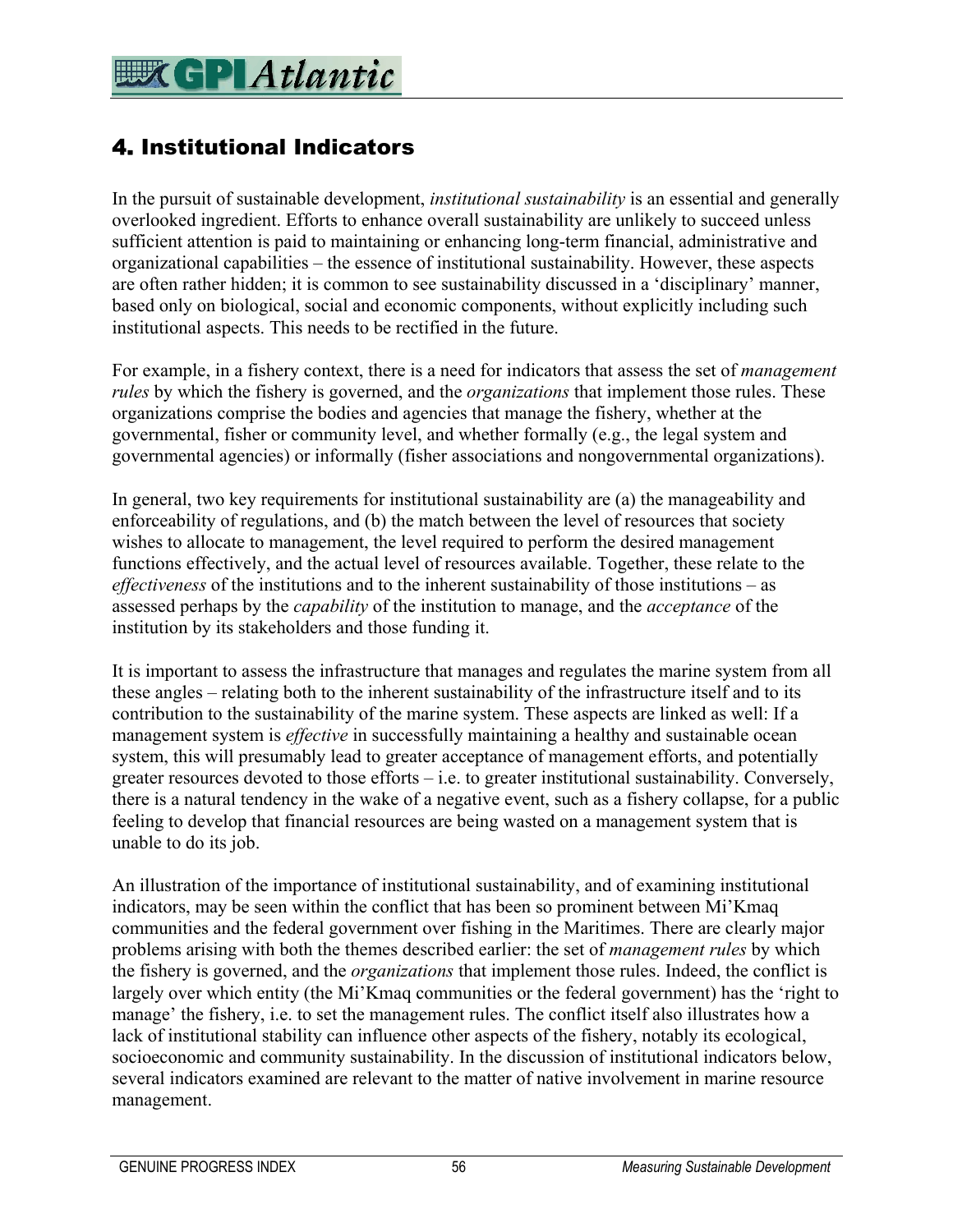## **EXCPLAtlantic**

Unfortunately, compiling indicators that cover the range of areas noted above is much easier stated than accomplished. The discussion in this section is very brief and preliminary, reflecting the fact that the authors have not been in a position to obtain the data or carry out the new research necessary to fully develop indicators along the lines described above. Indeed, data on the indicators described here are rarely published, even though an assessment of institutional sustainability may be a crucial component of any measure of 'genuine progress.' Thus, collection and analysis of quantitative data on these indicators is highly recommended for future studies.

In this section, some possible institutional indicators are described, and two of these, for which minimal data are available, are examined briefly. A number of possible indicators are shown in Table 3, each reflecting a certain criterion of institutional sustainability. These are all likely to be subjective in nature, but measures might be derived quantitatively through survey approaches. The right-hand column suggests what the situation might look like if the given indicator is at its minimum possible level.

| Criterion:                                                                           | Indicator:                                                                        | Indicator at minimum if:                                                                                                                             |  |
|--------------------------------------------------------------------------------------|-----------------------------------------------------------------------------------|------------------------------------------------------------------------------------------------------------------------------------------------------|--|
| Management<br>Effectiveness                                                          | Level of Success of<br><b>Stated Management and</b><br><b>Regulatory Policies</b> | Existing management structures are<br>insufficient to control exploitation<br>levels and regulate resource users                                     |  |
| Use of Traditional<br>Methods                                                        | <b>Extent of Utilization</b>                                                      | Traditional resource and<br>environmental management methods<br>not utilized                                                                         |  |
| <b>Incorporating Local</b><br>Input                                                  | Extent of Incorporation                                                           | Management/planning activity does<br>not incorporate local socio-cultural<br>factors (community decision-making,<br>tradition, ecological knowledge) |  |
| Capacity Building                                                                    | Extent of Capacity-<br><b>Building Efforts</b>                                    | Lack of capacity-building within<br>relevant organizations                                                                                           |  |
| Level of Financial and<br><b>Institutional Viability</b><br>Organizational Viability |                                                                                   | Management organizations lack long-<br>term financial viability or suffer from<br>a lack of political support                                        |  |

#### **Table 3. Some Possible Institutional Indicators**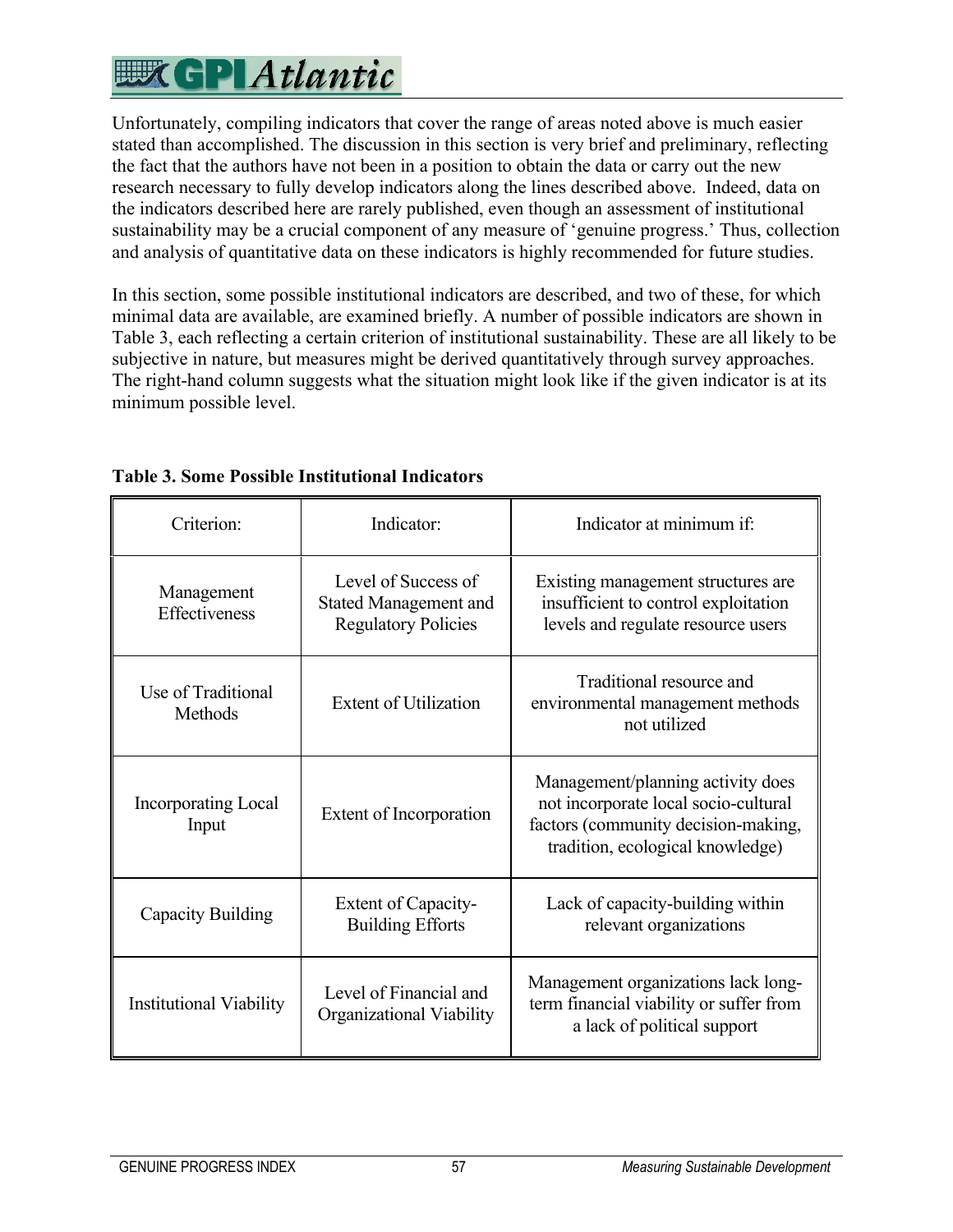## **EX GPLAtlantic**

The above are but a few of many possible institutional indicators. Others that might be explored include:

- the sufficiency of institutional resources to enable effective management;
- the acceptability of institutional resources by the public and stakeholders;
- the relative level of resources allocated for marine science and conservation:
- the priority placed on sustainability within the management system;
- the ability of a management plan to pass an environmental assessment;
- the degree of co-operation and sharing of power with fishing communities;
- the degree of stakeholder co-management (sharing of power with governments);
- the degree to which marine protected areas have been formally established...

The first two of this latter list are discussed in further detail below.

### **4.1. Sufficiency of Institutional Resources**

This indicator deals with a fundamental issue in any management system: Are the financial and personnel resources sufficient to do the job required? Ideally, the indicator would measure total personnel and budget levels, relative to 'required' levels necessary to accomplish the goals of the fisheries management institution. However, it is unclear how to assess 'necessary' levels, except perhaps through valuation surveys.

The graphs in Figure 35 and 36 below simply depict trends over the period 1987-1993, within the Scotia-Fundy region, in (1) total expenditures by DFO, and (2) expenditures for specific activities. (Unfortunately, while data must surely exist on these variables for more recent years, the authors were not able to obtain that data within the time frame of this study.)

Note that in the three years leading up to the early 1990s groundfish collapse, expenditures decreased significantly on basic scientific work (such as ecosystem and ocean science studies), and on the surveillance and enforcement of regulations. This suggests, without being conclusive, that there may have been a lack of institutional resources for these key areas of management work at a critical point in time.

Other factors, in addition to monetary aspects, also are relevant in this regard. For example, just as the age structures of fish and of fishers are important indicators of resilience (as discussed earlier) so too might one examine the age profile of government staff. A lack of recruitment into the federal DFO has presumably led to a skewing of the age structure over time, which may have a bearing on the sufficiency of institutional resources.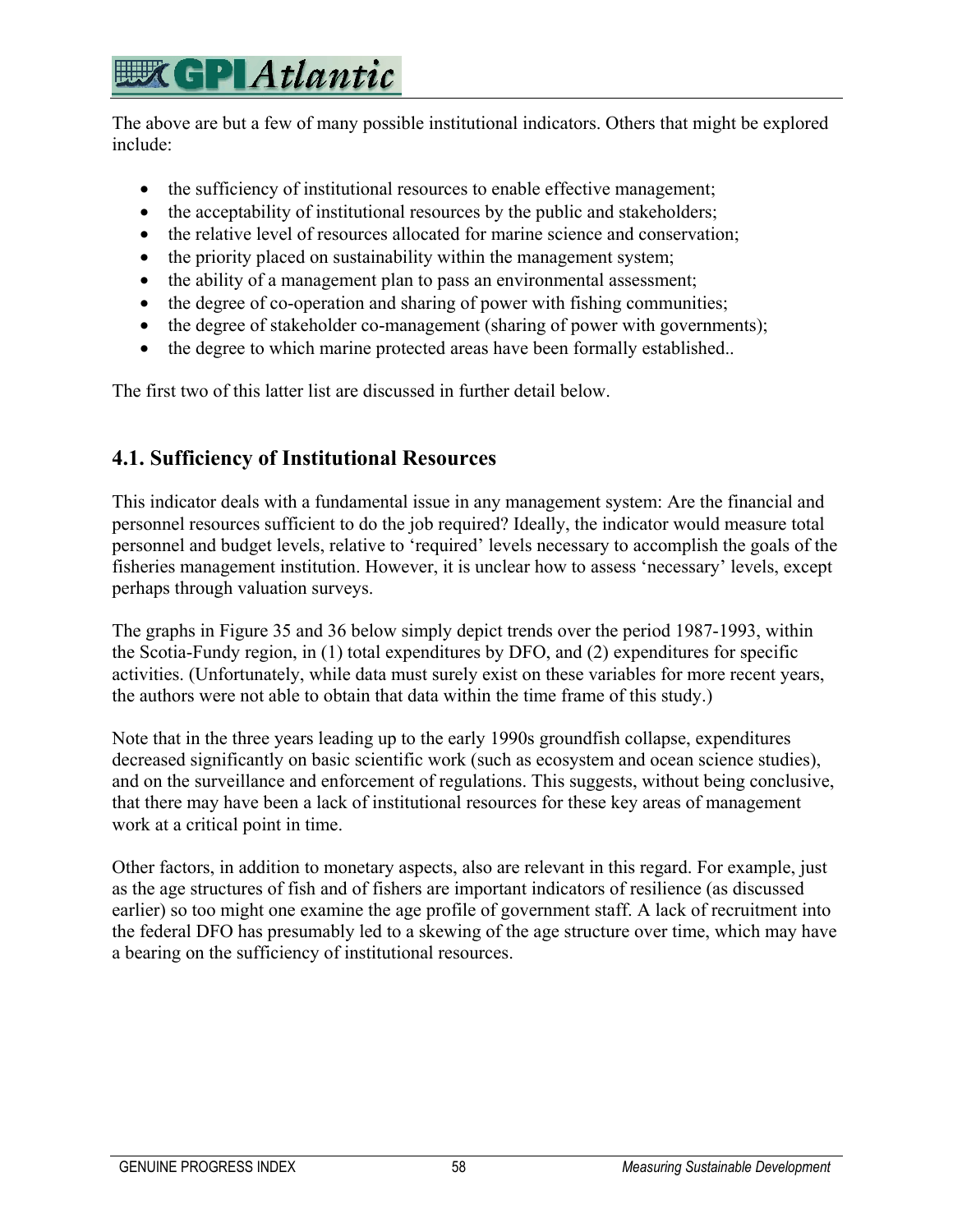

**Figure 35. DFO total expenditures in the Scotia-Fundy region** 

**Figure 36. DFO expenditures by category, in the Scotia-Fundy region** 



### **4.2. Acceptability of Institutional Resources**

A certain level of institutional resources allocated to fishery management may be seen as acceptable if it produces 'good value' from a societal perspective. From a monetary point of view, this might be assessed as the ratio of total (or better, net) fishery revenue to the fishery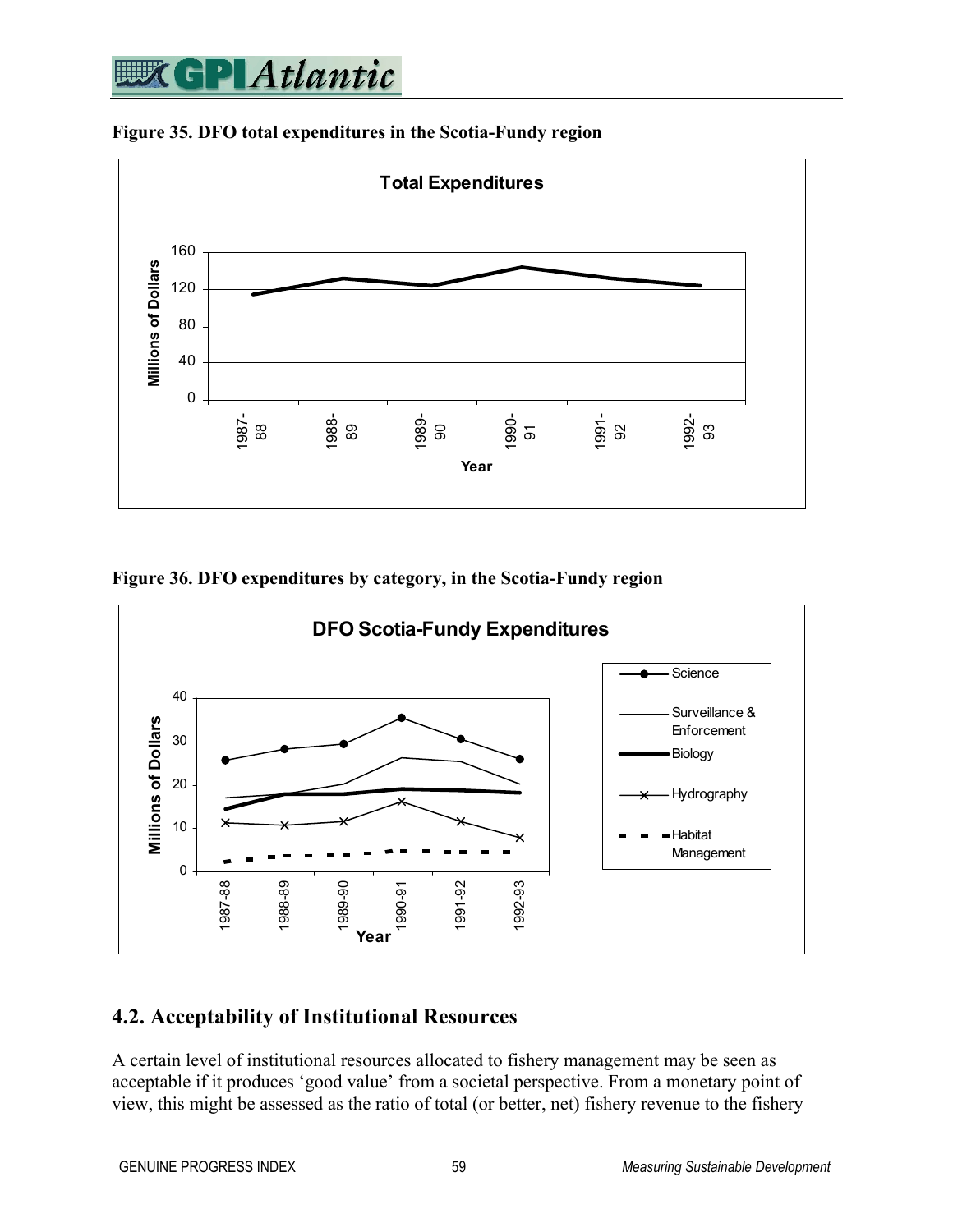## **EXCPLAtlantic**

management budget. The higher the ratio, the more 'efficient' is each dollar spent by government in producing economic benefits. However, monetary measurements alone do not account for society's intrinsic interest in learning about and protecting the ocean. Thus a more inclusive measure of the 'benefit-cost ratio' that incorporates social and environmental benefits and costs would be preferable.

The graph below – Figure 37 – provides a simple, and rather dated, view of governmental spending on fisheries and oceans, as a proportion of the total landed value of fish in the Scotia-Fundy region. Figure 37 illustrates, for example, that DFO expenditures in the Scotia-Fundy region amounted (at the time) to about 30% of the total landed value of the region's fishery. However, this is not a desirable indicator as such, both because the expenditure data represented here do not precisely match the spending on management and scientific activities, and because landed value does not fully reflect the wide range of benefits obtained from the fishery or the marine environment. Furthermore, changes in the ratio shown have at least as much to do with changing fish prices as changes in the operation of fishery management. Nevertheless, this indicator provides a preliminary sense of the more complete indicators that might eventually be developed for future monitoring of institutional sustainability.





## 5. Conclusions

What we measure is a sign of what we value. Assessing how "well off" we are solely by economic growth measures, as has been the tendency in the past, omits social and environmental values from our core measures of progress. Traditional economic measures, such as fishery revenues, exports and employment remain relevant but, considered in isolation, a preoccupation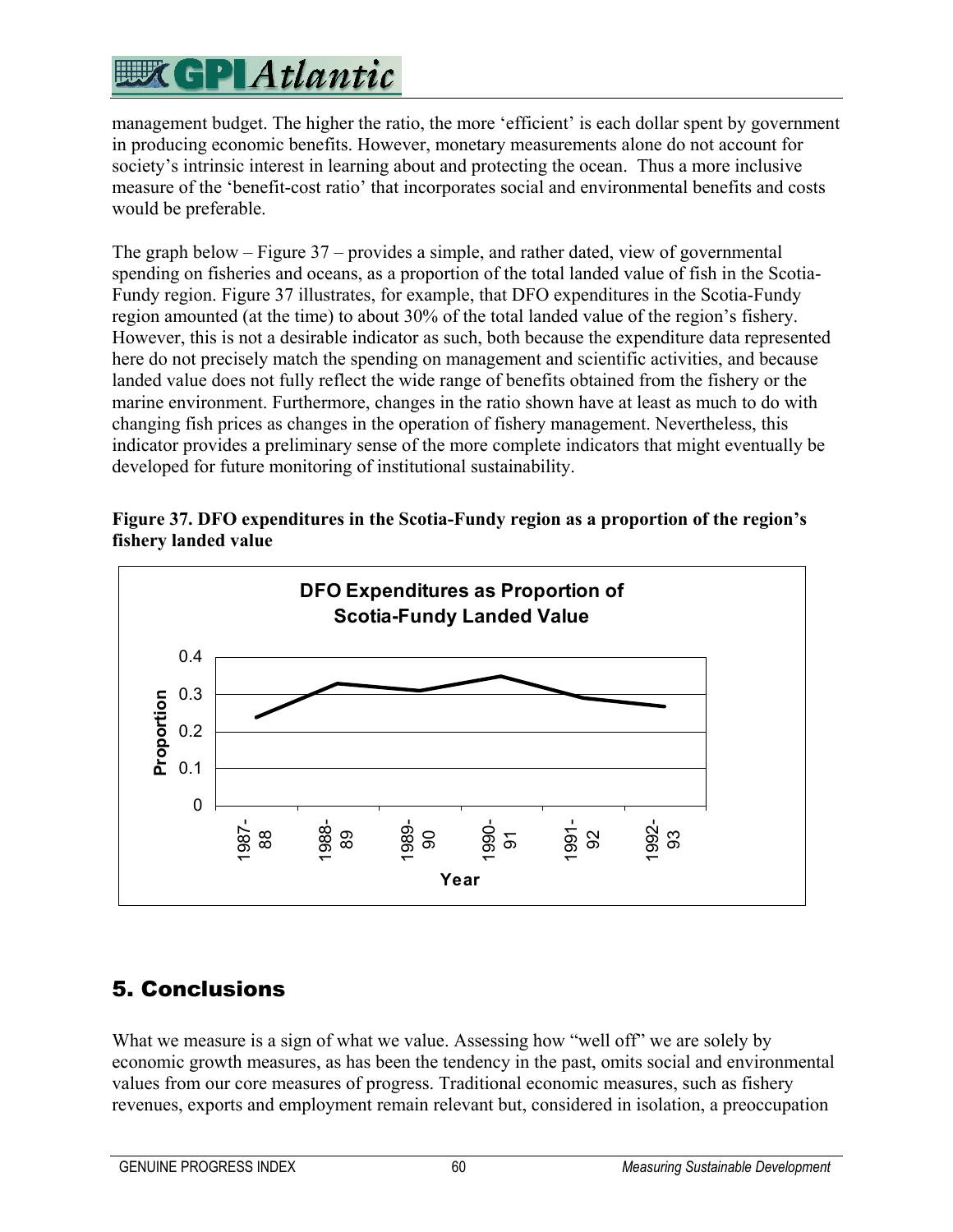## **EX GP Atlantic**

with these indicators has misled us in the past, sent inaccurate and misleading signals to policy makers, and even contributed to the collapse of the Atlantic groundfishery.

By failing to include such important factors as ecosystem health, fishery resilience, and resource depreciation in past calculations, conventional accounting has given these vital factors an implicit value of zero. This failure to account for natural capital values and resource depreciation can have devastating economic consequences, as the groundfish collapse demonstrated.

While not all desirable indicators are measurable quantitatively, ecological, social, economic, community and institutional variables that enhance sustainability and promote long-term prosperity at least deserve qualitative valuation if we are to preserve our natural wealth and maintain a viable fisheries sector and a healthy marine environment.

Assessing and predicting the well-being and sustainability of fishery and marine environmental systems is an important challenge for society, particularly in a region like Atlantic Canada. This report describes one approach to this challenge, the creation of a set of quantitative indicators that can be monitored and used on a regular basis to assess progress toward the sustainable development of the fisheries and the marine environment.

While the original (naïve) goal of this effort may have been to produce an ideal set of such indicators, the reality of limitations of time, financial resources and access to data altered the objective. The goal ultimately became one of providing an admittedly imperfect prototype to indicate what might be achieved if government departments, academic institutions, NGOs and users of the ocean environment were to work together to develop and maintain a set of 'Fishery and Marine Environment Accounts' – a comprehensive set of indicators to monitor our 'genuine progress' in the marine sector.

What, then, was produced in this process? A very wide-ranging set of ecological, socioeconomic and institutional indicators has been examined in this report. For most of these, time series are available, giving trends over time in each of the indicators. For others, quantitative information was available only for a single point in time, or not at all, in which case the indicator has been discussed in qualitative terms. The full set of indicators discussed in this report is listed below.

#### **Ecological Indicators**

Primary Commercial Species Fishable Biomass Catch Levels Size at Age Condition Factor Age Structure Non-Target Species Discard Rates Right Whales: Population and Reproduction Resilience and Biodiversity Shannon-Weiner Index Area of Bottom Habitat Impacted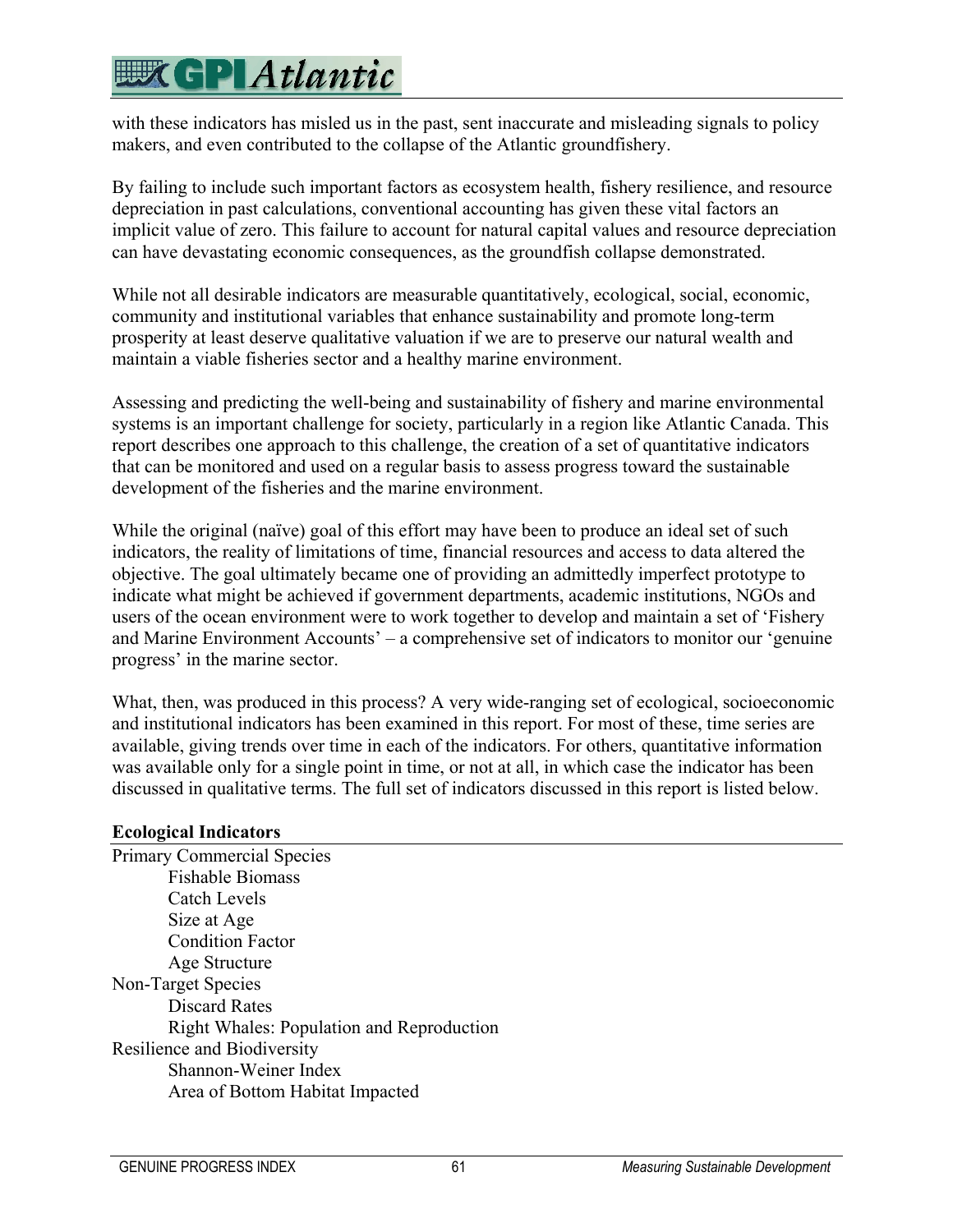

Marine Environmental Quality Organochlorine Contaminants in Seabird Eggs Contaminants in Mussels Area of Shellfish Closures

#### **Socio-Economic / Community Indicators**

| Economic Valuation of Fishery Resources and the Marine Environment                                                                                                                                                                                                                                                                                                                                                       |
|--------------------------------------------------------------------------------------------------------------------------------------------------------------------------------------------------------------------------------------------------------------------------------------------------------------------------------------------------------------------------------------------------------------------------|
| <b>Total Landed Value</b>                                                                                                                                                                                                                                                                                                                                                                                                |
| Fishery Gross Domestic Product (GDP)                                                                                                                                                                                                                                                                                                                                                                                     |
| Value of Fishery Exports                                                                                                                                                                                                                                                                                                                                                                                                 |
| Employment per unit of Landed Weight                                                                                                                                                                                                                                                                                                                                                                                     |
| Employment per unit of Landed Value                                                                                                                                                                                                                                                                                                                                                                                      |
| <b>Market Price</b>                                                                                                                                                                                                                                                                                                                                                                                                      |
| Natural Capital (Fish Stock Value)                                                                                                                                                                                                                                                                                                                                                                                       |
| Annual Depreciation (or Appreciation) in Natural Capital                                                                                                                                                                                                                                                                                                                                                                 |
| Value of Marine Ecosystem Services                                                                                                                                                                                                                                                                                                                                                                                       |
| <b>Distributional Indicators</b>                                                                                                                                                                                                                                                                                                                                                                                         |
| Distribution of Access and Catch among Fishers within a Fleet Sector                                                                                                                                                                                                                                                                                                                                                     |
| Distribution of Catch among Fishers within a Fishery                                                                                                                                                                                                                                                                                                                                                                     |
| Distribution of Landed Value by Vessel Length                                                                                                                                                                                                                                                                                                                                                                            |
| Resilience                                                                                                                                                                                                                                                                                                                                                                                                               |
| Debt Levels among Fishers                                                                                                                                                                                                                                                                                                                                                                                                |
| <b>Reported Bankruptcies</b>                                                                                                                                                                                                                                                                                                                                                                                             |
| <b>Bankruptcy Liabilities</b>                                                                                                                                                                                                                                                                                                                                                                                            |
| Distribution of Landed Value across Species                                                                                                                                                                                                                                                                                                                                                                              |
| Proportion of Fishers with Multiple Licenses                                                                                                                                                                                                                                                                                                                                                                             |
| Age Distribution of Fishers                                                                                                                                                                                                                                                                                                                                                                                              |
| Diversification of Employment Sources                                                                                                                                                                                                                                                                                                                                                                                    |
| Value of Aquaculture Production                                                                                                                                                                                                                                                                                                                                                                                          |
| Employment in the Aquaculture Sector                                                                                                                                                                                                                                                                                                                                                                                     |
| Workplace Safety                                                                                                                                                                                                                                                                                                                                                                                                         |
| Accident Claims Registered per 1000 Fishers                                                                                                                                                                                                                                                                                                                                                                              |
| Accident Claims Compensated per 1000 Fishers                                                                                                                                                                                                                                                                                                                                                                             |
| $\mathbf{X} = \mathbf{A} \mathbf{A} + \mathbf{A} \mathbf{A} + \mathbf{A} \mathbf{A} + \mathbf{A} \mathbf{A} + \mathbf{A} \mathbf{A} + \mathbf{A} \mathbf{A} + \mathbf{A} \mathbf{A} + \mathbf{A} \mathbf{A} + \mathbf{A} \mathbf{A} + \mathbf{A} \mathbf{A} + \mathbf{A} \mathbf{A} + \mathbf{A} \mathbf{A} + \mathbf{A} \mathbf{A} + \mathbf{A} \mathbf{A} + \mathbf{A} \mathbf{A} + \mathbf{A} \mathbf{A} + \mathbf{A$ |

#### **Institutional Indicators**

Sufficiency of Institutional Resources Total Expenditures Distribution of Expenditures by Category Acceptability of Institutional Expenditures Expenditures as a proportion of Landed Value

What can we conclude about Nova Scotia's fisheries and marine environment from the above set of indicators? First, it does not seem possible to draw a simple conclusion about the current situation – one cannot conclude that all is healthy, or in crisis. The results present a picture of complexity, with some indicators at low levels, while others are stronger, and many others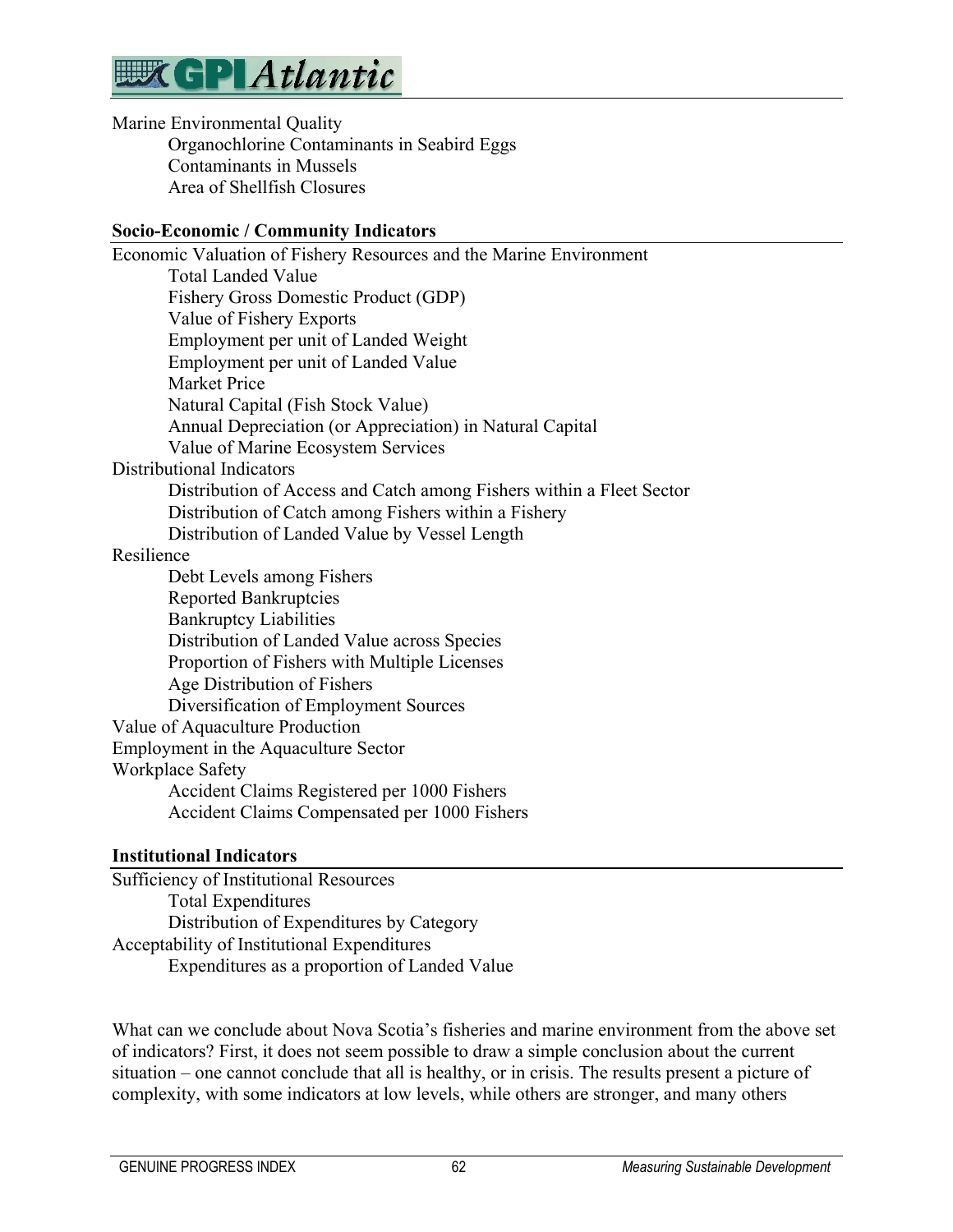## **EXCPLAtlantic**

showing no clear trend over time. This reinforces the need to look at each indicator individually and to understand its particular nuances, and it highlights the hazard of merely 'summing up' to aggregate a set of disparate measures. (For that reason, too, the Nova Scotia GPI is developing each component of the index separately, with no attempt to rush towards a "bottom line" GPI.)

As suggested at the outset of this report, most readers will likely have found by this point that one or more of the above indicators may not have been handled in this report as might have been desired. Perhaps existing data sources were not located, or data were misinterpreted, or there was some other shortcoming. That is bound to be the case in a new initiative such as this.

In addition, there are various indicators that, while potentially of considerable use in assessing fisheries and the marine environment, were not addressed in this report. For example, indicators that may be useful to examine for possible inclusion include (a) the harvest level relative to conservationist levels, (b) the spatial extent of protected areas (refuges from harvesting), (c) the concentration of wealth in the fishery, (d) the level of priority placed on sustainability in management institutions, and (e) the level of co-operation and sharing of power with fishing communities.

These shortcomings and limitations (which arise as well in the other components of the Genuine Progress Index) reflect the fact that any set of indicators can only be proposed on a tentative basis; the set in this report is certainly of a preliminary nature. Further work is needed to determine what constitutes a 'sufficient' set of indicators, and to determine the feasibility of measuring each indicator under varying circumstances. The effectiveness of any measure of well-being and sustainability must be judged over the course of time. This is an ongoing process that requires a participatory and interdisciplinary approach, one that includes as broad a base of contributors as possible.

It is hoped that this prototype set of accounts can be further developed through such a process, and implemented on a regular basis in the very near future. To this end, **GPI***Atlantic* invites feedback and improvements in methodologies, data sources and indicator selection. Indeed, there is an open invitation to add new indicators to the list discussed in this report. Despite the considerable work that remains to be done in the development of natural resource accounts and of the GPI as a whole, the exclusion of vital social and environmental realities from our core measures of progress leads to far greater problems and policy failures. There is no reason not to begin measuring what we value and to bring these measures into the policy arena without delay. A carefully formulated GPI analysis can assist decision-makers greatly in distinguishing between the real costs and benefits of different management options. Surely this is a key policy goal – to ensure that our natural resources are used in a sustainable manner that benefits citizens, their communities, and the natural environment both now and in the future. The GPI fisheries and marine environment accounts are intended as a starting point in that endeavour and as a contribution to that process.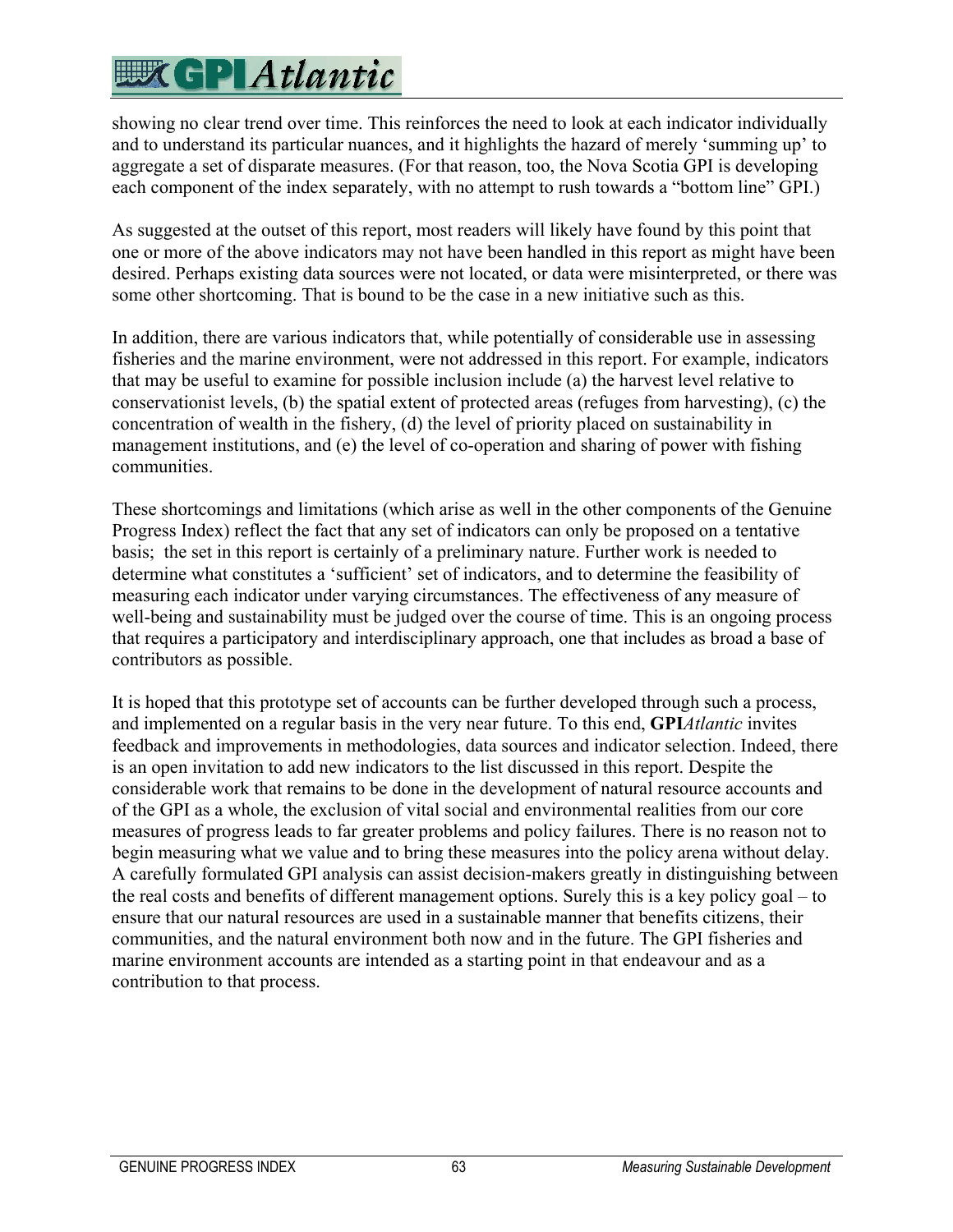## 6. References

- Alverson, D.L., M.H. Freeberg, S.A. Murawski and J.G. Pope. 1994. *A Global Assessment of Fisheries Bycatch and Discards*. FAO Technical Paper 339. Rome, FAO. 233 pp.
- Annala, J.H. 1996. New Zealand's ITQ system: have the first eight years been a success or a failure? *Reviews in Fish Biology and Fisheries* 6:43-62.
- Anonymous. 2001. Map of the Northwest Atlantic Fisheries Organization divisions. NAFO. (http://www.nafo.ca). Feb 22, 2001.
- Anonymous. 1999. *Sustaining Marine Fisheries*. National Research Council (NRC). National Academy Press, Washington, D.C.
- Anonymous. 1997. *The State of World Fisheries and Aquaculture 1996*. Food and Agriculture Organization of the United Nations, Rome, FAO. 125 p.
- Apostle, R., B. McCay, and K.H. Mikalsen. 1997. The political construction of an IQ management system: The mobile gear ITQ experiment in the Scotia-Fundy region of Canada. In: G. Pálsson and G. Pétursdóttir (eds.) *Social Implications of Quota Systems in Fisheries*. Nordic Council of Ministers, Copenhagen, Denmark.
- Auld, A. 2000. Death rate of young cod baffling scientists. Chronicle Herald, The Canadian Press. 2000 December 21: A6.
- Auster, P.J. 1998. A conceptual model of the impacts of fishing gear on the integrity of fish habitats. *Conservation Biology* 12(6): 1198-1203.
- Auster, P.J., R.J. Malatesta, R.W. Langton, L. Watling, P.C. Valentine, CL.S. Donaldson, E.W. Langton, A.N. Shepard and I.G. Babb. 1996. The impacts of fishing gear on seafloor habitats in the Gulf of Maine (Northwest Atlantic): Implications for conservation of fish populations. *Reviews in Fisheries Science* 4(2): 185-202.
- Ball, B., B. Munday and I. Tuck. 2000. Effects of otter trawling on the benthos and the environment in muddy sediments. pp69-82 *In*: Kaiser, M.J. and deGroot, S.J. (eds). *The Effects of Fishing on non-target Species and Habitats: Biological, Conservation and Socio-economic Issues*. Blackwell Science, Oxford.
- Bianchi, G., H. Gislason, K. Graham, l. Hill. X. Jin, K. Koranteng, S. Manickchand-Heileman, I. Payá, K.Sainsbury, F. Sanchez, and K. Zwanenberg. 2000. Impact of fishing on size composition and diversity of demersal fish communities. *ICES Journal of Marine Science* 57:558-571.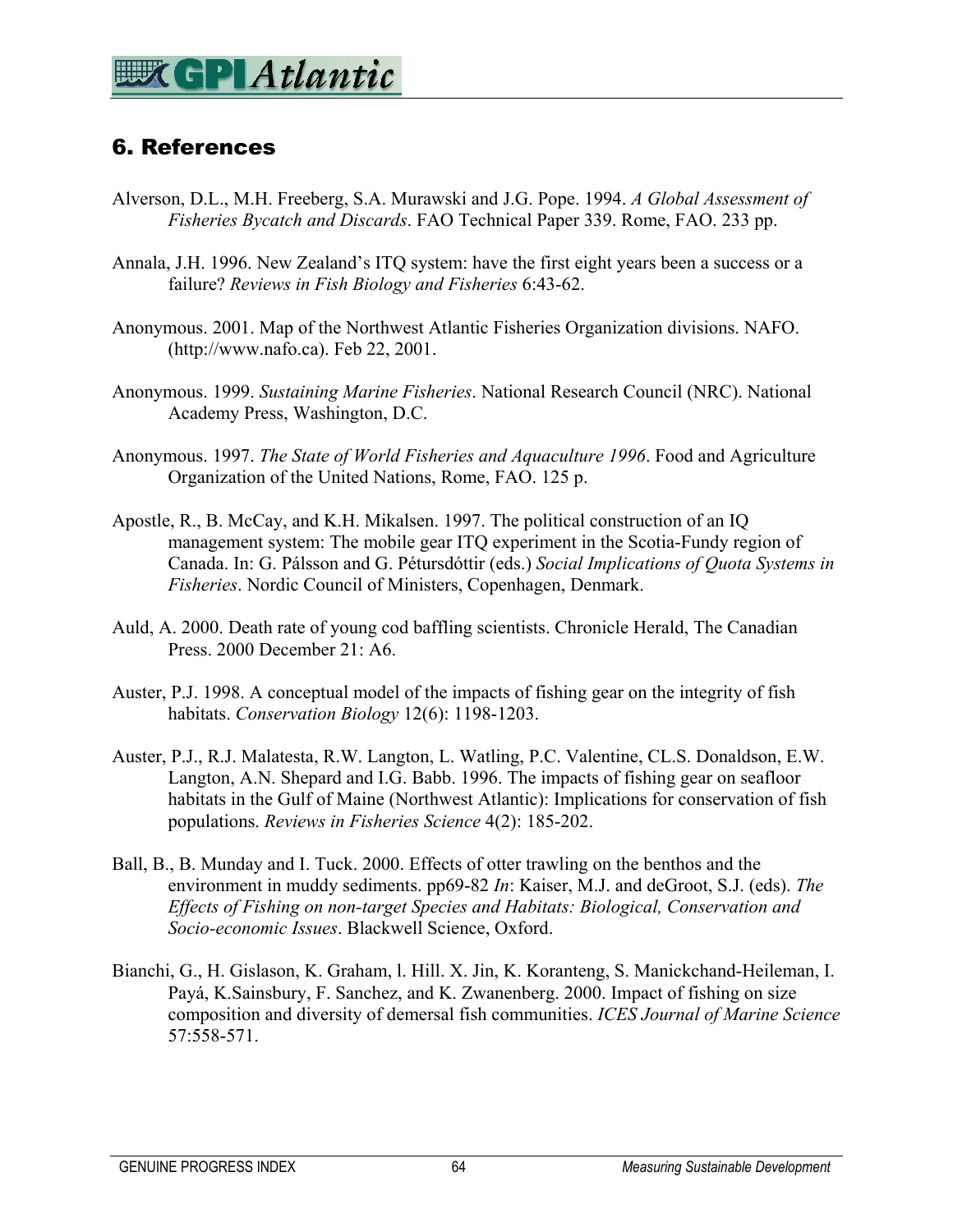

- Breeze, H. 1998. *Conservation Lost at Sea: Discarding and Highgrading in the Scotia-Fundy Groundfishery in 1998*. Ecology Action Centre and Conservation Council of New Brunswick. 15pp.
- Breeze, H., M. Butler, V. Kostylev. 1997. *Distribution and status of deep sea corals off Nova Scotia*. Ecology Action Centre, Halifax, N.S. Marine Issues Committee Special Publication 1. 58pp.
- Brown, M. S. Kraus, D. Gaskin, B. White. 1994. Sexual composition and analysis of reproductive females in the North Atlantic Right Whale, *Eubalaena glacialis*, population. Marine Mammal Science 10(3): 253-265.
- Burke, L. 1994. *Experience with Individual Quota and Enterprise Allocation (UQ/EA) Management in Canadian Fisheries 1972-1994*. DFO Policy and Economics Branch 1994: Halifax. 230 pp.
- Butler, M. 1998. Swordfish Don't Find Conservation in Canadian Waters. Press Release, February 5, 1998. (http://www.chebucto.ns.ca/Environment/EAC/sword1.html).
- Caddy, J.F.1973. Underwater observations on tracks of dredges and trawls and some effects of scallop dredging on a scallop ground. *Journal of the Fisheries Research Board of Canada* 30:173-180.
- Cashin, R. 1993. *Charting a New Course: Towards the Fishery of the Future*. Report of the Task force on Incomes and Adjustment in the Atlantic Fishery. Communications Directorate, Fisheries and Oceans: Ottawa. 199 pp.
- Canadian Wildlife Service (CWS). 1999. Information from Canadian Wildlife Service. Sackville, NB. 22 February 1999.
- Casey, J. and A. Myers. 1998. Near extinction of a large, widely distributed fish. *Science* 281: 690-692.
- Statistics Canada, Census. 1931. *Labour Force Survey for Canada, Provinces and Territories*. 1931 Census. Statistics Canada.
- Statistics Canada, Census. 1941. *Labour Force Survey for Canada, Provinces and Territories*. 1941 Census. Statistics Canada.
- Statistics Canada, Census. 1951. *Labour Force Survey for Canada, Provinces and Territories*. 1981 Census. Statistics Canada.
- Statistics Canada, Census. 1961. *Labour Force Survey for Canada, Provinces and Territories*. 1961 Census. Statistics Canada.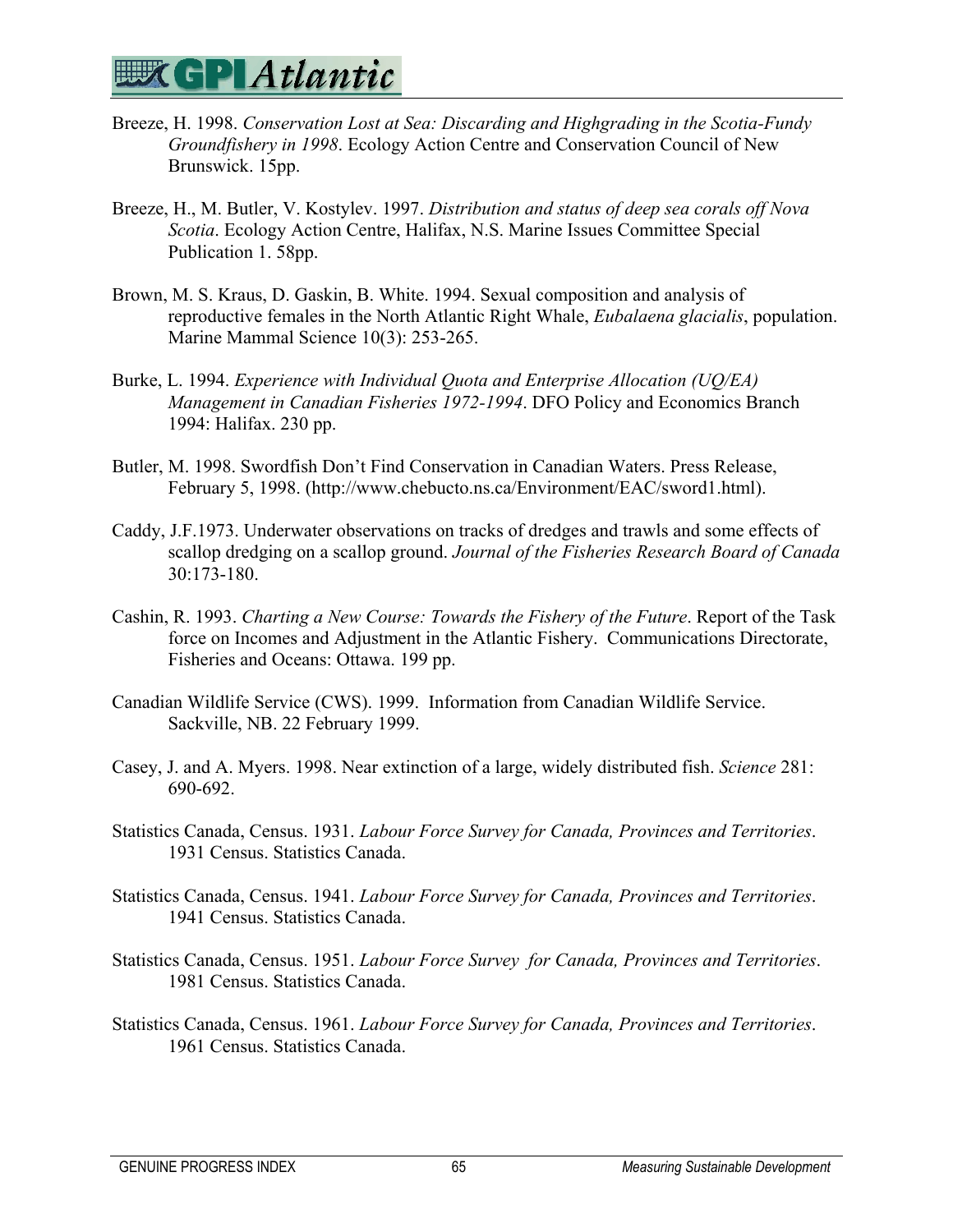- Statistics Canada, Census. 1971. Labour Force 15 years and over by Detailed Industry, Age and Sex, for Canada, Provinces and Territories. 1971 Census. Statistics Canada. 94-747:13- 25.
- Statistics Canada, Census. 1981. Labour Force 15 years and over by Detailed Industry and Sex, Showing (a) Age Groups and (b)Class of Worker for Canada, Provinces and Territories. 1981 Census. Statistics Canada. 92-921: 3-21.
- Statistics Canada, Census. 1990. *Labour Force 15 years and over by Detailed Industry and Sex, Showing (a) Age Groups and (b) Class of Worker for Canada, Provinces and Territories*. 1990 Census. Statistics Canada. 93-113: 1-37.
- Charles, A.T. 1994. Towards sustainability: The fishery experience. *Ecological Economics* 11:201-211.
- Charles, A.T. 1997a. The path to sustainable fisheries. p.201-213 in: E. Mann Borgese (ed.). *Peace in the Oceans: Ocean Governance and the Agenda for Peace: The Proceedings of Pacem in Maribus XXIII, Costa Rica, 3-7 December 1995*. Intergovernmental Oceanographic Commission Technical Series 47. UNESCO. Paris France.
- Charles, A.T. 1997b. *Sustainability Indicators: An annotated bibliography with emphasis on fishery systems, coastal zones and watersheds*. Strategy for International Fisheries Research, Ottawa, Canada.
- Charles, A.T. 1998. Fisheries in Transition. In: E.M. Borgese, A. Chircop, M. McConnell and J.R. Morgan (eds.). *Ocean Yearbook 13*. University of Chicago Press.
- Chase, M., P. Hennigar, J. Sowles, S. Jones, R. Crawford, G. Harding, J. Pederson, C. Krahforst, D. Taylor and K. Coombs. 1998. *Evaluation of Gulfwatch 1997. Seventh year of the Gulf of Maine Environmental Monitoring Plan*. The Gulf of Maine Council on the Marine Environment.
- Chase, M., S. Jones, P. Hennigar, J. Sowles, K. Coombs, R. Crawford, G. Harding, J. Pederson, and D. Taylor. 1997. *Evaluation of Gulfwatch 1996. Sixth year of the Gulf of Maine Environmental Monitoring Plan*. The Gulf of Maine Council on the Marine Environment.
- Chesson, J. and Clayton, H. 1998. *A framework for assessing fisheries with respect to ecologically sustainable development*. Bureau of Rural Sciences, Canberra.
- Clark, D. 1997. *Assessment of cod in division 4X in 1997*. Canadian Stock Assessment Secretariat Research Document 97/110.
- Clarke, K.R. and R.M. Warwick. 1994. *Change in Marine Communities: An Approach to Statistical Analysis and Interpretation*. Natural Environment Research Council, Plymouth, UK. 144 pp.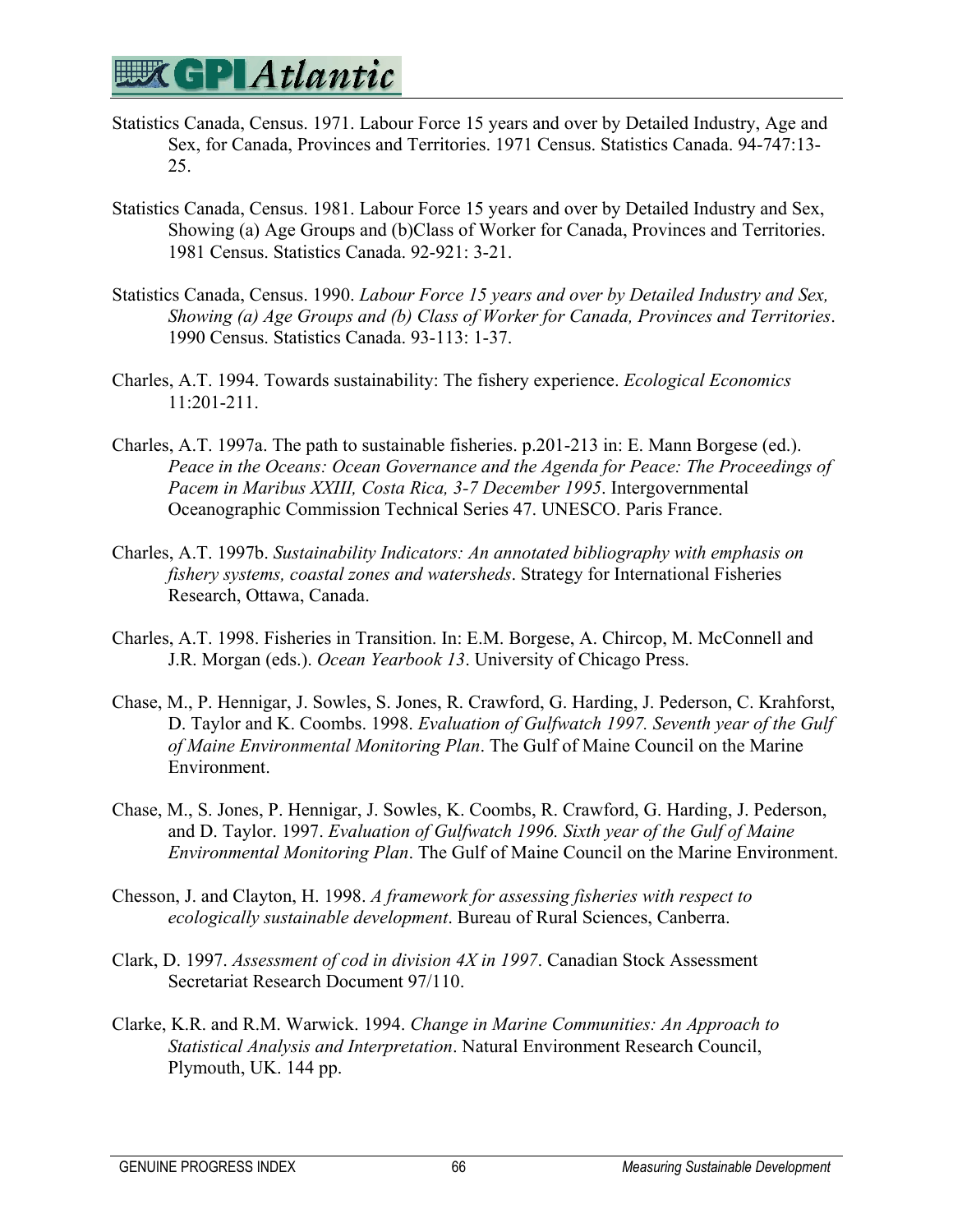- Clayton, R., C. LeBlanc, A. Sinclair, G.Poirier and L.Paulin. 1997. *Assessment of the NAFO division 4T Southern Gulf of St. Lawrence herring stock. 1996*. Canadian Stock Assessment Secretariat Research Document 97/30.
- Clucas, I. 1997a. *A Study of the Options for Utilization of Bycatch and Discards From Marine Capture Fisheries*. FAO Fisheries Circular No. 928. Rome, FAO 59 pp.
- Clucas, I. 1997b. Reduction of fish wastage. *In*: Clucas, I. And D.G. James (eds). *Papers presented at the Technical Consultation on Reduction of Wastage in Fisheries. Tokyo, Japan, 28 October- 1 November 1996*. FAO Fisheries Report. No. 547, Suppl. FAO. Rome, Italy.
- Clucas, I. and D.G. James (eds). 1997. *Papers presented at the Technical Consultation on Reduction of Wastage in Fisheries. Tokyo, Japan, 28 October- 1 November 1996*. FAO Fisheries Report. No. 547, Suppl. FAO, Rome Italy. 338pp.
- Costanza, R., R. d'Arge and M. van den Belt. 1997. The value of the world's ecosystem services and natural capital. *Nature* 387: 253-260.
- Craig, C. 2001. Personal Communication. Environment Canada. February 8, 2001.
- deYoung, B., R.M. Peterman, A.R. Dobell, E. Pinkerton, Y. Breton, A.T. Charles, M.J. Fogarty, G.R. Munro, and C.T. Taggart. 1999. *Canadian Marine Fisheries in a Changing and Uncertain World*. Can. Spec. Publ. Fish. Aquat. Sci. 129. 199pp.
- DFO. 1989. The Scotia-Fundy Lobster Fishery. Phase one: Issues and Considerations; Summary Report. Communications Branch, Scotia-Fundy Region: Halifax. 41pp.
- DFO. 1999a. Value of Atlantic and Pacific Coasts Commercial Landings, by Province. Department of Fisheries and Oceans. (http://www.dfo-mpo.gc.ca/communic/statistics/Historical/landings/). April 16, 1999.
- DFO. 1999b. Atlantic and Pacific Coasts Commercial Landings, by Province. Department of Fisheries and Oceans. (http://www.dfo-mpo.gc.ca/communic/statistics/Historical/landings/). April 16, 1999.
- DFO. 1999c. Information from the Catch & Effort System. DFO Commercial Data Division, Department of Fisheries and Oceans, Halifax. April / May, 1999.
- DFO. 1999d. Information from the Regional Advisory Process Office, Department of Fisheries and Oceans, Dartmouth. May 27, 1999.
- DFO. 1999e. Information from DFO Regulations and Licensing, Department of Fisheries and Oceans, Halifax. March 2, 1999.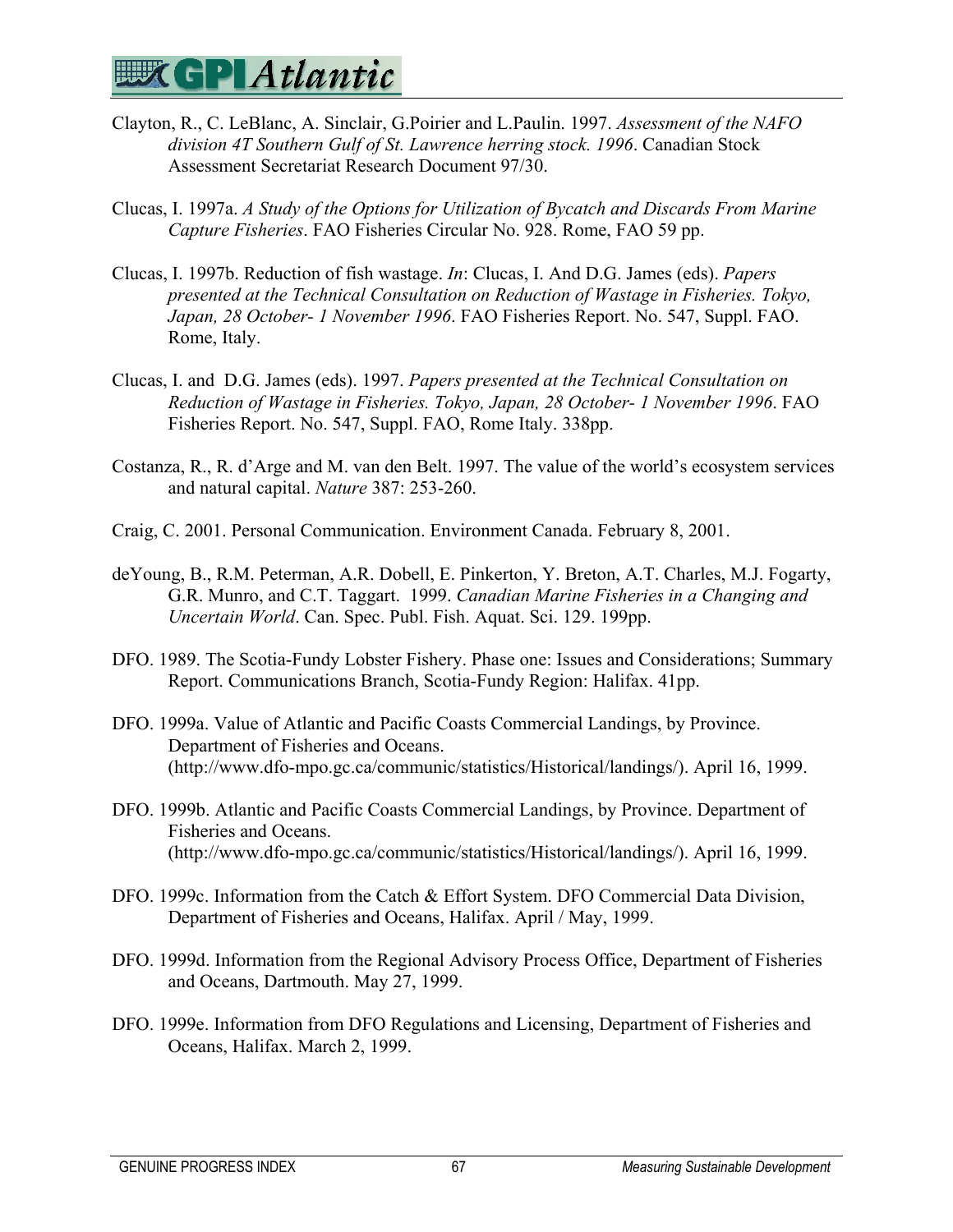- DFO. 1999f. Information from DFO Statistics, Gulf region, Department of Fisheries and Oceans. March 22, 1999.
- DFO. 2001a. Information from Science Branch, Department of Fisheries and Oceans. February 15, 2001.
- DFO. 2001b. Information from Communications Branch, Maritimes Region, Department of Fisheries and Oceans. February 21, 2001.
- DFO. 2001c. Information from DFO Regulations and Licensing, Maritimes Region, Department of Fisheries and Oceans. March 8, 2001.
- Diamond, S.L., G. Lindsay, G. Cowell and L.B. Crowder. 2000. Population effects of shrimp trawl bycatch on Atlantic croaker. *Can. J. Fish. Aquat. Sci.* 57: 2010-2021.
- Duthie, A. 1997. Estimates of discards in the 1994 Atlantic Canada fisheries (part of FAO Region 21). pp151-164 in: Clucas, I., and D.G. James (eds). *Papers presented at the Technical Consultation on Reduction of Wastage in Fisheries. Tokyo, Japan, 28 October-1 November 1996*. FAO Fisheries Report. No. 547, Suppl. FAO. Rome, Italy.
- Economic Analysis Division, Program Coordination and Economics Branch Scotia-Fundy Region. 1996. *1994 Report on Fishing Vessel Performance Scotia-Fundy Fisheries, Maritimes Region*. Economic and Commercial Analysis Report No. 152. Dept. Fisheries and Oceans.
- Economic Analysis Division, Program Coordination and Economics Branch Scotia-Fundy Region. 1993. *1991 Report on Fishing Vessel Performance Scotia-Fundy Region*. Economic and Commercial Analysis Report No. 128. Dept. Fisheries and Oceans.
- Economic Analysis Division, Program Coordination and Economics Branch Scotia-Fundy Region. 1991. *1990 Report on Fishing Vessel Performance Scotia-Fundy Region*. Economic and Commercial Analysis Report No. 103. Dept. Fisheries and Oceans.
- Economic Analysis Division, Program Coordination and Economics Branch Scotia-Fundy Region. 1990. *1989 Report on Fishing Vessel Performance Scotia-Fundy Region*. Economic and Commercial Analysis Report No. 72. Dept. Fisheries and Oceans.
- Economic Analysis Division, Program Coordination and Economics Branch Scotia-Fundy Region. 1989. *1988 Report on Fishing Vessel Performance*. Economic and Commercial Analysis Report No. 34. Dept. Fisheries and Oceans.
- Economic Analysis Division, Program Coordination and Economics Branch Scotia-Fundy Region. 1987. *1986 Report on Fishing Vessel Performance NAFO Area 4X Nova Scotia*. PUB-87/016E. Dept. Fisheries and Oceans.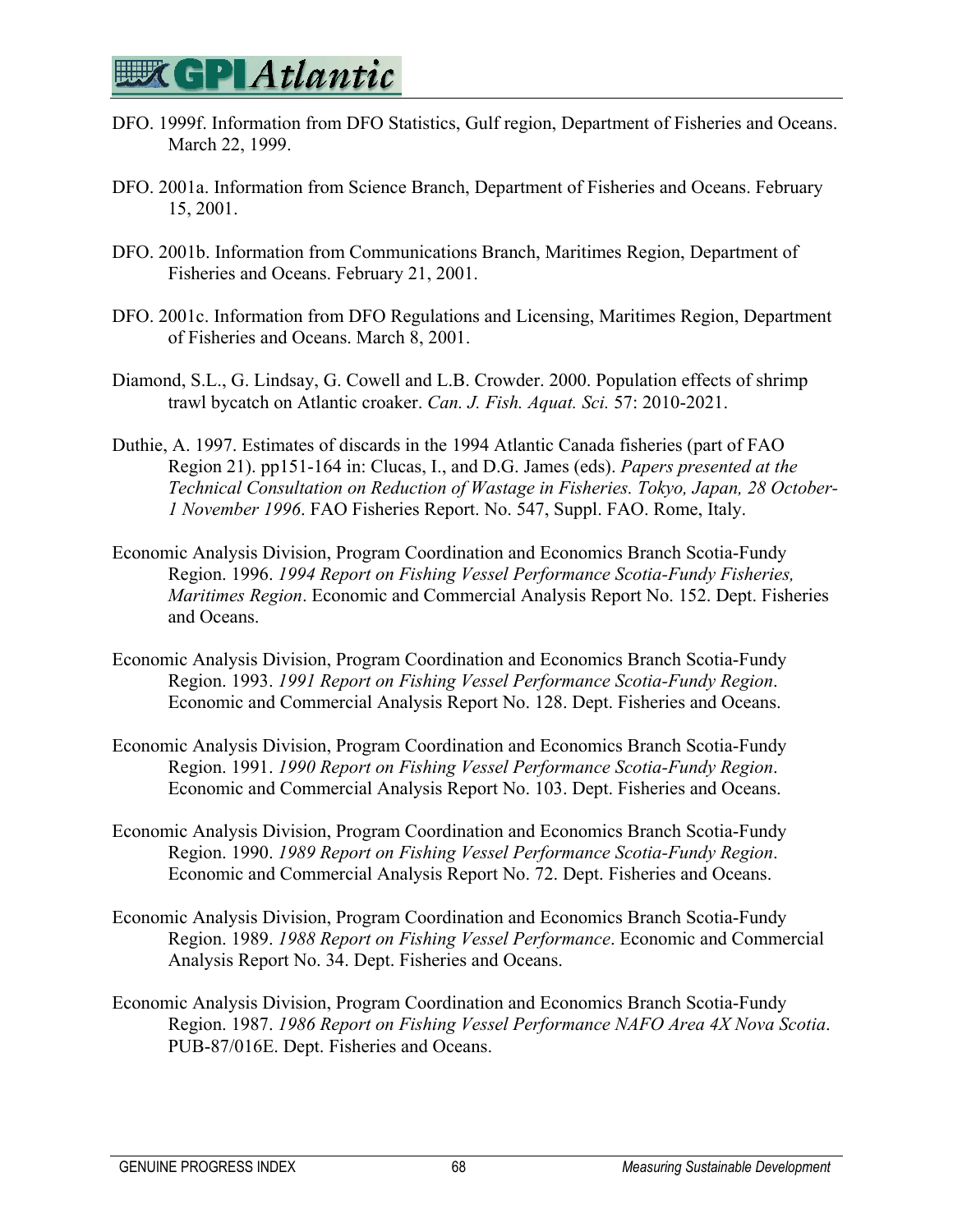

- Environment Canada. 1999. Environmental Protection Branch, *Shellfish Monitoring Program*, Environment Canada Atlantic Region Office, data on shellfish closures provided to **GPI***Atlantic* by Amar Menon (902-426-9003)
- Fitzgerald, G. 2000. *The decline of the Cape Breton swordfish fishery: An exploration of the past and recommendations for the future of the Nova Scotia fishery*. Marine Issues Committee Special Publication 6. Halifax, Ecology Action Centre. 57pp.
- FAO 2000. *Indicators for Sustainable Development of Marine Capture Fisheries*. FAO Technical Guidelines for Responsible Fisheries. No.8. Food and Agriculture Organization of the United Nations. Rome, Italy. 68pp.
- Grainger, R. and S. Garcia. 1996. *Chronicles of marine fishery landings (1950-1994): Trend analysis and fisheries potential*. FAO Fisheries Technical Paper. No. 359. Food and Agriculture Organization of the United Nations. Rome, Italy. 51pp.
- Greenstreet, S.P.R. and S.I. Rogers 2000. Effects of fishing on non-target species. pp217-234 *in*: Kaiser, M.J. and S.J. deGroot (eds). *The Effects of Fishing on non-target Species and Habitats: Biological, Conservation and Socio-economic Issues*. Blackwell Science, Oxford. 2000.
- Hall, M.A., D.L. Alverson, and K.I. Metuzals. 2000. By-Catch: Problems and Solutions. *Marine Pollution Bulletin* 41: 204-219.
- Hammer, M., A. Jansson and B.-O. Jansson. 1993. Diversity change and sustainability: Implications for fisheries. *Ambio* 22: 97-105.
- Hancock, D.A., D.C. Smith, A. Grant and J.P. Beumer (eds). 1997. *Developing and Sustaining World Fisheries Resources: the State of Science and Management. 2nd World Fisheries Congress proceedings*. Brisbane, 1996. CSIRO Publishing: Collingwood. 797pp.
- Holling, C.S. 1973. Resilience and stability of ecological systems. *Annual Review of Ecology and Systematics* 4:1-23.
- Horsley & Whitten, Inc. 1998. *Impacts of Contamination on the Resources of the Gulf of Maine*. Global Programme of Action Coalition for the Gulf of Maine through the Commission for Environmental Cooperation, March 1998. Dartmouth.
- Hunt, J..J. and M.-I. Buzeta. 1997. *Population status of George's Bank Cod in unit areas 5Zjm for 1978-96*. Canadian Stock Assessment Secretariat Research Doc 97/53.
- Hutchings, J.A. 2000. Collapse and recovery of marine fishes. *Nature* 406:882-885.
- ICES. 2000. Effects of different types of fisheries on North Sea and Irish Sea benthic ecosystems. *In*: *Report of the ICES Advisory Committee on the Marine Environment, 2000*. ICES Cooperative Research Report, 241: 9-27.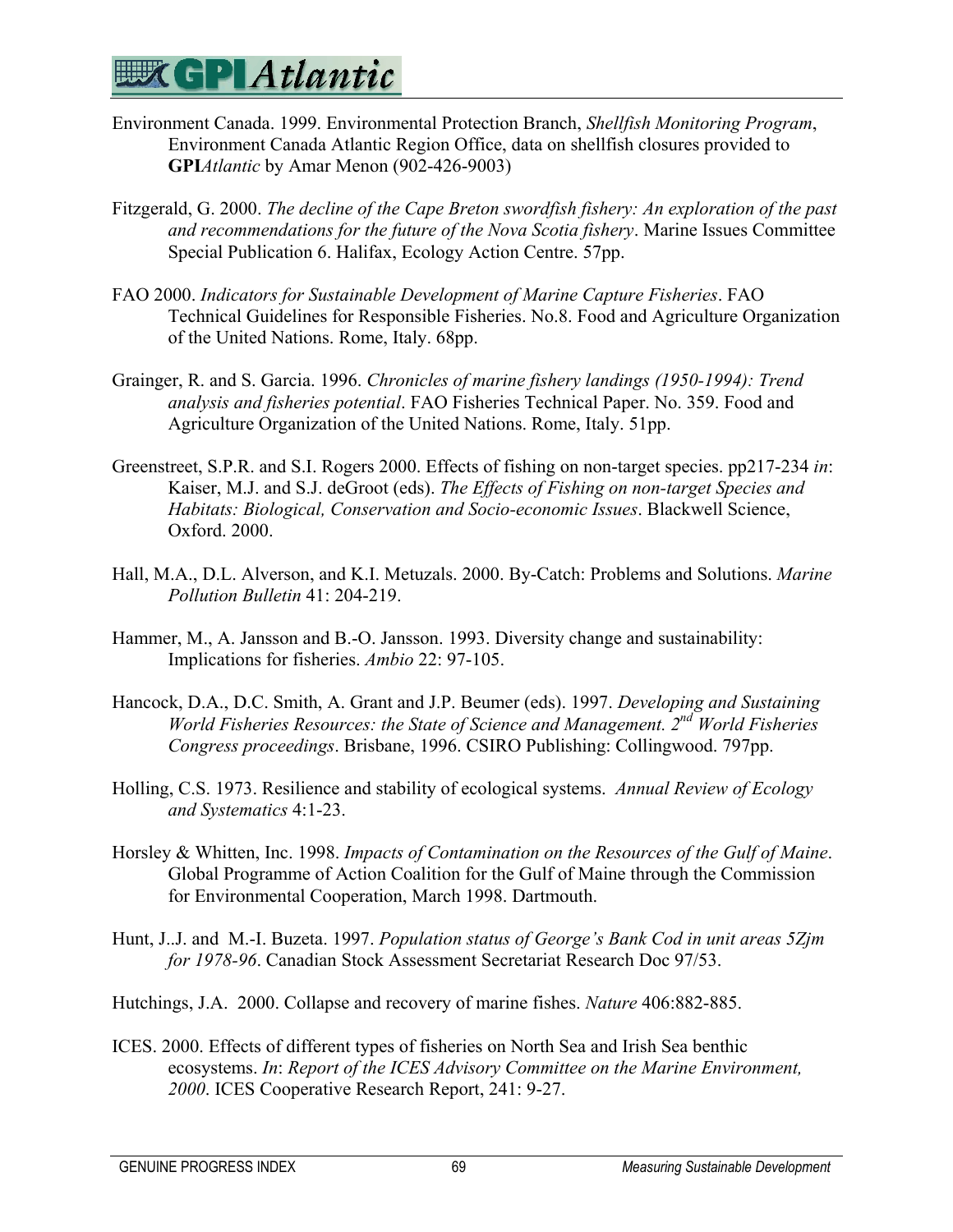

- Jamieson, G. , R. O'Boyle, J. Arbour, D. Cobb, S. Courtenay, R. Gregory, C. Levings, J. Munro, I. Perry and H. Vandermeulen. 2001. *Proceedings of the National Workshop on Objectives and Indicators for Ecosystem-based Management. Sidney, British Columbia, 27 February – 2 March 2001*. Canadian Sciences Advisory Secretariat, Proceedings Series 2001/09. Department of Fisheries and Oceans.
- Jean, Y. 1963. Discards of fish at sea by northern New Brunswick draggers*. Journal of the Fisheries Research Board of Canada* 20(2):497-524.
- Jennings, S. and J.D. Reynolds. 2000. Impacts of fishing on diversity: from pattern to process. pp.235-250 *in*: Kaiser, M.J. and S.J. deGroot (eds). *The Effects of Fishing on non-target Species and Habitats: Biological, Conservation and Socio-economic Issues*. Blackwell Science, Oxford.
- Jones, S., M. Chase, J. Sowles, P. Hennigar, W. Robinson, G. Harding, R. Crawford, D. Taylor, K. Freeman, J. Pederson, L. Mucklow and K. Coombs. 1998. *The First Five Years of Gulfwatch, 1991-1995: A review of the program results*. The Environmental Quality Monitoring Committee of the Gulf of Maine Council on the Marine Environment. 152 pp
- Kaiser, M.J. and S.J. deGroot (eds). 2000. The Effects of Fishing on non-target Species and Habitats: Biological, Conservation and Socio-economic Issues. Blackwell Science, Oxford. 399 pp.
- Koeller, P., M. Covey, and M. King. 1999. *The Scotian Shelf shrimp (Pandalus borealis) fishery in 1999*. Canadian Stock Assessment Secretariat Research Doc. 99/172.
- Kraus, S.D., P.K. Hamilton, R.D. Kenney, A. Knowlton, and C.K. Slay. 2000. Status and trends in reproduction of the North Atlantic right whale. *J. Cetacean Res. Manage.*
- Kulka, D. 1997. *Discarding of cod (Gadus morhua) in the Northern cod and Northern Shrimp directed trawl fisheries, 1980-1994*. NAFO Sci. Coun. Studies 29: 67-79.
- Lamson, C. 1986. Planning for resilient coastal communities: lessons from ecological systems theory. *Coastal Zone Management Journal* 13: 265-280.
- Lassen, H. and R. Halliday. 1997. Biological advice on fishery management in the North Atlantic. pp.273-282 *in*: Hancock, D.A., D.C. Smith, A. Grant and J.P. Beumer (eds). *Developing and Sustaining World Fisheries Resources: the State of Science and Management. 2nd World Fisheries Congress proceedings*. Brisbane, 1996. CSIRO Publishing: Collingwood.
- Liew, D. 1999. Measurement of Concentration in Canada's Scotia-Fundy Inshore Groundfish Fishery. Fish Rights Conference: Use of property rights in fisheries management. Freemantle, 11-19 Nov 1999. (http://www.fishrights.org/papers/w50.pdf).

Magurran, A.E. 1988. Ecological Diversity and its Measurement. Croom Helm, London.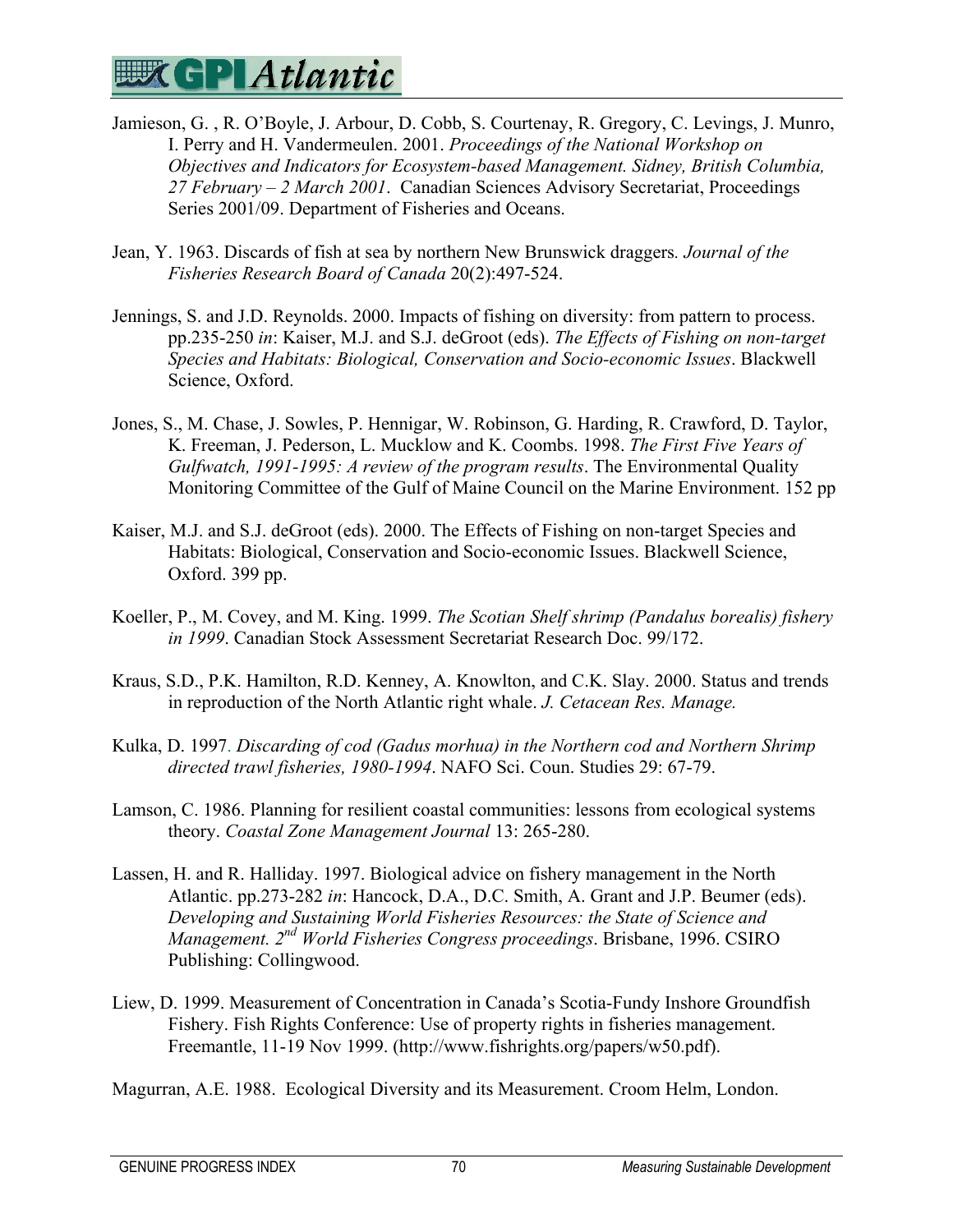## **EX GP Atlantic**

McAllister, D.E. 1995. Status of the world ocean and its biodiversity. *Sea Wind* 9:1-72.

- Medel, B. 2000. Lobster landings better than ever. Chronicle Herald, Yarmouth Bureau. 2000 December 21: A1.
- Menon, A. 1999. Atlantic Shellfish Classification Inventory. (http://www.ns.ec.gc.ca/epb/sfish/cssp.html) April 19, 1999.
- National Research Council. 1999. *Sustaining Marine Fisheries*. National Academy Press, Washington, D.C., U.S.A.
- Neilson, J.D., P. Perley and C. Nelson. 1997. *The assessment of pollock (Pollachius virens) in NAFO divisions 4VWX and subdivision 5Zc*. Canadian Stock Assessment Secretariat Research Document 97/109.
- Nicol, S. and Y. Endo. 1997. *Krill fisheries of the world*. FAO Fisheries Technical Paper. No. 367. Rome, FAO. 100pp.
- NS Department of Agriculture and Fisheries. Nova Scotia Aquaculture Statistics. (www.gov.ns.ca/nsaf/aquaculture/stats/). July 29, 2001.
- NS Department of Environment. 1998. *The State of the Nova Scotia Environment 1998.* Halifax, Nova Scotia. July, 1998.
- NS Department of Finance. 2001. Information from Nova Scotia Department of Finance, Fiscal and Economic Policy, Statistics. Halifax. February 8, 2001.
- NS Voluntary Planning Board. Series. Nova Scotia Statistical Reviews. Voluntary and Economic Planning Division, Department of Finance and Economics.
- NSWCB. 2001. Information from Statistical Research Office, Nova Scotia Worker's Compensation Board. Feb 12, 2001.
- O'Boyle, R. (ed.). 2000. *Proceedings of a Workshop on the Ecosystem Considerations for the Eastern Scotian Shelf Integrated Management (ESSIM) Area, Bedford Institute of Oceanography 19-23 June, 2000*. DFO. Dartmouth.
- Office of Protected Resources. 2000. *Northern Right whale (Eubalaena glacialis): Western North Atlantic Stock*. National Marine Fisheries Service, Silver Spring, Maryland USA. (www.nmfs.noaa.gov/prot\_res/PR2/Stock\_Assessment\_Program/individual\_sars.html)
- Pauly, D., V. Christensen, R. Froese, and M. Palomares. 2000. Fishing down aquatic food webs: industrial fishing over the past half century has noticeably depleted the topmost links in aquatic food webs. *American Scientist* 88: 46-52.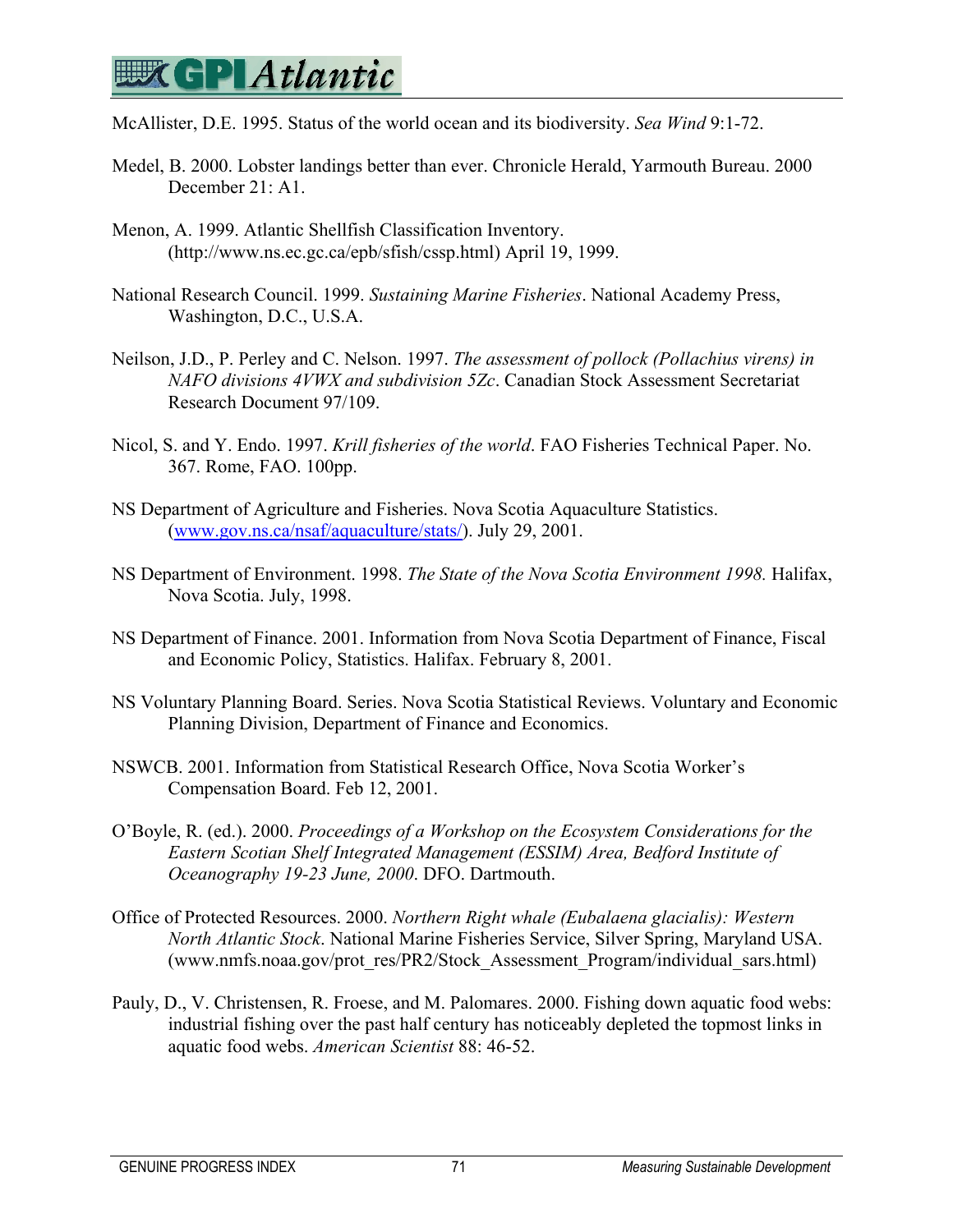

- Pearce, P.A., J.E. Elliott, D.B. Peakall, and R.J. Norstrom. 1989. Organochlorine contaminants in eggs of seabirds in the Northwest Atlantic, 1968-1984. *Environmental Pollution* 56:217- 235.
- Pezzack, D 2001. Personal Communication. Department of Fisheries and Oceans, Dartmouth. February 14, 2001.
- Pimm, S.L. and J.B. Hyman. 1987. Ecological stability in the context of multispecies fisheries. *Can. J. Fish. Aquat. Sci*. 44 (Suppl. 2): 84-94.
- Reeves, R.R., J.M. Breiwick, and E. Mitchell. 1992. Pre-exploitation abundance of right whales off the eastern United States. Pp.5-7 In: *The right whales in the western North Atlantic: A science and management workshop*. NEFSC Reference Document No.92-05. NOAA/ NMFS, Northeast Fisheries Science Center, Woods Hole Mass. USA. 88pp.
- Riget, F. and J. Engelstoft. 1998. Size-at-age of cod (*Gadus morhua*) off West Greenland, 1952- 92. *NAFO Sci. Coun. Studies* 31: 1-12.
- Rijnsdorp, A., P. Groot, and F. van Beck. 1991. *The micro distribution of beam trawl effort in the southern North Sea*. Committee Meeting 1991/G:49.International Council for the Exploration of the Sea, Copenhagen, Denmark.
- Robinson, J., Francis, G., Legge, R. and S. Lerner. 1990. Defining a sustainable society: Values, principles and definitions. *Alternatives*, **17**, 36-46.
- Ross, M.R. and S.R. Hokenson. 1997. Short-term mortality of discarded finfish bycatch in the Gulf of Maine fishery for Northern Shrimp *Pandalus borealis*. *North American Journal of Fisheries Management* 17: 902-909.
- Scaratt, D. 1987. Fisheries resources zonal overview. *In*: Adam, M. W.D. McKone and H. Shear (eds). *Report From a Workshop on Chemical Hazards to Fish and Fisheries*. Can. Tech Rep Fish Aquat. Sci. 1525: 26-35.
- Sinclair, A., G.A. Chouinard, and L.G. Currie. 1998. *Assessment of cod in the Southern Gulf of St. Lawrence, January 1998*. Canadian Stock Assessment Secretariat Research Document 98/08.
- Slavin, J.W. 1981. *Utilization of shrimp by-catch. Fish by-catch: bonus from the sea*. IDRC-198e. Food and Agriculture Organization of the United Nations and International Development Research Centre. Ottawa, Canada. pp. 21-28.
- Stachowicz, J.J., R.B. Whitlatch and R.W. Osman. 1999. Species diversity and invasion resistance in a marine ecosystem. *Science* 286: 1577- 1579.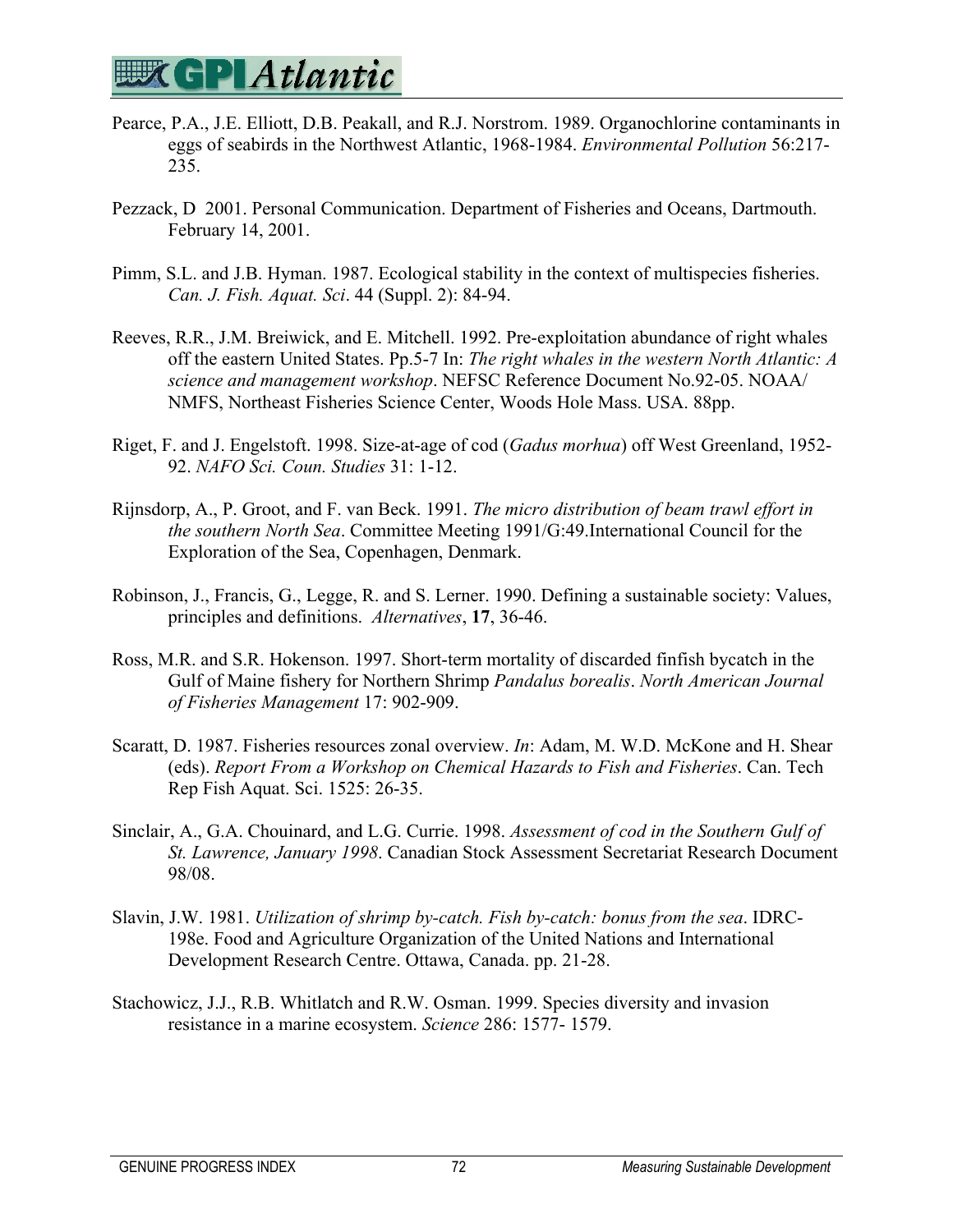- Stephenson, R., M.J. Power, K.J. Clark, G.D. Melvin, F.J. Fife, S.D. Paul, L. Harris, and S. Boates, 1999. *1999 Evaluation of 4VWX herring*. Canadian Stock Assessment Secretariat Research Document 99/64.
- Stephenson, R., M.J. Power, K.J. Clark, G.D. Melvin, F.J. Fife and S.D. Paul. 1998. *1998 Evaluation of 4VWX herring*. Canadian Stock Assessment Secretariat Research Document 98/52.
- Thorne, S. 2000. Cod recovery unlikely, scientists predict. Chronicle Herald, Canadian Press. 2000 September 14: B5.
- Trippel, E.A. 1995. Age at maturity as a stress indicator in fisheries. *BioScience* 45(11):759-771.
- Trippel, E.A., M.J. Morgan, A. Fréchet, C. Rollet, A. Sinclair, C. Annand, D. Beanlands and L. Brown. 1997. *Changes in age and length at sexual maturity of Northwest Atlantic Cod, Haddock and Pollock Stocks, 1972-1995*. DFO.
- Turner, S. J., S.F. Thrush, J.E. Hewitt, V.J. Cummings and G. Funnell. 1999. Fishing impacts and the degradation or loss of habitat structure. *Fisheries Management and Ecology* 6:401-420.
- Walsh, S.J. 1996. Efficiency of bottom trawl sampling trawls in deriving survey abundance indices. *NAFO Sci. Coun. Studies* 28:9-24.
- Walters, C.J. and R. Bonfil. 1999. Multispecies spatial assessment models for the British Columbia groundfish trawl fishery. *Can. J. Fish. Aquat. Sci*. 56:601-628.
- Watling, L. and E.A. Norse. 1998. Disturbance of seabed by mobile fishing gear: A comparison to forest clearcutting. *Conservation Biology* 12(6):180-197.
- Whynot, N. 2001. Personal Communication. Communications, Maritimes Region, Department of Fisheries and Oceans. Feb 14, 2001.
- World Commission on Environment and Development (WCED). 1987. *Our Common Future*. Oxford University Press, Oxford, U.K.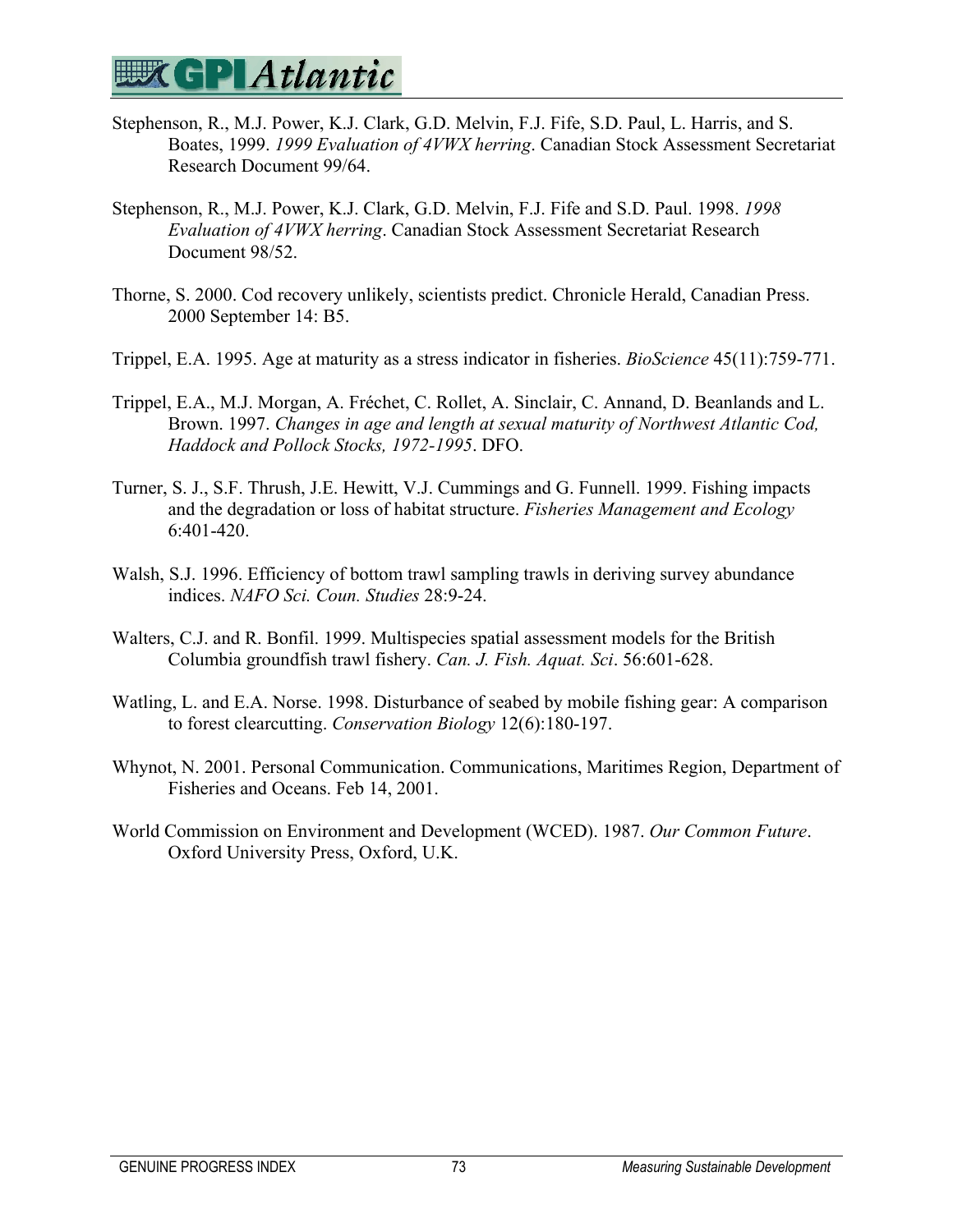

# APPENDIX A SUSTAINABILITY INDICATORS: BACKGROUND AND METHODOLOGICAL CHALLENGES

The indicators described in this document address both well-being and sustainability of the fishery and the marine environment. While perhaps all the indicators relate to well-being, not all are 'sustainability indicators.' The latter is a term that has become popular based on the great worldwide interest in measuring and assessing the nebulous aspects of 'sustainability.' This appendix discusses some of the underlying issues relating to such *sustainability assessment*, and examines what actually constitutes a sustainability indicator.

One of the most fundamental ideas underlying discussions of fisheries is the *sustainable yield* – a harvest that can be taken today without being detrimental to the resource available in future years. In many fisheries world-wide, there has been a focus on determining a sustainable yield in the form of a Total Allowable Catch (TAC). One option is to choose the 'maximum sustainable yield' (MSY) – the most fish that can be caught each year, year after year – although lower catch levels may be chosen in practice to balance the variety of fishery objectives better. Fishery science has evolved as a *science of sustainability*, with a focus on determining sustainable yields.

However, it has become apparent, particularly in recent times, that a focus on sustainable yield has a major shortcoming in its sole focus on the physical *output* from the fishery. While the calculation of an MSY harvest level can provide a useful indicator of the upper limit that must be placed on fish stock exploitation, through balancing of present and future catches, there is more to a healthy future than simply a large fish stock. This realization has led to the broadening of fishery discussions to examine what is needed for *sustainable fisheries* (National Research Council 1999). This broadened perspective implies that attention must be paid to the health of the aquatic ecosystem, to the integrity of ecological interactions, and to the state of the human system.

Such a holistic approach also fits within the framework of *sustainable development*. This implies the need to view sustainability in a broad and integrated manner, including ecological, economic, social and institutional aspects. Sustainable development has been defined as "development that meets the needs of the present without compromising the ability of future generations to meet their own needs" (World Commission on Environment and Development 1987) or as "the persistence, over an apparently indefinite future, of certain necessary and desired characteristics of the socio-political system and its natural environment" (Robinson *et al.* 1990).

The concept of *resilience* is critical to meaningful discussions of sustainability. A resilient system (Holling 1973) is one that can absorb and 'bounce back' from perturbations (shocks) caused by natural or human actions. The idea of resilience was first formulated with ecosystems in mind, but is just as relevant elsewhere in the fishery. For example, resilience is important to fishing communities, where it implies a capability to persist in a healthy state despite changes in the state of the natural system and the socioeconomic environment. The management system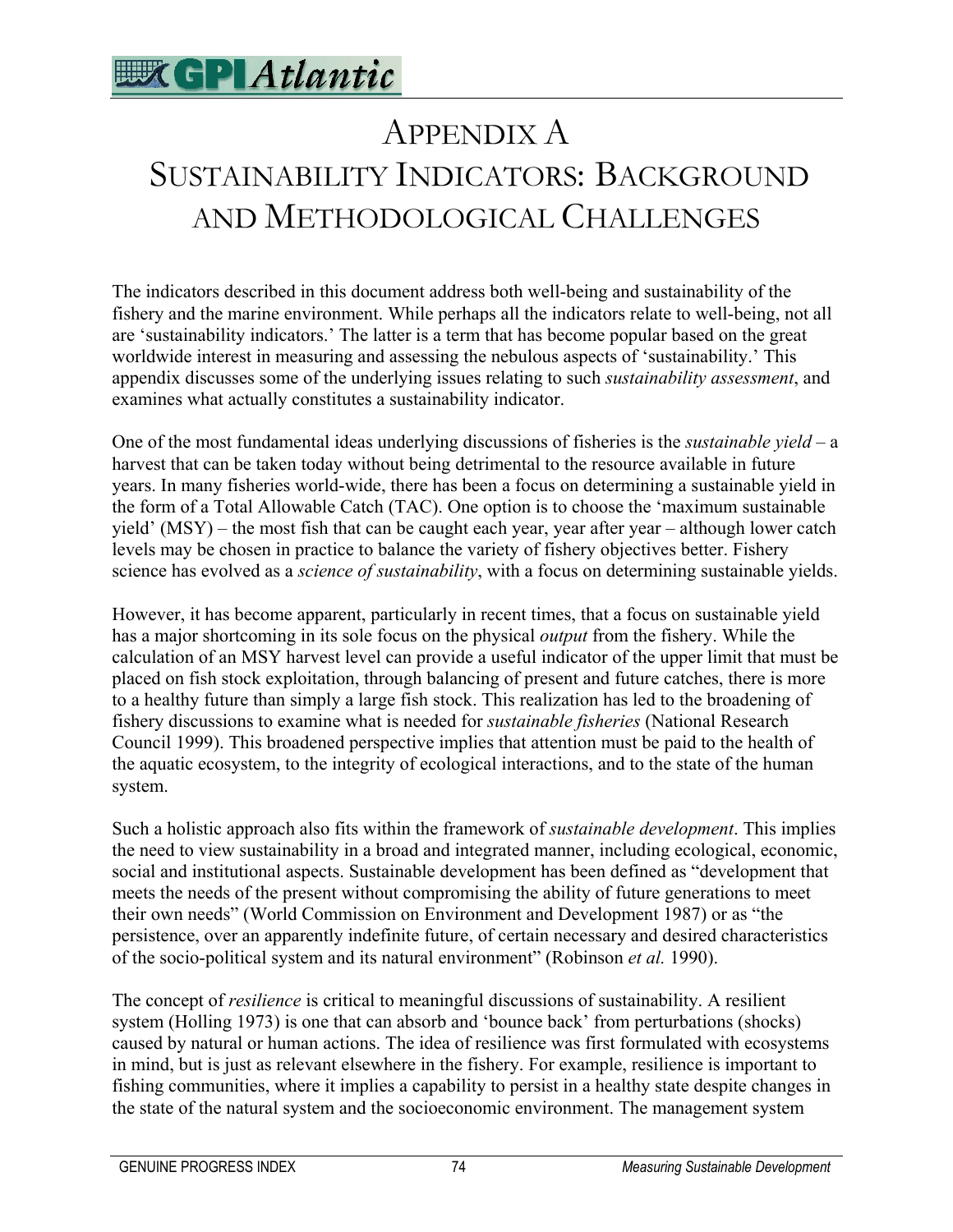# **EX GPLAtlantic**

must be designed with resilience in mind so that if something unexpected happens (as is bound to be the case from time to time), the management system can still perform adequately.

A key element of progress toward sustainability and resilience is the development of quantitative methods for assessing and predicting these attributes. Despite much discussion on how these can be measured, very little has been applied in practice in an integrated manner to fishery and marine systems. That is a key motivation for the present report.

### *Methodological Challenges*

### *A "Bottom Line" Index of Sustainability?*

Suppose that a set of indicators has been developed for a fishery and/or marine system. Certainly, these indicators provide some insight into whether sustainability seems to be present or absent, where the conditions seem 'healthy' or otherwise. But can we determine from this whether or not the system as a whole is sustainable? Is it possible to summarize in a single number the 'level' of sustainability for the fishery, or the 'health' of the marine environment? To accomplish this, it would be necessary to aggregate the indicators into an overall 'bottom line' index. Assuming a quantitative value has been determined for each indicator, *weights* might be selected for each, and the weighted values combined in a suitable manner to form a single number, the desired "index."

But is this reasonable? Such a single index would need to reflect a judgement of the balance among the components, yet ecological, socioeconomic, community and institutional sustainability are fundamentally different items driven by different and sometimes contradictory forces. While sustainability assessment does provide a means to examine the implications of inescapable trade-offs between criteria, it seems reasonable that the trade-offs should be a *political* matter, not one to hide within a single bottom line index.

Indeed, a single bottom line number has limited utility for policy makers, who cannot use that number to assess relative strengths and weaknesses in the fisheries sector or to determine where action is needed. Instead, a disaggregated index, in which the different components are clearly identifiable, allows policy makers to identify priorities and needs more readily. For all these reasons, the Nova Scotia Genuine Progress Index and its components focus on fleshing out the complex details and making transparent the individual indicators rather than attempting to aggregate the results into a single number or "bottom line."

### *Validation of Sustainability Indicators*

To what extent is a set of quantitative sustainability indicators useful in practice? This question relates to the task of *validation*. Unfortunately, it is not possible, given the nature of sustainability, to prove *a priori* that a given set of indicators will properly *predict* whether or not a given system will be sustainable. The best we can hope for is that the set of indicators is widely regarded as reasonable and "indicates" or "points towards" underlying realities. In any case,